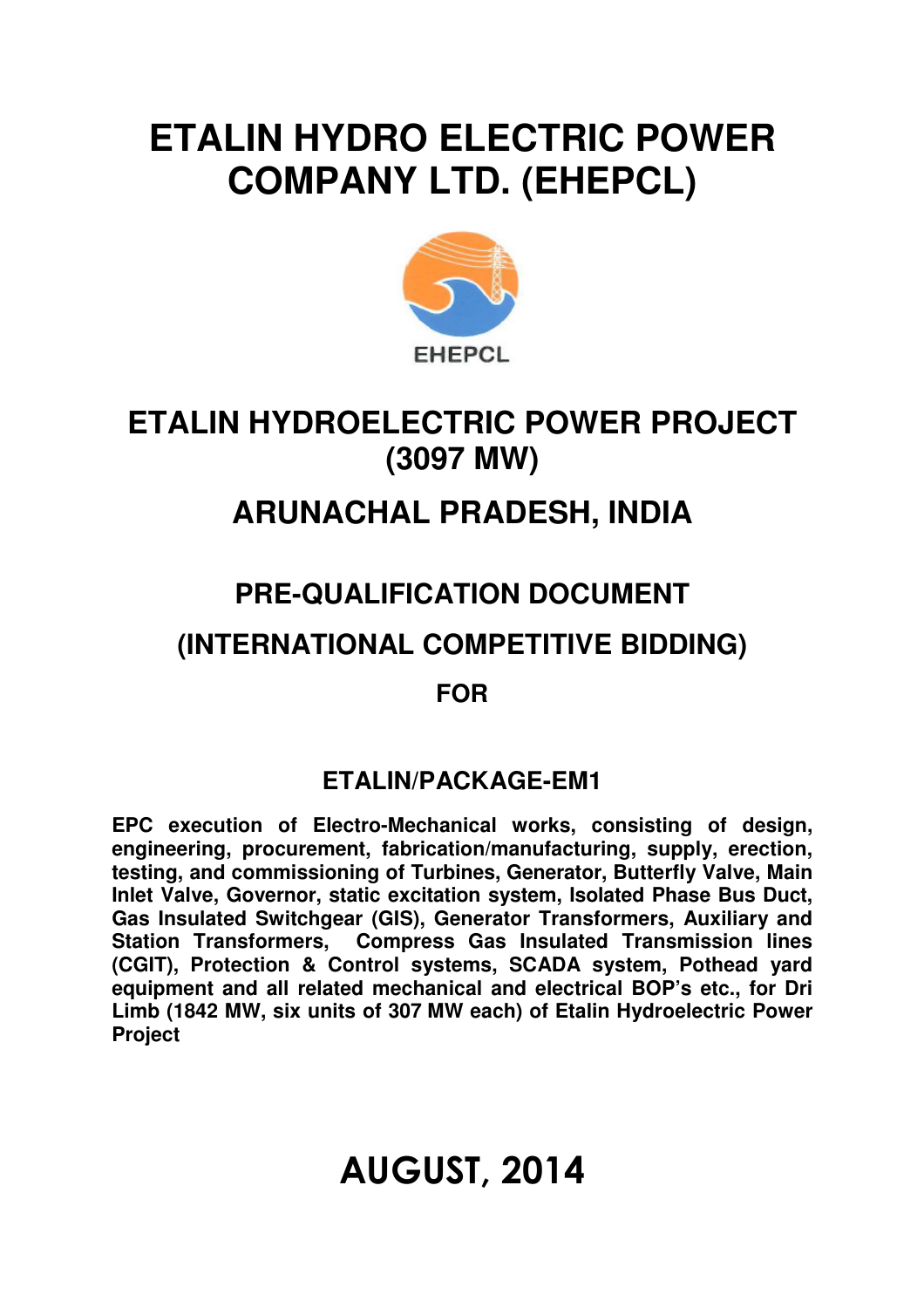#### **PRE-QUALIFICATION INVITATION DOCUMENT (INTERNATIONAL COMPETITIVE BIDDING)**

#### **FOR**

#### **ETALIN/PACKAGE-EM1**

#### **TABLE OF CONTENTS**

- PART-1 **Invitation for Prequalification**
- PART-2 **Instructions to Applicants**
- APPENDIX-A Information for Applicants

#### APPENDIX-B Prequalification Forms

- Letter of Application
- 1 General Information
- 2 Sole Applicant /Joint Venture Record
- 2A Joint venture Summary alongwith Undertaking by each partner of JV and Joint Venture Agreement
- 3 General Experience Record
- 4 Specific Technical Experience Record
- 4A Project Summary of Completed and Current Contracts of Similar Nature and Complexity
- 4B i) Experience Record: (1) Vertical Shaft Francis Hydro Turbine (2) Governor System
- 4B ii) Experience Record: Spherical Inlet Valve
- 4B iii) Experience Record: Butterfly Valve
- 4B iv) Experience Record: Vertical Shaft Generators
- 4B v) Experience Record: GIS 400 kV Class
- 4B vi) Experience Record: CGIT/GIL 400kV Class
- 4B vii) Experience Record: Generator Step up (GSU) Transformer
- 4B viii) Experience Record: (1) Control, Protection & Monitoring System (2) Generator and Line Protection System
- 4B ix) Experience Record: 400 kV Class Shunt Reactor
- 4C Letter of Authorisation
- 5 Current Contract Commitments/Works in Progress
- 6 Financial Data
- 7 Quality Assurance
- 8 Undertaking From Parent/Holding Company
- 8A Parent/ Holding Company Guarantee Format
- 9 Litigation History
- 10 Additional Information
- 11 List of Forms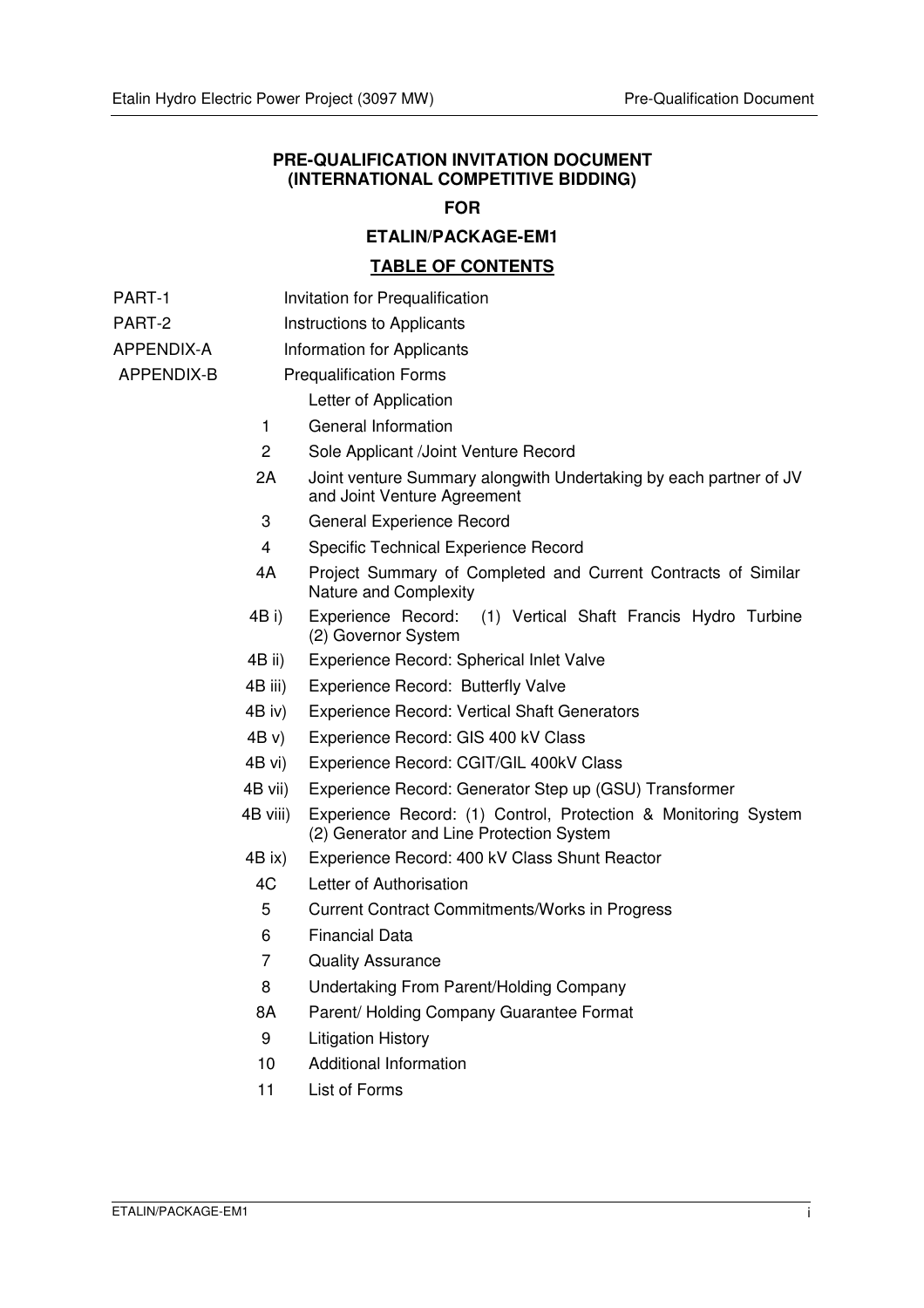### **PART-1**

### **INVITATION FOR PREQUALIFICATION**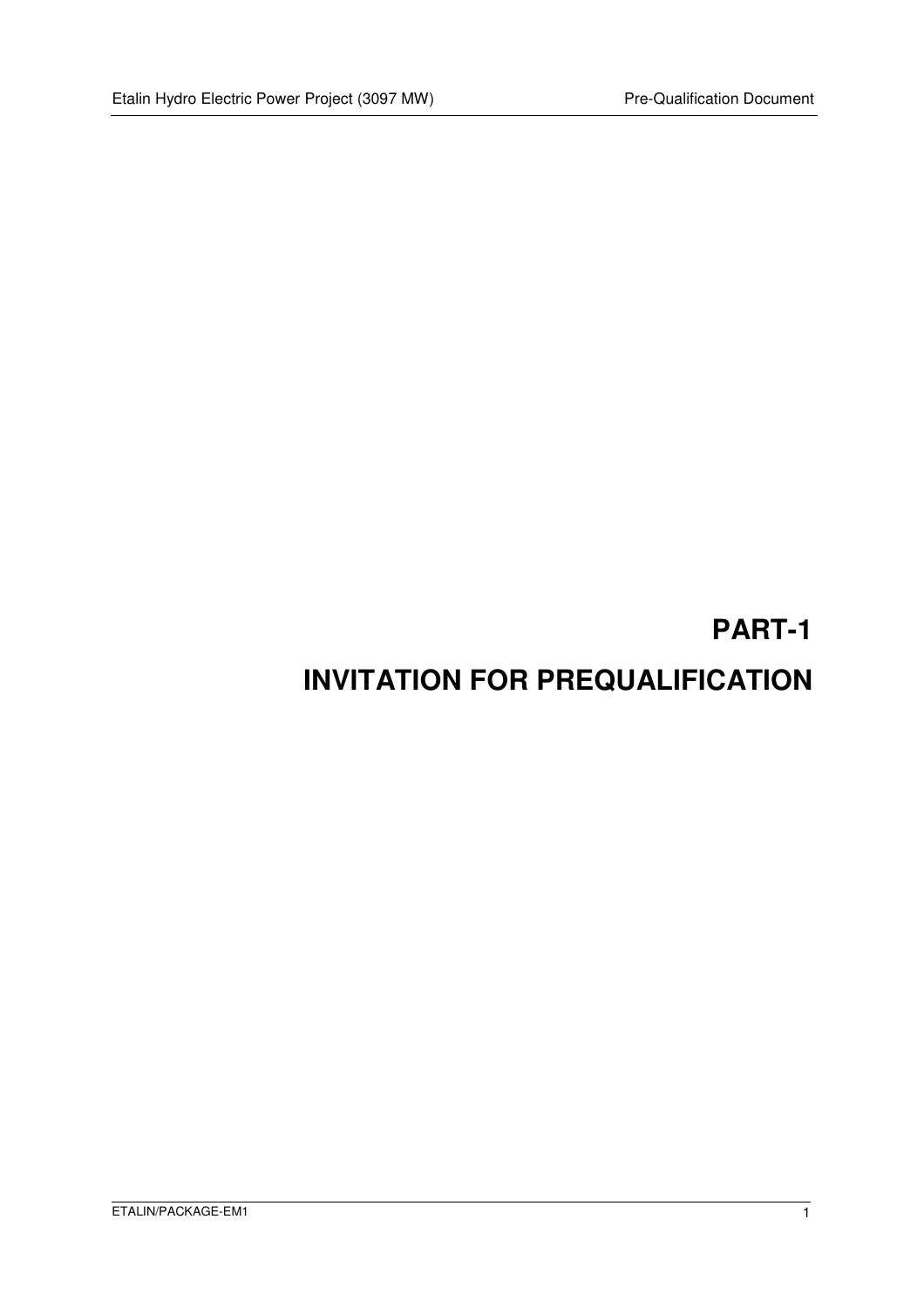#### **ETALIN HYDRO ELECTRIC POWER COMPANY LTD. (EHEPCL)**

#### **INVITATION FOR PREQUALIFICATION (INTERNATIONAL COMPETITIVE BIDDING)**

#### **PQ. No.: EHEPCL/ PQ-001/2014/Package-EM1 DATED: 18.07.2014**

The Etalin Hydroelectric Power Project is being developed in Dibang Valley district of Arunachal Pradesh, India. The project envisages utilization of waters of Dri and Tangon rivers for hydropower generation. The two rivers are tributaries of Dibang river and meet near Etalin village. Downstream of the confluence, the river is called Dibang which forms a major tributary of the Brahmaputra.

The proposed installed capacity of the scheme on Dri is estimated at 1842 (6  $\times$ 307) MW and that for the scheme on Tangon at 1228 (4 x 307) MW. Riparian flows from both the limbs have also been proposed to be utilized for power generation of 27 MW (19.6 MW on Dri and 7.4 MW on Tangon). The total installed capacity of the project is 3097 MW.

The entire catchments of both Dri and Tangon are within the Indian Territory and the main Dibang river flows throughout its length within the state of Arunachal Pradesh. Thus, there are no interstate or international aspects involved with the development of the project.

The development rights of the project have been accorded to ETALIN HYDRO ELECTRIC POWER COMPANY LTD; herein after referred to as "EHEPCL" / "Owner" a joint venture company of Jindal Power Ltd. (JPL) and Hydro Power Development Corporation of Arunachal Pradesh Ltd. The JV intends to develop the project on Build, Own, Operate and Transfer (BOOT) basis. The project was initially identified by Central Electricity Authority (CEA) and pre-feasibility studies for the project were carried out by National Hydroelectric Power Corporation (NHPC). Subsequently, the project scheme was developed in detail and financially evaluated in the Detailed Project Report (DPR) which was scrutinized by the Central Electricity Authority (CEA) and other statutory organizations. The Techno Economic Clearance (TEC) for the project was accorded by CEA on  $12<sup>th</sup>$  July' 2013 vide their letter no: 2/ARP/26/CEA/2010-PAC/3885-3917.

The Owner intends to implement the Project on split Engineering, Procurement & Construction (hereinafter referred to as EPC) basis for which it invites Pre-Qualification Applications on International Competitive Bidding (ICB) basis for the following works/contract under the Project:

**ETALIN/PACKAGE-EM1: EPC execution of Electro-Mechanical works, consisting of design, engineering, procurement, fabrication/manufacturing, supply, erection, testing, and commissioning of Turbines, Generator,**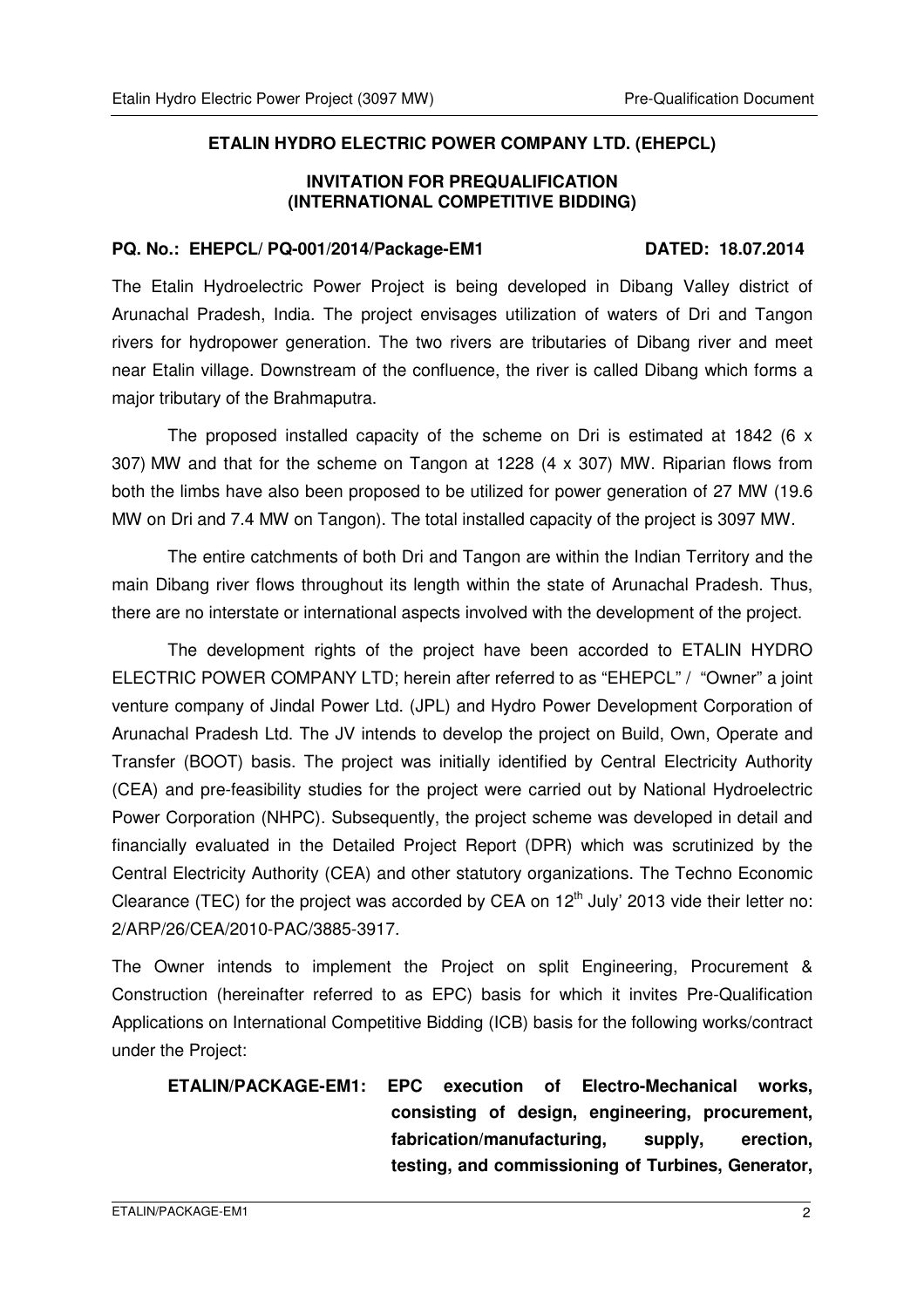**Butterfly Valve, Main Inlet Valve, Governor, static excitation system, Isolated Phase Bus Duct, Gas Insulated Switchgear (GIS), Generator Transformers, Auxiliary and Station Transformers, Compress Gas Insulated Transmission lines (CGIT), Protection & Control systems, SCADA system, Pothead yard equipment and all related mechanical and electrical BOP's etc., for Dri Limb (1842 MW, six units of 307 MW each) of Etalin Hydroelectric Power Project**

#### **Estimated Completion Time : 54 months**

Pre Qualification (hereinafter referred as "PQ") is open to Manufacturing Companies, EPC Contracting Company or Joint Venture(s) from any Country. Complete PQ document can be viewed / downloaded online through website www.jindalpower.com (hereinafter referred to as "Website"). Last date for submission of PQ Application is 31.10.2014 (15:00 Hrs IST). Subsequent amendments and/or extension of date, if any, for submission of PQ documents shall be posted only on the Website. A non-refundable fee of INR 100,000/- or USD 1,750 shall be payable as processing fee, at the time of submitting the PQ Application. The non-refundable fee is to be paid in the form of a Demand Draft in favour of "Etalin Hydro Electric Power Company Ltd." payable at New Delhi, India.

Submission of Applications for Pre-Qualification alongwith all the required documents, information and prescribed processing fee must be received, in sealed envelope, on or before 31.10.2014 (15:00 Hrs IST). The envelope must be clearly marked "Application for Pre-Qualification for ETALIN/Package-EM1 of Etalin Hydroelectric Power Project (3097 MW)"

Late/ incomplete applications and applications without the requisite processing fee are liable to be rejected.

Only pre-qualified Companies/Joint Ventures will be invited to participate in the Bid. EHEPCL reserves the right to reject any or all Applications without assigning reason thereof and without any refund of processing fee.

Applicants in their own interest are advised to visit the Project site, to apprise themselves adequately to the extent required for preparation and submission of Application, well in time. After completion of pre-qualification process, the Owner intends to call for submission of Bids from the pre-qualified Applicants for which Bid document shall be issued to prequalified Companies/JVs free of cost.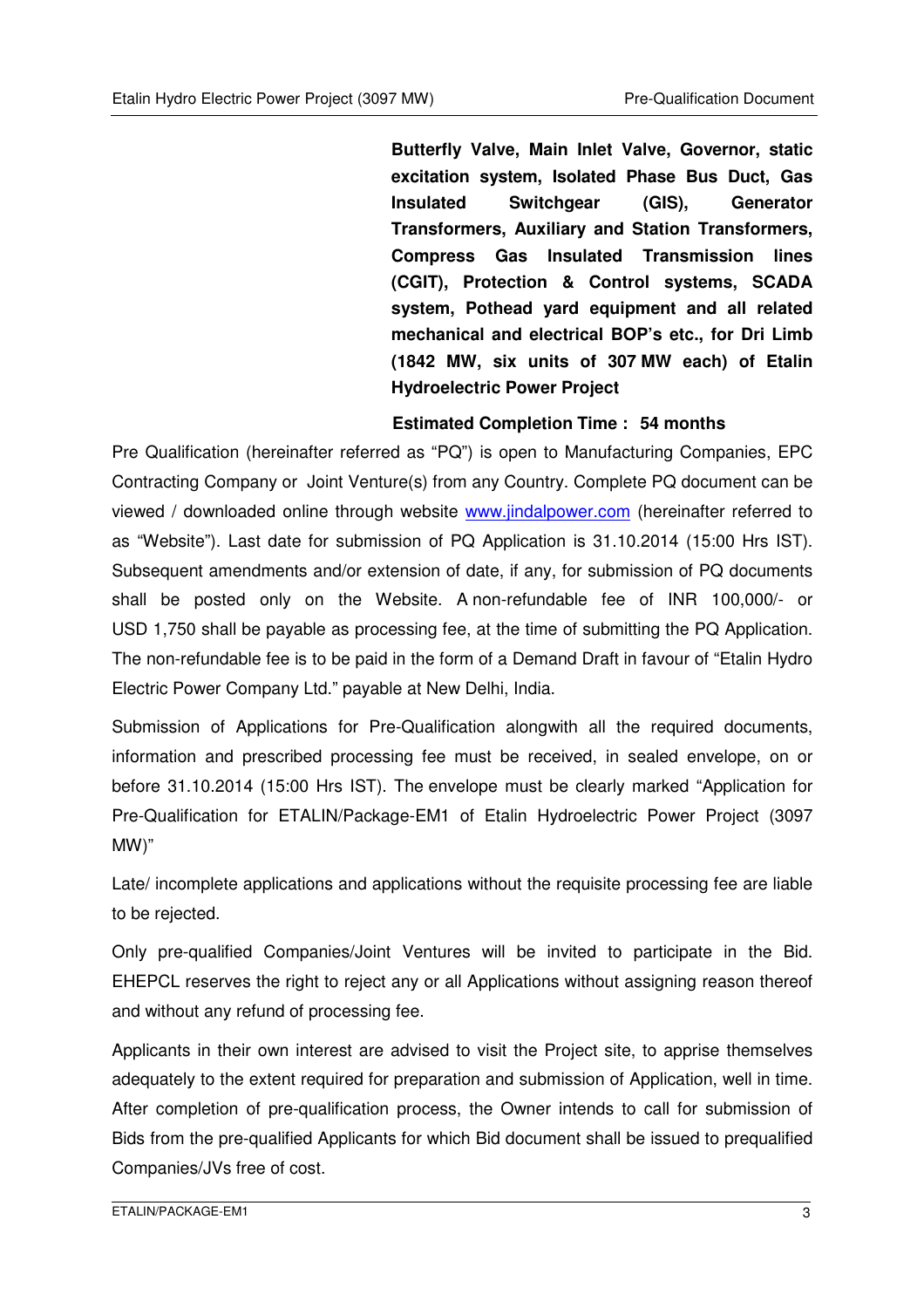#### **Whom to Contact**

For any further information on the Pre-Qualification Document, the Applicants may contact the Office of the Etalin Hydro Electric Power Company Ltd:

#### **Contact Person:**

Mr. M.C.Bhardwaj EVP (Contracts & Procurement) Etalin Hydro Electric Power Company Ltd. Tower-B, 2<sup>nd</sup> Floor Plot No – 02, Sector-32 Gurgaon – 122001 Haryana, India Phone- +91- 124-6612223 Mail Id: etalin.pq@jindalsteel.com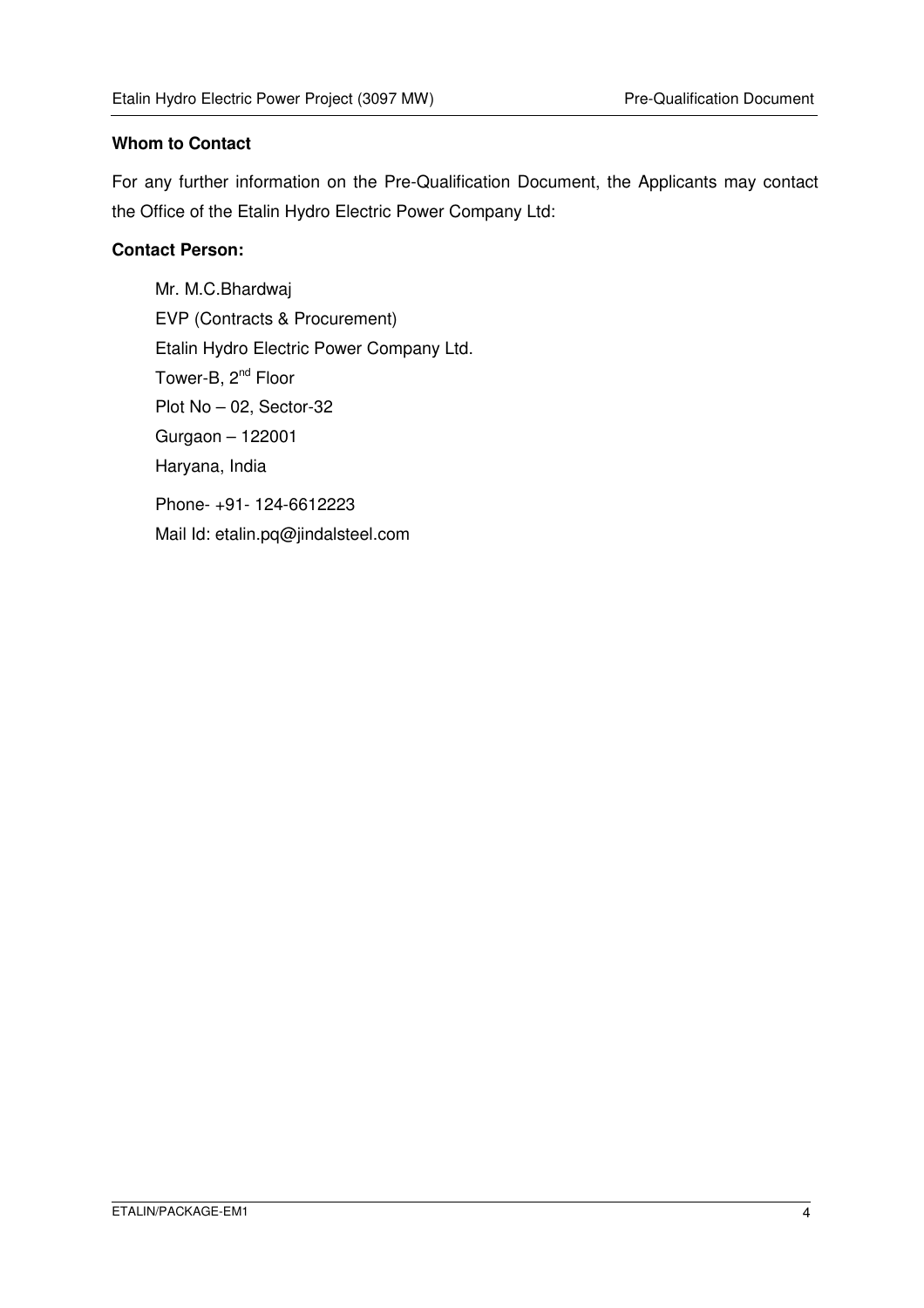# **PART-2 INSTRUCTIONS TO APPLICANTS**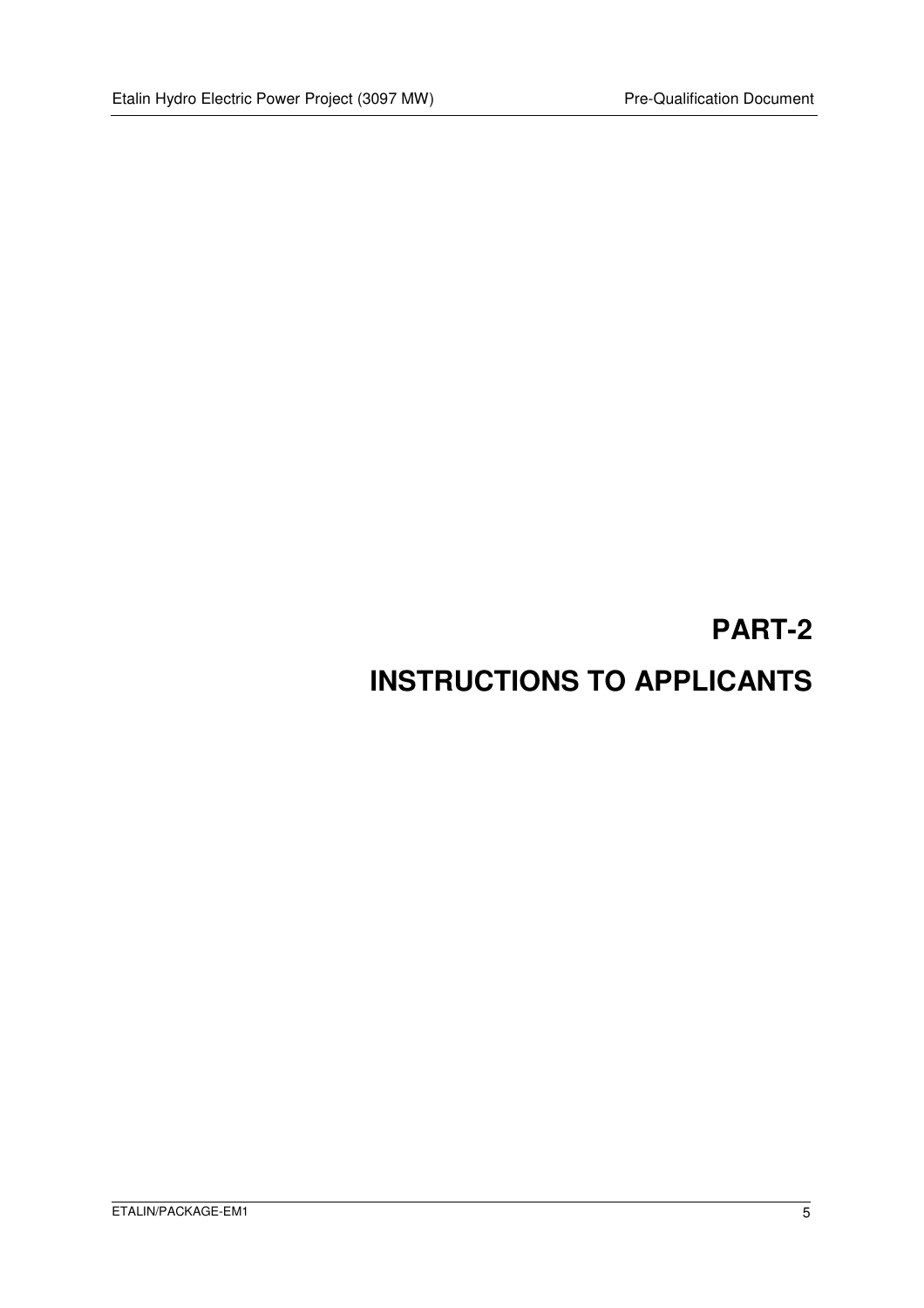#### **PART-2: INSTRUCTIONS TO APPLICANTS**

#### **1. SCOPE OF TENDER**

- 1.1 ETALIN HYDRO ELECTRIC POWER COMPANY LTD. (EHEPCL) hereinafter referred to as "EHEPCL"/ "Owner", intends to implement Etalin Hydro Electric Power Project (3097 MW) located in Dibang Valley district of Arunachal Pradesh, India, invites Pre-Qualification Applications.
- 1.2 The Owner invites Applications from Companies / Joint Ventures on an International Competitive Bidding (ICB)Basis for pre-qualification for the following EPC package of the Project:

| Package No.        | <b>Details of Works</b>                                                                                                                                                                                                                                                                                                                                                                   | <b>Period of</b><br><b>Completion</b> |
|--------------------|-------------------------------------------------------------------------------------------------------------------------------------------------------------------------------------------------------------------------------------------------------------------------------------------------------------------------------------------------------------------------------------------|---------------------------------------|
| ETALIN/Package-EM1 | EPC execution of Electro-mechanical                                                                                                                                                                                                                                                                                                                                                       | 54                                    |
|                    | works, consisting of design, engineering,<br>procurement, fabrication/manufacturing,<br>supply including Transportation and<br>Transit Insurance upto site, erection,<br>testing, and commissioning of Turbines,<br>Generator, Butterfly Valve, Main Inlet<br>Valve, Governor, static excitation system,<br>isolated phase bus duct, Gas Insulated<br>Switchgear, Generator Transformers, | Months                                |
|                    | <b>Auxiliary and Station Transformers,</b><br><b>Compress Gas Insulated Transmission</b><br>lines (CGIT), Protection & Control<br>systems, SCADA system, Pothead yard<br>equipment and all related mechanical and<br>electrical BOP's etc., for Dri Limb (1842)<br>MW, six units of 307 MW each) of Etalin<br><b>Hydroelectric Power Project</b>                                          |                                       |

- 1.3 General information on the location, transportation and communication facilities, access to site, salient features, project layout, geology, hydrology, etc. are given at **Appendix- A**, "Information for Applicants"
- 1.4 Pre-qualification is open to manufacturing Companies, EPC contracting Companies or Joint Venture(s) of Companies from any country that shall hereinafter be referred to as 'Applicants'.
- 1.5 For any clarification on the Pre-qualification Document, the Applicant shall send the request to the Owner through electronic mail/post. The Owner may respond to such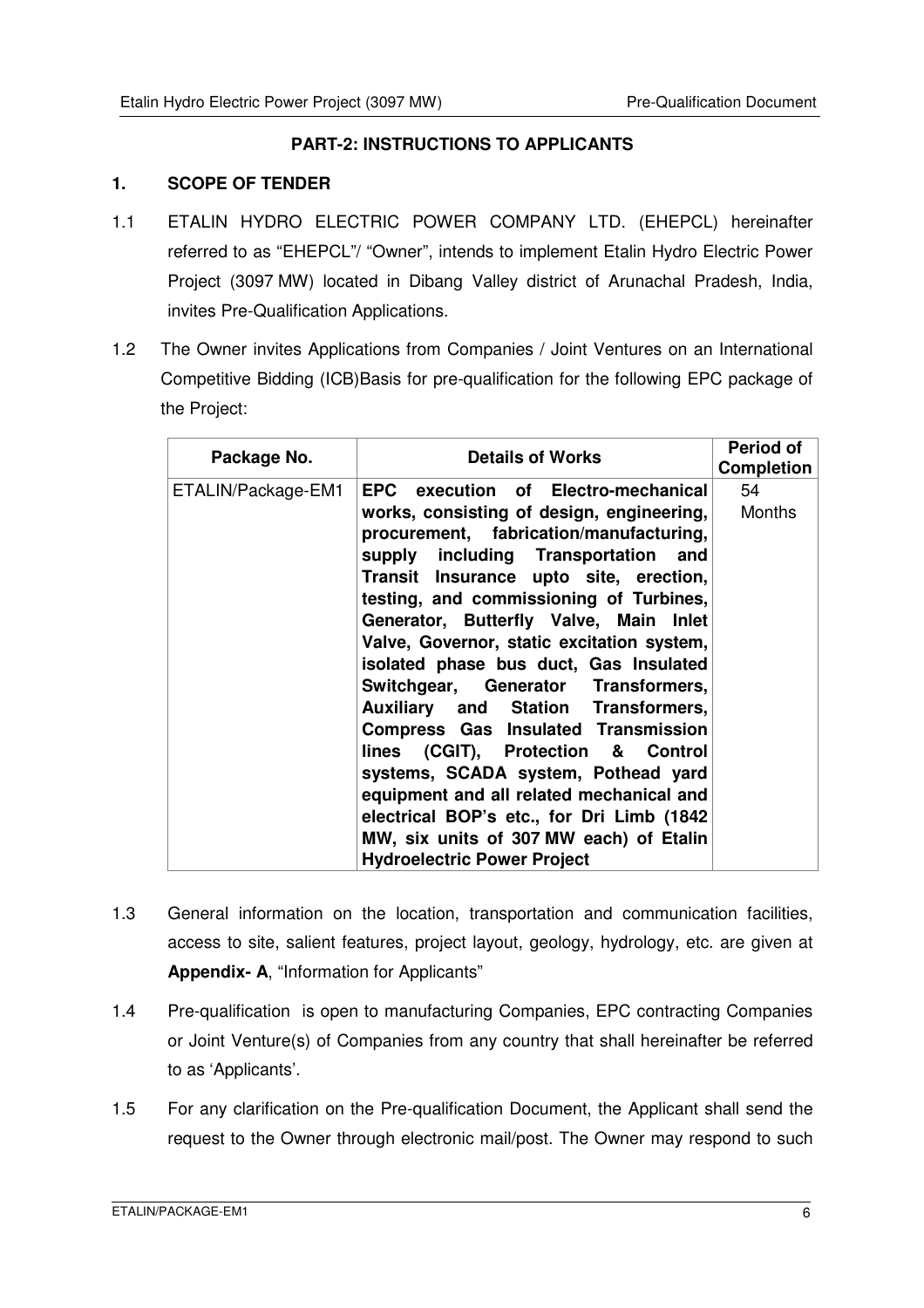request for clarifications, received earlier than 15 days prior to the deadline for submission of Application.

1.6 At any time Before the deadline for submission of Application and/or after the submission of Application, amendments may be issued by the Owner to amend, supplement various provisions in the Pre-qualification Document. Any amendments issued by the Owner shall become part of the Pre-qualification Document and shall be uploaded only on the Website. To give prospective applicants reasonable time to take an amendment into account in preparing their PQ documents, the Owner may extend as necessary the deadline for submission of the Application.

The Applicants are advised to visit the Website regularly for any such updates, clarifications etc. The Applicants are advised to submit their queries, clarifications etc. through e-mail as well as hard copy.

The clarifications shall be updated on the Website only. The Applicants may re-visit the Website prior to submission of PQ for any such details.

#### **1.7 Applicant to Inform Himself Fully**

#### a) **Local Conditions**

It is imperative for each Applicant to fully inform himself of all Indian as well as local conditions, factors and legislation that may have any effect on their submissions for pre-qualification and execution of the work. No request will be considered for clarifications from the Owner regarding such conditions, factors and legislation.

#### b) **Site Conditions**

- 1.b.1 The Applicant is advised to visit and examine the Site where the works are to be executed, facilities are to be installed and its surroundings and obtain for itself on its own responsibility all information in this regard. The costs of visiting the site shall be at the Applicant's own expense.
- 1.b.2 The Applicant and any of its personnel or agents will be granted permission by the Owner to enter upon its premises and lands for the purpose of such inspection, but only upon the express condition that the Applicant, its personnel and agents will release and indemnify the Owner and its personnel and agents from and against all liability in respect thereof and will be responsible for death or personal injury, loss of or damage to property and any other loss, damage costs and expenses incurred as a result of such inspection.
- c) The Applicant shall be deemed prior to submitting his PQ to have: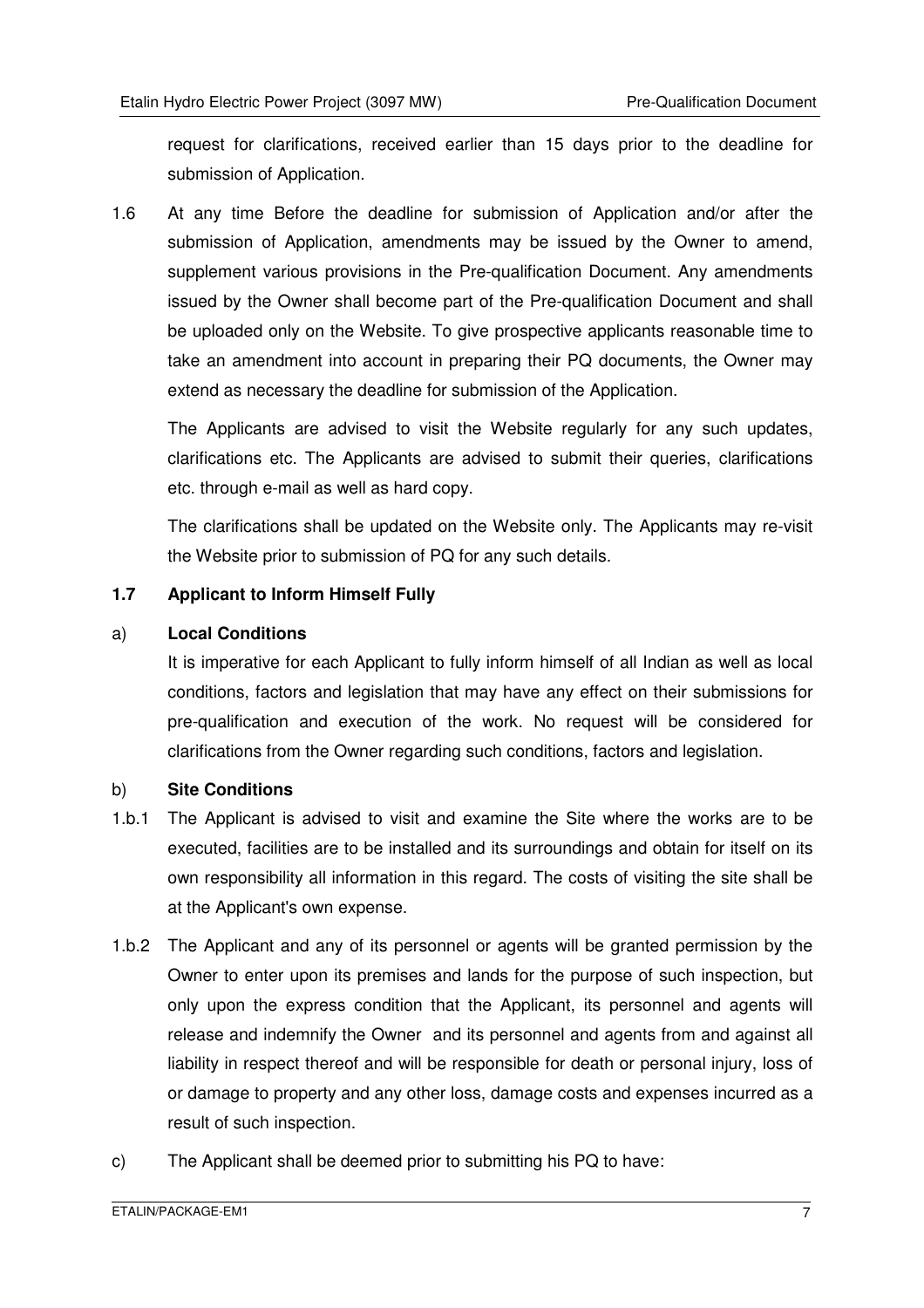- 1.c.1 Satisfied itself as to the means of communication with and access to and through the Site, the accommodation it may require and the precautions and the times and methods of working;
- 1.c.2 Satisfied itself as to the nature of the work, time required for complete execution of work and materials necessary for the execution of the Works;
- 1.c.3 Obtained for itself all necessary information as to the risks, contingencies and all other circumstances;
- 1.c.4 Inspected and examined the Site and its surroundings and carried out such surveys as it considers necessary
- d) For site visit the Applicant are requested to contact the undersigned:

| Mr.V.B. Gupta                       | Mr.M.M. Madan                           |
|-------------------------------------|-----------------------------------------|
| Head (Projects)                     | President (Hydro)                       |
| Etalin Hydro Electric Power Company | Etalin Hydro Electric Power Company Ltd |
| Ltd                                 | 5 <sup>th</sup> Floor, Tower-B,         |
| District: Dibang Valley,            | Plot No-02, Sector-32,                  |
| <b>Arunachal Pradesh</b>            | Gurgaon -122001                         |
| Phone No. : +91-3801-278283         | Haryana, India                          |
| E-mail: vinod_gupta@jindalsteel.com | Phone No.: +91- 124 6612507             |
|                                     | E-mail: mm.madan@jindalsteel.com        |

#### **1.8 Method of Applying**

- 1.8.1 The Applicant shall necessarily furnish the Letter of Application and also fill up all the relevant Application Forms enclosed as **Appendix-B**, herewith in Pre-Qualification Document. The details shall be typed or written in indelible ink and shall be signed by a person or persons duly authorized and holding Power of Attorney for signing the PQ documents on behalf of the Applicant. A certified copy of the Power of Attorney shall accompany the application. All pages of the PQ document shall be signed by the person or persons duly authorized to sign the PQ document on behalf of the Applicant as stated above.
- 1.8.2 In case of a Joint Venture, the Applicant is required to enclose the original copy of Undertaking from each Partner along with the Application, as per Annex-1 to Form 2A of Appendix B. Further, the Application made by a Joint Venture, shall be signed by the authorized representatives of all the Joint Venture partners. Certified copy(ies) of the Power of Attorney issued to such authorised representatives by legally authorised persons of all partner Companies of the Joint Venture shall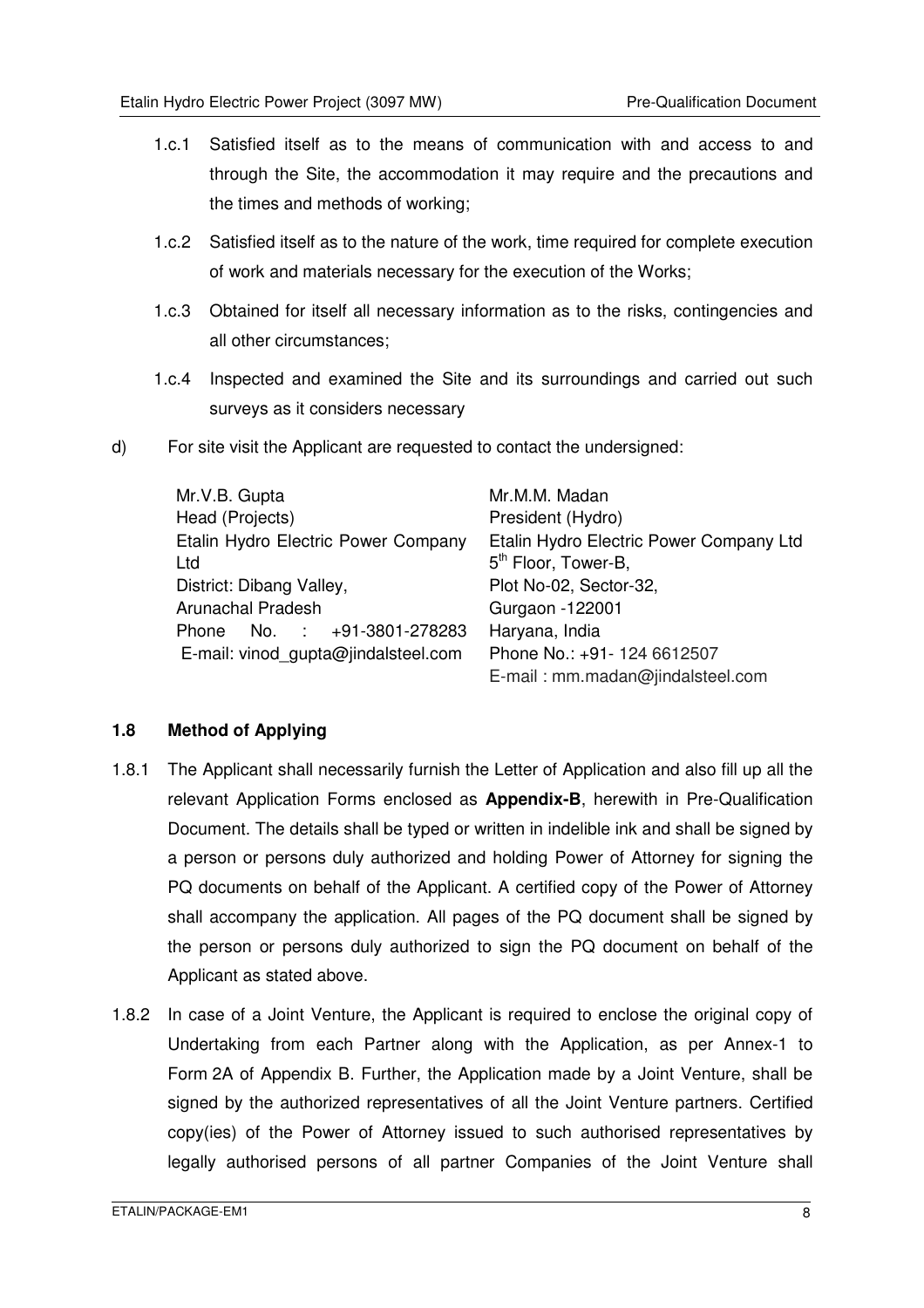accompany the Application.

#### **2. SUBMISSION OF APPLICATIONS**

- 2.1 The PQ Application shall be prepared in one (1) original, with one Soft copy in CD and three (3) copies. The original and copy sets shall be clearly marked Original and Copy-1, Copy-2, Copy-3 respectively on the front cover of each set. In the event of discrepancy between original and copy, the original shall prevail.
- 2.2 Applications for Pre-qualification in a sealed envelope shall be submitted in one Original, with one Soft copy in CD and three hard copies to:

Mr. M.C.Bhardwaj EVP (Contracts & Procurement) Etalin Hydro Electric Power Company Ltd. Tower-B, 2<sup>nd</sup> Floor Plot No – 02, Sector-32 Gurgaon – 122001 Haryana, India

 Phone- +91- 124-6612223 Mail Id: etalin.pq@jindalsteel.com

2.3 The envelope and the contained Application should be clearly marked:

### **"Application for Pre-Qualification for ETALIN/Package-EM1 of Etalin Hydroelectric Power Project (3097 MW)".**

The name, mailing address, email id and telefax number of the Applicant shall be clearly indicated on the envelope.

- 2.4 A non-refundable fee of INR 100,000/- or USD 1,750 shall be payable as processing fee, at the time of submitting the PQ Applications. The non-refundable fee is to be paid in the form of a Demand Draft in favour of "Etalin Hydro Electric Power Company Ltd." payable at New Delhi, India
- 2.5 Late Application(s), incomplete Application(s), Application(s) without supporting requisite document(s) and Applications without the requisite processing fee is (are) liable to be rejected.
- 2.6 All the costs and expenses incidental to the Applicant towards preparation of PQ document, discussions, conferences, meetings, if any, including any discussions,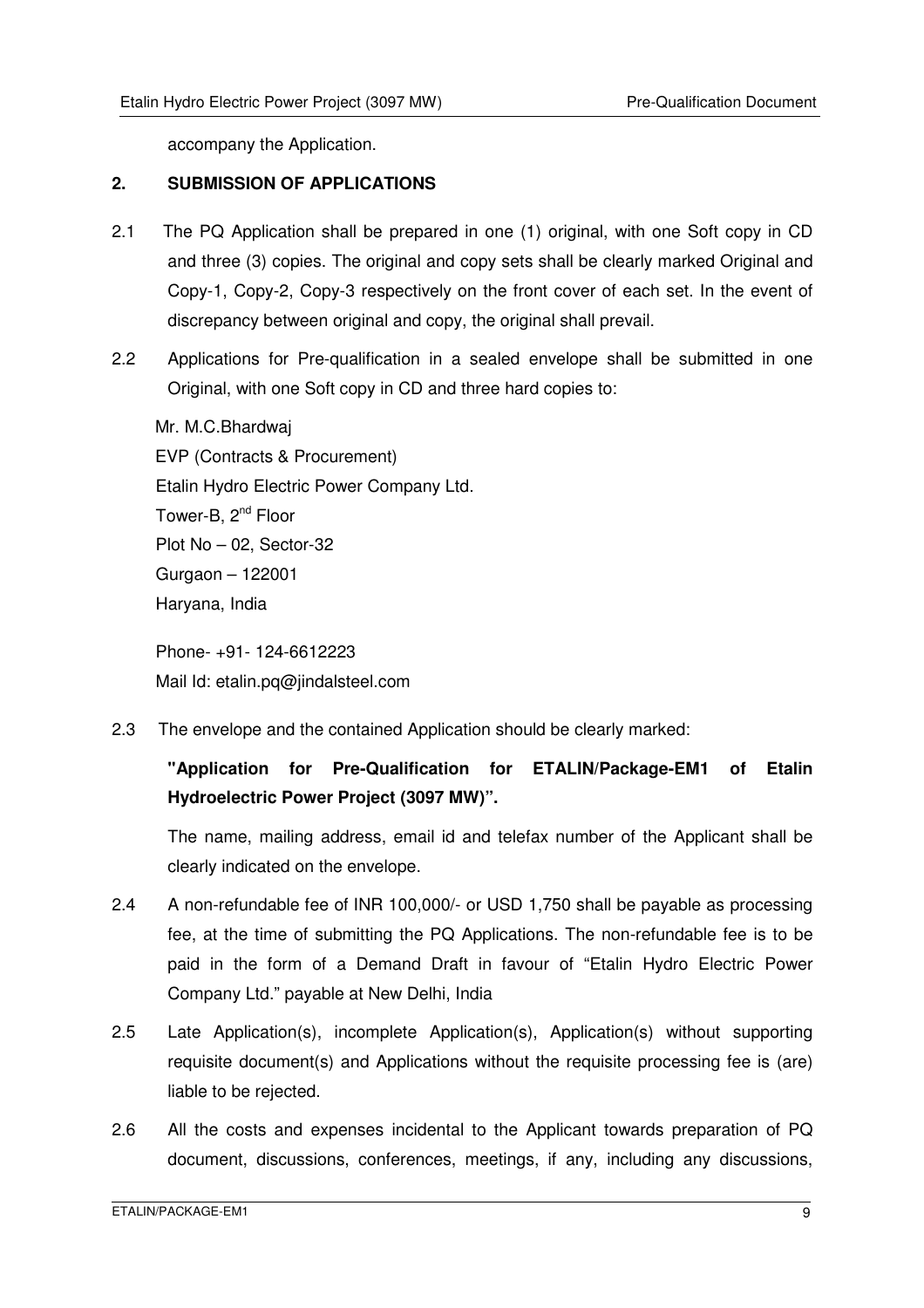technical and other presentation including any demonstrations, site visit etc. shall be to the account of the Applicant only and the Owner shall bear no liability whatsoever on such costs and expenses

- 2.7 The PQ prepared by the Applicant and all correspondence and documents related to the application of this package, exchanged by the Applicant and the Owner shall be written in English language only, provided that any printed literature furnished by the Applicant may be written in another language, as long as such literature is accompanied by a translation in English language in which case, for purposes of interpretation of the document, the translation shall govern. Each page of the Translation shall be duly self-certified by the Applicant.
- 2.8 The Owner is also inviting PQ proposals for other works package of the Etalin Project. The Applicant may submit their PQ applications for other work package(s). However, the Applicants' capability shall be evaluated for each package(s) separately as well as in combination so as to assess their competence to bid for one or more packages. Applicant, if desires to participate in other package as well, has to submit a separate application as per requirement of the respective individual Package.
- 2.9 The Applicant should clearly indicate new design features/ new technologies used by them in the previous/ existing job executed by them which are relevant to the scope prescribed herein.
- 2.10 The Applicant shall confirm that it does not anticipate a change in Ownership/Control during the proposed period of execution of work (If such a change is anticipated, the scope and effect thereof shall be defined by the Applicant in its PQ Application).
- 2.11 The Applicant shall submit complete information that it has an established project management organization covering the areas related to engineering of equipment/systems, interface engineering, procurement of equipments and the necessary field services required for successful completion of work covered in the scope.
- 2.12 The Applicant is expected to examine all documents submitted by them. Failure to provide information which is essential to evaluate the Applicant's credentials, or failure to provide timely clarification or substantiation of the information supplied may result in rejection of the Application.
- 2.13 A Company/Joint Venture of such companies/ member of a Joint Venture may submit only one Application for the package under consideration. If a Company/Joint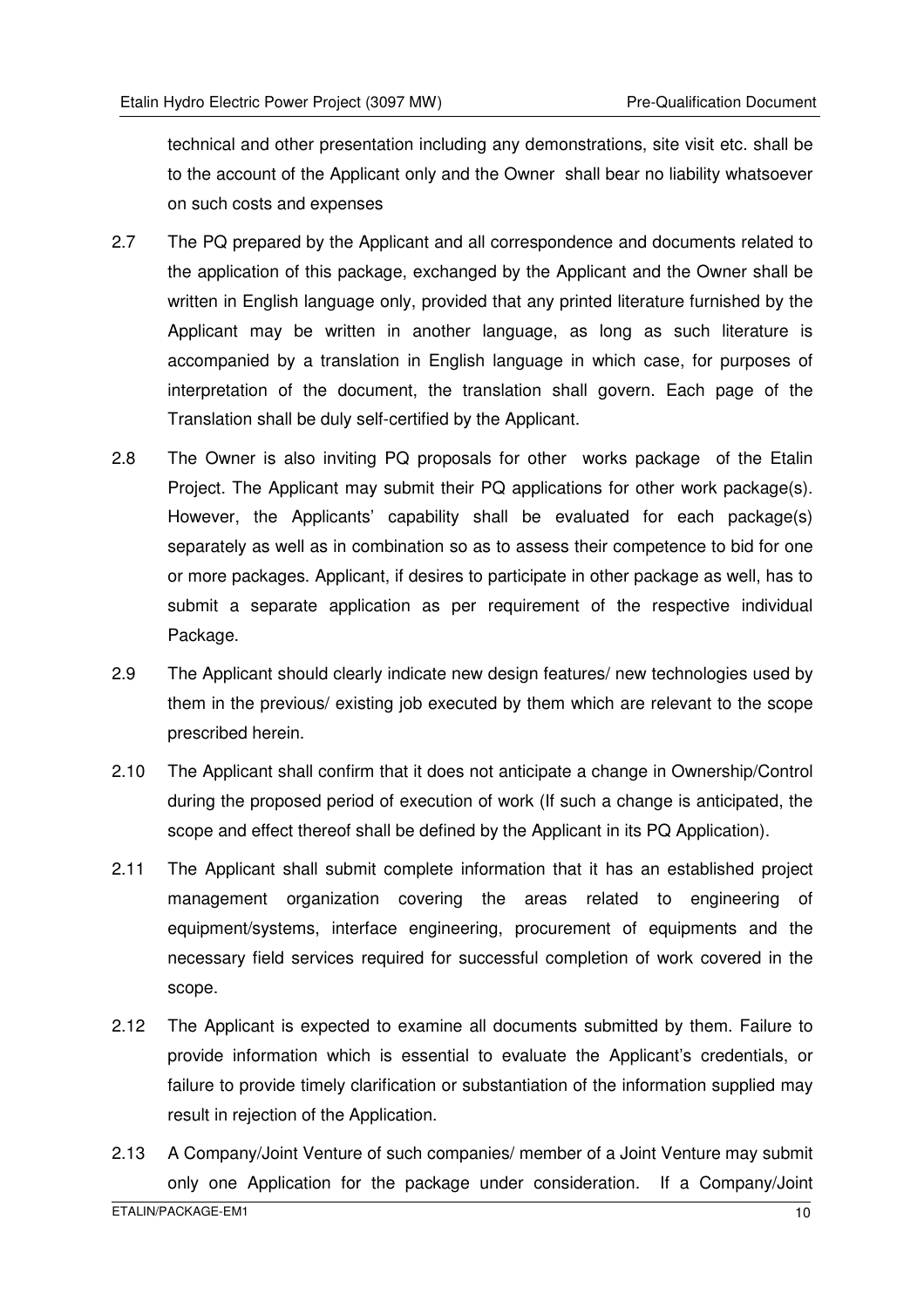Venture/ member of a Joint Venture submits more than one Application singly or in a Joint Venture, all Applications where such Company is participating will be rejected. This however, will not apply in respect of equipment supplier(s)/ sub-contractor(s) who may be proposed by one or more than one Company/Joint Venture. A Company submitting an Application individually or as a member of a Joint Venture cannot be a equipment supplier/ sub-contractor of another Applicant. The Applicant, if desires to participate in other package(s) as well, has to submit separate application as per requirement of that Package(s).

2.14 The Applicant has the option of sending PQ Application by courier or registered post or submitting it in the person and shall ensure that it reaches to the Owner by the date and time stipulated. Submission of application by Fax/Telex/e-mail will not be accepted.

#### 2.15 **Deadline for Submission of PQ Application**

- a) PQ Application must be received by the Owner at the address specified above no later than 31.10.2014, 15:00 Hrs (IST). In the event of the specified date for submission of PQ Application being declared a holiday for the Owner, the Application will be received, up to the fixed time on the next working day.
- b) The Owner may, at its discretion, extend this deadline for submission by amending the documents**,** in which case all rights and obligations of the Owner and Applicants will thereafter be subject to the deadline as extended.
- c) Any PQ Application received by the Owner after the submission deadline prescribed by the Owner is liable to be rejected

#### **3. QUALIFICATION CRITERIA**

- 3.1 The pre-qualification will be subject to Applicant's fulfilment of the Qualification Criteria set and stipulated hereunder, substantiated by authentic and relevant information documents and details in the prescribed formats **(Appendix-B).** Additional information in support of their claims of achievements may be furnished by Applicant in any form of their device and design translated in English.
- 3.2 The Applicants should have proven experience as Manufacturing Company(ies), EPC contracting Company(ies) or as Joint Venture(s) of companies in execution of any project with responsibility for Planning, Design & Engineering and execution, testing and commissioning of Electromechanical works of type, magnitude and nature similar to the items listed under at Para 3.3.1 hereunder. Only such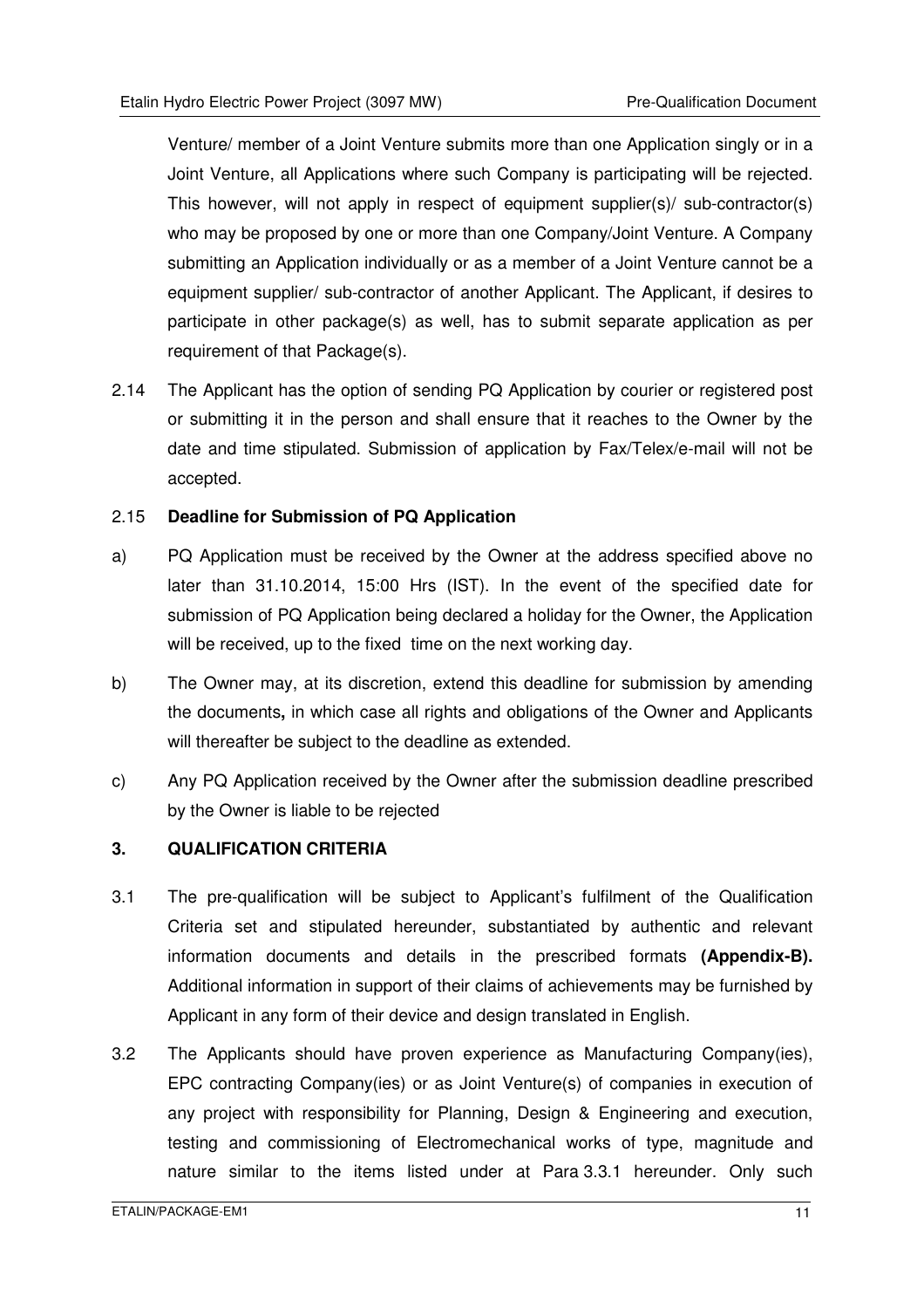experienced and capable entities shall apply for Pre-qualification.

#### 3.3 **The pre-qualification will be based on Applicant fulfilling criteria set forth hereunder as the minimum:**

#### **3.3.1 Technical Criteria**

#### **(a) General Experience**

Experience as prime contractor or as partner in a joint venture of executing two large Electro-mechanical EPC contract(s) valuing to a sum total of atleast US Dollar 300 million in last fifteen (15) years.

The Applicant shall fully fill in the prescribed Pre-qualification Form (s) as per Appendix-B to detail General Experience in related business and shall attach signed copy (ies) of the following as evidence:

Successful Commissioning Certificate issued by the respective Project Authorities/ Owner if the project is already commissioned.

The Applicant shall also provide detailed communication address of the concerned Project Authority / Owner.

#### **(b) Specific Technical Experience**

Successful Experience, either by the Applicant itself or by the proposed manufacturer(s) who have given authorization to the Applicant in required format in design, engineering, manufacturing, supply, installation/erection, testing and commissioning of the following electromechanical equipment/items having ratings as mentioned below in last fifteen (15) years:

#### **i) Vertical Shaft Francis HydroTurbine:**

Rated output of minimum 250 MW and rated head of minimum 340 m.

OR

Technical Difficulty Factor (TDF) of not less than 85000 provided one of the above mentioned criteria i.e. rated output or rated Head is met.

TDF in this case shall mean the product of rated output in MW and rated head in meters.

Applicant shall provide experiences in two projects; out of which at least one should be an operational project. The Applicant shall, in case of operational project (s), submit certificates issued by the Owner to demonstrate the successful operation of the above mentioned Turbine.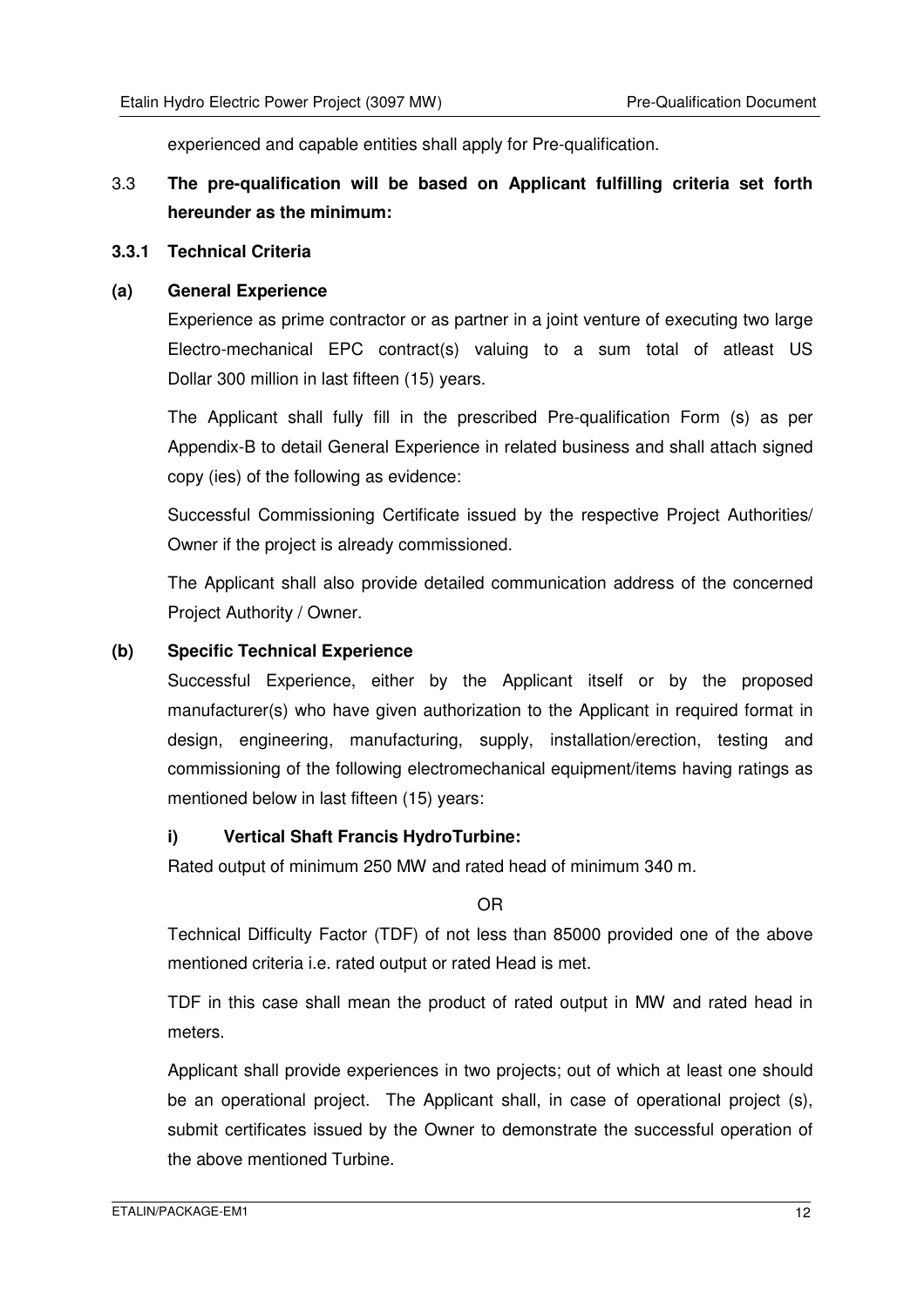#### **ii) Main Inlet Valve**

Spherical Inlet Valves of minimum 2.5 m diameter and designed for a minimum head of 500 m

OR

Technical Difficulty Factor (TDF) of not less than 1250 provided one of the above mentioned criteria i.e. diameter or rated Head is met.

TDF in this case shall mean the product of diameter and design Head in meters.

Applicant shall provide experiences in two projects; both of which should be operational projects.

#### **iii) Butterfly Valve**

Butterfly Valves of minimum 3.2 m diameter designed for a minimum Head of 110m

OR

Technical Difficulty Factor (TDF) of not less than 350 provided one of the above mentioned criteria i.e. diameter or Head is met.

TDF in this case shall mean the product of diameter and design Head in meters.

Applicant shall provide experiences in two projects; both of which should be operational projects.

#### **iv) Vertical Shaft Synchronous Generator:**

Rated output of not less than 270 MVA and rated speed of not less than 200 rpm

#### OR

Technical Difficulty Factor (TDF) of not less than 54000 provided one of the above mentioned criteria i.e. rated output or rated speed is met.

TDF in this case shall mean the product of rated output in MVA and rated speed in RPM.

Applicant shall provide experiences in two projects out of of which at least one should be operational projects. The Applicant shall, in case of operational project(s), submit certificates issued by the Owner to demonstrate the successful operation of the above mentioned Generator (s).

#### **v) 400 kV Class GIS**

Minimum 10 (Ten) bays of GIS equipment having rated voltage of not less than 400 kV and current rating of not less than 2000A and specified fault level of minimum 40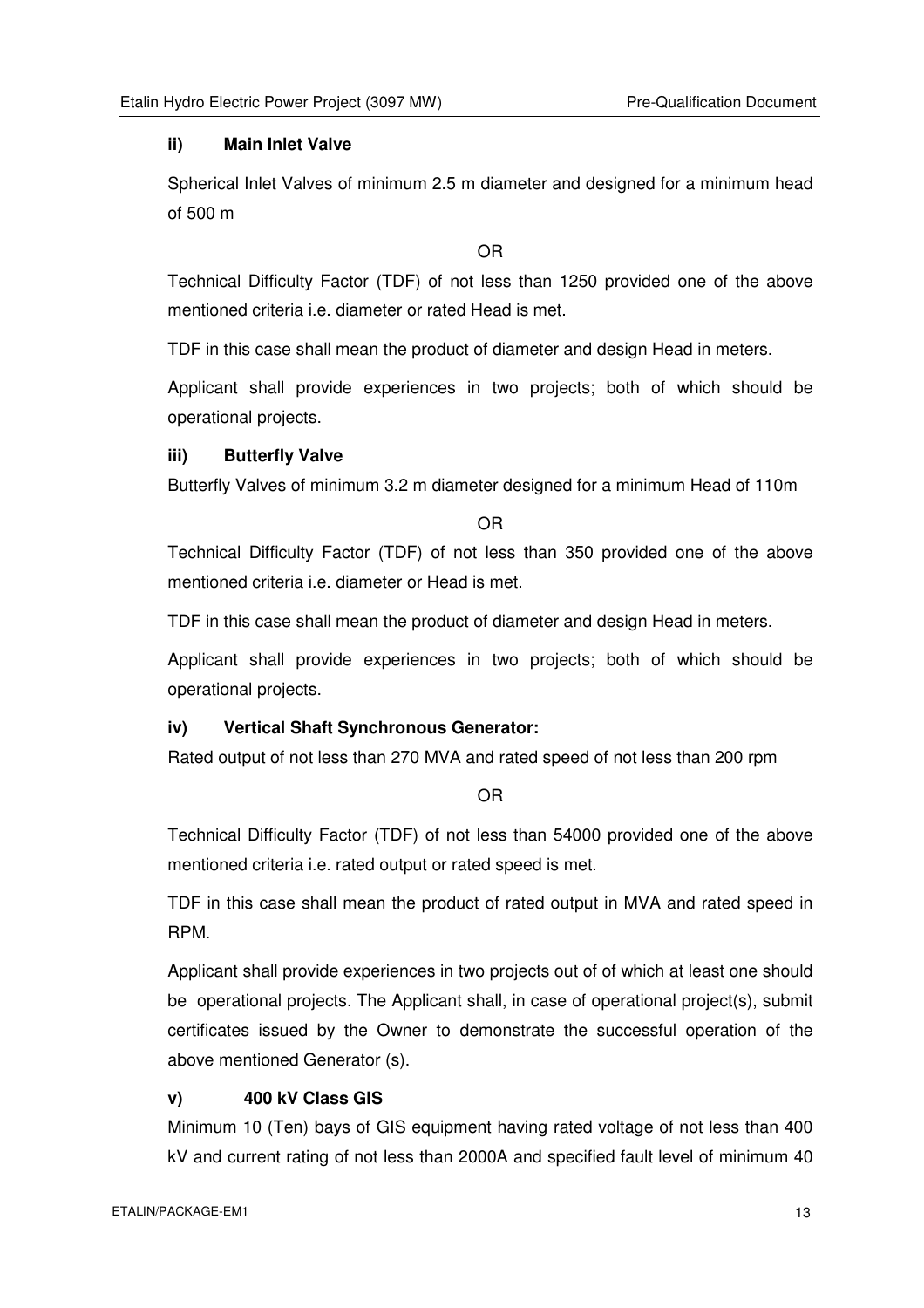kA which are in operation.

#### **vi) 400 kV Class CGIT/GIL**

Minimum 100 m length of **CGIT/GIL** of having rated voltage of not less than 400kV and current rating of not less than 2000A and specified fault level of minimum 40 kA which are in operation.

#### **vii) Generator Step-Up (GSU) Transformers**

Minimum 10 nos. of single phase GSU transformers having minimum rating of 100 MVA and voltage level of minimum 400 kV in two operational projects.

OR

Minimum of 4 nos. of three phase GSU transformers having minimum rating of 300 MVA and voltage level of minimum 400 kV in at least two operational projects.

#### **viii) Computer based Control, Protection and Monitoring System**

Computerized Control, Protection and Monitoring system, including SCADA & Man-Machine Interface,for atleast two power plants each with Installed Capacity of 350 MW or more, which are under operation.

#### **ix) Shunt Reactor**

Two numbers of Shunt Reactor having rated voltage of not less than 400 kV and minimum 50 MVAR which are in operation.

The Applicant shall fully fill in the prescribed Pre-qualified Form (s) as per Appendix-B with respective experience that meet the criteria set forth in (i) to (ix) above and shall attach a copy (ies) of Successful Commissioning Certificate issued by the respective Project Authorities/ Owner as evidence. The Applicant shall also provide detailed communication address of the concerned Project Authority / Owner.

#### **3.3.2 Financial Criteria**

#### **3.3.2.1 Turnover**

Average annual turnover of the Applicant (collectively by partners in case of a Joint Venture) in the related business for the preceding 5 (five) financial years shall be atleast the amount specified hereunder:

#### **US\$ 180 Million or equivalent**

**Note:** Equipment Supplier's/ Sub-Contractor's turnover shall not be considered.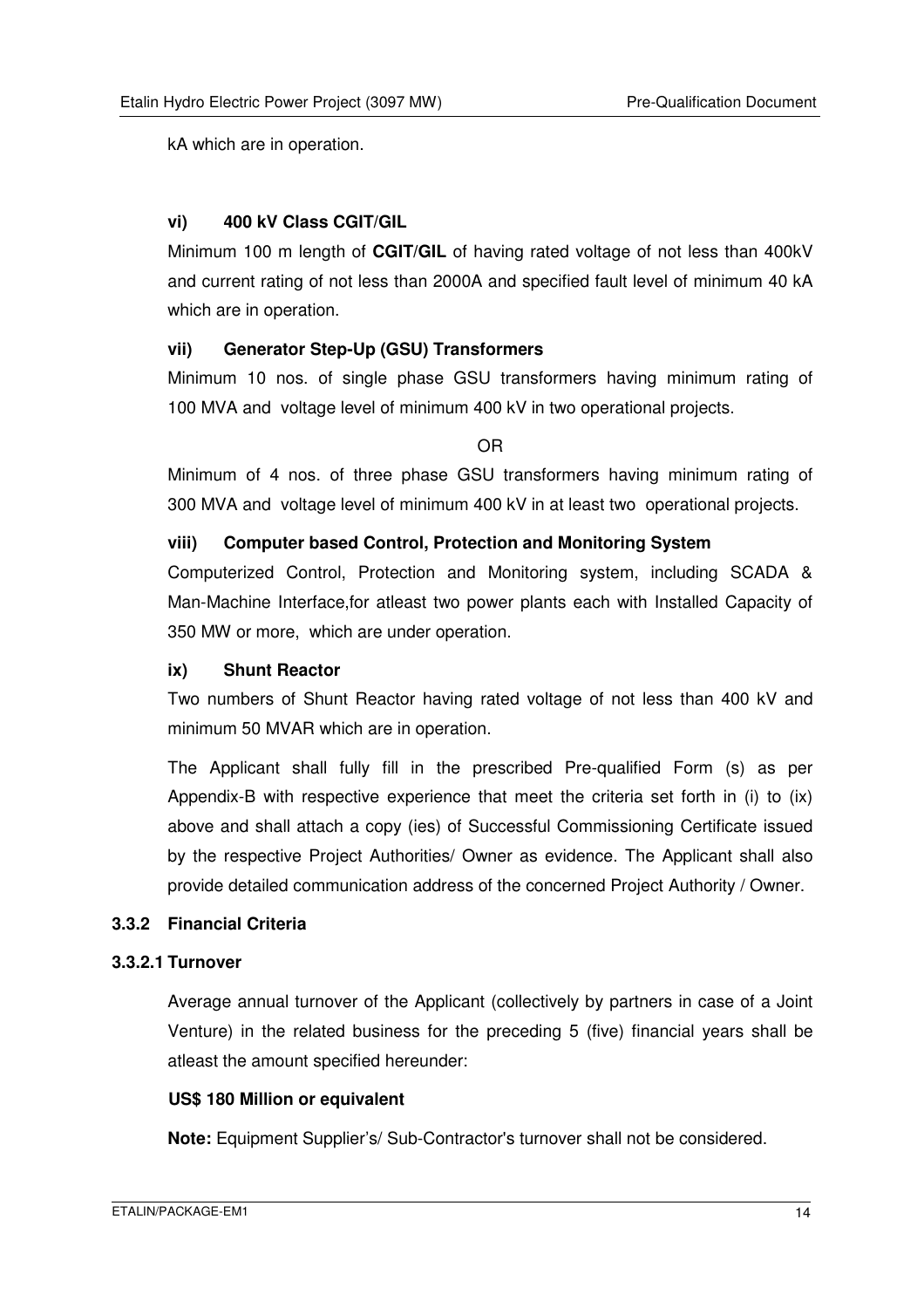#### **3.3.2.2 Profitability**

The Applicant's should have earned 'Profit before Taxes' in three (03) years out of the preceding five (05) financial years. However, if losses are reported in two (02) years, it should not be in two consecutive years prior to the date of submission of the Applications.

#### **3.3.2.3 Net Worth**

The Net Worth of the Applicant should be positive and not less than the amount of its Equity Share Capital including Share premium in atleast four (04) of immediately preceding five (05) financial years. The minimum networth requirement is considered as **US\$ 90 million or equivalent** as on end date of last Financial Year preceding the application submission date for which audited financial statements are available.

The Net Worth shall be calculated based on subscribed and paid up Share Capital plus Share Premium plus Free Reserves plus Unallocated Balance/ Surplus amount of Profit and Loss account, less (a) Expenses not written off, (b) Accumulated losses in Profit and Loss Account, if not reduced from reserves and surplus. The Revaluation Reserves, Capital Reserves and amount of intangible assets like goodwill etc. will not be taken into account while calculating the Net Worth

#### **3.3.2.4 Working Capital**

The minimum working capital (current assets minus current liabilities) is considered as **US \$ 45 Million or equivalent.**

For this purpose current assets and current liabilities will be considered as classified in the audited balance sheet for the year immediately preceding the date of opening of Application(s). In case current assets and/or current liabilities are not classified separately in audited Balance Sheet, a certificate from Statutory Auditor/Certified Public Accountant (CPA) carrying out the Statutory Audit, for current assets and/or current liabilities, as the case may be, clearly defining the items considered for the same, should be enclosed. However, trade payables shall be a part of current liabilities. If the Working Capital calculated from the audited Balance Sheets is negative then such working capital shall be treated as zero. In case there is a shortfall in the Working Capital as per this, the unutilized Cash Credit Limits sanctioned to the Applicant by the Banks / Financial Institutions of international repute shall be considered to meet the shortfall. The statement displaying cash credit limits should not be more than three months old as on the last date for submission of application.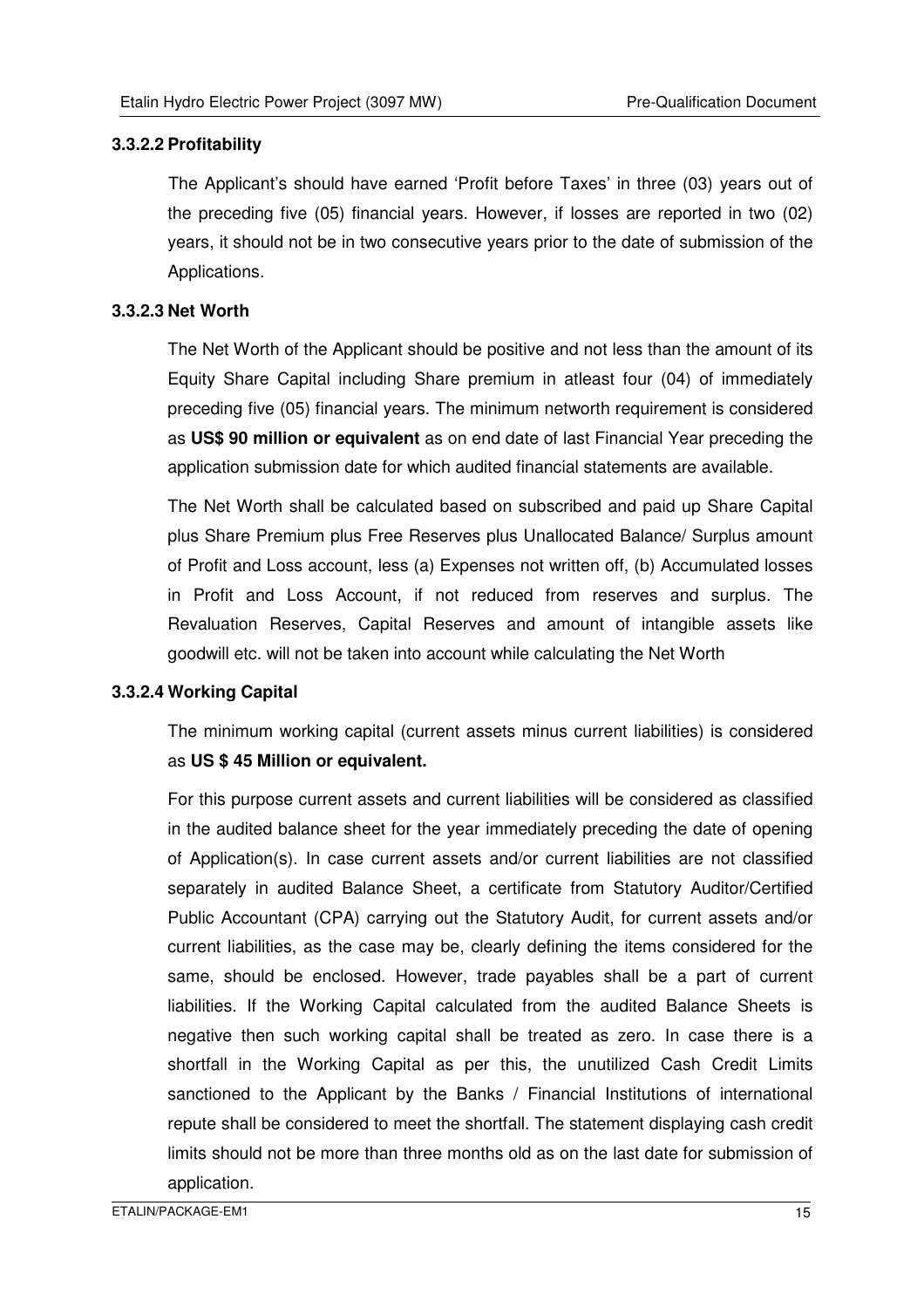The working capital requirements should be satisfied by individual partner's of Joint Venture in proportion to their participation share in Joint Venture.

In case of Applicant associating equipment supplier(s)/ sub-contractor(s), the Applicant shall meet the working capital requirement.

#### **3.3.2.5 Bid Capacity**

The available Bid Capacity of the Applicant at the time of submission of PQ, calculated as under should not be less than the estimated cost of the work:

Available Bid Capacity =  $2.0 \times A \times N - B$ ,

- Where;  $A =$  Maximum value of works executed in any one year during last five (05) years
	- $N =$  Number of years prescribed for completion of the Subject contract Package i.e.  $54/12 = 4.5$  Years.
	- $B =$  Value of existing commitments (as on submission date) and ongoing works to be completed in the next 'N' years.

The Applicant shall submit documentary evidence together with a certificate from its statutory auditors in support of establishing 'A' and 'B' above, along with their Application. The provision as above for bid capacity shall be the qualification criteria. However, details as mentioned above shall be required to be re-submitted by the bidder and shall be reassessed at the time of evaluation of Technical/Price Bid invited from prequalified bidders and if Bid Capacity is found falling short of requirement as per above norms, the Award of work shall not be placed on such company/JV.

#### **Notes**:

- 1. For conversion to US\$, the exchange rate at the end of the respective accounting year shall be considered, the source of the exchange rate shall be the Reserve Bank of India.
- 2. Other income shall not be considered for arriving at Annual Turnover.
- 3. The Applicant's financial evaluation viz a viz the requirement as stipulated above shall be done on the basis of duly printed (offset) Annual Report for the immediately preceding 5 (five) years submitted by the Applicant along with the application. Further, standalone audited Annual Financial Statement of Applicant shall be forming part of the Annual Report.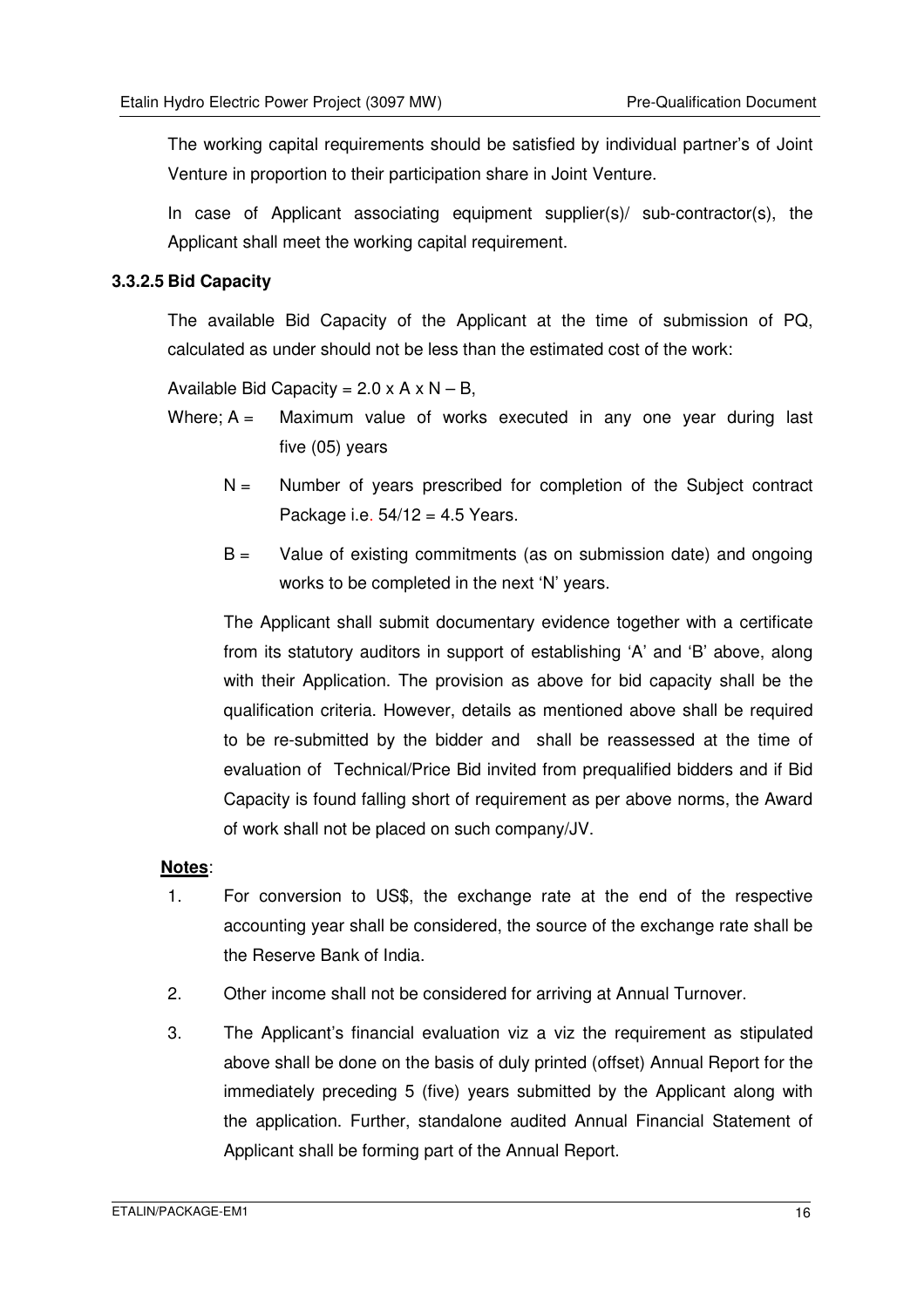In case, Applicant has not submitted the above mentioned Annual Report along with Application, then a certificate from CEO / CFO/ Head of Finance of the Applicant shall be submitted mentioning that the requirement of Annual Report as per governing law of country is not mandatory. In such cases duly notarized copies of Audited Printed Annual Financial Statement (Balance Sheet, Profit & Loss Statement, Cash Flow Statement, Auditor's Report thereon including all relevant Schedules / Annexure etc.) for the immediately preceding 5(five) years shall be submitted by the Applicant along with the Application.

- 4. In case where audited financial results for the immediately preceding year are not available/audited, then applicant shall furnish unaudited accounts & declaration to this effect duly certified by Statutory Auditor/Certified Public Accountant.
- 5. The Applicant shall further provide Statutory Auditor's/Certified Public Accountant's certificate specifying the Turnover in the related business, Profitability, Working Capital and Net Worth of the Applicant (calculated as per above laid down criteria) as on the closing date of the immediately preceding five (05) Financial Years.
- 6. Wherever, the Annual Report / duly notarized copies of Audited Printed Annual Financial Statement are in language other than English then copy duly translated & printed in English language and certified by approved / recognized English Translator (copy of approval/recognition of Translator to be attached) and Self-Certified by the Applicant shall be submitted along with Application.
- 7. In addition to above, wherever audited printed Annual Financial Statement contain turnover pertaining to other activities besides turnover in the related business of Applicant and breakup of turnover in the related business is not directly available from such financial statements, then statement of account depicting the turnover in the related business for that year duly certified by their Statutory Auditor/Certified Public Accountant carrying out the statutory audit shall also be enclosed with the Application.
- 8. For the Purpose of compliance to the stipulated turnover criteria given at Financial Criteria, the turnover from Joint Venture(s)/ proposed JV partner (s) as declared by all partners shall also be considered. The proportionate JV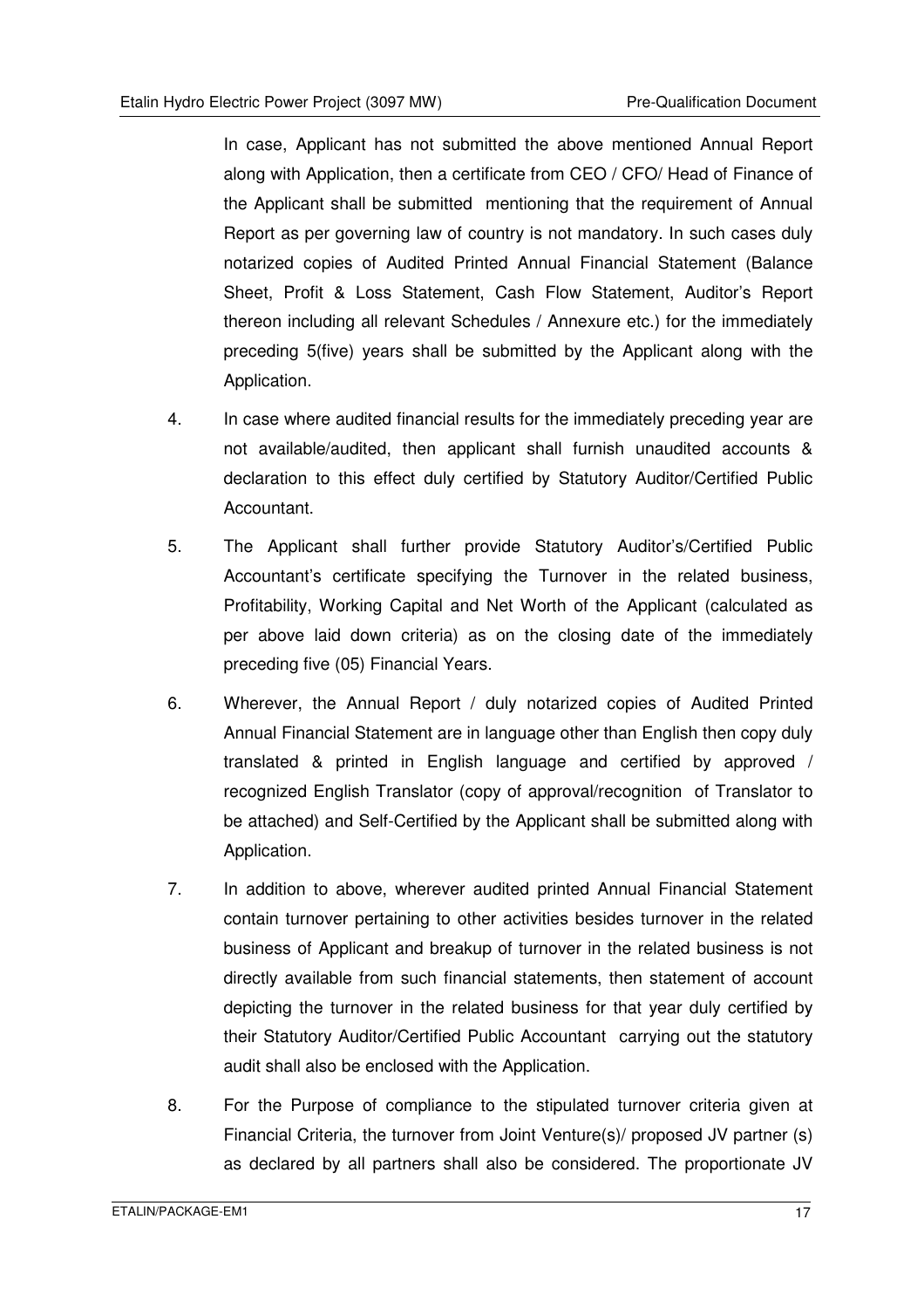Turnover shall be certified by their statutory Auditor if that is not appearing in the Audited Financial Statement.

#### **3.3.3 Quality Assurance**

**The Applicant should have** his own Quality Assurance System for design, manufacture, installation, testing, erection and commissioning of Electro-Mechanical equipments conforming to international standards such as ISO or equivalent certified by a competent and reputed international organization having current validity in order. Details of Applicant's Quality Assurance System shall be provided in Prequalification Form-7 and copy of his Quality Policy shall also be submitted with the Application. In case of Joint Venture and equipment supplier(s)/ subcontractor(s), the above details of each separate entity need to be provided.

#### **4. NATURE OF APPLICANTS**

As an alternative to applying as a Sole Applicant, the Applicants can opt for any of the following modes of pre-qualification:

#### **4.1 Joint Venture Applicants**

In case of an Application from a Joint Venture, it shall comply with the following minimum qualifying requirements:

- (i) All the partners in a Joint Venture shall appoint one Lead Partner and all the partners should be incorporated legal entities, as an agency, company or society.
- (ii) The number of partners in the Joint Venture including the Lead Partner shall not exceed five (05).
- (iii) The Lead Partner of the Applicant (Joint Venture) shall fully meet the following:
	- General Experience criteria specified at para 3.3.1 (a) above, and
	- Average Annual Turnover more than 50% of criteria specified in para 3.3.2.1 above, and
	- Specific Experience as specified in para 3.3.1 (b) i) **Or** 3.3.1(b) (iv), and
	- Quality Assurance System specified at para 3.3.3 above,
- (iv) The other partner(s) shall individually meet the following requirements: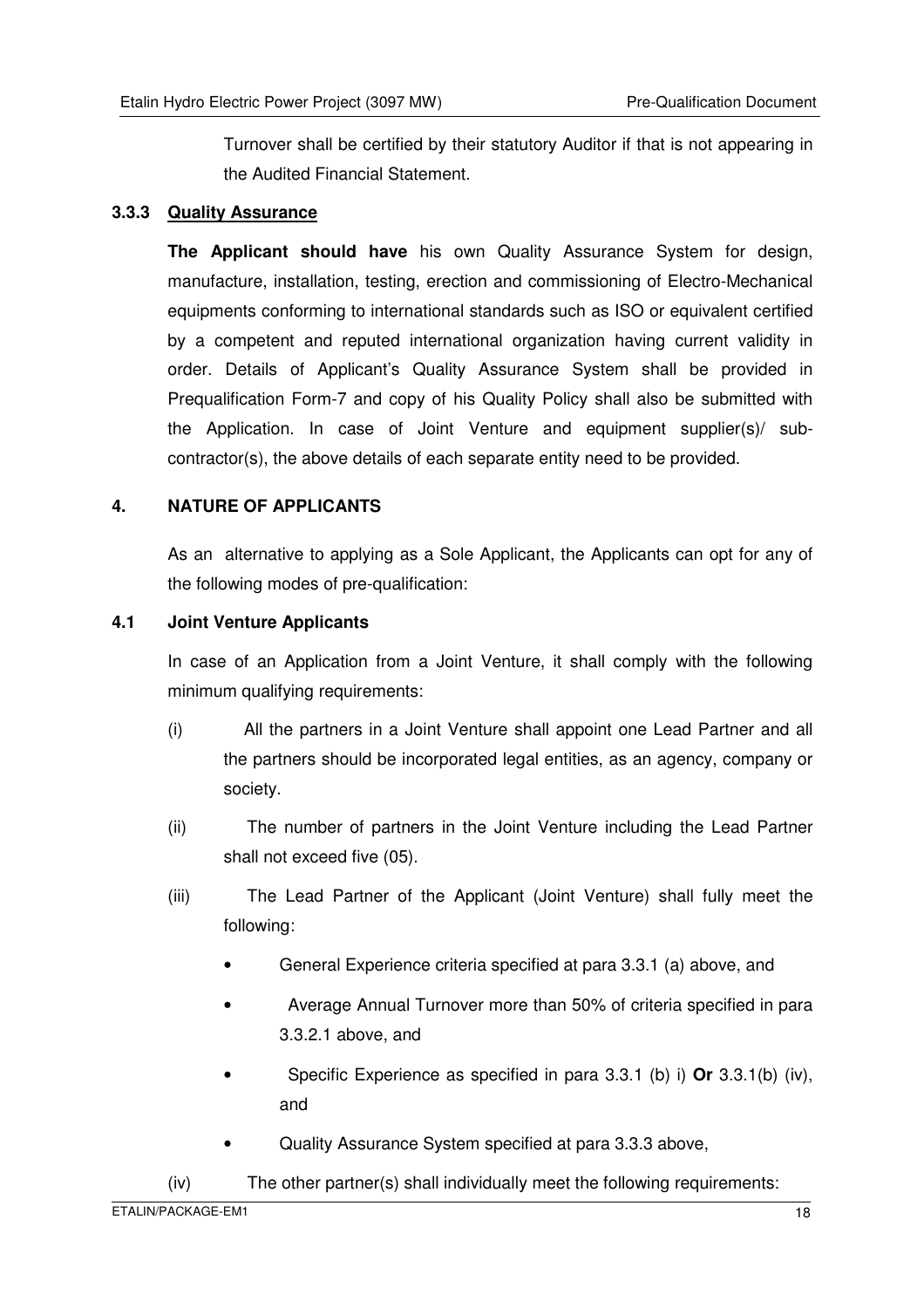- General experience, as prime contractor or as partner in a Joint Venture of executing four Electro-mechanical EPC contract(s) valuing US Dollar 27 million or more in last fifteen (15) years, and
- One or more of Specific Experience criteria under para 3.3.1 (b) other than that to be met by the Lead Partner as specified under 4.1 (iii) above, and
- Average Annual Turnover shall not be less than 20% of criteria, specified under Financial Criteria, and
- Quality Assurance System (related to other partner's scope of work) specified at Para 3.3.3 above,
- (v) The Specific Experience for each component to be met individually by the Lead Partner or other partner, as the case may be, and not collectively.
- (vi) All the partners of the Joint Venture should individually fulfill the Net Worth and Profitability criteria.
- (vii) The Joint Venture proposed should collectively satisfy, as a whole, the requirements specified above.
- (viii) The 'Bid Capacity' and "Working Capital" requirements should be satisfied by individual partners of Joint Venture in proportion to their participation share in Joint Venture.
- (ix) Lead partners of the Joint Venture/Consortium should have at least 50% participation share

#### **4.2 EPC Contracting Companies**

Applications from EPC contracting companies who are not in the business of manufacturing equipment or as a sole Applicant or as a lead-partner/partner in a joint Venture will also be entertained, provided that the Applicant has experience of executing similar hydroelectric projects as EPC contracting company and its proposed manufacturing companies/contractors/equipment suppliers/sub-contractors jointly meet as a whole all the essential qualification criteria set forth under para 3.3 above. In such cases, the Applicant shall establish that it has successfully executed in the last 15 years, at least two hydroelectric power projects (one of which is not be less than 750 MW) as EPC contracting company, and that it continues to be in the business of execution of similar EPC contracts. The letter (s) of authorization shall be obtained by such EPC Contracting companies from the proposed manufacturing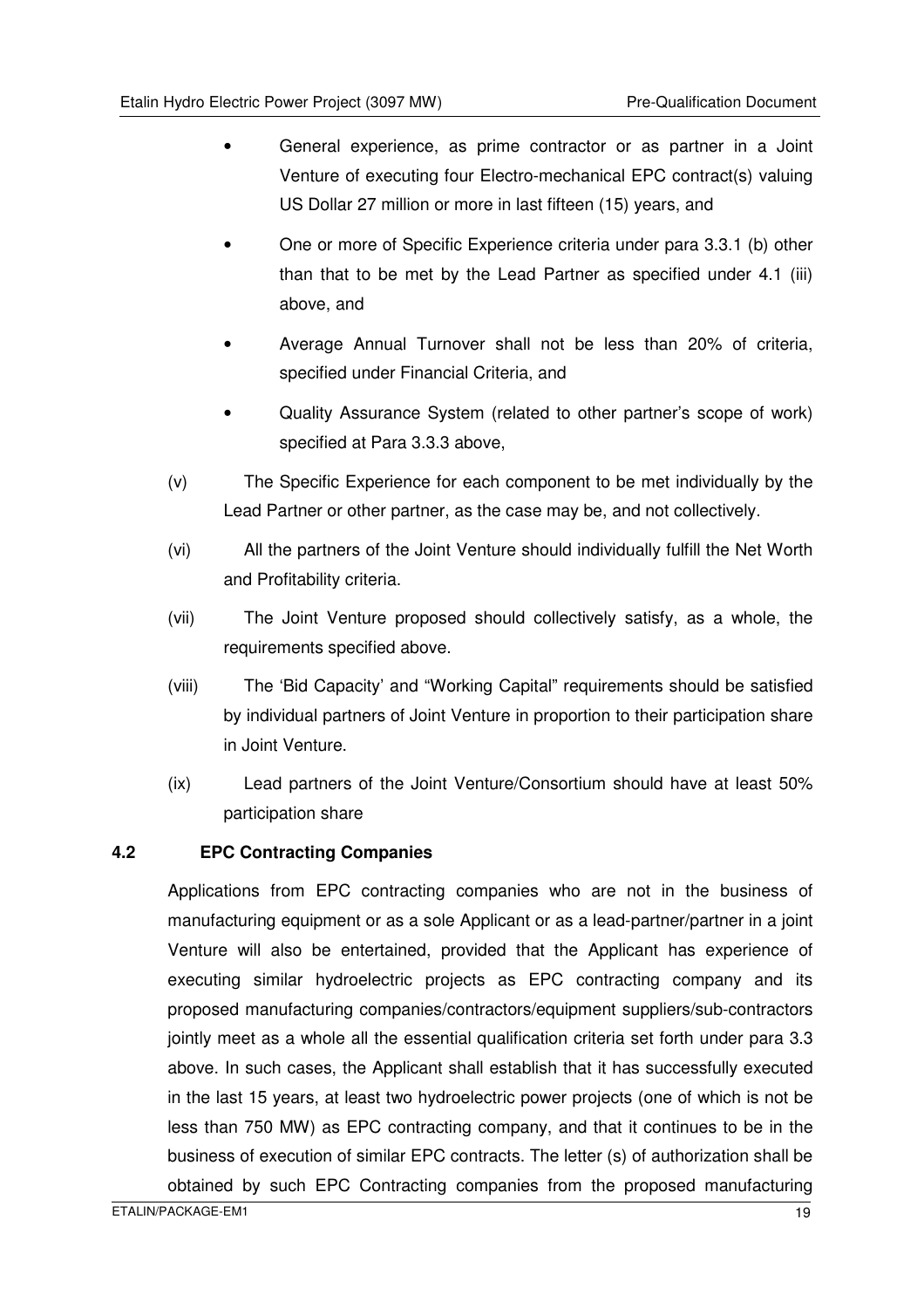companies/contractors/equipment suppliers/sub-contractors etc. The letter(s) of authorisation shall be in the format– "Qualification Form-4C" contained in Appendix-B. Relevant particulars about the Financial capacity and past experience as EPC contractor and specific technical experience of the proposed manufacturer(s) of Electro-Mechanical equipment, contractors, equipment suppliers/sub-contractors etc. shall be submitted in the prescribed formats as per Appendix-B, duly supported and evidenced by testimonials/copies of certificates issued by the Project Authorities/Owners to establish their fulfilment of the stipulated Qualification criteria.

#### **5. APPLICATIONS BY MERGED/AQUIRED/SUBSIDIARY COMPANIES**

- 5.1 In case of an Applicant Company, formed after merger and / or acquisition of other companies, past experience and other antecedents of the merged / acquired companies will be considered for qualification of such Applicant Company provided such Applicant Company continues to own the requisite assets and resources of the merged / acquired companies needed for execution and successful implementation of the work package put to tender.
- 5.2 If the Applicant Company is a manufacturer but a subsidiary company and it adduces documentary evidence of having had the support of and access to the assets and resources of a 'Parent/Holding Company' for execution of Electro-Mechanical works similar to the work package under consideration and the same is guaranteed by such 'Parent/Holding Company for this work package through a Corporate Guarantee, past experience and Financial Capacity of such 'Parent/Holding Company may be considered for pre-qualification of such Subsidiary Company. In such cases, the Parent/Holding Company shall submit a written undertaking as per the attached format given in Form 8; evincing its full support for the technical and financial requirements of the subsidiary company and further commit to take up the work itself in case of non-performance by the subsidiary company in the event of award of the work to the applicant subsidiary company. In case of award of work, the Parent/Holding Company of the subsidiary company shall submit the required guarantee as per the format attached as Form 8A or any other similar Form.

The above dispensation is allowed only to a manufacturing company which participates either as a Sole Applicant or a Joint Venture partner. The manufacturers proposed under prescribed format "Qualification Form-4C" shall not be evaluated if they do not meet the qualification requirement on their own.

#### **6. Associate Manufacturer(s)**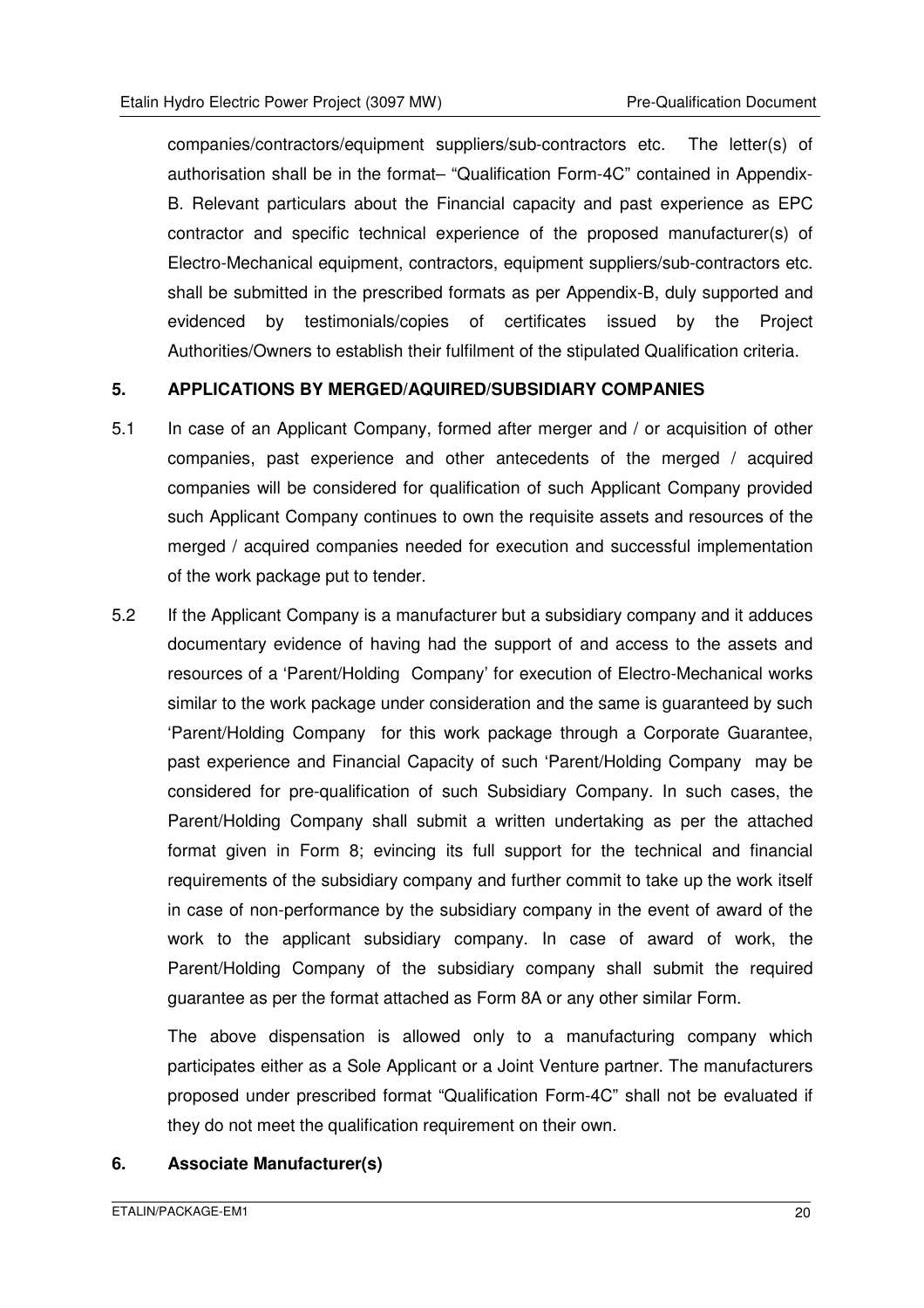- 6.1 Subject to fulfilment of the respective prescribed qualifying requirements mentioned earlier, Applicant shall have the option to associate reputed manufacturer(s) for supply of one or more items of equipment mentioned in paras 3.3.1 (b) i) to 3.3.1(b) ix). Specific technical experience of the manufacturer(s) so proposed shall be considered for qualification of such sole Applicant(s) or as partner(s) of Joint Venture Applicant(s) provided the experience particulars and authorisation letter (s) of the proposed manufacturer(s) are furnished in prescribed Qualification Forms contained in Appendix-B. The Applicant is allowed to propose more than one manufacturer for supply of one or more items of equipment mentioned in paras 3.3.1(b) except items specified in para 3.3.1 (b) i) Or 3.3.1 (b) iv) above, but only one (1) manufacturer can be proposed for supply of items listed in para 3.3.1 (b) i) & 3.3.1 (b) iv). Change of the proposed manufacture(s) shall be allowed only in exceptional circumstances, with prior permission of the Owner but, will not be allowed for supply of items listed in para 3.3.1 (b) i) & 3.3.1 (b) iv) in any case.
- 6.2 Manufacturer(s) of Electro-mechanical equipments listed under paras 3.3.1 (b) i) & 3.3.1 (b) iv) who have issued Letter(s) of Authorisation as per Qualification Form-4C for others are not permitted to participate directly by themselves as a sole Applicant(s) or in a Joint Venture against this Invitation. Application(s) for qualification submitted by such manufacturer(s) in contravention of above requirement will not be considered.

#### **7. LOCAL REPRESENTATION**

- a) Foreign Applicants, if they have in India a local representation/Indian Agent, shall indicate the name of such person or firm and also shall furnish the following information:
	- i) The precise relationship between the Applicant and his Indian Agent.
	- ii) The mutual interests which the Applicant and the Indian Agent have in business of each other.
	- iii) Any payment which the Indian Agent receives in India or abroad from the Applicant whether as a commission for the Contract or as a general retainership fee.
	- iv) Indian Agent's Income Tax Permanent Account Number.
	- v) Applicant's Income Tax Permanent Account Number.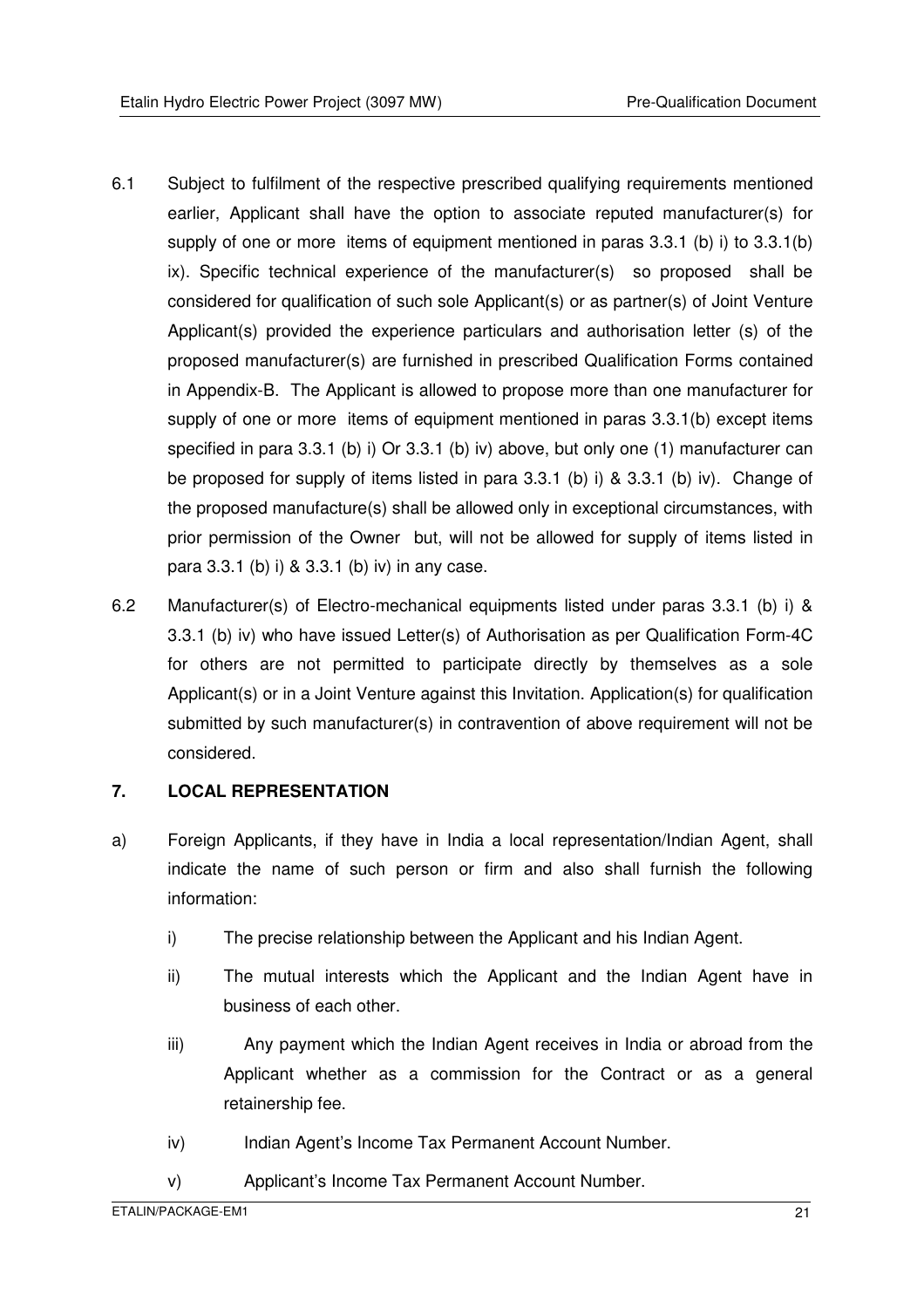- vi) All services to be rendered by the Indian Agent whether of general nature or in relation to the particular Contract.
- vii) Details of their Registered Office in India

Any other technical data and further information or details, the Applicant wishes to submit in addition to the details asked for above as well as descriptive catalogues and drawings etc. may be enclosed along with above information.

b) If the Applicant gives any wrong or misleading information and/or conceal any material fact/ information which can impact the decision of the Owner, the Owner hereby reserves the right to reject such proposal.

The proposal submitted shall become the property of the Owner with no obligation to return the same to the Applicant.

#### **8. DISQUALIFICATION/INELIGIBILITY OF APPLICANT**

Even though the applicant(s) meet the pre-qualification criteria, they shall be disqualified if they have:

- a) been involved in the Corrupt or Fraudulent or collusive or coercive Practices; and/or
- b) made misleading or false representation(s) in the forms, statements and attachments submitted in proof of the qualification requirements; and/or
- c) Record of poor performance such as abandoning the works, termination of its awarded work, serious litigation history, or financial failures etc.

The Applicant /any member partner of the JV / Consortium shall not have been declared ineligible for poor performance / failure issued by the Govt. of India / State Govt. / Govt. Deptt. / Public Sector Undertaking (PSU) / World Bank / Asian Development Bank. A declaration to this effect shall be submitted by the applicant.

#### **9. LITIGATION HISTORY**

 The Applicant shall provide accurate and complete information in Form-9 about any pending and/or decided litigation or arbitration resulting from contracts completed or ongoing under its execution over the last ten (10) years. In case of consistent history of awards against the Applicant or any partner of a Joint Venture may result in rejection of PQ Application.

#### **10. GENERAL**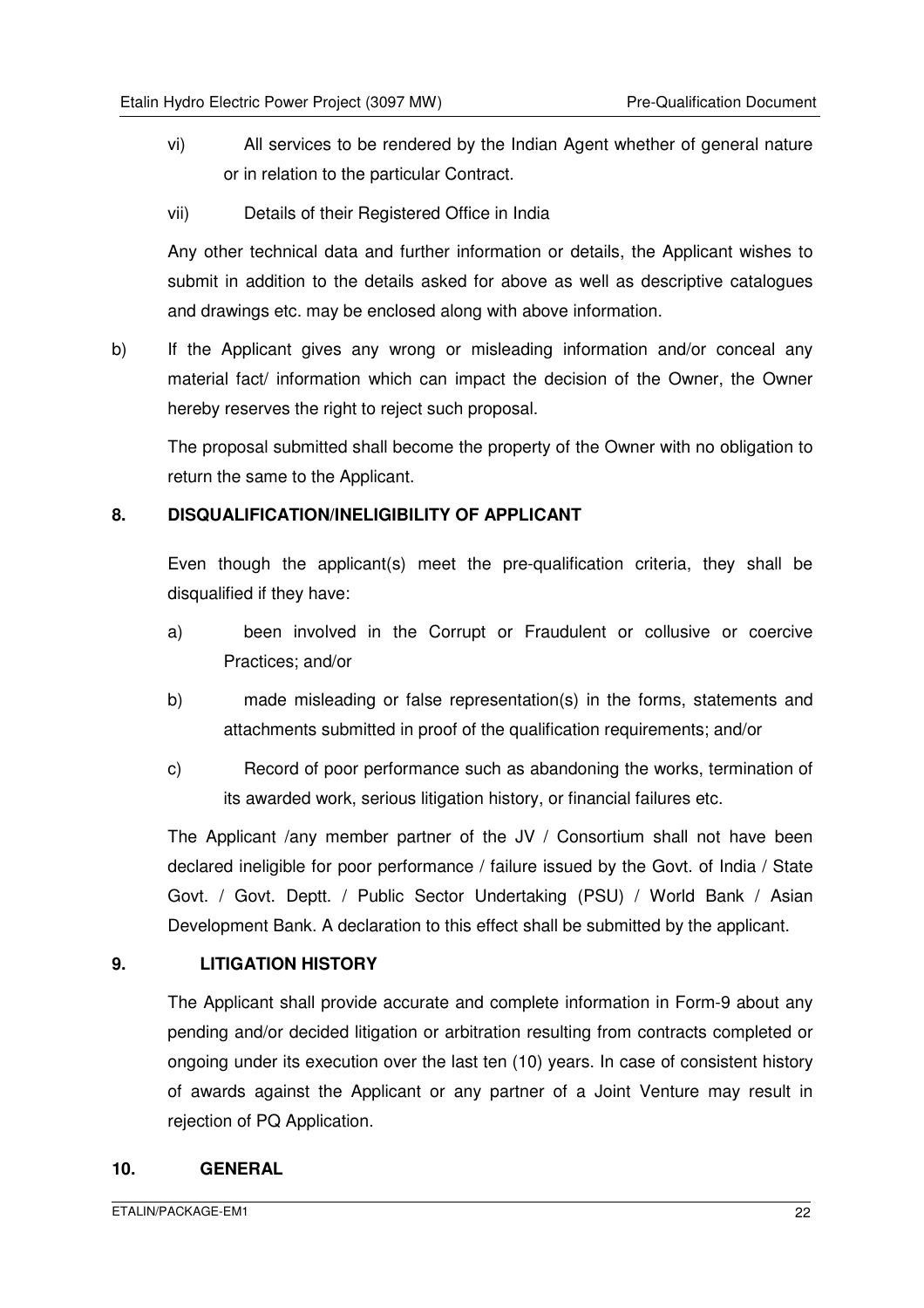- 10.1 In case of a Joint Venture Applicant, the composition of the Joint Venture and role and responsibility of each constituent, the proposed participation share of each partner along with items of work to be executed by each partner shall be brought out as per the requirement of Appendix-B, Form 2A hereto. An undertaking shall be submitted by each partner of the Joint Venture in the format attached as Annex-1 to Form 2A. The Joint Venture Agreement, to be submitted along with Techno-Commercial bid, shall be on the lines of the format attached as Annex-2 to Form 2A.
- 10.2 Applicant or any of the partners in case of a Joint Venture or one of his proposed manufacturer claiming to have past experience by virtue of being a partner of a Joint Venture (which executed a particular work in the past), shall make their presentations in Prequalification Forms in Appendix-B for such experience. The specific experience of such Sole Applicant/JV partner/ manufacturer(s) shall be considered as per their role and scope of work in such Joint Venture(s) for which they will have to adduce documentary evidence of their role and scope of work in aforesaid Joint Venture Contract(s).
- 10.3 If the performance of the Applicant or any of the partners of Joint Venture/ manufacturer/equipment supplier/sub-contractor, in a current /past contract for any major work is unsatisfactory, the Applicant is liable to be disqualified.
- 10.4 Owner's Right to Accept or Reject Applications

The Owner without incurring any liability to Applicant(s) for whatsoever and without assigning any reasons thereof reserves the right to:

- (a) Amend the Scope of Work, to be tendered
- (b) Reject or accept any application including on account of national defence, and security considerations.
- (c) Cancel the pre-qualification process and /or reject any/all Applications.

 The Owner will not entertain or be liable for any claim for cost and expenses in relation to the preparation of PQ to be submitted. The Owner will neither be liable for any such actions nor be under any obligation to inform the applicant of the ground of his decision.

- 10.5 Only those Applicants who have been Pre-qualified under this procedure will be informed and further invited to submit their Techno-commercial bid.
- 10.6 The Owner, solely at its own discretion, reserves the right to consider the deviations in above Pre-qualifying criteria.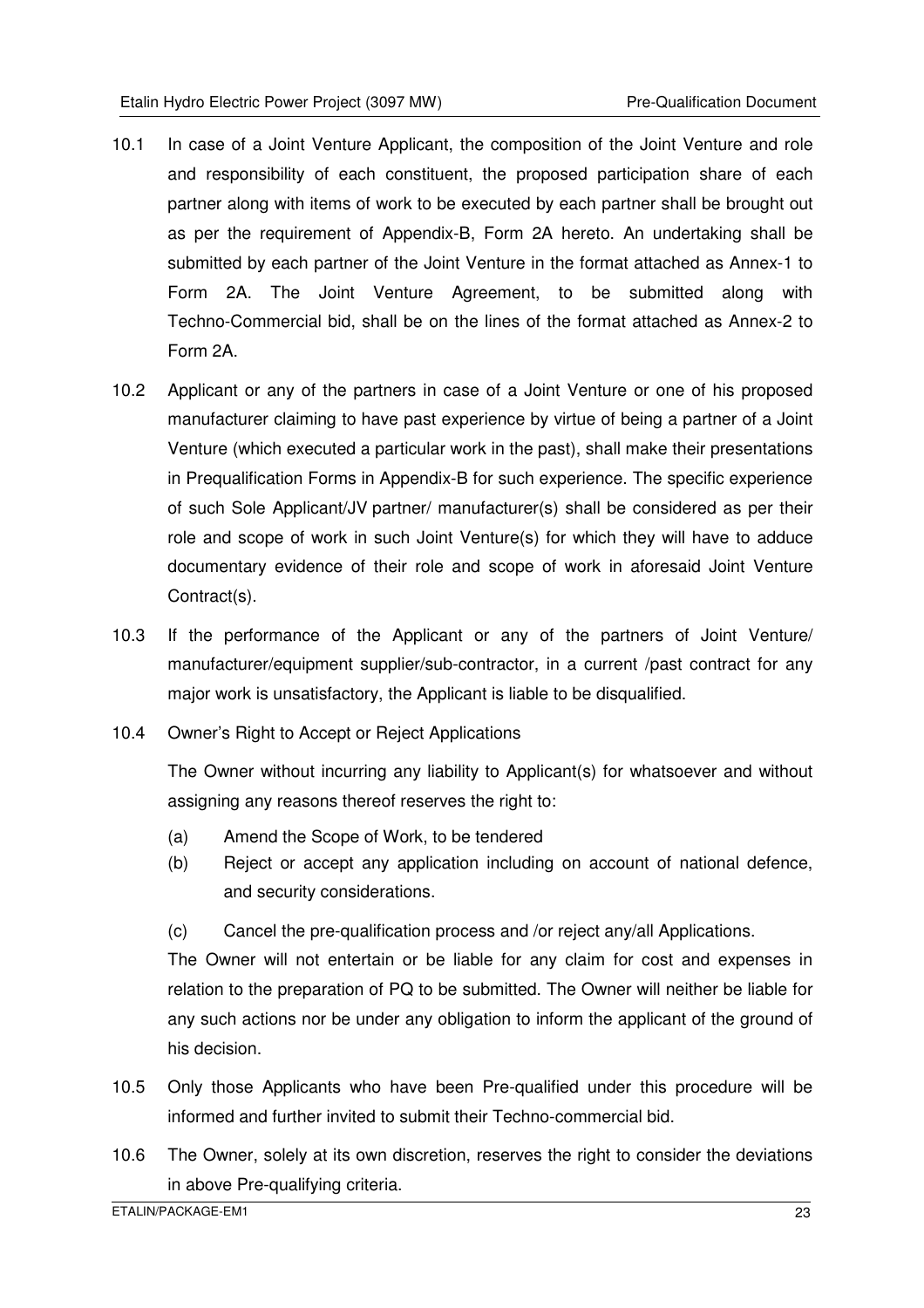10.7 The Owner may impose certain restrictions on the foreign companies, participating in any form, and their employees in view of national Security, in the project situated in the sensitive region and border areas. The Owner and/or foreign companies, as applicable under the law, shall obtain clearance of Govt. of India regarding security implications prior to pre-qualifications of such company.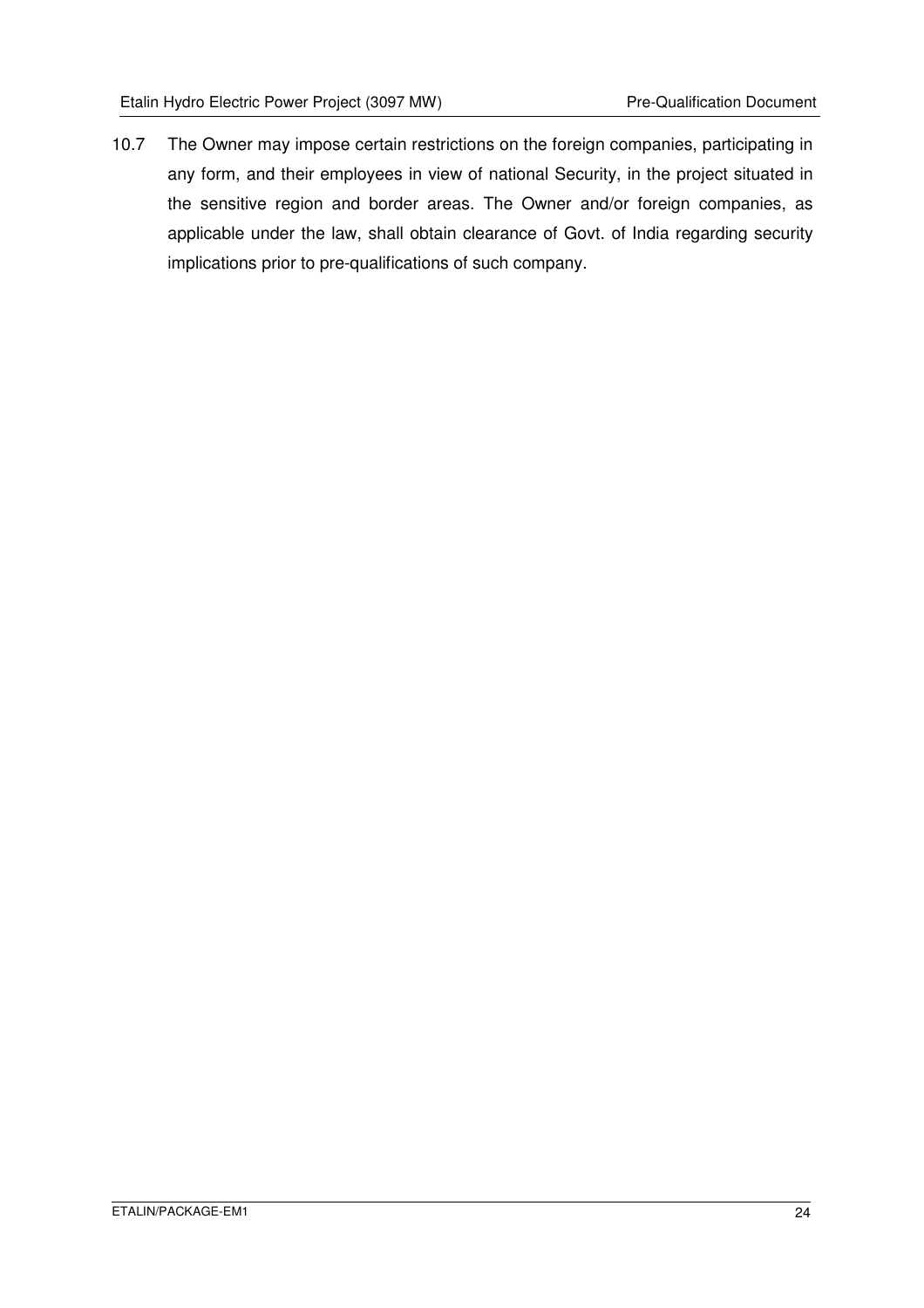# **Appendix-A INFORMATION FOR APPLICANTS**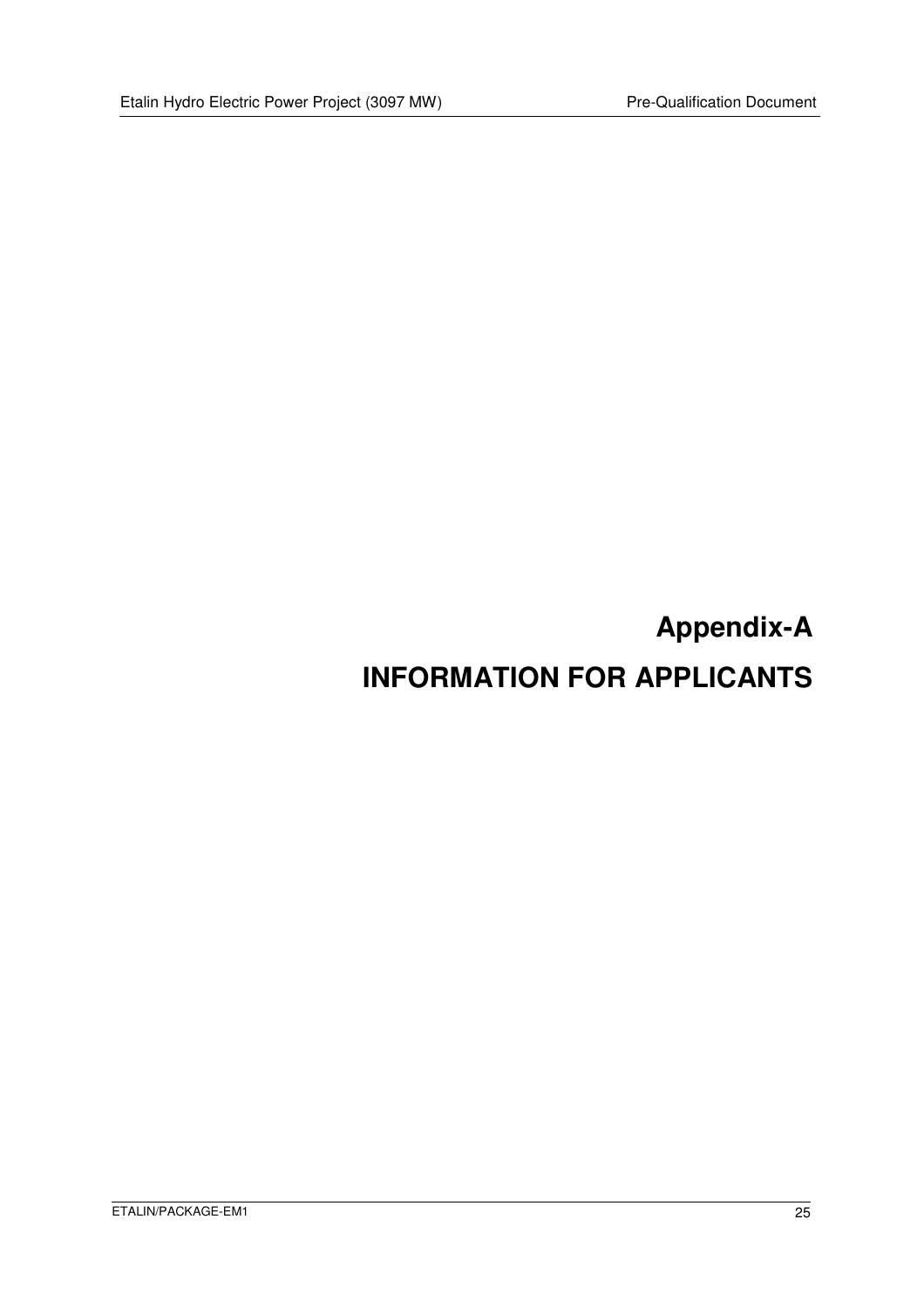#### **1.0 PREAMBLE**

 Jindal Power Limited (JPL), the major stake holder of Etalin Hydro Electric Power Company Ltd., is India's leading integrated power utility company in the private sector. At present, JPL has operational power generation capacity of 2437MW in thermal sector, with another 2400MW (4 x 600MW) of thermal power plant capacity under execution. Project portfolio (15,660MW) is in various stages of operation, implementation and planning.

JPL has signed agreements for developing 6100MW hydro electric projects in Arunachal Pradesh, India. The hydro power portfolio of the company includes 3097MW Etalin HEP, 680MW Attunli HEP, 1800MW Kamala HEP and 22MW Anonpani Small HEP.

#### **2.0 PROJECT OVERVIEW**

#### **2.1 General**

The development rights of Etalin project have been accorded to Etalin Hydro Electric Power Company Ltd. (EHEPCL), a joint venture company of Jindal Power Ltd. (JPL) and Hydro Power Development Corporation of Arunachal Pradesh Ltd. The JV intends to develop the project on Build, Own, Operate and Transfer (BOOT) basis. The project was initially identified by CEA and pre-feasibility studies for the project was carried out by NHPC. Subsequently, the project scheme was developed in detail and financially evaluated in the Detailed Project Report (DPR) which was scrutinized by the Central Electricity Authority (CEA) and other statutory organizations. The Techno Economic Clearance (TEC) for the project was accorded by CEA on July 12, 2013 vide their letter no: 2/ARP/26/CEA/2010-PAC/3885-3917.

The Project is located in Dibang Valley district of Arunachal Pradesh and envisages utilization of waters of Dri and Tangon rivers for hydropower generation. The two rivers are tributaries of Dibang river and meet near Etalin village. Downstream of the confluence, the river is called Dibang which forms a major tributary of the Brahmaputra.

The Etalin project is located upstream of Dibang project and is the largest hydroelectric project presently being developed in the country. The Project is designed as a run-of-the-river scheme having diurnal pondage by constructing diversion dams on Dri and Tangon rivers and diverting the water through two separate waterway systems to utilize the available heads in a common powerhouse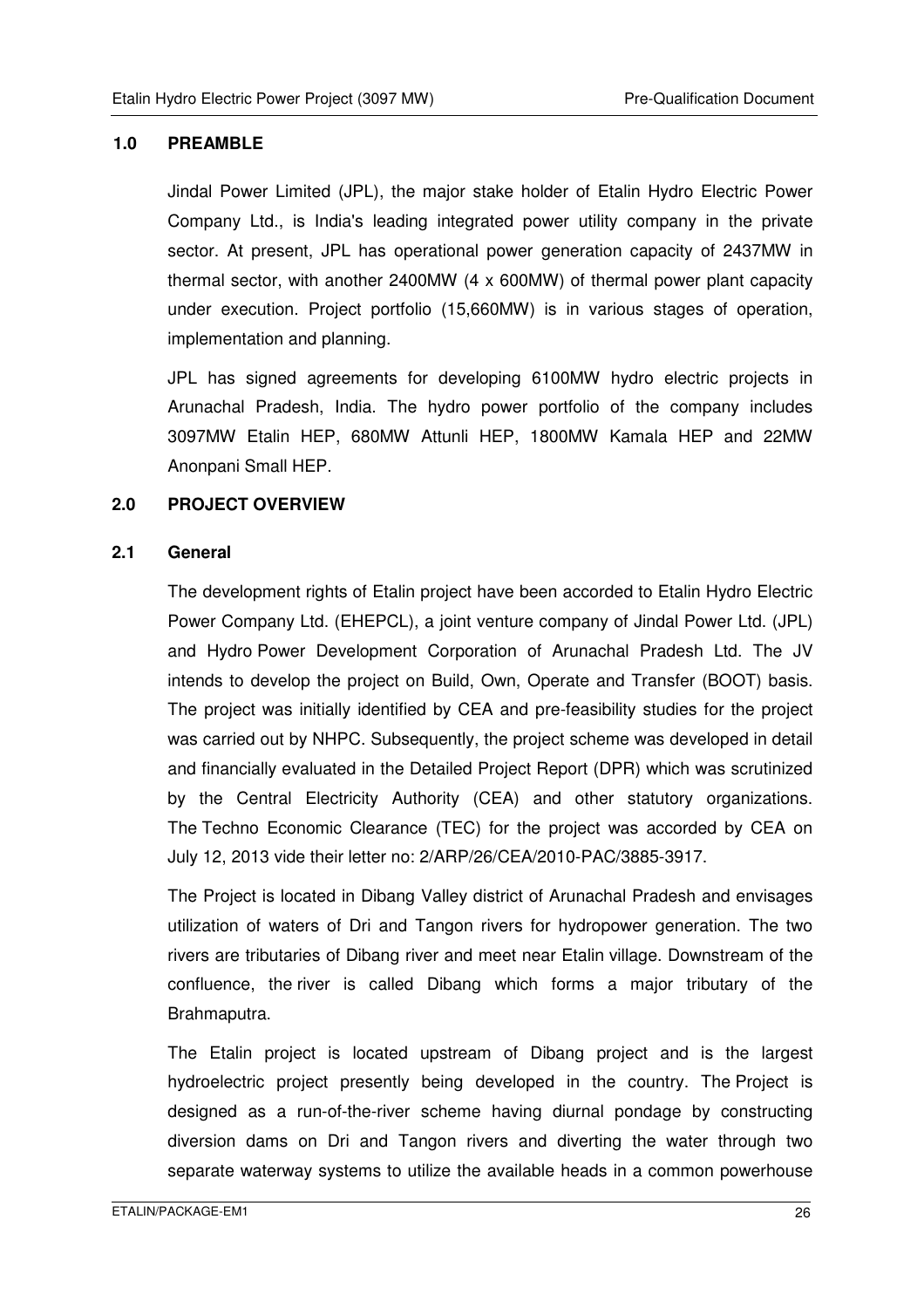located at the confluence.

The proposed installed capacity of the scheme on Dri is estimated at 1842 (6 x 307) MW and that for the scheme on Tangon at 1228 (4 x 307)MW. Riparian flows from both the limbs have also been proposed to be utilized for power generation of 27MW (19.6MW on Dri and 7.4MW on Tangon). Hence, the total installed capacity of the project is 3097MW.

The entire catchments of both Dri and Tangon are within the Indian territory and the main Dibang river flows throughout its length within the state of Arunachal Pradesh. Thus, there are no interstate or international aspects involved with the development of the project.

#### **2.2 Details of Proposed Scheme**

The Etalin Hydroelectric project consists of two independent headworks and water conductor systems (one each on Dri and Tangon rivers), and a common underground powerhouse complex. The project is planned as a run-of-the-river scheme with sufficient storage for meeting daily peak hour energy generation requirements.

A brief description of project components (as per the approved DPR) is given hereunder. All civil structures upstream of the powerhouse are independent for each limb of the project.

#### **Dri Limb**

- Four nos. 10.9m diameter circular diversion tunnels, three on the right bank of 338m, 461m, 594m length and one 692m long for left bank with upstream and downstream coffer dams.
- 101.5m high concrete gravity dam with top at El. 1047.0m and deepest foundation level at El. 945.5m; the existing average riverbed level at the dam axis is El. 968m.
- Intake structure.
- 11.3m diameter circular shaped 10.722km long concrete lined Headrace Tunnel.
- Restricted orifice type vertical Surge Shaft, 26m in diameter & 132m high.
- Three 5.6m diameter pressure shafts which emanate from the surge shaft and bifurcate to form six unit pressure shafts of 4m diameter, each.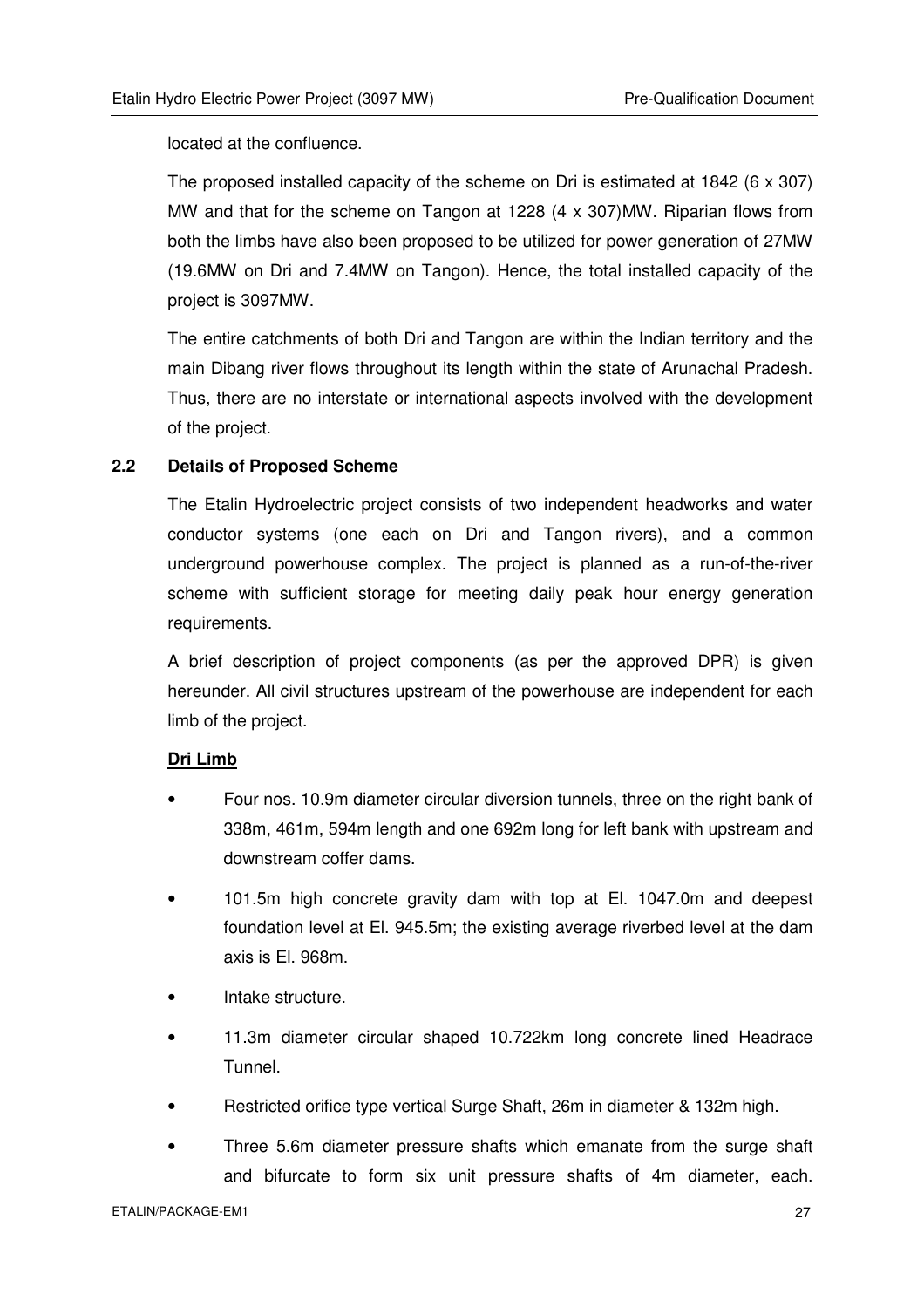The shafts are about 512m long, out of which 377m is in vertical drop (in two parts, separated by a horizontal limb at about mid-height).

#### **Tangon Limb**

- Three nos., 11.5m diameter circular diversion tunnels with upstream and downstream coffer dams.
- 80.0m high concrete gravity structure with top at El. 1052.0m and deepest foundation level at El. 972m; the existing average riverbed level at the dam axis is El. 1003m.
- Intake structure.
- 9.7m diameter circular shaped 13.045km long concrete lined Headrace Tunnel.
- Restricted orifice type vertical Surge Shaft, 21m in diameter & 137m high.
- Two 5.6m diameter pressure shafts which emanate from the surge shaft and bifurcate to form four unit pressure shafts of 4m diameter, each. The shafts are about 512m long, out of which 377m is in vertical drop.

#### **Common Powerhouse**

A common Underground Powerhouse, 352m (L) x 23.5m (W) x 59.73m (H), accommodates six units of 307MW each for Dri limb in one machine hall and four units of 307MW each for Tangon limb in another machine hall, with a control room in the middle.

#### **Common Transformer Hall**

A common Underground Transformer Hall, 349.6m (L) x 16.5m (W) x 24.8m (H) accommodates 19 single phase transformers for Dri limb and 13 single phase transformers for Tangon limb.

#### **Tailrace Tunnels**

The main TRT for Dri limb is of 11.3m diameter while that of the Tangon limb is of 9.5m diameter. Both tailrace tunnels are circular in shape.

#### **Dam-toe Powerhouses**

The dam-toe powerhouses provided to use the riparian discharges are located on the left bank of the rivers, just at the toe of the two dams. They are surface structures and house one vertical axis Francis turbine in each case.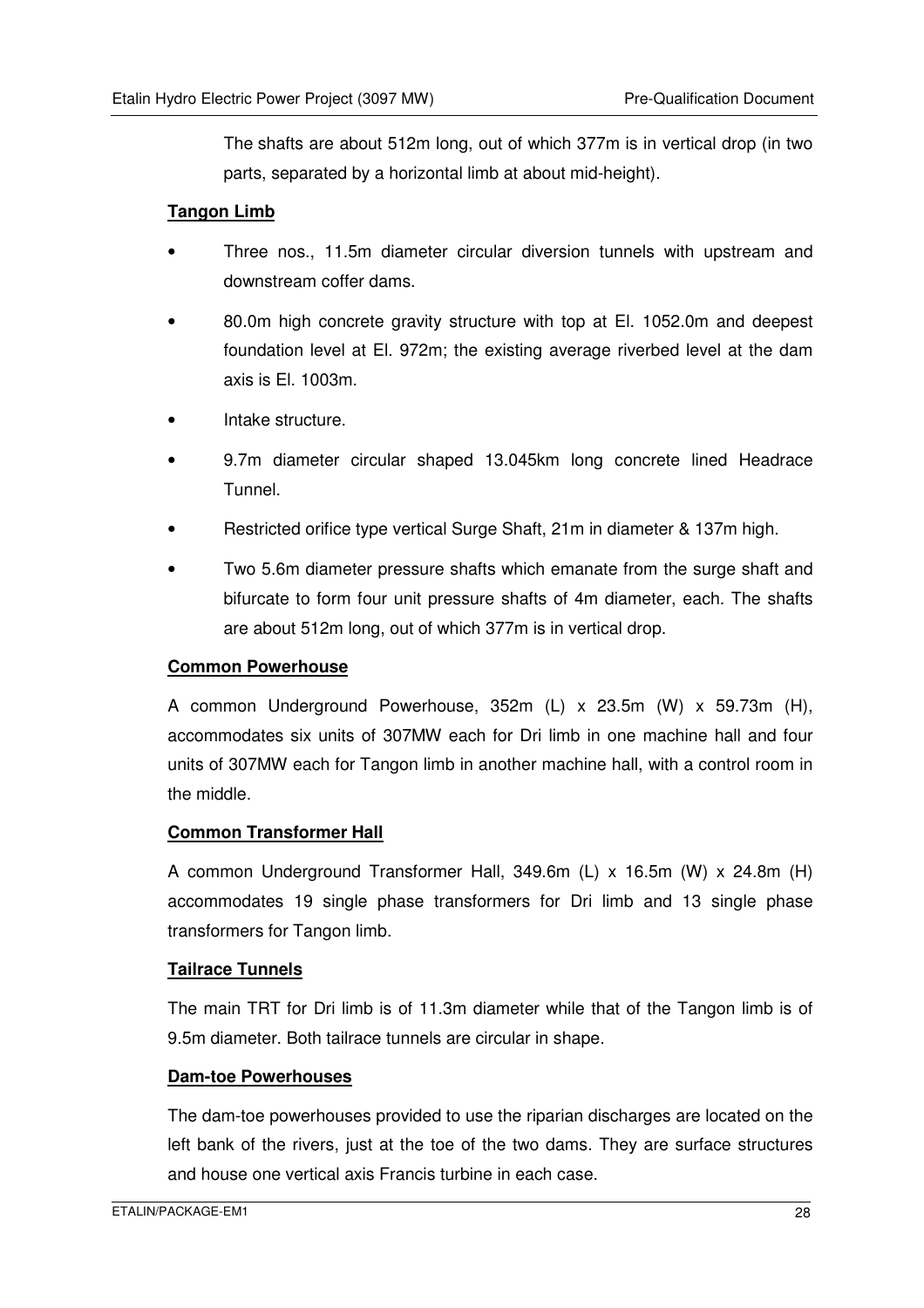#### **2.3 Accessibility**

The project is located in Dibang Valley district of Arunachal Pradesh, a large, sparsely populated state situated in the North-Eastern part of India. Anini, the headquarter of Dibang Valley district is around 240km from Roing, an important town in the area and district headquarter of Lower Dibang Valley district. Roing is at about 110km from Tinsukia, the nearest railhead to the project. The nearest airport is at Dibrugarh, about 60km from Tinsukia.

Figure-1 shows the location of the Project on the map of Arunachal Pradesh.



**Figure-1: Project Location** 

Etalin village can be reached by a single lane road which connects Roing to Anini via Hunli. The road crosses a high altitude Mayodia pass (El. 2665m) between Roing and Hunli and is frequently blocked by ice and snow during peak winter months.

Roing is connected to Tinsukia via NH-37 and a district road. The road crosses river Lohit at Dhola Ghat, about 50km from Roing. Distance from Dhola Ghat to Tinsukia is 60km. Various alternatives are available to reach project site. The contractor may choose/decide the best alternative to transport the construction material/equipment. Project's equipment and material can also be transported to Tinsukia by rail or to Dhola Ghat by waterway. A bridge is also under construction at Lohit river connecting Dhola and Sadiya Ghats. Personnel can travel to Dibrugarh by air and reach the project site by road via Tinsukia. A helipad is available at Anini.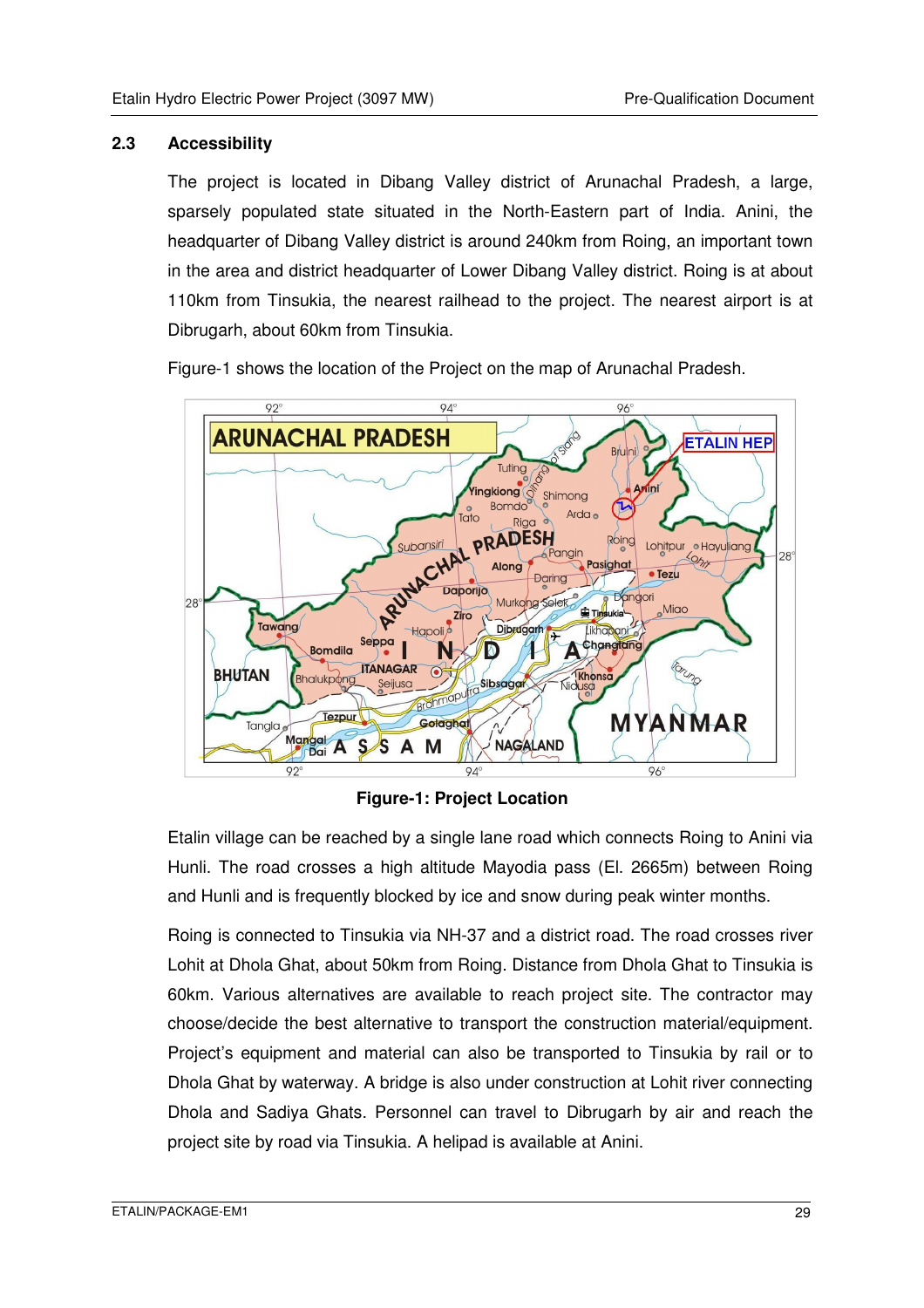Access route to project is shown in Figure-2.



The other alternative motorable route is available from Tinsukia-Rupai-Namsai-Wakro tezu-Shantipur-Chapakhowa-Roing (300 km).

The diversion structure on Dri limb is located near Eron village, around 22km from Etalin, along Etalin-Anini road. The diversion structure on Tangon limb is located near Avonli village, which is 17km from Etalin along Etalin-Maliney road.

#### **2.4 Infrastructure, Project Roads & Bridges**

Elaborate infrastructure works are required for constructing Etalin project.

A single lane road leads to the powerhouse site and Dri and Tangon limbs of project. The road is maintained by BRO. To execute the various civil works, roads would be required for linking various work sites to other sites and to job facility areas. The project roads will be at a workable gradient (a grade of 1:15). These roads would be connected to the existing roads in the area or to other project roads. The proposed road network is envisaged to be about 50km long.

Eight numbers of permanent and temporary bridges would be constructed to cross the waterways falling in the alignments of the roads.

#### **2.5 Construction Power**

There is no grid power available in the region. Therefore the contractor has to make its own arrangements of power supply.

#### **2.6 Climatic Condition**

The Project area falls in Climatic Zone III and experiences significant rains during monsoons. Rainfall generally occurs from May to October while the months of November to February are generally dry. Significant rains are also seen during March and April in some years. Yearly rainfall averages between 2000 and 4000mm and relative humidity is quite high; average of 90% in a year. Temperature varies widely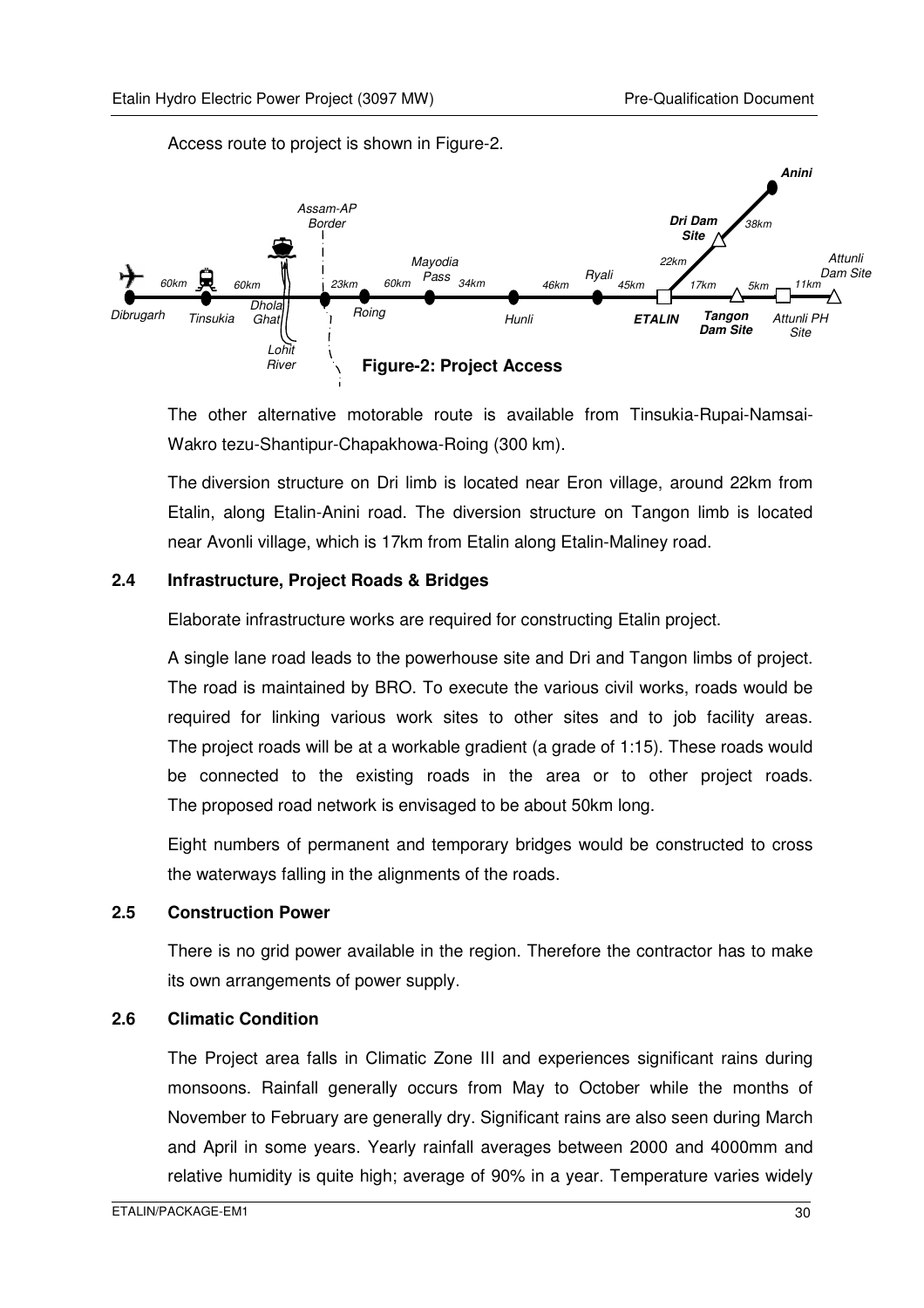during the year and decreases rapidly with altitude; in the higher reaches the temperature may fall to as low as 2°C in winter months. Summer temperature in the foothills rises up to 45°C.

#### **2.7 Hydrology**

The catchment area of Etalin project up to the proposed dam site on Dri limb is 3685km<sup>2</sup>. and the catchment area up to the dam site on Tangon limb is 2573km<sup>2</sup>.

EHEPCL has installed three gauge and discharge measurement sites as well as an all-weather station in the project area, but this data is understandably only for a short period. Long term stage and discharge data is available at

- Elopa, CA of about 11666 $km^2$ ; data for 8 years (1998-2005), and
- Munli, CA of about 11276 $km^2$ , for about 8 years (2002-2008/09)

Both these stations are on Dibang river, downstream of the project. Reliable long term rainfall data is available at Roing and Jiagaon, also downstream of the project area. The available data has been checked for consistency and useful data has been identified. Using the above data and various correlations, reconstruction of long term flow series has been carried out at Elopa.

The observed data at Elopa has also been used and a complete series from the period from 1986 to 2008/09 has been developed at Elopa. The Elopa series has been appropriately transposed to the dam sites of Dri and Tangon limbs of the project.

Hydrological studies of the project have been concurred by Central Water Commission as part of approval of the DPR.

#### **2.8 Physiography**

Physiographically the state Arunachal Pradesh could be divided into four distinct domains namely:

- Himalayan ranges
- Mishmi Hills
- Naga Patkai ranges
- Brahmaputra plains

The Himalayan ranges in Arunachal Pradesh are the eastern most part of the Great Himalayan ranges and occurs as a gigantic crescent with its convex side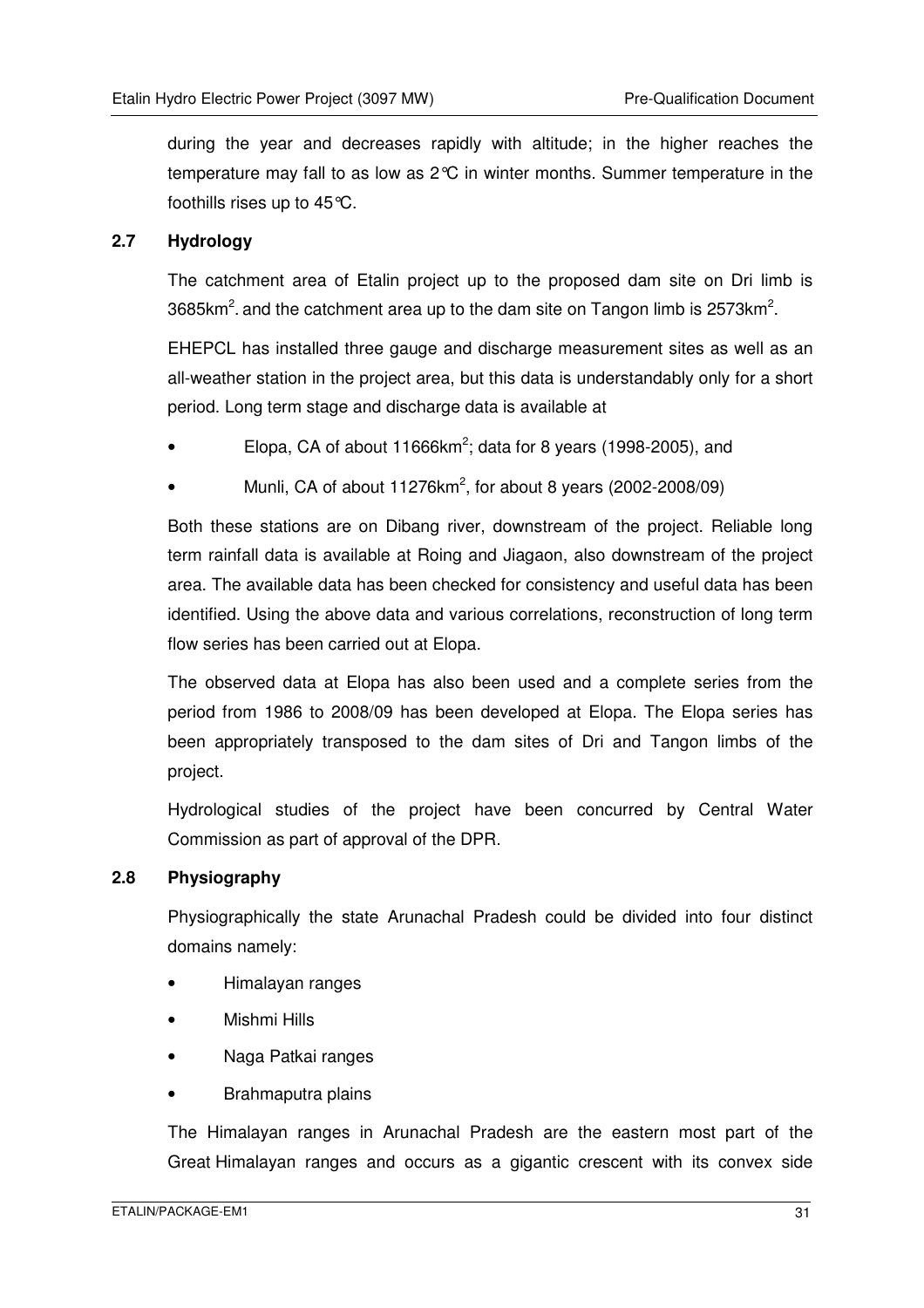towards south and extends from Eastern border of Bhutan to Dibang and Lohit valleys in the east, abutting against Mishmi hills. They are divided into following four parallel linear zones:

- (a) Tethys or Tibetan Himalaya to the North.
- (b) Higher Himalaya
- (c) Lesser or lower Himalaya
- (d) Sub Himalaya to the South.

Lesser Himalayan hill ranges lying between the Higher Himalayas in north and Sub Himalayan in south are of lesser height with elevation ranging from 2500 to 4000m. The width is about 80-90km. The southern limit with Sub Himalaya is defined by Main boundary fault.

#### **2.9 Geology**

Regionally, the area of the proposed project is located on the eastern limb of the Eastern Syntaxial Bend (ESB) in eastern part of Arunachal Pradesh that exposes rocks ranging in age from Proterozoic to Tertiary and recent deposits.

The project area located in the Dri and Tangon valleys exposes the Mishmi Group of rocks, comprising dominantly diorite – granodiorite – granite (Mishmi Diorite - Granodiorite – Granite complex) with occasional bands of mafic rocks and schists, and biotite gneisses, metamorphosed to medium to high grade.

#### **Dri Limb**

The selected dam site is suitably characterized by a straight course of river with a gentle and narrow valley for more than 200m length. Rock exposures comprising of granodioritic gneiss with minor shear/ fracture zones at places have been observed on both the abutments up to dam top level. Beyond that level minor patches of thin overburden are occasionally seen on the left abutment. The thickness of overburden in the riverbed at the site varies between 10.5m and 19.5m. The deepest bedrock level is at El. 945.5m in the riverbed along the proposed dam axis. There are no significant shear zones, traversing the rock mass either in the riverbed or in the abutments.

The headrace tunnel (HRT) is expected to encounter granodiorite gneiss and biotite as tunneling media. A considerable length is also expected to encounter calcareous quartzite/marble bands, with thickness of individual bands being up to 230m.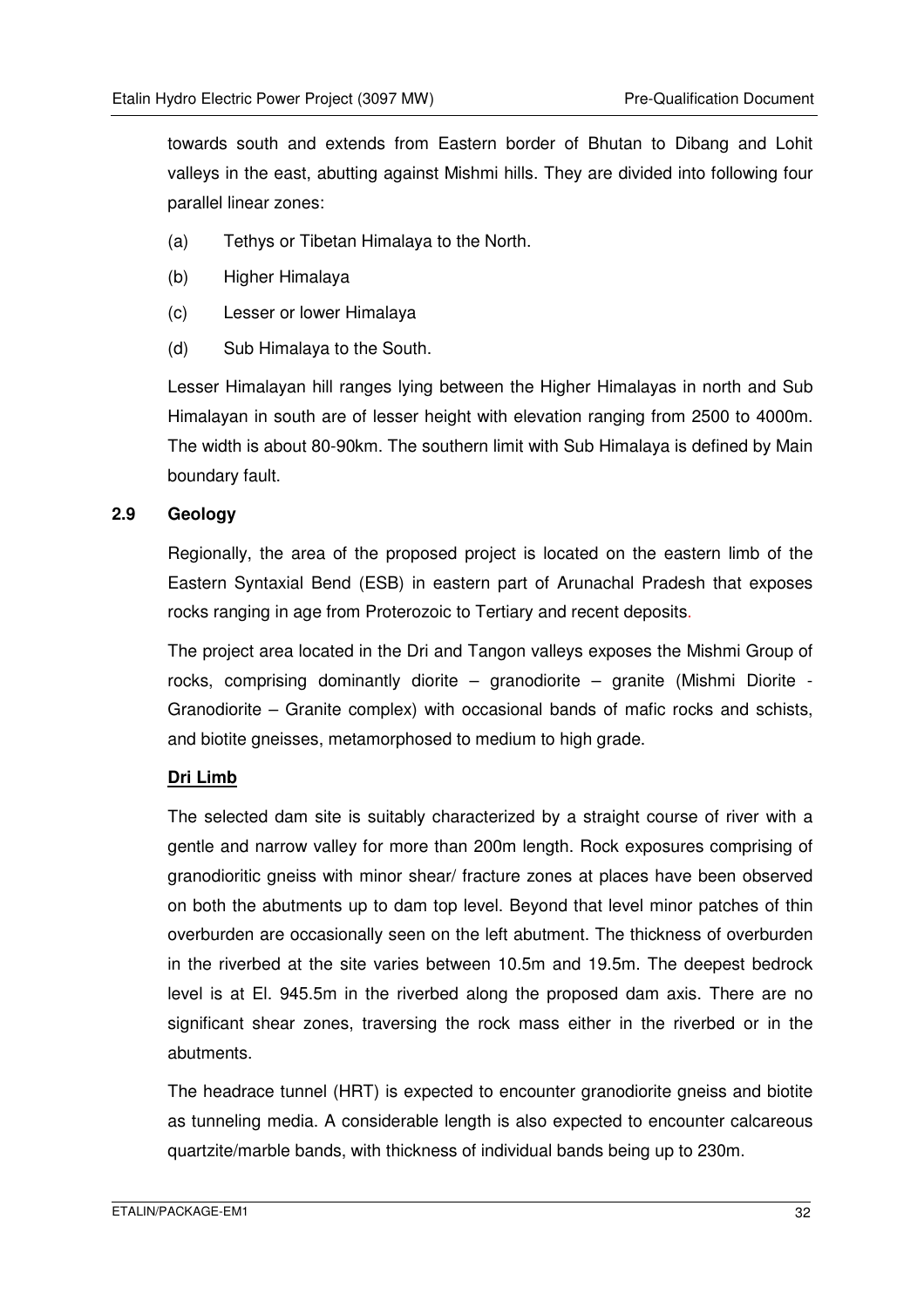#### **Tangon Limb**

At the selected dam site, bedrock is exposed on steep left abutment right from riverbed level and extends up to road level located about 200m above riverbed and beyond that. The right abutment is disposed at moderately steep angle and is covered by overburden comprising fluvial deposits up to El. 1060m and slope wash deposits above that.

Bedrock exposed at the site generally includes granodioritic/diorite gneiss belonging to Lohit Granodioritic Complex, biotite gneiss and quartzite which grades into calcareous quartzite and impure marbles belonging to Ithun Formation that represents meta sedimentary. The deepest foundation rock level is encountered at El 972.0m in the riverbed.

The HRT is expected to encounter bedrock comprising granodiorite gneiss and biotite gneiss with occasional silica and pegmatite veins.

The proposed powerhouse complex is located within the hill between Tangon and Dri rivers near their confluence. The rock mainly comprises of granodiorite, diorite, calcareous quartzite, biotite gneiss with pegmatite veins; minor shear seams are present occasionally. Bedrock is traversed by four prominent sets of discontinuities.

#### **2.10 Seismicity of the Project Area**

The project area lies in the Seismic Zone V as per Seismic Zoning Map of India as incorporated in Indian Standards. The zone is broadly associated with a seismic intensity of IX on Modified Mercalli Scale (MM scale).

State Remote Sensing Application Centre – Itanagar, on the basis of satellite imagery interpretation have traced out a number of lineaments within the vicinity of project area

Site specific seismic studies for the project have been carried out by IIT, Roorkee. The maximum credible earthquake (MCE) that can occur in the area has been estimated to be of magnitude 8.5 occurring along the Lohit thrust.

#### **2.11 Environmental Aspects**

A detailed Environment Impact Assessment (EIA) study as per Terms of Reference approved by Ministry of Environment and Forest (MoEF), Government of India has been conducted for studying different effects of the construction of dam on physical, biological and social environments and based on the recommendations, various Environmental Management Plans (EMPs) have been formulated.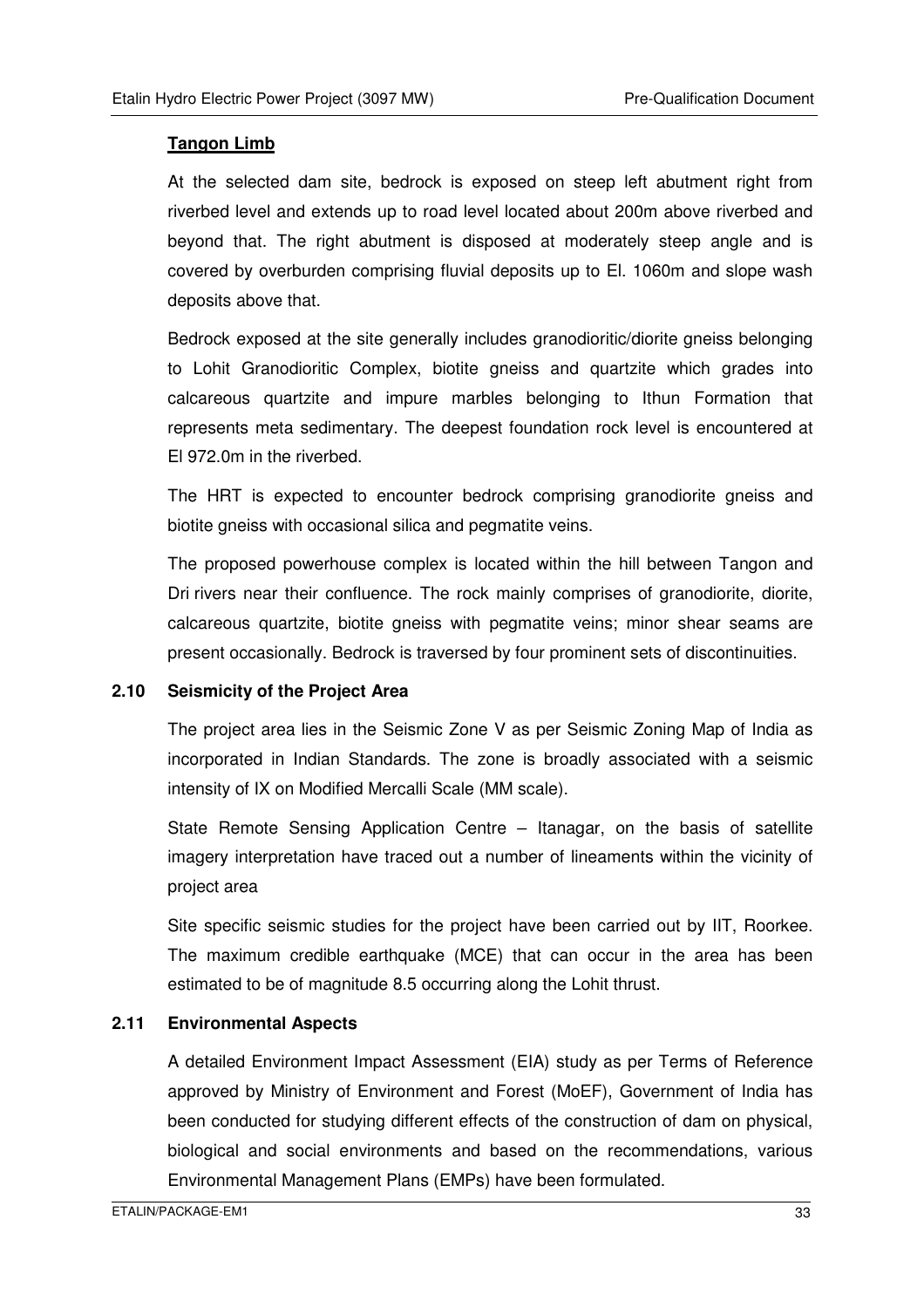The submergence areas at FRL is 83.66 Ha along Dri and 36.50 Ha along Tangon river.

Dibang Valley district where the project is located is entirely hilly and covered mostly by forests which are almost 52% of the total geographical area of the valley. The Tangon valley is characterised by dense Tropical Evergreen, Tropical Semi-evergreen and Sub-tropical forests at lower elevations and Pine, Temperate Broadleaved, Temperate Conifer and Alpine Forests at higher elevations.

The project area harbours large number of plant species which include Angiosperms, Gymnosperms, Pteridophytes, Lichens and Bryophytes. Most of the project area is covered with dense forests, which serve as an excellent habitat for various faunal members. The water quality of Dri and Tangon rivers is found to be excellent.

Among the fish, Snow Trout (Schizothorax richardsonii Family: Cyprinidae) and Glyptothorax pectinopterus (Family: Sisoridae) commonly known as River cat are frequently found in the tributaries of Tangon and Dri rivers. Barilius tileo, Megarasbora elanga and Lepidocephalichthys annandalei have also been reported from the Dibang river. The project study area comes under 4 circles, i.e. Etalin, Anini, Karonli and Anelin, with 40 census villages with a total population of 2213 belonging to 442 households. The study area is dominated by the Idu Mishmi tribe. Farming is the main occupation in the area and a few habitants are in Government and private jobs. Jhum cultivation is the main occupation of the farmers in area and it has been practiced since long. Majority of people in study area are dependent on this field of agriculture for their livelihood.

In total, there are 18 villages which are likely to be affected by the proposed Etalin HEP. In these 18 Project Affected villages covered under the study, there are 265 Project Affected Families and 1153 Project Affected Persons. Total land requirement of the Project is 1143.09 Ha (apart from 35 ha notional area for underground works).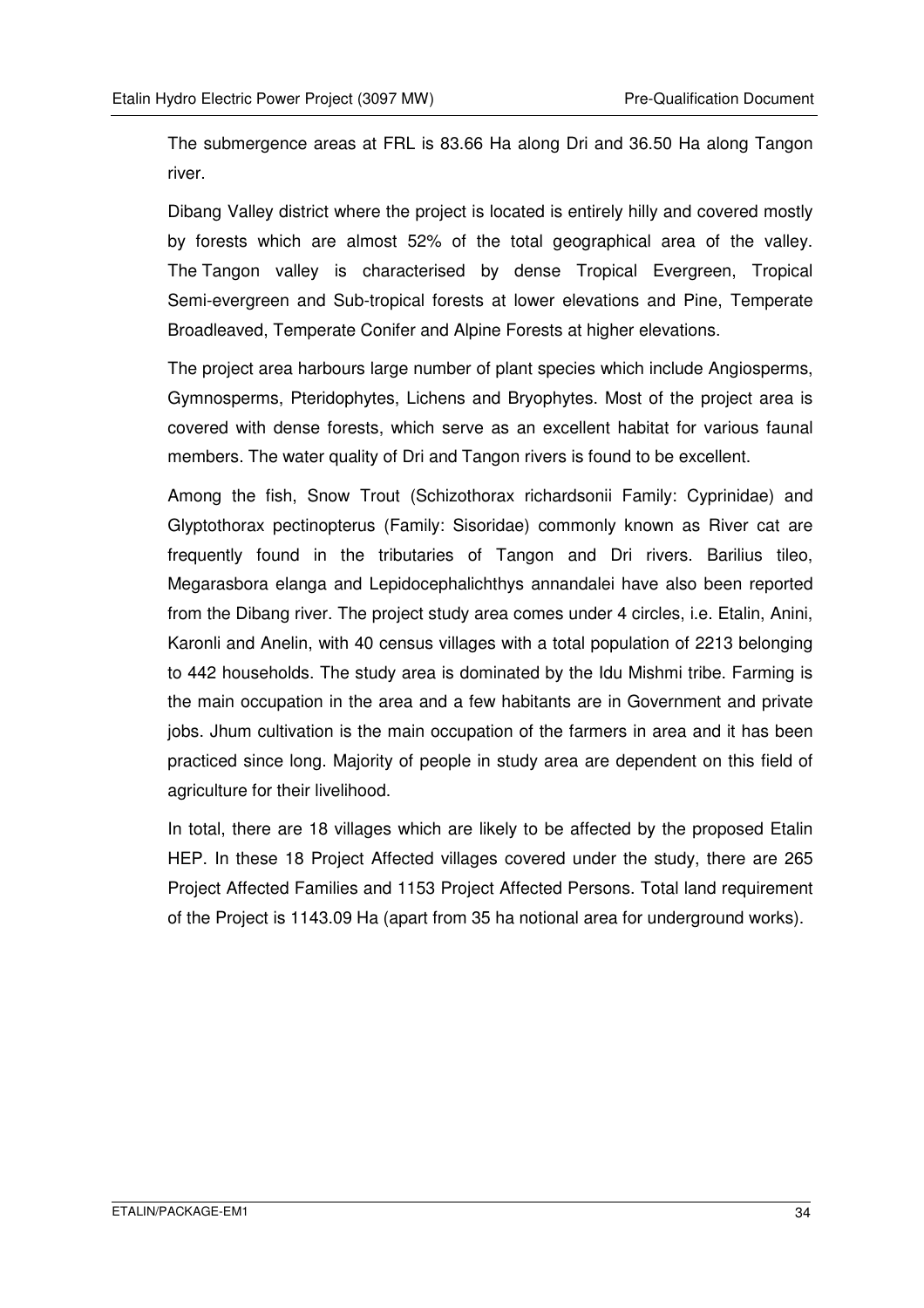# **SALIENT FEATURES**

#### **(As per approved DPR)**

| District and State |         |  | Dibang Valley District, Arunachal |
|--------------------|---------|--|-----------------------------------|
|                    | Pradesh |  |                                   |

**A. Dam Complex & Water Conductor – Dri Limb** 

#### **Location**

• Coordinates

| $\cap$ | Dam Site     | 28º 42' 24"N, 95º 51' 52"E |
|--------|--------------|----------------------------|
|        | ○ Powerhouse | 28° 36' 40"N, 95° 51' 51"E |

# **Hydrology**

|           | <b>Catchment Area</b>              | 3685 sq km             |
|-----------|------------------------------------|------------------------|
| $\bullet$ | Design Flood (PMF)                 | 11,811 $m^3$ /s        |
|           | Glacial Lake Outburst Flood (GLOF) | $1,170m^3/s$           |
|           | <b>River Diversion Flood</b>       | 4,805m <sup>3</sup> /s |
|           | Ecological release                 | $30.64m^{3}/s$         |

#### **Reservoir**

| $\bullet$ | Full Reservoir Level (FRL)     | EI 1045m  |
|-----------|--------------------------------|-----------|
| $\bullet$ | Minimum Draw Down Level (MDDL) | EI 1039m  |
| $\bullet$ | Gross Storage at FRL           | 21.97 MCM |
| $\bullet$ | Gross Storage at MDDL          | 17.37 MCM |
| $\bullet$ | Live Storage                   | 4.6 MCM   |
|           | Submergence Area               | 83.32 Ha  |

# **Diversion Tunnels**

| $\bullet$ | Number   | 3 on Right bank & 1 on Left bank |
|-----------|----------|----------------------------------|
| $\bullet$ | Diameter | 10.9m Circular shape             |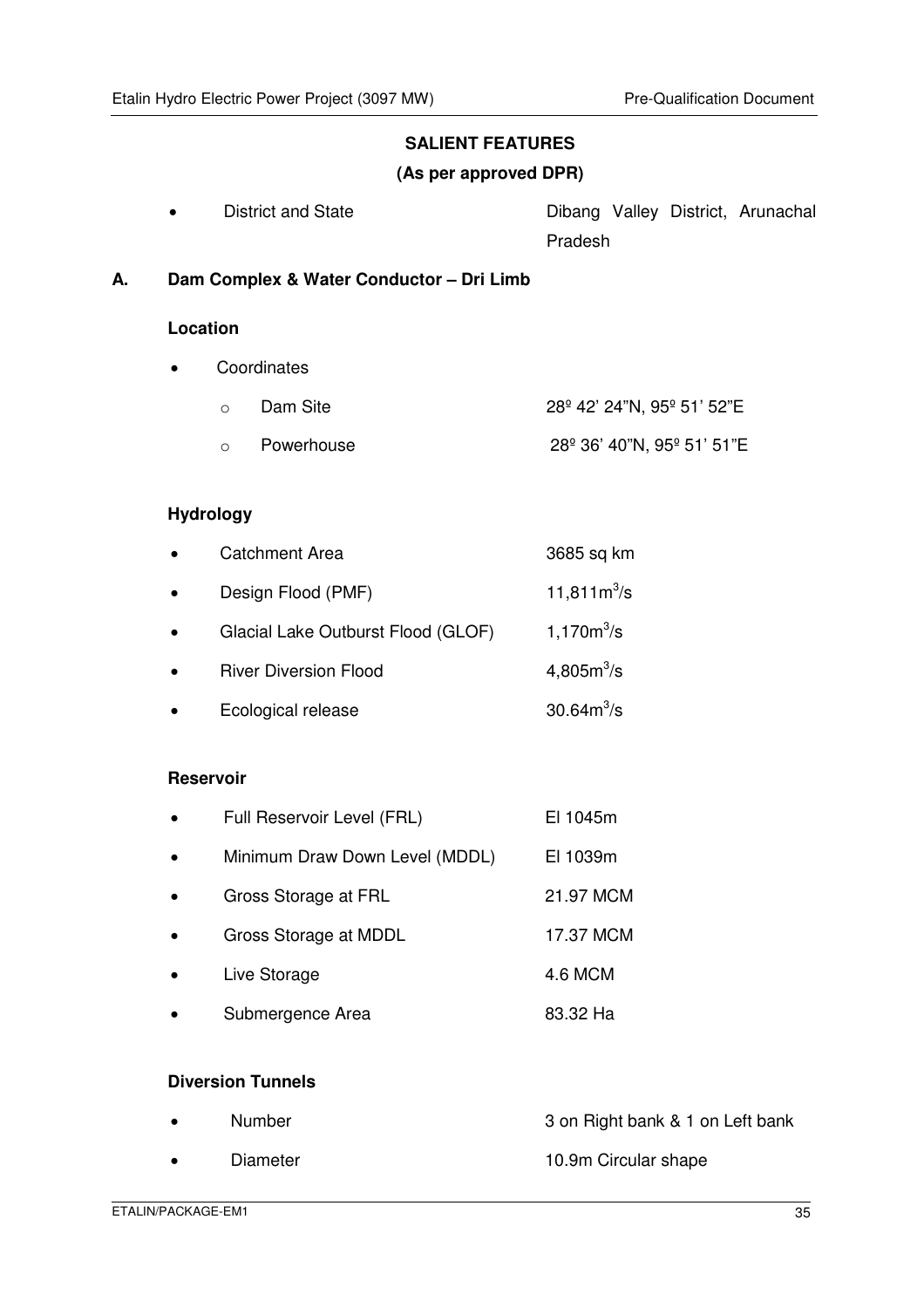| $\bullet$ | Inlet Invert / Outlet Invert                                              | El 975.0 m / El 964.0m                                |
|-----------|---------------------------------------------------------------------------|-------------------------------------------------------|
|           | Length                                                                    | 338m, 461m, 594m & 692m                               |
| $\bullet$ | Slopes                                                                    | 1 in 30.73, 1 in 41.91, 1 in 53.96<br>and 1 in 62.92, |
| $\bullet$ | Number and size of Gates in each $2$ Nos, 4.45m (W) x 10.9m (H)<br>tunnel |                                                       |
| $\bullet$ | Hoist Arrangement and Capacity                                            | 110MT, Electrically operated Rope<br>Drum Hoist       |

# **Coffer Dam (Upstream)**

| $\bullet$ | Type                        | Concrete face with plum core |
|-----------|-----------------------------|------------------------------|
| $\bullet$ | Top level                   | 993m                         |
| $\bullet$ | Average river bed elevation | 973m                         |
| $\bullet$ | Top width                   | 6.5m                         |
| $\bullet$ | Length at top               | 140m                         |

# **Coffer Dam (Downstream)**

|                    | Type                        | fill<br>Random<br>with<br>downstream<br>sealing layers |
|--------------------|-----------------------------|--------------------------------------------------------|
|                    | Top level                   | El 975m                                                |
|                    | Average river bed elevation | El 966m                                                |
|                    | Top width                   | 5.0 <sub>m</sub>                                       |
|                    | Length at top               | 70 <sub>m</sub>                                        |
|                    | Upstream / downstream slope | $1$ in 1.5                                             |
| <b>Gravity Dam</b> |                             |                                                        |
|                    | Average river bed level     | around 968m                                            |
|                    | Top of Dam                  | El 1047m                                               |
|                    | Length at top               | 213.7m                                                 |
|                    | Foundation level (Deepest)  | EI 945.5m                                              |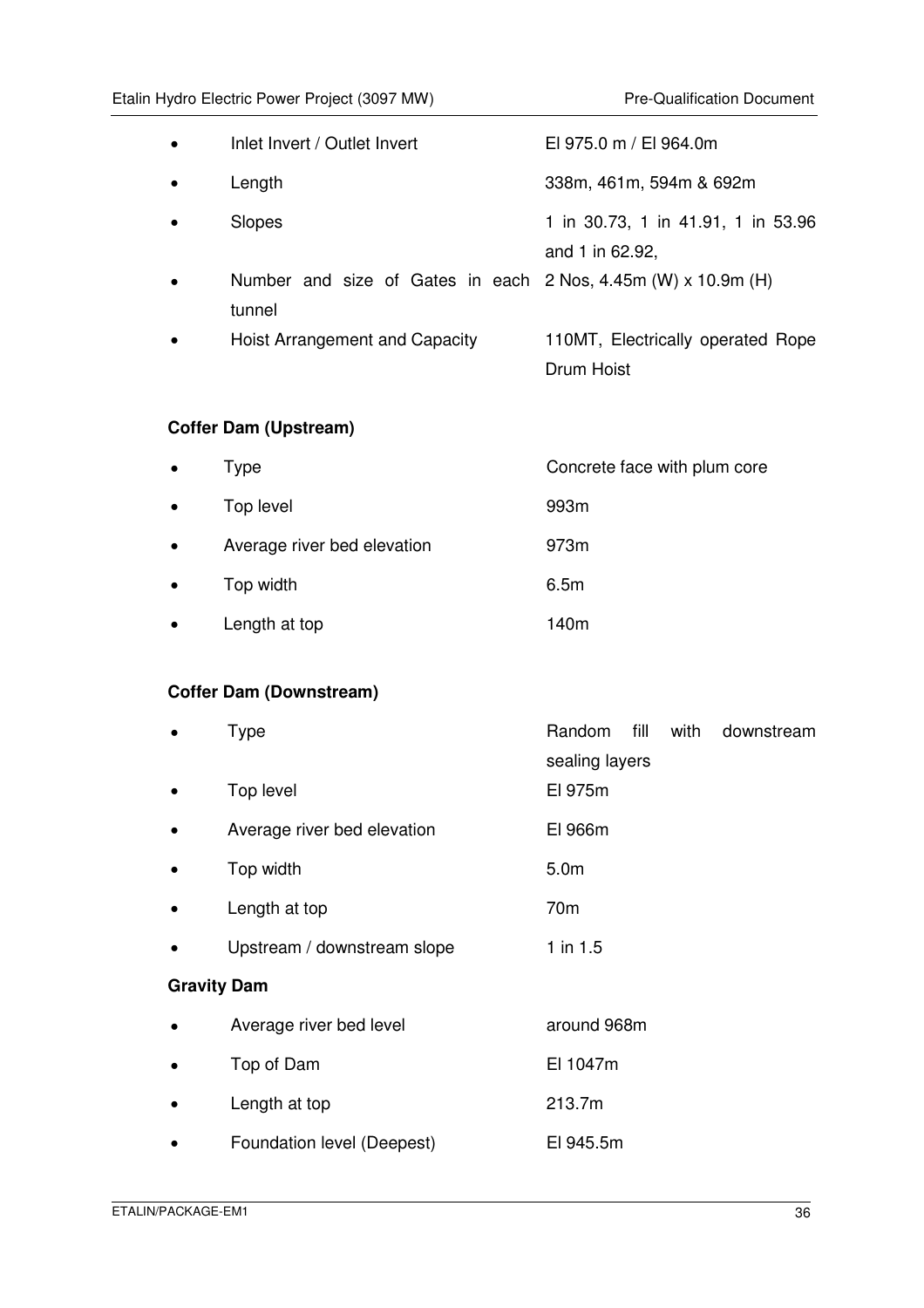| Height above deepest foundation       | 101.5m                                   |
|---------------------------------------|------------------------------------------|
| Number of Blocks                      | 14                                       |
|                                       |                                          |
| <b>Lower Spillway</b>                 |                                          |
| Number                                | 7                                        |
| Crest elevation                       | El 990m                                  |
| Gate Type and Size                    | Radial gates; 6.1m (W) x 12.6m (H)       |
| Hoist Type and Capacity               | Twin Hydraulic cylinders, 2x175 MT       |
| Stop Log Gates                        | 1 No., 7 units, 6.1m (W) x 2.585m<br>(H) |
| Hoist Type and Capacity               | Gantry Crane, 35 MT                      |
| <b>Energy Dissipation Arrangement</b> |                                          |
| <b>Type</b>                           | <b>Trajectory Bucket</b>                 |
| <b>Bucket radius</b>                  | 49.0 m                                   |
| Lip angle                             | $30^\circ$                               |
| <b>Bucket Invert level</b>            | El. 973.0m                               |
|                                       |                                          |
| <b>Auxiliary Spillways</b>            |                                          |
| Number                                | $\overline{2}$                           |
| Crest elevation                       | El 1041m                                 |
| Size (including free board of 200mm)  | $5.0 \times 4.2m$                        |
| No. of Gates                          | 3 (2 Service & 1 Emergency)              |
| Hoist Type and Capacity               | Gantry Crane operating Stoplog<br>units  |

### **Intake**

|  | <b>Number</b> |  |
|--|---------------|--|
|--|---------------|--|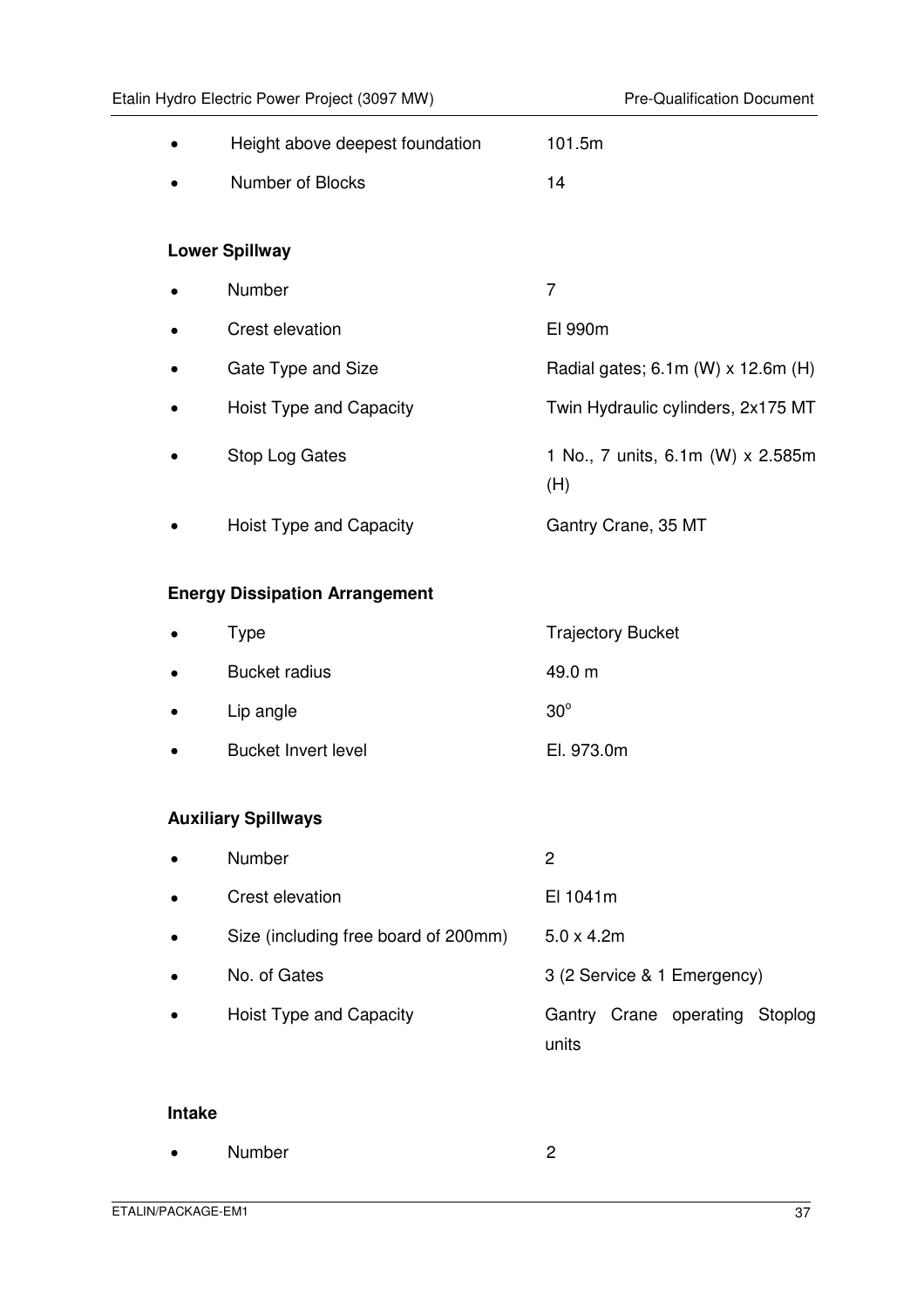|           | Invert elevation                                              | EI 1021m                                                                          |
|-----------|---------------------------------------------------------------|-----------------------------------------------------------------------------------|
| $\bullet$ | Gate opening size                                             | $7.0 \times 7.5$                                                                  |
|           | Total width of trash rack arrangement                         | 49 <sub>m</sub>                                                                   |
| $\bullet$ | Length of trash rack arrangement                              | 16.24m                                                                            |
|           | inlet<br>tunnel<br>(including)<br>Length<br>of<br>transition) | 41.1m                                                                             |
|           | Number of Gates                                               | 2 – Service Gate<br>2 – Emergency Gate (Bulk Head)                                |
|           | <b>Hoist Arrangement and Capacity</b>                         | Rope Drum Hoist, 45 MT for bulk<br>head Rope Drum Hoist, 80 MT for<br>Intake Gate |

#### **Headrace Tunnel**

|           | Number                       |                         |
|-----------|------------------------------|-------------------------|
| $\bullet$ | Diameter & Shape             | 11.3m Circular shape    |
| $\bullet$ | Length                       | 10722m                  |
|           | Slope                        | 1 in 227.16             |
|           | Design discharge             | 480.3 $m^3/s$           |
|           | Velocity                     | 4.79m/s                 |
|           | Number of intermediate adits | 4                       |
|           | Length of intermediate Adits | 301, 740, 355 and 267 m |

# **Surge Shaft**

| $\bullet$ | Number and type           | 1, Restricted orifice type |
|-----------|---------------------------|----------------------------|
| $\bullet$ | Diameter                  | 26.0m                      |
| $\bullet$ | Orifice Dia               | 5.5 <sub>m</sub>           |
| $\bullet$ | Height                    | 132m                       |
| $\bullet$ | HRT invert at Surge shaft | EI 970.0m                  |
| $\bullet$ | Top of Surge shaft        | 1102m                      |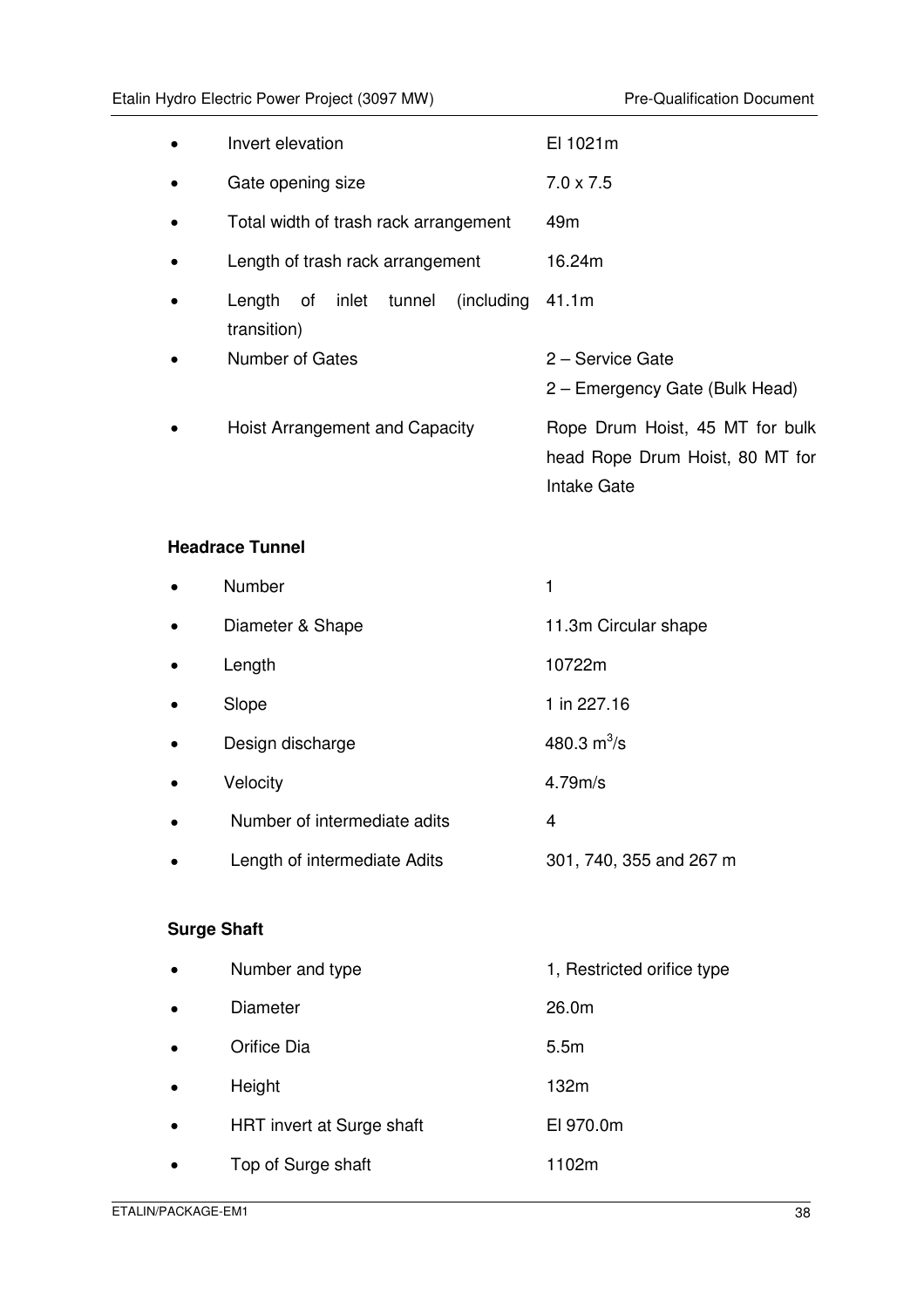|                   | Maximum surge level                                                 | El 1100.5m                                                    |
|-------------------|---------------------------------------------------------------------|---------------------------------------------------------------|
|                   | Minimum surge level                                                 | EI 990.9m                                                     |
|                   | Length of Surge shaft bottom tunnel 51 m<br>(including transitions) |                                                               |
|                   | <b>Pressure Shaft</b>                                               |                                                               |
|                   | Number                                                              | 3                                                             |
|                   | Diameter                                                            | 5.6m                                                          |
|                   | Length                                                              | 49.2, 26.6, 49.2m                                             |
|                   | Design discharge                                                    | 160.1 $m^3$ /s each                                           |
|                   | <b>Steel Liner</b>                                                  | 28mm, ASTM 537 Class II                                       |
|                   | <b>Unit Pressure Shaft</b>                                          |                                                               |
|                   | Number                                                              | 6                                                             |
|                   | Diameter                                                            | 4.0m                                                          |
|                   | Length                                                              | 512m each                                                     |
|                   | Height of vertical drop                                             | 195 and 182m                                                  |
|                   | Design discharge                                                    | 80.05 $m^3$ /s                                                |
|                   | <b>Steel Liner</b>                                                  | 22 to 40mm, ASTM 537 Class II<br>40 to 44mm, ASTM 517 Grade F |
|                   | Intermediate Adit level & length                                    | El 775.0m; 313m                                               |
|                   | <b>Butterfly Valve (BFV) Chamber</b>                                |                                                               |
|                   | <b>Dimension</b>                                                    | 131m (L) x 10m (W) x 20m (H)                                  |
|                   | Number of BF Valves                                                 | 6 Nos                                                         |
|                   | <b>BFV</b> diameter                                                 | 4.0 <sub>m</sub>                                              |
|                   | <b>BFV Centerline elevation</b>                                     | EI 972.0m                                                     |
|                   | Floor Invert elevation                                              | EI 968.0m                                                     |
| <b>Draft Tube</b> |                                                                     |                                                               |
|                   | Invert level                                                        | El 578.47m                                                    |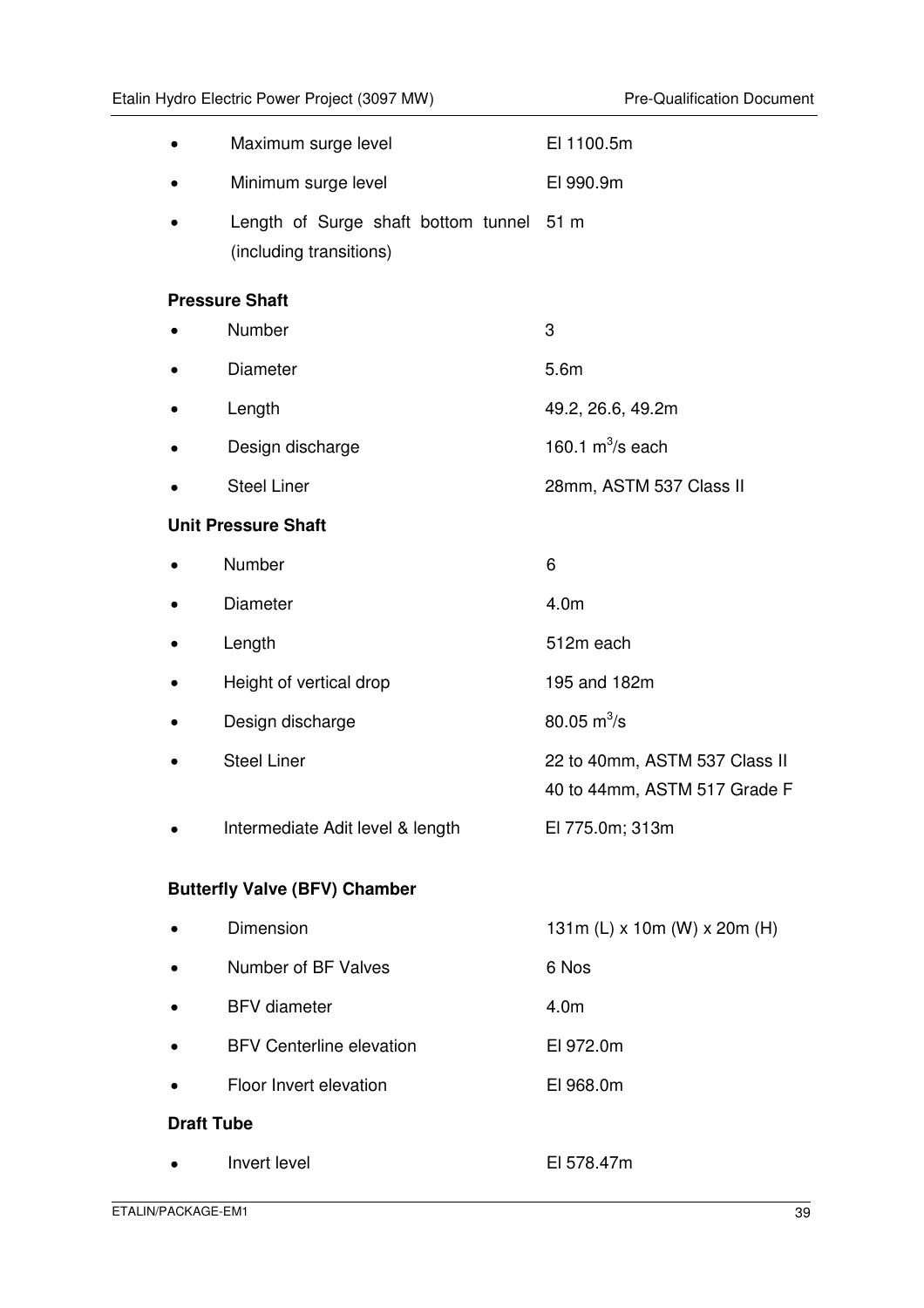| Size (Start / End)                | 1 No. - 11.53m (W) x 3.04m (H) /<br>2 No. - 6.5m (W) x 5.5m (H)<br>22.82m |
|-----------------------------------|---------------------------------------------------------------------------|
| Length                            |                                                                           |
| Slope                             | $1$ in $10$                                                               |
|                                   |                                                                           |
| <b>Draft Tube Tunnel</b>          |                                                                           |
| <b>Numbers</b>                    | 6                                                                         |
| Size and type                     | D-Shape, 6.6m                                                             |
| Length (including transition)     | 99m                                                                       |
| Slope                             | $1$ in $12$                                                               |
| <b>Downstream Surge Chamber</b>   |                                                                           |
| Dimension                         | 165 (L) x 13 (W) x 46 (H)                                                 |
| Invert level                      | EI 589.0m                                                                 |
| Gate operation level              | EI 621.0m                                                                 |
| Maximum Surge level               | EL 619.7m                                                                 |
| Minimum Surge level               | EL 597.4m                                                                 |
| Draft Tube Gate - Number and Size | 6, 6.2 x 6.2m                                                             |
| Hoist Arrangement and Capacity    | Rope Drum Hoist, 40 MT                                                    |
|                                   |                                                                           |

# **Tailrace Tunnel**

# **Link TRT(s)**

| $\bullet$ | Number                             | 3/1                             |
|-----------|------------------------------------|---------------------------------|
| $\bullet$ | Diameter                           | 6.6m / 9.5m Modified Horse shoe |
| $\bullet$ | Length                             | 85m, 60m, 86m / 52m             |
| $\bullet$ | Invert at downstream surge chamber | EI 589.0m                       |

### **Main TRT**

• Number 1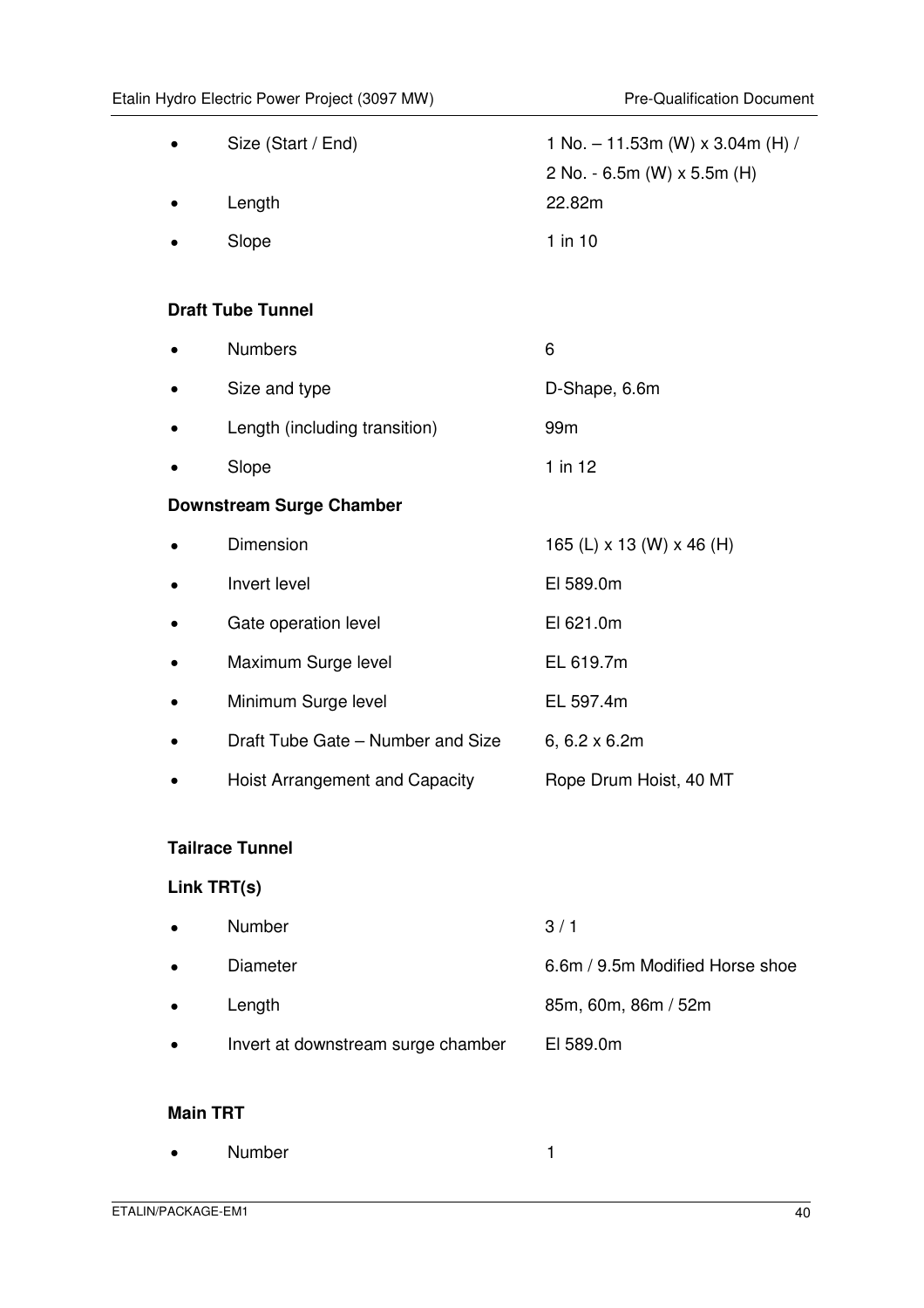|                    | Diameter                              | 11.3m circular shape                       |  |
|--------------------|---------------------------------------|--------------------------------------------|--|
|                    |                                       |                                            |  |
|                    | Length (including transition)         | 555m                                       |  |
|                    | Invert level (Start / End)            | El 589.83 m / El 595.18 m                  |  |
|                    | Slope                                 | 1 in 102                                   |  |
|                    | <b>TRT Downstream Transition</b>      |                                            |  |
|                    | Size - Start / End                    | 11.3m D-shape /                            |  |
|                    |                                       | 11.3(w) $\times$ 8.0 (h) D-shape           |  |
|                    | Length                                | 50 <sub>m</sub>                            |  |
|                    | Bottom slope                          | $1$ in $8$                                 |  |
|                    |                                       |                                            |  |
| <b>TRT Outfall</b> |                                       |                                            |  |
|                    | Invert level                          | EI 601.4m                                  |  |
|                    | Transition - size                     | 1 No - 11.3(w) $\times$ 8.0 (h) D-shape to |  |
|                    |                                       | $3$ No $-6.0(w) \times 8.0$ (h) Rectangle  |  |
|                    | Transition - length                   | 9m                                         |  |
|                    | Minimum TWL                           | EI 603.0m                                  |  |
|                    | Normal TWL                            | EI 605.6m                                  |  |
|                    | Maximum TWL                           | El 613.3m                                  |  |
|                    | <b>TRT Outfall Gates</b>              | 3 Nos, 6.0m (W) x 8.0m (H)                 |  |
|                    | Gate Operating platform               | El 615.0 m                                 |  |
|                    | <b>Hoist Arrangement and Capacity</b> | Rope Drum Hoist, 45 MT                     |  |
|                    |                                       |                                            |  |

# **B. Dam Complex & Water Conductor – Tangon Limb**

#### **Location**

| $\bullet$ | Coordinates  |                        |
|-----------|--------------|------------------------|
|           | ○ Dam Site   | 28º39'18"N, 96º00'07"E |
|           | o Powerhouse | 28°36'40N, 95°51'51" E |

# **Hydrology**

• Catchment Area 2573 sq km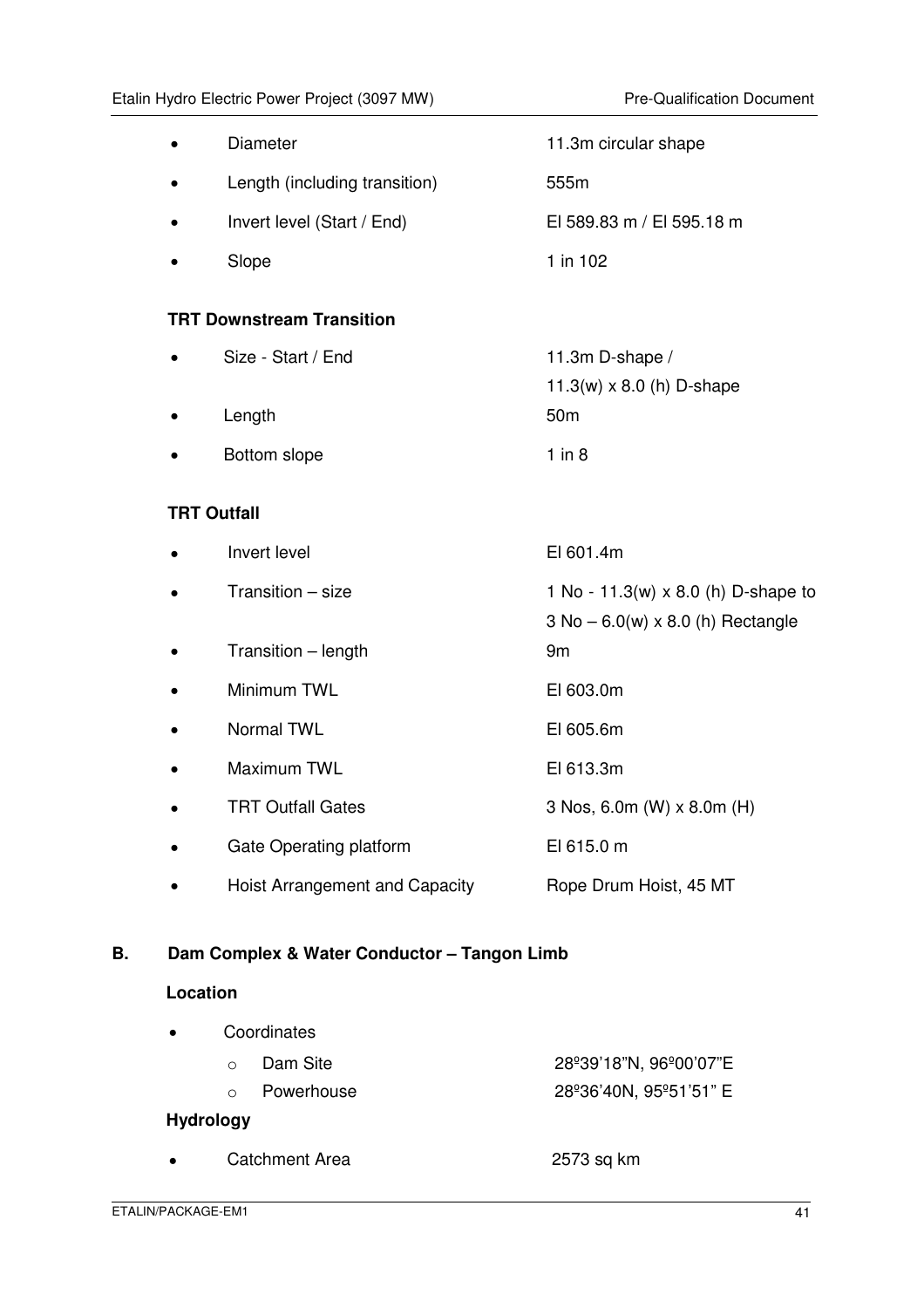| $\bullet$ | Design Flood (PMF)                | 10,218 $\text{m}^3/\text{s}$ |
|-----------|-----------------------------------|------------------------------|
| $\bullet$ | <b>River Diversion Flood</b>      | 3,670 $m^3/s$                |
| $\bullet$ | Glacial Lake Induced Flood (GLOF) | $2143 \text{ m}^3\text{/s}$  |
| $\bullet$ | Ecological release                | 19.52 $m^3$ /s               |

#### **Reservoir**

| $\bullet$ | Full Reservoir Level (FRL)     | EI 1050m |
|-----------|--------------------------------|----------|
| $\bullet$ | Minimum Draw Down Level (MDDL) | El 1040m |
| $\bullet$ | Gross Storage at FRL           | 6.15 MCM |
| $\bullet$ | Gross Storage at MDDL          | 3.21 MCM |
| $\bullet$ | Live Storage                   | 2.94 MCM |
|           | Submergence Area               | 36.12 Ha |

### **Diversion Tunnel**

|           | Number                                  | 3 (on Left bank)                                |
|-----------|-----------------------------------------|-------------------------------------------------|
|           | Diameter                                | 11.5m Circular shape                            |
| $\bullet$ | Inlet Invert / Outlet Invert            | EI 1010.0 m / EI 1002.0m                        |
|           | Length                                  | 368m, 490m and 631m                             |
|           | <b>Slopes</b>                           | 1 in 46.05, 1 in 61.27, 1 in 78.87              |
|           | Number and size of Gates in each tunnel | 2 nos, 5.0m (W) $\times$ 11.5m (H)              |
|           | Hoist Arrangement and Capacity          | 90 MT, Electrically operated Rope<br>Drum Hoist |

# **Coffer Dam (Upstream)**

| $\bullet$ | I vpe                       | Concrete face with plum core |
|-----------|-----------------------------|------------------------------|
| $\bullet$ | Top level                   | EI 1028.5m                   |
| $\bullet$ | Average river bed elevation | EI 1006m                     |
| $\bullet$ | Top width                   | 6.5m                         |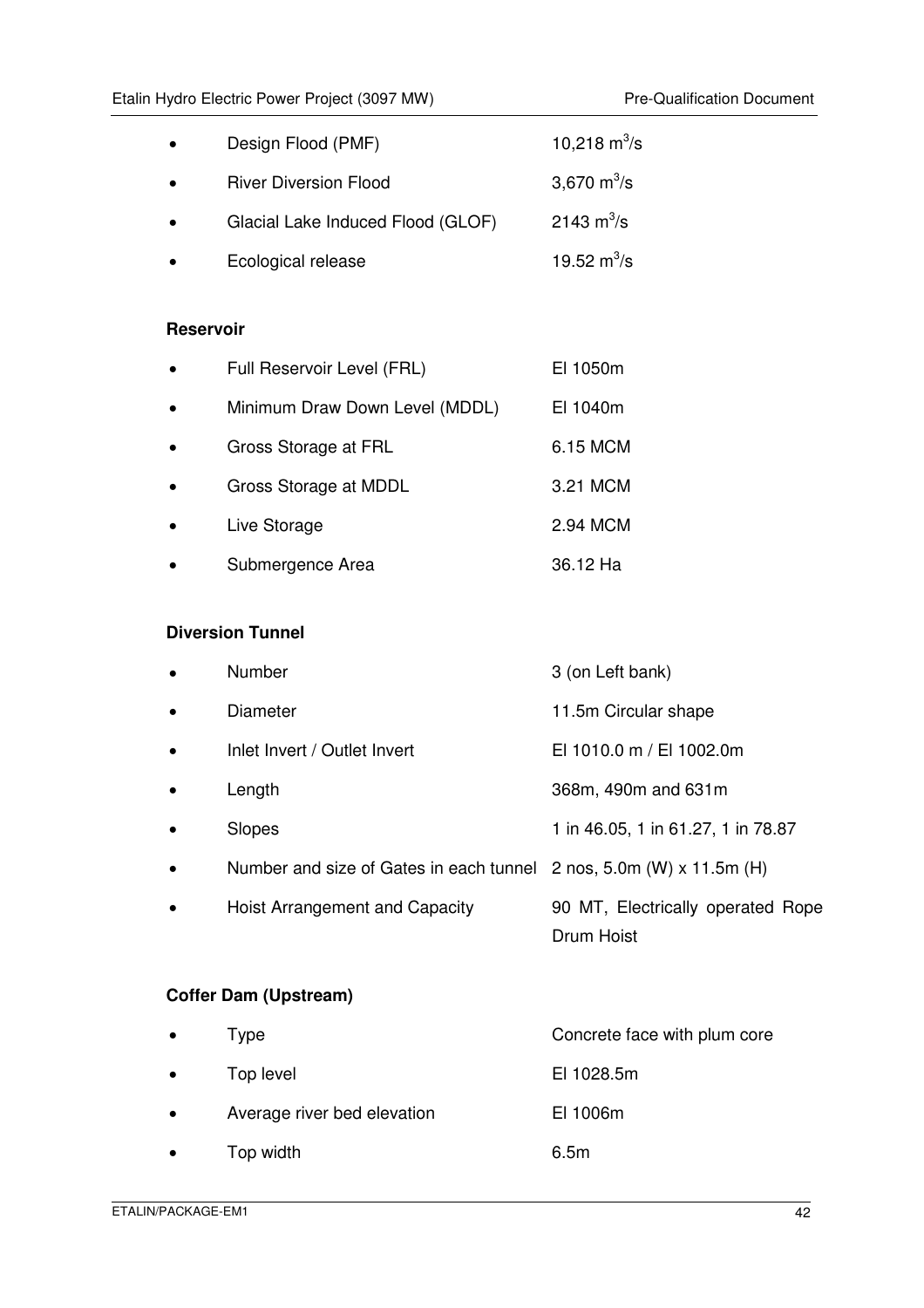|                           | Length at top                   | 93m                                                    |  |
|---------------------------|---------------------------------|--------------------------------------------------------|--|
|                           | Upstream / downstream slope     | Vertical; 1 in 0.9 Stepped                             |  |
|                           | <b>Coffer Dam (Downstream)</b>  |                                                        |  |
|                           | <b>Type</b>                     | Random<br>fill<br>with<br>downstream<br>sealing layers |  |
|                           | Top level                       | El 1010m                                               |  |
|                           | Average river bed elevation     | El 1001m                                               |  |
|                           | Top width                       | 5.0 <sub>m</sub>                                       |  |
|                           | Length at top                   | 75m                                                    |  |
|                           | Upstream / downstream slope     | $1$ in $1.5$                                           |  |
|                           | <b>Gravity Dam</b>              |                                                        |  |
|                           | Average river bed level         | El 1003m                                               |  |
|                           | Top of dam                      | El 1052m                                               |  |
|                           | Length at top                   | 184.1m                                                 |  |
|                           | Foundation level (Deepest)      | El 972m                                                |  |
|                           | Height above deepest foundation | 80m                                                    |  |
|                           | Number of blocks                | 12                                                     |  |
|                           | <b>Lower Spillway</b>           |                                                        |  |
|                           | Number                          | 6                                                      |  |
|                           | Crest elevation                 | El 1018m                                               |  |
|                           | Gate Type and Size              | Radial gates; 7.9m(W) x 13.37m (H)                     |  |
|                           | Hoist Type and Capacity         | Twin Hydraulic cylinders,<br>2 x 150 MT                |  |
|                           | Stop Log Gates                  | 1 No., 8 units, 7.9m (W) x 2.44m (H)                   |  |
|                           | Hoist Type and Capacity         | Gantry Crane, 35 MT                                    |  |
| <b>Auxiliary Spillway</b> |                                 |                                                        |  |
|                           | Number                          | 1                                                      |  |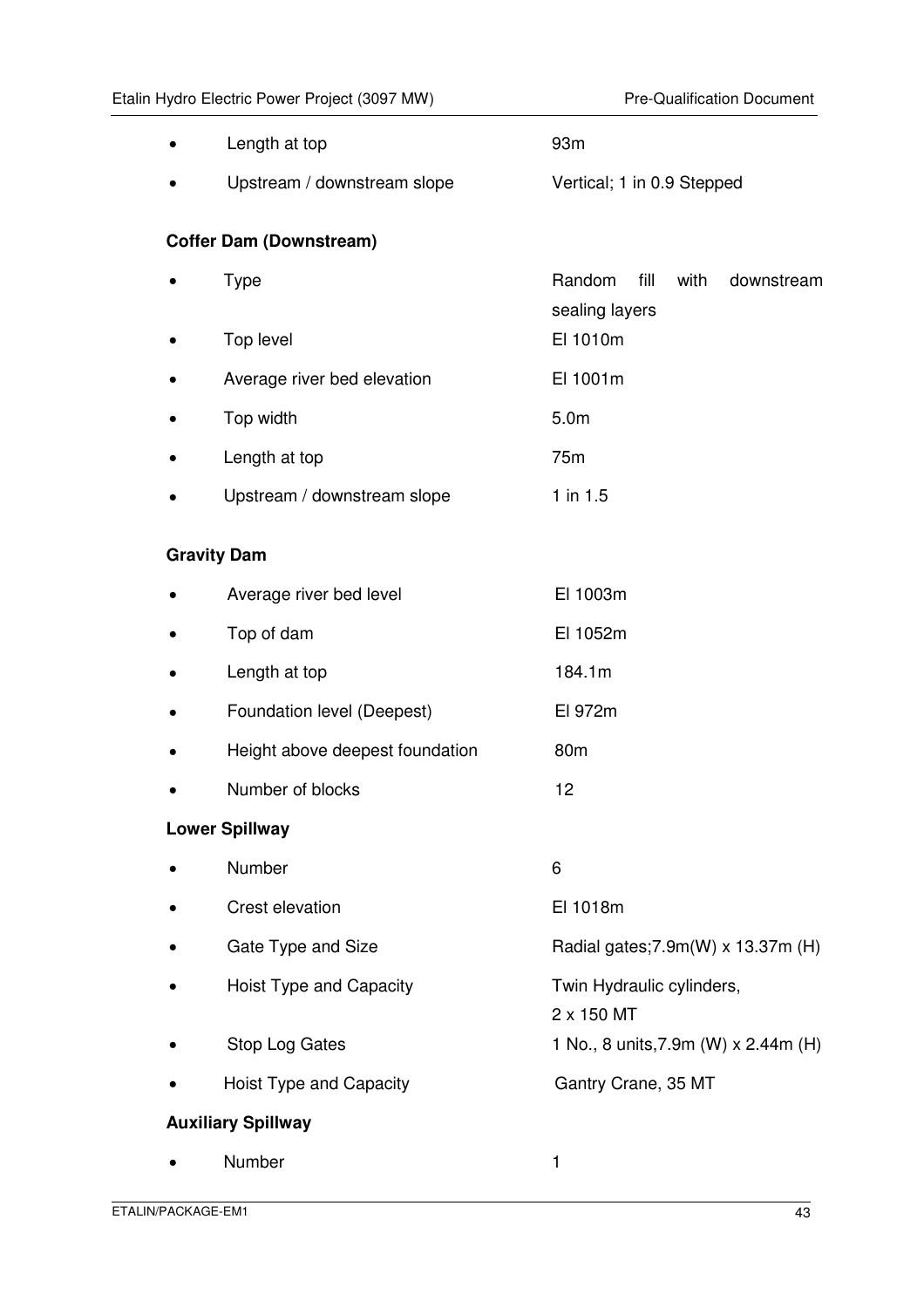|               | Etalin Hydro Electric Power Project (3097 MW) | <b>Pre-Qualification Document</b>                                                            |
|---------------|-----------------------------------------------|----------------------------------------------------------------------------------------------|
|               | Crest elevation                               | El 1046m                                                                                     |
|               | Size (including free board of 200mm)          | $5.0 \times 4.2m$                                                                            |
|               | Hoist Type and Capacity                       | Gantry Crane operating<br>Stoplog<br>units                                                   |
|               | <b>Energy Dissipation Arrangement</b>         |                                                                                              |
| ٠             | <b>Type</b>                                   | <b>Trajectory Bucket</b>                                                                     |
|               | <b>Bucket radius</b>                          | 30.0 m                                                                                       |
|               | Lip angle                                     | $30^\circ$                                                                                   |
|               | <b>Bucket Invert level</b>                    | EL 1001.5 m                                                                                  |
| <b>Intake</b> |                                               |                                                                                              |
|               | Number                                        | 3                                                                                            |
|               | Invert elevation                              | El 1027.5m                                                                                   |
|               | Gate opening size                             | 6.0 (w) $\times$ 5.75 (H)                                                                    |
|               | Total width of trash rack arrangement         | 74.0m                                                                                        |
|               | Diameter of Inlet tunnel                      | 6.0m Modified horse shoe                                                                     |
|               | Length of inlet tunnel                        | 925m, 851m & 777m                                                                            |
|               | Number of Gates                               | 3 - Service Gate<br>3 - Emergency Gate                                                       |
|               | Hoist Arrangement and Capacity                | Rope Drum Hoist, 30 MT<br>for<br>Emergency Gate; Rope<br>Drum<br>Hoist 55 MT for Intake Gate |
|               | <b>Desilting Basin</b>                        |                                                                                              |
|               | Number and Type                               | 3, Underground Duffore type                                                                  |
|               | <b>Size</b>                                   | 18.5m (W) x 26.5m (H)                                                                        |

• Particle size removal 0.2mm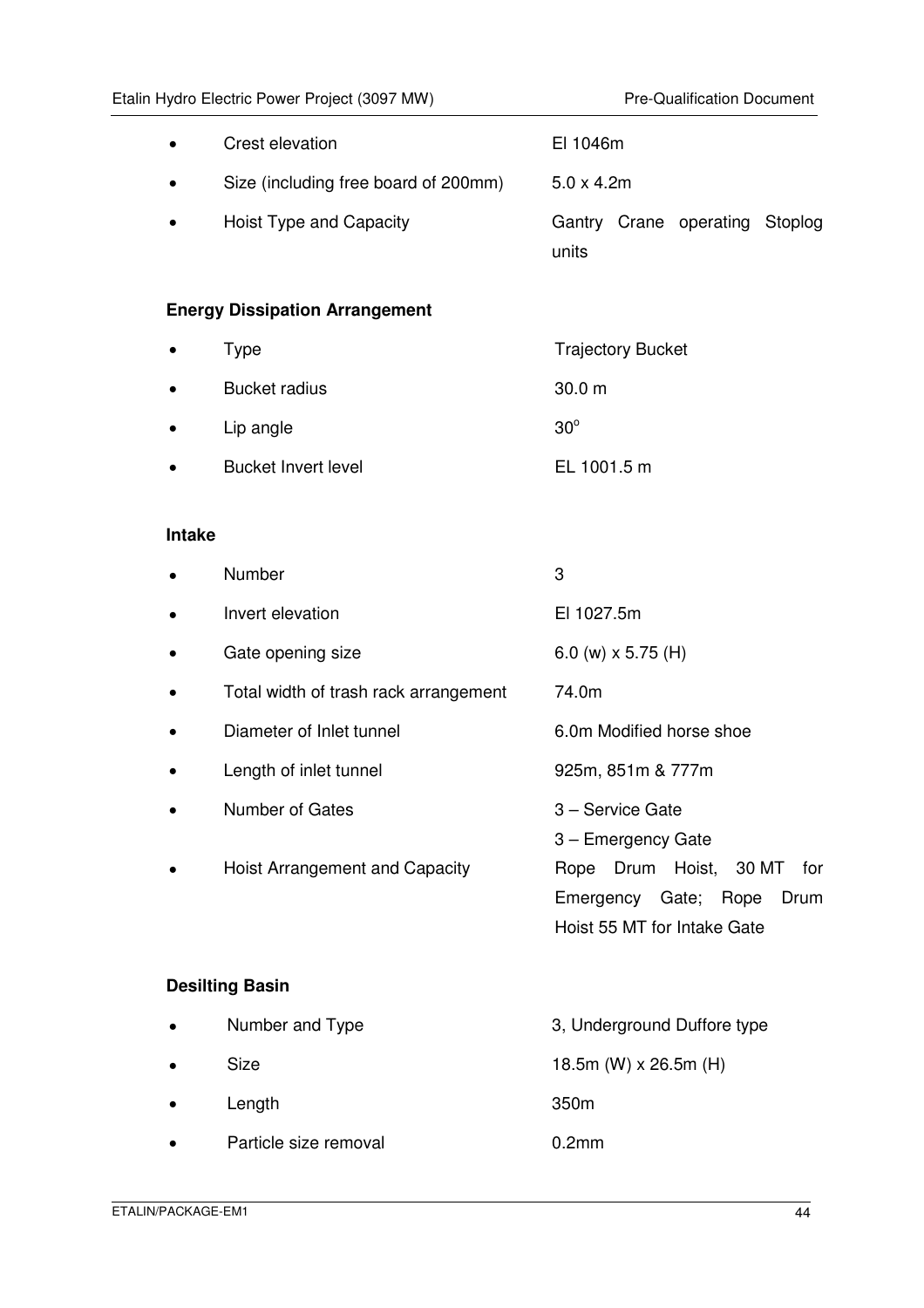|           | Design discharge per basin                                                        | 128.08 $m^3/s$                                         |
|-----------|-----------------------------------------------------------------------------------|--------------------------------------------------------|
| $\bullet$ | Outlet gate, Number and size                                                      | 3 Nos, 4.5m (W) x 5.5m (H)                             |
| $\bullet$ | Hoist arrangement and capacity                                                    | Rope Drum Hoist, 45 MT                                 |
| $\bullet$ | Design discharge per flushing duct                                                | 21.34 $m^3/s$                                          |
|           | Flushing duct size (upto SFT Gate $3$ Nos - $2.0$ m (W) x $2.7$ m (H)<br>chamber) |                                                        |
|           | Flushing duct size (SFT Gate chamber 3 Nos - 2.0m (W) x 3.55m (H)<br>to Main SFT) |                                                        |
|           | Silt Flushing Tunnel (SFT) size                                                   | 5.0m (W) $\times$ 5.7m (H)                             |
|           | Length of flushing tunnel                                                         | 515m                                                   |
|           | Outlet level of flushing tunnel                                                   | El 999.55m                                             |
|           | Flushing Duct Gate, Number & Size                                                 | 6 Nos, 2.0m (W) X 2.7m (H) (2<br>Gates in Each Tunnel) |
|           | Gate Hoist arrangement and capacity                                               | Hydraulic Hoist, 190 MT                                |

# **Headrace Tunnel**

|           | Number                       |                           |
|-----------|------------------------------|---------------------------|
| $\bullet$ | Diameter & Shape             | 9.7m Circular shape       |
| $\bullet$ | Length                       | 13045m                    |
| $\bullet$ | Slope                        | 1 in 235.13               |
|           | Design discharge             | 320.2 $m^3/s$             |
|           | Velocity                     | 4.34 <sub>m/s</sub>       |
|           | Number of intermediate adits | 5                         |
|           | Length of Adits              | 555, 370, 530, 417 & 366m |

# **Surge Shaft**

| $\bullet$ | Number and type  | 1, Restricted orifice type |
|-----------|------------------|----------------------------|
| $\bullet$ | Diameter         | 21.0m                      |
| $\bullet$ | Orifice diameter | 4.25m                      |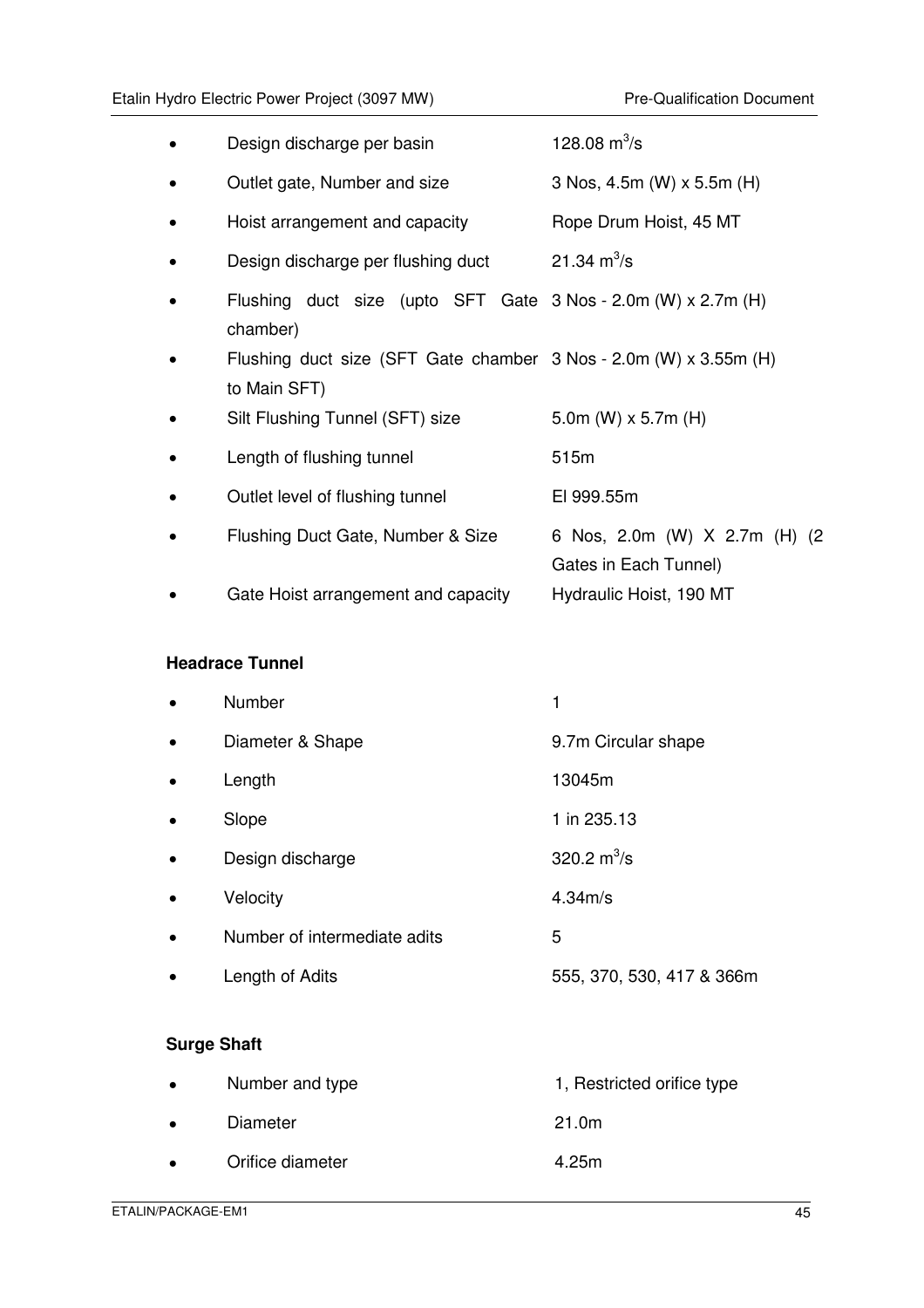| Height                                                              | 137m                |
|---------------------------------------------------------------------|---------------------|
| HRT invert at Surge shaft                                           | EI 970.0m           |
| Top of Surge shaft                                                  | EI 1107.0m          |
| Maximum surge level                                                 | EI 1104.9m          |
| Minimum surge level                                                 | EI 984.0m           |
| Length of Surge shaft bottom tunnel 46 m<br>(including transitions) |                     |
| <b>Pressure Shaft</b>                                               |                     |
| Number                                                              | $\overline{2}$      |
| <b>Diameter</b>                                                     | 5.6m                |
| Length                                                              | 46m and 46m         |
| Design discharge                                                    | 160.1 $m^3$ /s each |
|                                                                     |                     |

# • Steel Liner 28mm, ASTM 537 Class II

#### **Unit Pressure Shaft**

|           | Number                            | 4                             |
|-----------|-----------------------------------|-------------------------------|
| $\bullet$ | <b>Diameter</b>                   | 4.0m                          |
| $\bullet$ | Length                            | 512m each                     |
| $\bullet$ | Height of vertical drop           | 377m                          |
| $\bullet$ | Design discharge                  | 80.05 $\rm m^3/s$             |
| $\bullet$ | <b>Steel Liner</b>                | 25 to 40mm, ASTM 537 Class II |
|           |                                   | 40 to 46mm, ASTM 517 Grade F  |
|           | Intermediate Adit (Level, Length) | El 775m, 422m                 |
|           |                                   |                               |
|           |                                   |                               |

# **Butterfly Valve (BFV) Chamber**

| $\bullet$ | Dimension           | 85.6 (L) x 10 (W) x 20 (H) |
|-----------|---------------------|----------------------------|
| $\bullet$ | No. of BF Valves    | 4 Nos                      |
| $\bullet$ | <b>BFV</b> diameter | 4.0m                       |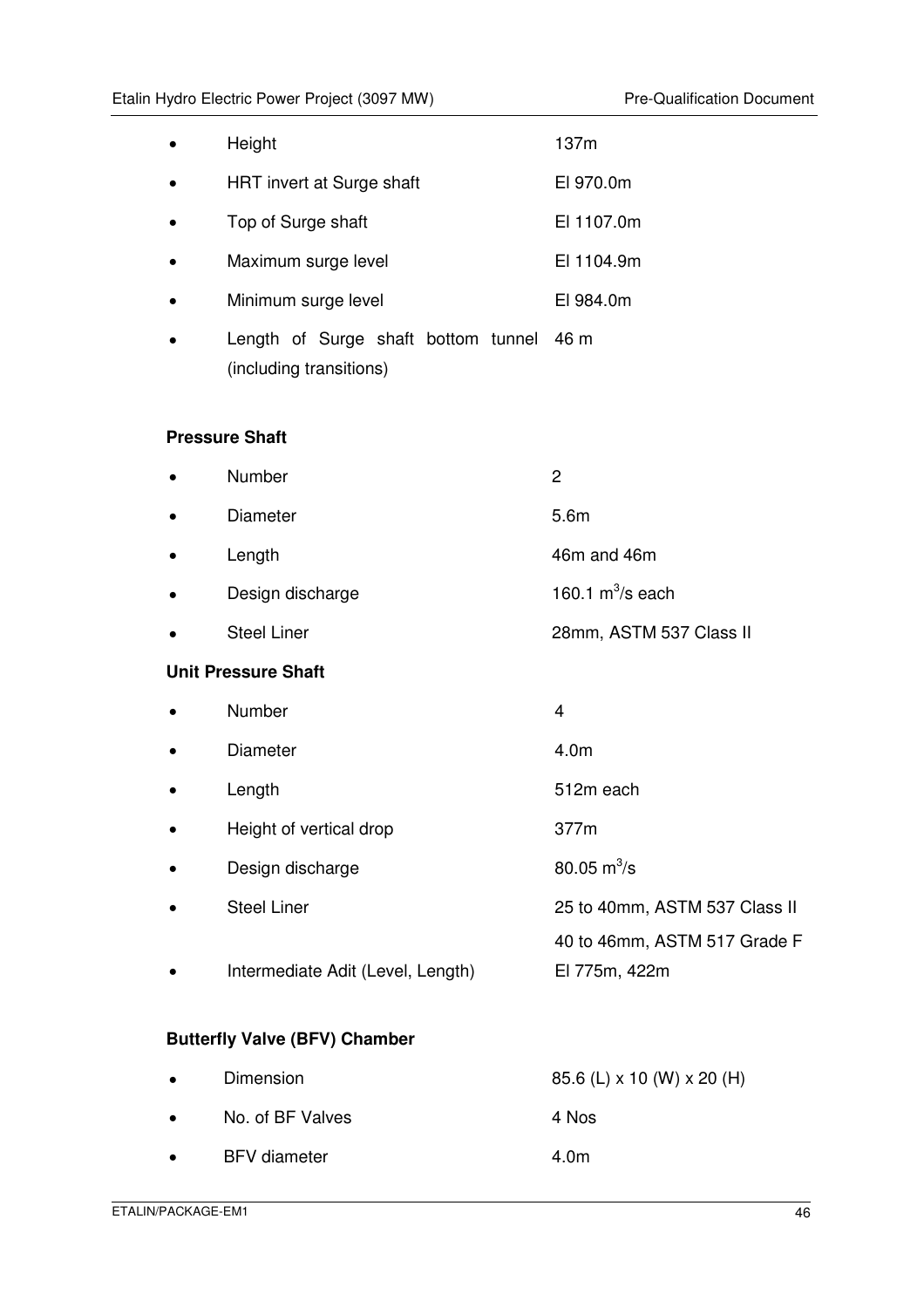|                 | <b>BFV Centerline elevation</b>    | El 972.0m                                          |
|-----------------|------------------------------------|----------------------------------------------------|
|                 | Floor Invert elevation             | El 968.0m                                          |
|                 |                                    |                                                    |
|                 | <b>Downstream Surge Chamber</b>    |                                                    |
|                 | Dimension                          | $110(L) \times 13$ (W) $\times$ 46 (H)             |
|                 | Invert level                       | EI 589.0m                                          |
|                 | Gate operation platform level      | EI 621.0m                                          |
|                 | Maximum Surge level                | EL 619.6m                                          |
|                 | Minimum Surge level                | EL 597.6m                                          |
|                 | Draft Tube Gate - Number and Size  | 4 Nos, 6.2m x 6.2m                                 |
|                 | Hoist Arrangement and Capacity     | Rope Drum Hoist, 40T                               |
|                 | <b>Tail Race Tunnel (TRT)</b>      |                                                    |
| Link TRT(s)     |                                    |                                                    |
|                 | Number                             | $\overline{c}$                                     |
|                 | Diameter                           | 6.7m Modified Horse shoe                           |
|                 | Length                             | 81m and 99m                                        |
|                 | Invert at downstream surge chamber | EI 589.0m                                          |
| <b>Main TRT</b> |                                    |                                                    |
|                 | Number                             | 1                                                  |
|                 | Diameter                           | 9.5m circular shape                                |
|                 | Length (including transitions)     | 544m                                               |
|                 | Invert level (Start / End)         | El 589.83 m / El 595.18 m                          |
|                 | Slope                              | 1 in 99.45                                         |
|                 | <b>TRT Downstream Transition</b>   |                                                    |
|                 | Size - Start / End                 | 9.5 m D-shape /<br>$9.5(w) \times 8.0$ (h) D-shape |

• Length 50m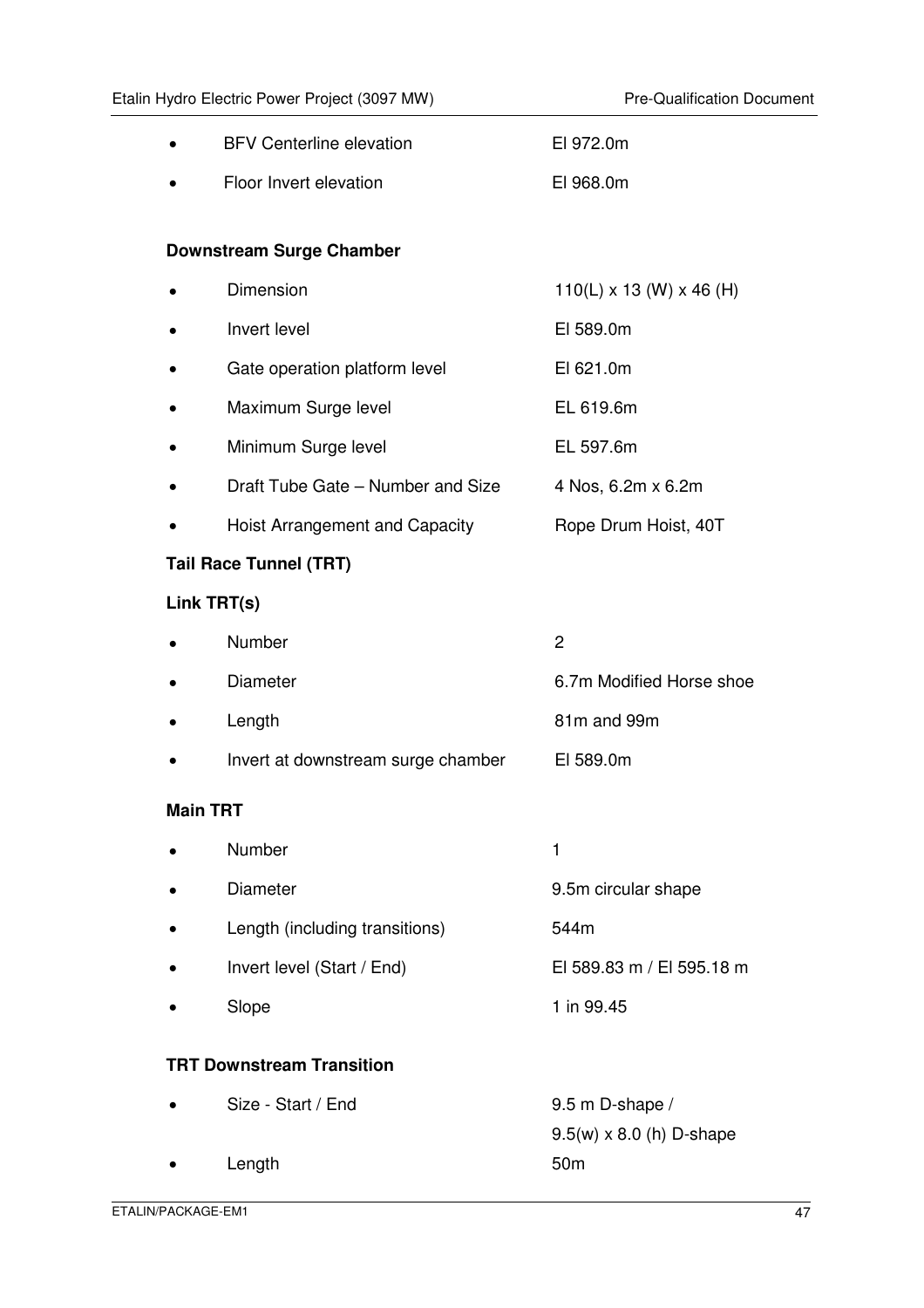| Bottom slope                   | $1$ in $8$                                                                         |
|--------------------------------|------------------------------------------------------------------------------------|
| <b>TRT Outfall</b>             |                                                                                    |
| Invert at Outfall gate         | EI 601.4m                                                                          |
| Transition - size              | 1 No – $9.5(W) \times 8.0$ (H) D-shape to<br>$2$ No $-$ 6.0(W) x 8.0 (H) Rectangle |
| Transition – length            | 9m                                                                                 |
| Minimum TWL                    | EI 603.0m                                                                          |
| <b>Normal TWL</b>              | EI 605.6m                                                                          |
| Maximum TWL                    | EI 613.3m                                                                          |
| <b>Gate Operating Platform</b> | EI 615.0m                                                                          |
| <b>TRT Outfall Gates</b>       | 2 Nos, 6.0m (W) x 8.0m (H)                                                         |
| Hoist Arrangement and Capacity | Rope Drum Hoist, 45 MT                                                             |

# **C. Powerhouse Complex**

# **Underground Powerhouse**

|           | <b>Dimensions</b>            | 352(L) x 23.5(W) x 59.73 (H) |                    |
|-----------|------------------------------|------------------------------|--------------------|
| $\bullet$ | <b>Installed Capacity</b>    | 3070 MW                      |                    |
|           |                              | Dri Limb                     | <b>Tangon Limb</b> |
|           | Number of Units              | 6 x 307 MW                   | 4 x 307 MW         |
|           | Turbine centerline elevation | EI 595.0m                    | EI 595.0m          |
| $\bullet$ | Maximum gross head           | 447.0m                       | 442.0m             |
|           | Maximum net head             | 446.9m                       | 441.9m             |
|           | Minimum net head             | 413.40m                      | 415.90m            |
|           | <b>Rated Net Head</b>        | 420.00m                      | 420.00m            |
|           | Service bay level            | EI 610.0m                    | EI 610.0m          |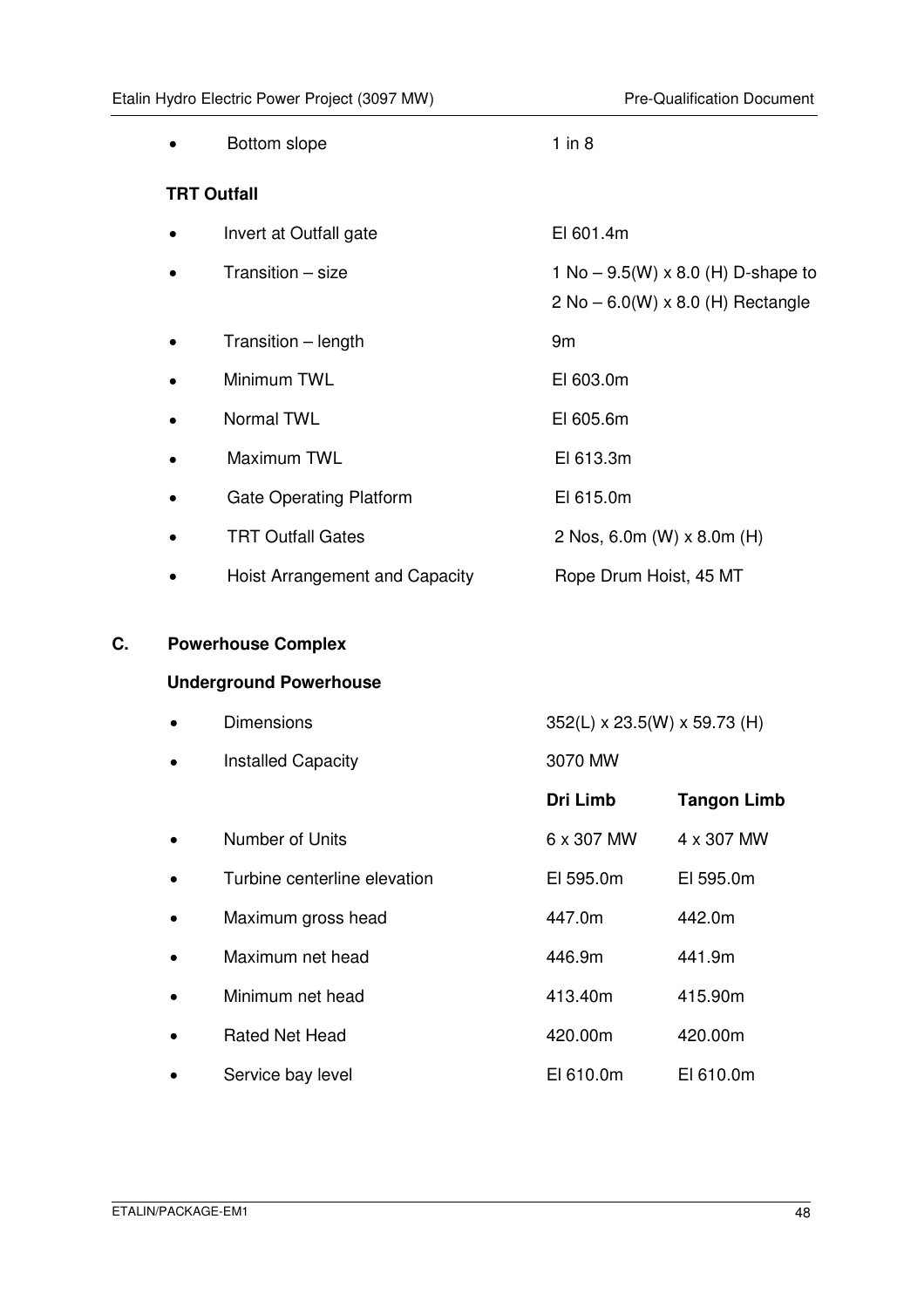| <b>Main Access Tunnel (MAT)</b> |                            |                                        |  |
|---------------------------------|----------------------------|----------------------------------------|--|
| $\bullet$                       | Size and type              | D-Shape, 8.0m $(W) \times 8.0$ m $(H)$ |  |
| $\bullet$                       | Length (Dri / Tangon Limb) | 474m / 779m                            |  |
| <b>Transformer Hall</b>         |                            |                                        |  |
| $\bullet$                       | Dimension                  | 349.6m (L) x 16.5m (w) x 24.8m (H)     |  |
| $\bullet$                       | Transformer floor level    | EI 610.0m                              |  |
| $\bullet$                       | <b>GIS floor level</b>     | EI 622.0m                              |  |
| <b>Draft Tube Tunnel</b>        |                            |                                        |  |
|                                 | Diameter                   | 6.2m, D-shape                          |  |

• Length 98.5m

#### **Turbine**

| $\bullet$ | Numbers & Type              | 10 Nos, Vertical Axis Francis |
|-----------|-----------------------------|-------------------------------|
| $\bullet$ | <b>Rated Turbine Output</b> | 311.68 MW                     |
| $\bullet$ | Rated head                  | 420.0m                        |
| $\bullet$ | Speed                       | 250 rpm                       |
| $\bullet$ | Rate discharge              | 80.05 $m^3$ /s                |
|           |                             |                               |

#### **Generator**

| $\bullet$   | Number & Type     | 10 Nos, Semi Umbrella Type |
|-------------|-------------------|----------------------------|
| $\bullet$   | Output            | 341.11 MVA                 |
| $\bullet$   | Nominal speed     | 250 rpm                    |
| $\bullet$   | Voltage/Frequency | 17.5 kV, 50 Hz             |
| $\bullet$   | Power factor      | 0.9                        |
| Transformer |                   |                            |

| $\bullet$ |      | <b>ODWF</b> |
|-----------|------|-------------|
|           | Type |             |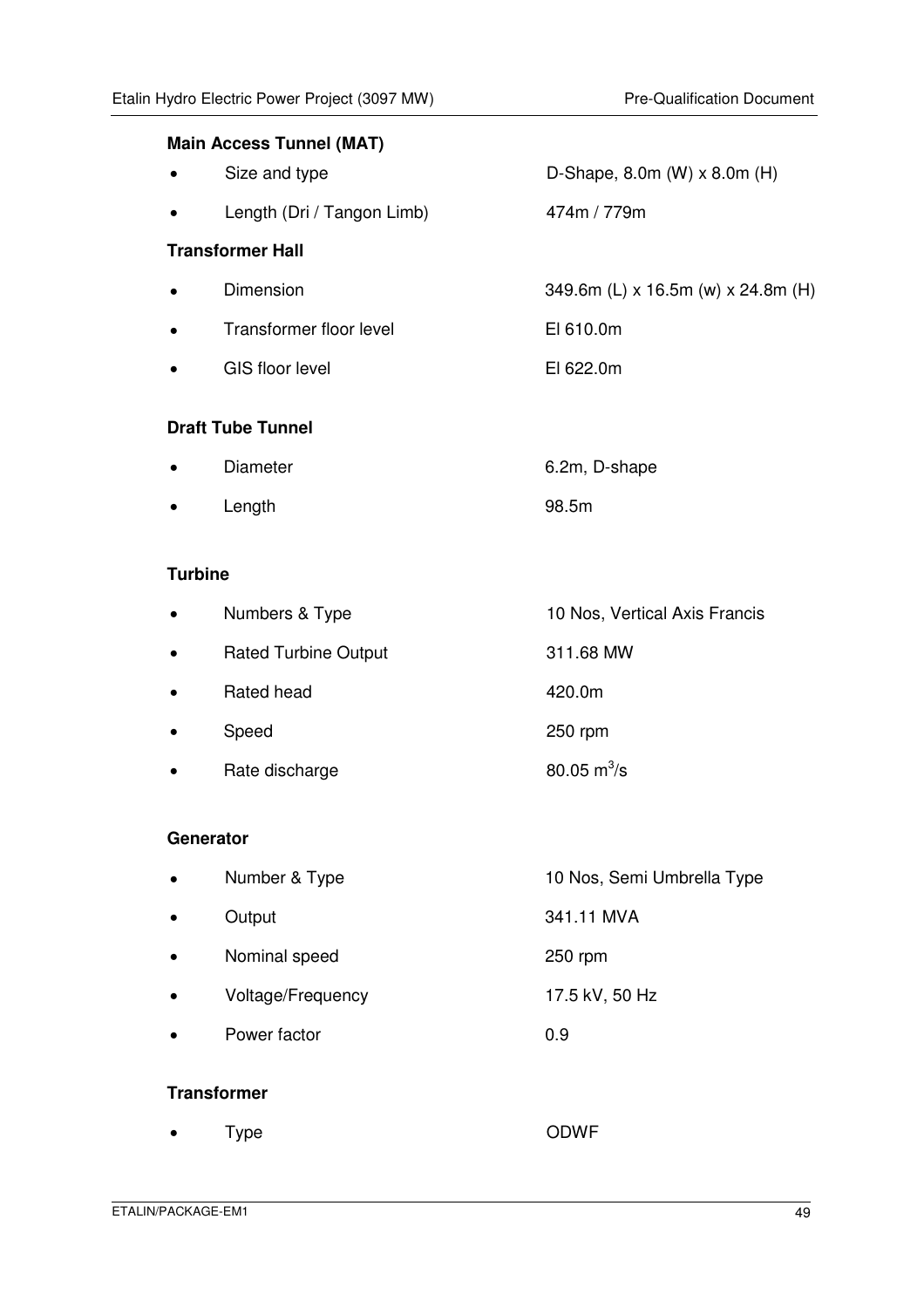|    |           | Rating                                                  | 17.5 kV, 400/ $\sqrt{3}$ kV, 125 MVA |
|----|-----------|---------------------------------------------------------|--------------------------------------|
|    |           | Phase                                                   | Single                               |
|    |           |                                                         |                                      |
|    | $\bullet$ | Switchyard<br><b>Type</b>                               | Gas Insulated Switchyard (GIS)       |
|    |           |                                                         |                                      |
|    | $\bullet$ | Location                                                | Above transformer hall               |
|    |           | <b>Pothead Yard</b>                                     |                                      |
|    |           | <b>Size</b>                                             | 234m (L) x 60m (W) and 120m (L)      |
|    |           |                                                         | $x$ 45m (W)                          |
|    | $\bullet$ | <b>Bench Elevation</b>                                  | El 725m                              |
|    |           | Nominal Voltage Class                                   | 400kV                                |
|    |           | <b>Power Benefits</b>                                   |                                      |
|    | $\bullet$ | 50% Dependable Energy                                   | 13, 694.3 MU                         |
|    |           |                                                         |                                      |
|    | $\bullet$ | 90% Dependable Energy                                   | 12, 846.8 MU                         |
|    | $\bullet$ | Design<br>Energy<br>(@<br>95%<br>Plant<br>availability) | 12, 766.8 MU                         |
| D. |           | <b>Dri Dam-toe Powerhouse</b>                           |                                      |
|    |           | <b>Operating Levels</b>                                 |                                      |
|    | $\bullet$ | Full Reservoir Level                                    | El. 1045m                            |
|    | $\bullet$ | Minimum Draw Down Level                                 | El. 1039m                            |
|    |           | <b>Intake Structure</b>                                 |                                      |
|    | $\bullet$ | Number of Intake                                        | 1                                    |
|    | $\bullet$ | <b>Block Number</b>                                     | 4                                    |
|    |           | <b>Nearest Abutment</b>                                 | Left                                 |
|    |           | Invert level of intake                                  | El. 1030m                            |
|    |           | Size of Trash Rack Opening                              | 17.00m (H) $\times$ 6.0m (W)         |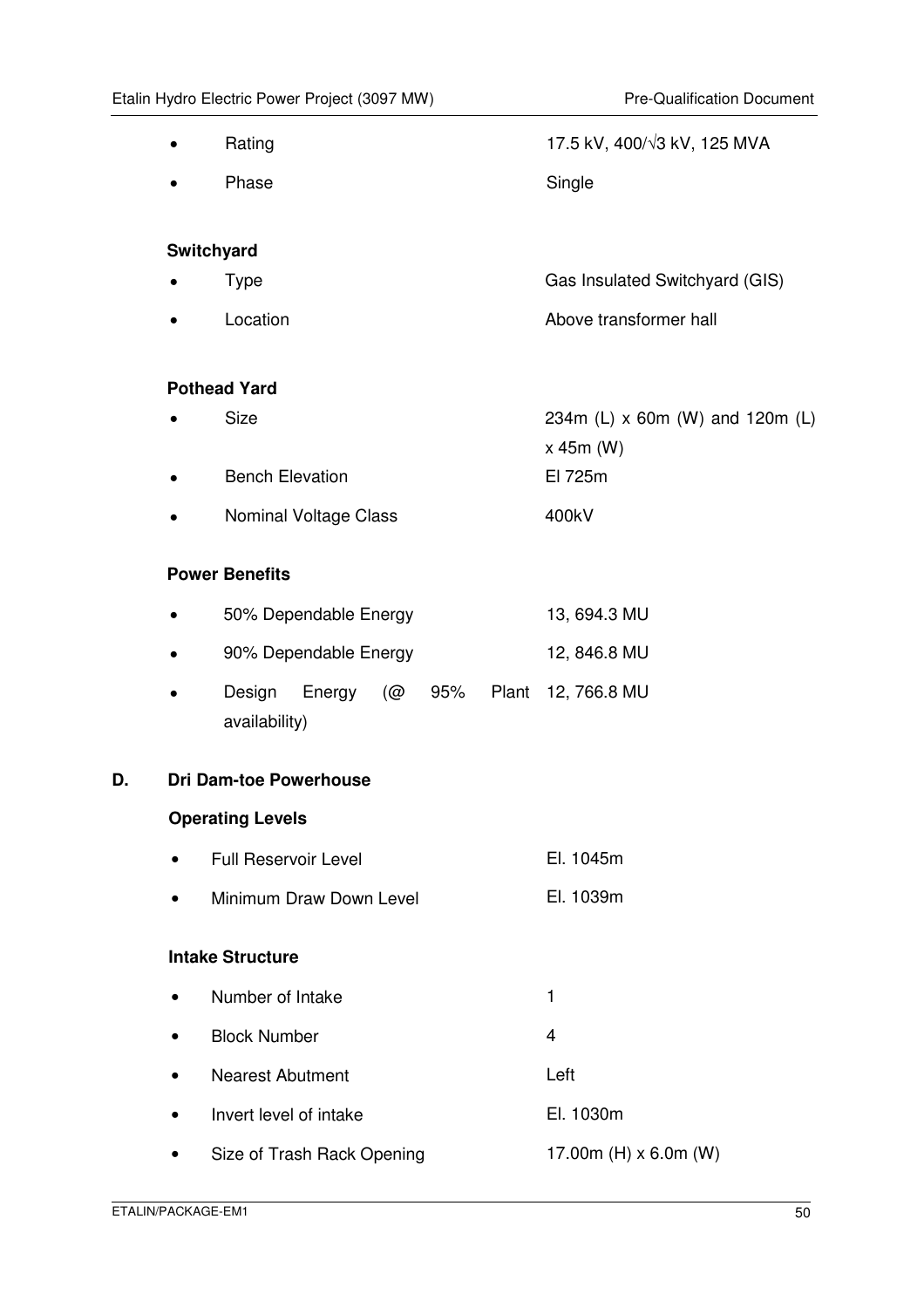| Size of Gate                            | 4.675m (H) $\times$ 2.8m (W)  |
|-----------------------------------------|-------------------------------|
| <b>Hoist Capacity</b>                   | Rope Drum Hoist Capacity 18T  |
| Design Discharge                        | 30.64 $m^3/s$                 |
| <b>Penstock</b>                         |                               |
| <b>Number and Diameter</b>              | 1 No, 2.8m                    |
| <b>Thickness of Liner</b>               | 10mm                          |
| <b>Type of Steel</b>                    | ASTM A537 CI-2                |
| Length of Penstock                      | 108.6m                        |
| Design Discharge through Penstock       | 30.64 $m^3/s$                 |
| <b>Surface Powerhouse</b>               |                               |
|                                         |                               |
| <b>Dimensions</b>                       | 20m (L) x 20m (W) x 40.7m (H) |
| <b>Installed Capacity</b>               | 19.6 MW                       |
| Number of Units                         | 1 x 19.6 MW                   |
| Elevation of Turbine Runner Center Line | 964.8m                        |
| Design Discharge                        | 30.64 $m^3/s$                 |
| Maximum Gross Head                      | 77.8m                         |
| Min. Gross Head                         | 71.0m                         |
| EOT Crane capacity (Powerhouse)         | 80 MT                         |
|                                         |                               |
| <b>Turbine</b>                          |                               |
| Number and Turbine Type                 | 1 Nos, Vertical Axis Francis  |
| <b>Turbine Rated Output</b>             | <b>20 MW</b>                  |
| <b>Rated Head</b>                       | 72.5m                         |
| <b>Rated Speed</b>                      | 300 rpm                       |
| Generator                               |                               |
| Number & Type                           | 1 Nos, Suspended Type         |
| <b>Rated Capacity</b>                   | 21.8 MVA                      |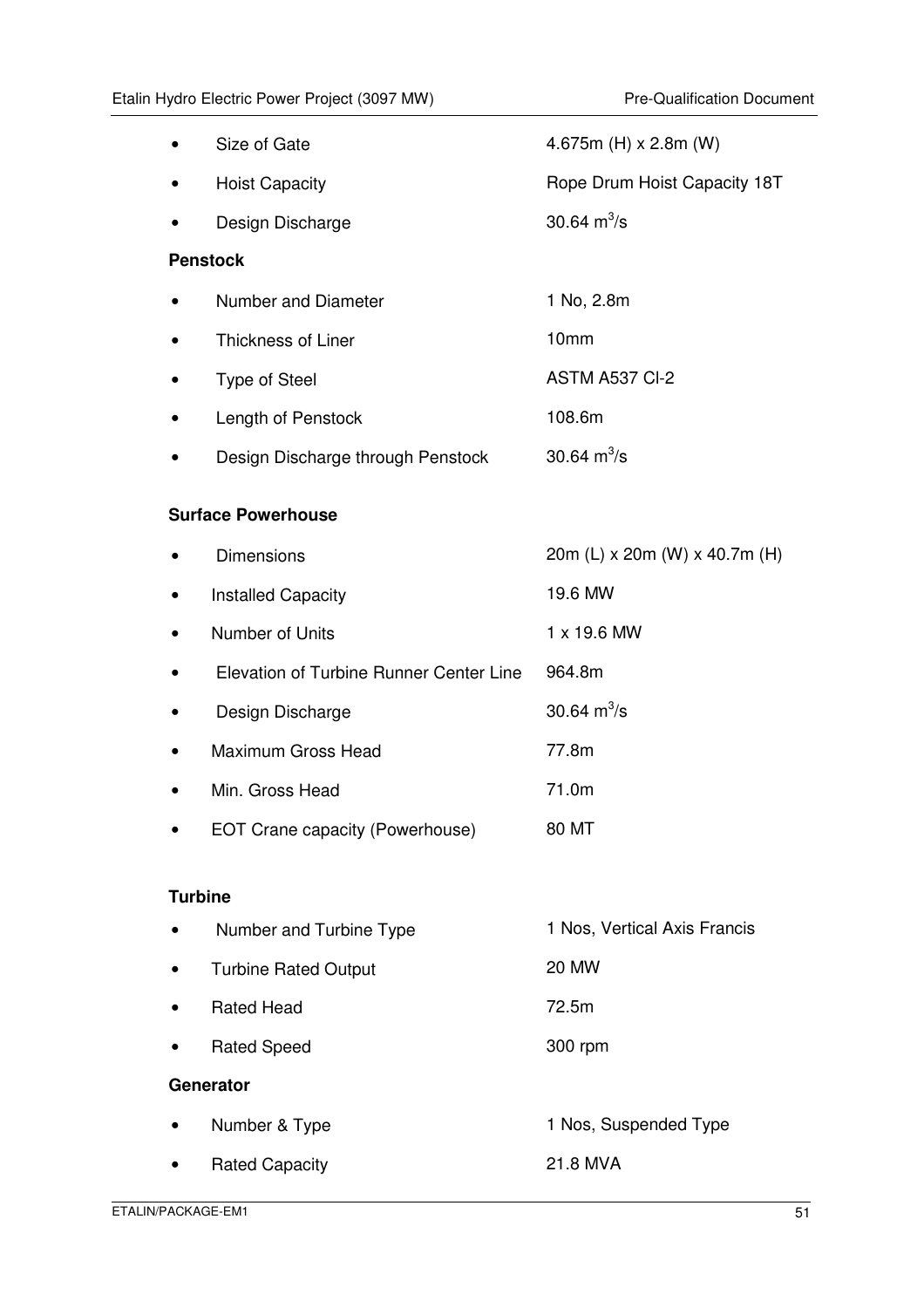|           | Generation voltage              | 11 kV                         |
|-----------|---------------------------------|-------------------------------|
|           | Power factor                    | 0.9                           |
|           | <b>Transformer</b>              |                               |
|           | <b>Type</b>                     | <b>ONAN</b>                   |
| $\bullet$ | Rating                          | 11/66 kV, 24 MVA              |
|           | Phase                           | 3-phase                       |
|           | Switchyard                      |                               |
|           | Max. voltage                    | 72.5 kV                       |
|           | <b>Rated Voltage Class</b>      | 66 kV                         |
|           | <b>Rated Continuous Current</b> | 191 A                         |
|           |                                 |                               |
|           | <b>Draft Tube Gate</b>          |                               |
|           | Type of Gate                    | Vertical Lift Slide Type      |
|           | <b>Gate Size</b>                | 5.5m (W) $\times$ 3.1m (H)    |
|           | Hoist Type                      | Rope drum hoist, Capacity 15T |
|           | <b>Tailrace Duct</b>            |                               |
|           | Length                          | 39.7m                         |
|           | Duct shape                      | Rectangular                   |
|           | Duct size                       | 5.5m (W) $\times$ 3.5m (H)    |
|           | Outlet sill elevation           | El. 965.8m                    |
|           | Normal Tailwater Level          | 968.0m                        |
|           | Maximum Tailwater Level         | 980.7m                        |
|           | Minimum Tailwater Level         | 967.2m                        |
|           | <b>Power Benefits</b>           |                               |
|           | 90% Dependable Energy           | 172 MU                        |
|           | Design Energy (@ 95% Plant      | 163 MU                        |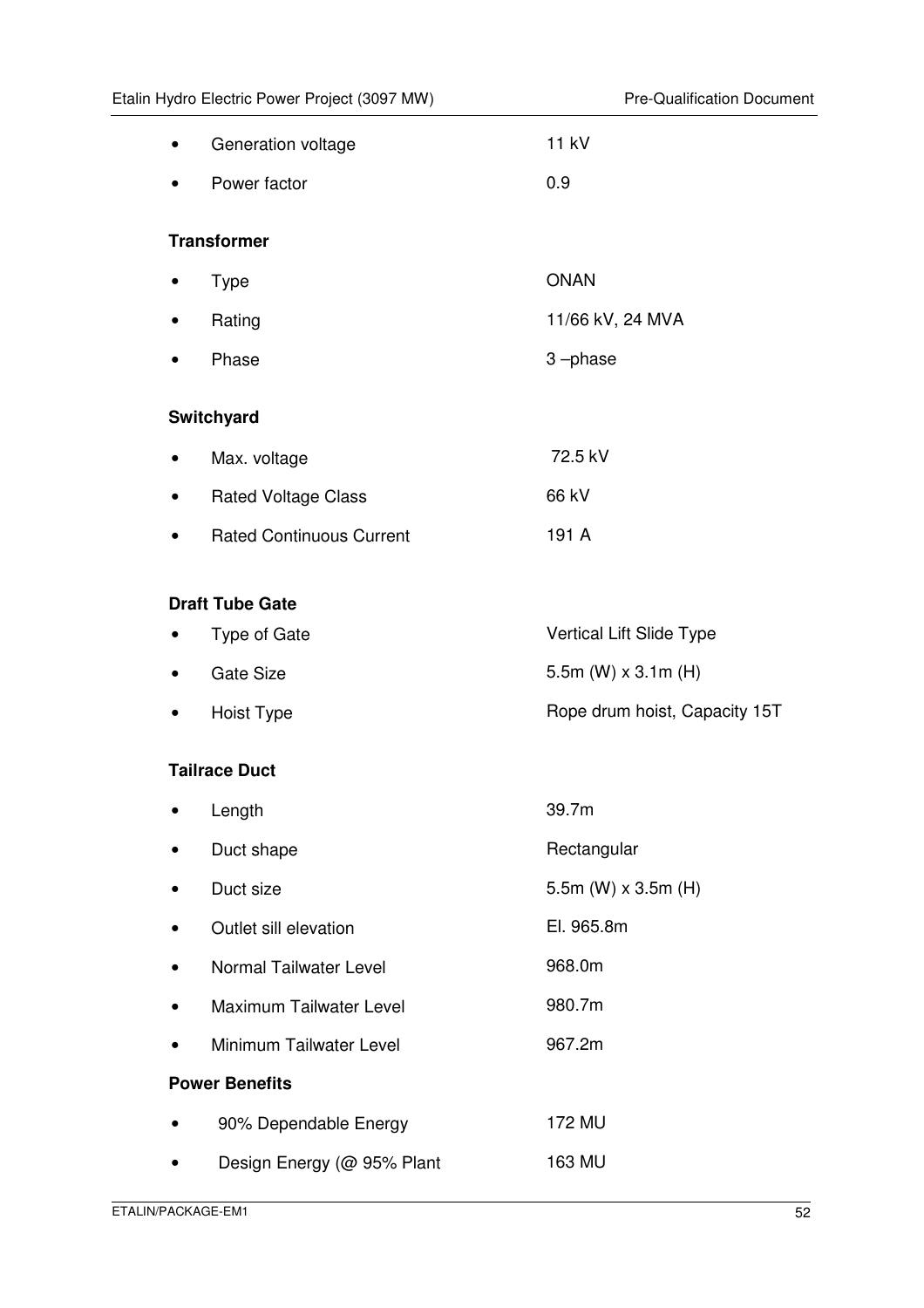availability)

#### **E. Tangon Dam-toe Powerhouse**

#### **Operating Levels**

- Full Reservoir Level **El. 1050m**
- Minimum Draw Down Level **El. 1040m**

#### **Intake Structure**

- Number of Intake 1 • Block Number 2
- Nearest Abutment Left
- Invert level of intake, El. 1034m
- Size of Trash Rack Opening 18.00m (H) x 5.38m (W)
- Size of Gate  $4.01m$  (H)  $\times$  2.4m (W)
- Design Discharge 19.52  $m^3/s$

#### **Penstock**

| Number and Diameter | 1 No, 2.4m            |
|---------------------|-----------------------|
| Thickness of Liner  | 10 <sub>mm</sub>      |
| Type of Steel       | <b>ASTM A537 CI-2</b> |
| Length of Penstock  | 68.50m                |

• Design Discharge through Penstock 19.52  $m^3/s$ 

#### **Surface Powerhouse**

| $\bullet$ | <b>Dimensions</b>                       | 19m (W) x 32m (L) x 36.35m (H) |
|-----------|-----------------------------------------|--------------------------------|
| $\bullet$ | <b>Installed Capacity</b>               | 7.4 MW                         |
| $\bullet$ | Number of Units                         | 1 x 7.4 MW                     |
| $\bullet$ | Elevation of Turbine Runner Center Line | 998.3m                         |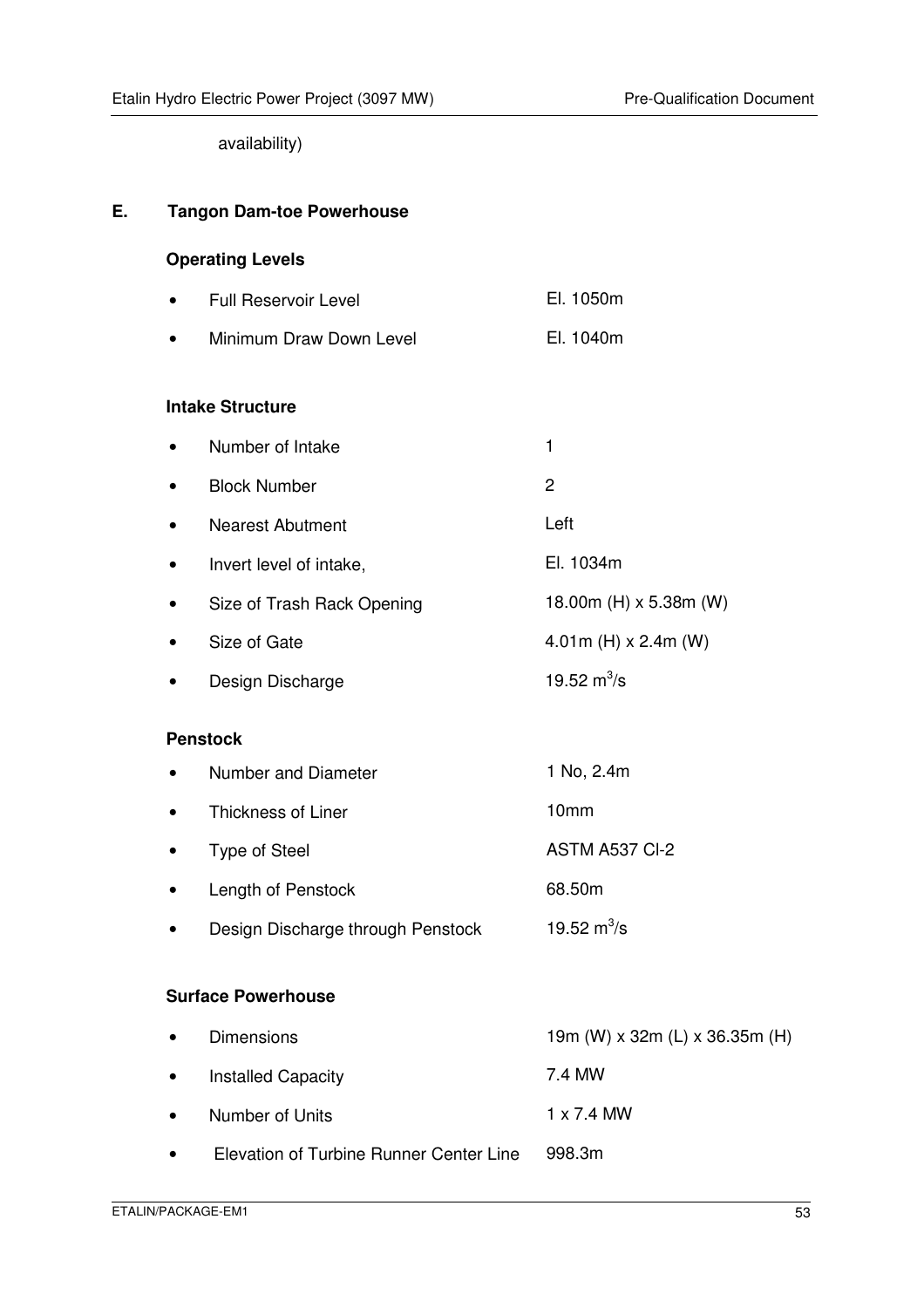| $\bullet$ | Design Discharge                | 19.52 $\rm m^3/s$ |
|-----------|---------------------------------|-------------------|
| $\bullet$ | Maximum Gross Head              | 49.0m             |
| $\bullet$ | Min. Gross Head                 | 38.5m             |
|           | EOT Crane capacity (Powerhouse) | 32 MT             |

#### **Turbine**

| $\bullet$ | Number and Turbine Type     | 1 Nos, Vertical Axis Francis |
|-----------|-----------------------------|------------------------------|
| $\bullet$ | <b>Turbine Rated Output</b> | 7.55 MW                      |
| $\bullet$ | <b>Rated Head</b>           | 43m                          |
| $\bullet$ | <b>Rated Speed</b>          | 375 rpm                      |

### **Generator**

| $\bullet$ | Number & Type         | 1 Nos, Suspended Type |
|-----------|-----------------------|-----------------------|
| $\bullet$ | <b>Rated Capacity</b> | 8.22 MVA              |
| $\bullet$ | Voltage/Frequency     | 11 kV                 |
| $\bullet$ | Power factor          | 0.9                   |

### **Transformer**

| $\bullet$ | Type   | <b>ONAN</b>    |
|-----------|--------|----------------|
| $\bullet$ | Rating | 11/66 kV, 9MVA |
| $\bullet$ | Phase  | 3-phase        |

# **Switchyard**

| $\bullet$ | Max. voltage                    | 72.5 kV                  |
|-----------|---------------------------------|--------------------------|
| $\bullet$ | <b>Rated Voltage Class</b>      | 66 kV                    |
| $\bullet$ | <b>Rated Continuous Current</b> | 72 A                     |
|           | <b>Draft Tube Gate</b>          |                          |
| $\bullet$ | Type of Gate                    | Vertical Lift Slide Type |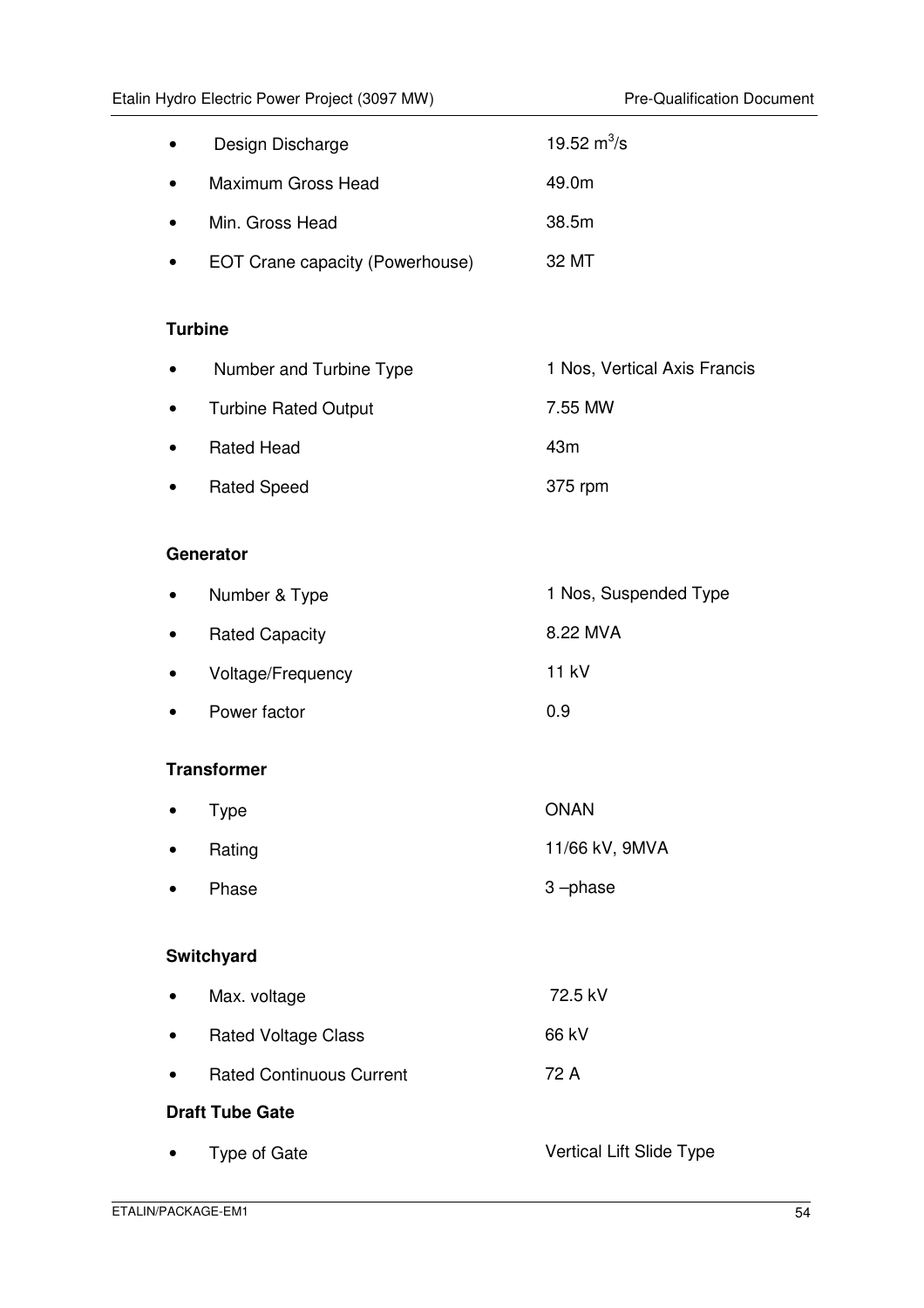• Gate Size  $4.0m$  (W) x 2.5m (H) • Hoist Type **Rope drum hoist Capacity 10T** 

# **Tailrace Duct**

• Length 27.9m • Duct Shape and Size Rectangular, 4m (W) x 3m (H) • Outlet sill elevation El. 999.85m • Normal Tailwater Level **El. 1001.5m** • Maximum Tailwater Level **El. 1013.5m** • Minimum Tailwater Level **El. 1001.0m** 

# **Power Benefits**

| $\bullet$ | 90% Dependable Energy                    | 65 MU |
|-----------|------------------------------------------|-------|
| $\bullet$ | Design Energy (@ 95% Plant availability) | 62 MU |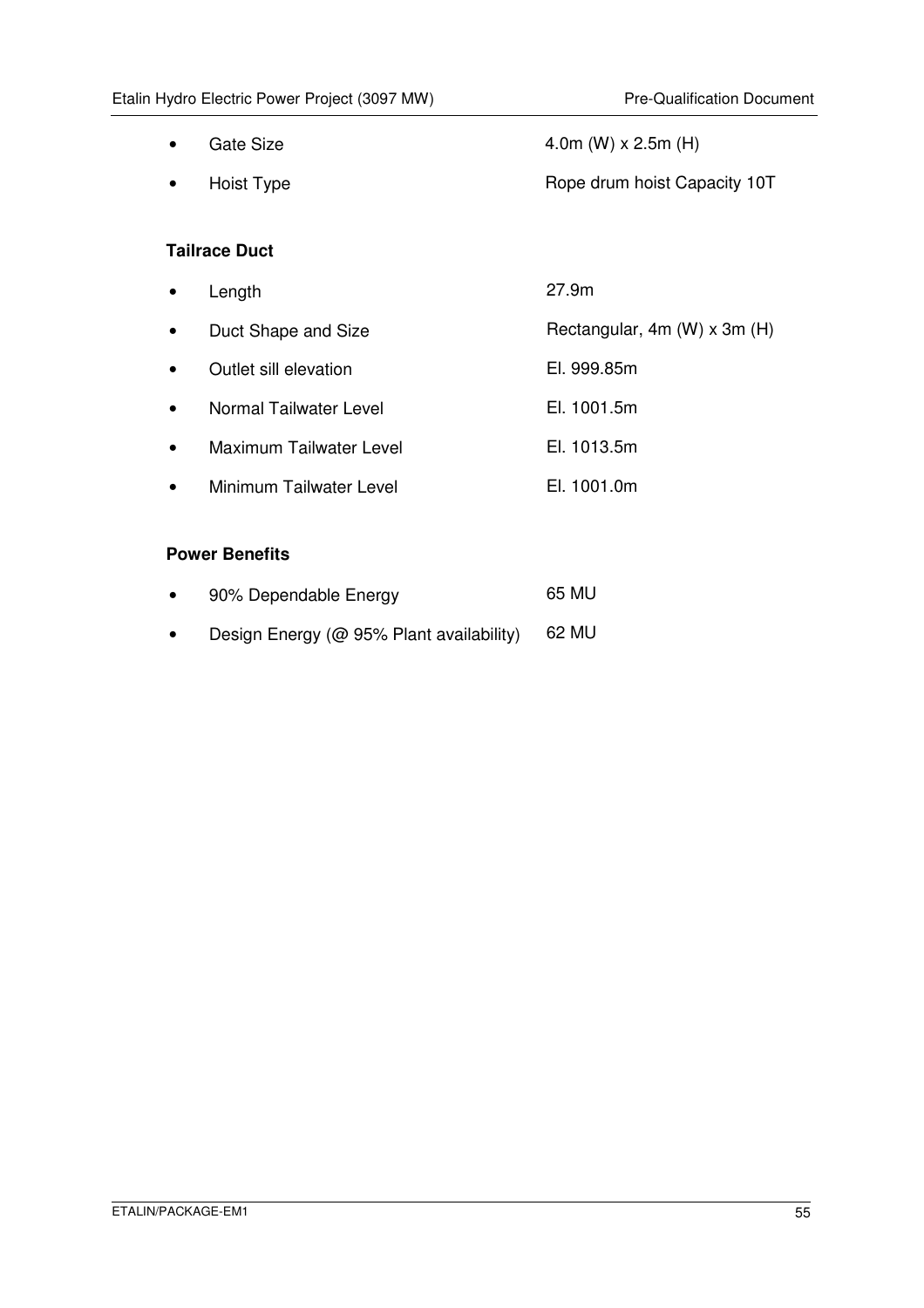# **LIST OF DRAWINGS**

| S.N<br>O       | <b>DRAWIN</b><br>G NO. | <b>TITLE</b>                                                                    |  |
|----------------|------------------------|---------------------------------------------------------------------------------|--|
|                |                        | <b>DRAWINGS</b>                                                                 |  |
|                |                        |                                                                                 |  |
|                | Plate-1                | <b>PROJECT LOCATION - PLAN</b>                                                  |  |
| $\overline{2}$ | Plate-2                | <b>PROJECT LAYOUT - PLAN</b>                                                    |  |
| 3              | Plate-3                | POWER HOUSE LAYOUT PLAN                                                         |  |
| 4              | Plate-4                | EQUIPMENT LAYOUT<br><b>POWER</b><br><b>HOUSE</b><br>E&M<br><b>CROSS SECTION</b> |  |
| 5              | Plate-5                | E&M EQUIPMENT LAYOUT PLAN AT FLOOR EL<br>610.00                                 |  |
| 6              | Plate-6                | <b>MAIN SINGLE LINE DIAGRAM</b>                                                 |  |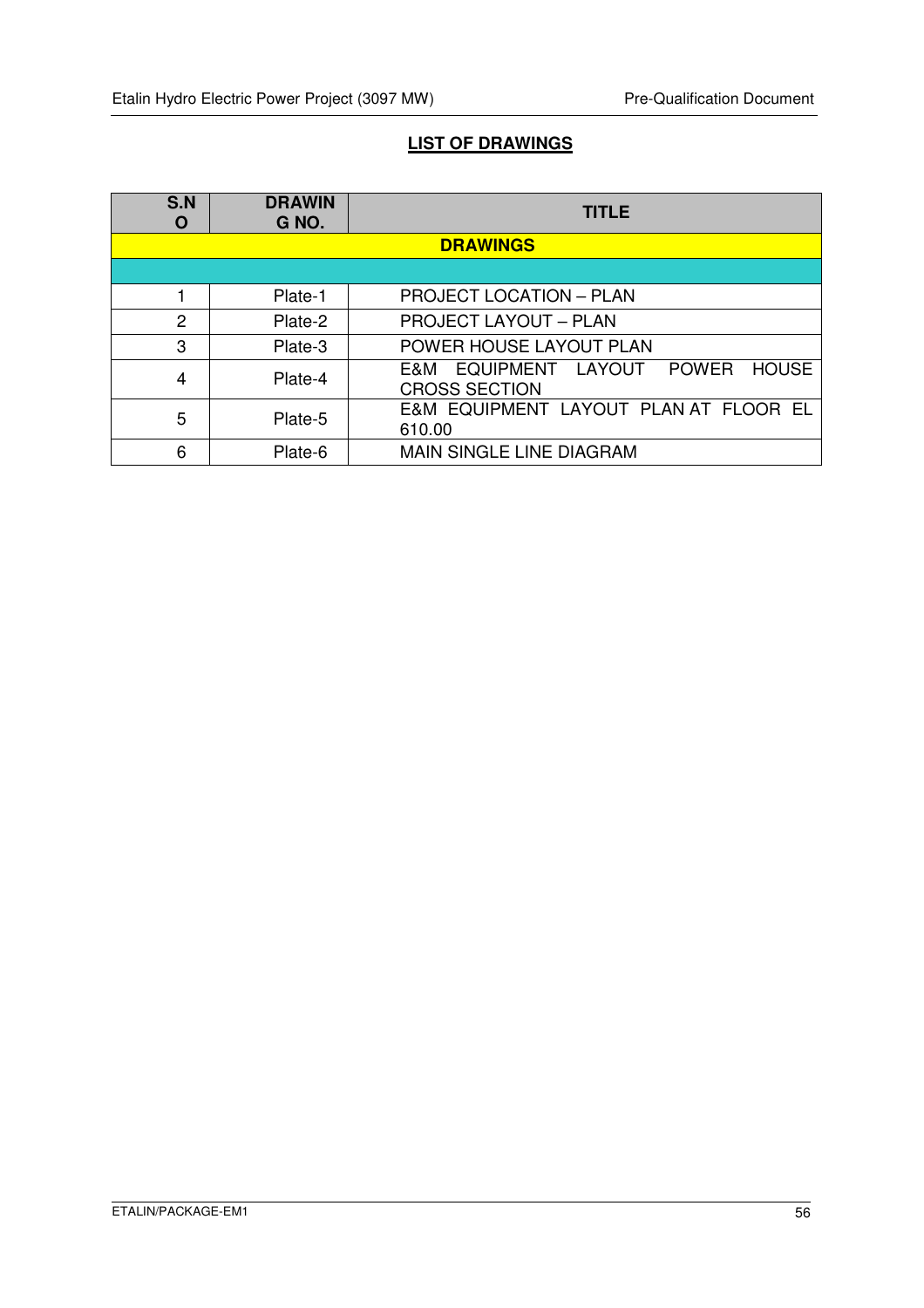# **Appendix- B PRE-QUALIFICATION FORMS**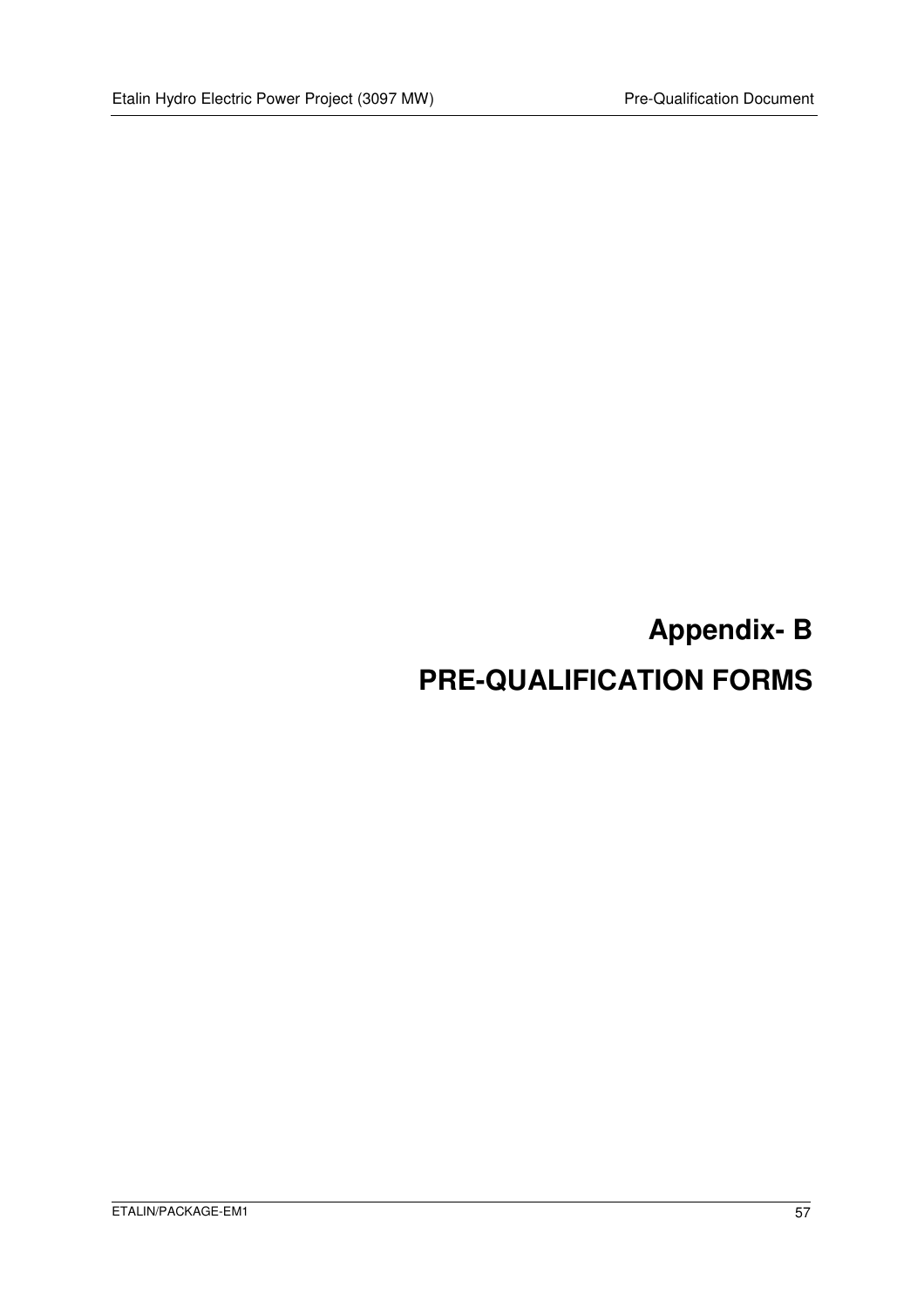#### **(Letterhead paper of the Applicant, or Lead Partner responsible for a Joint Venture)**

#### **LETTER OF APPLICATION**

Date: --/--/---

Etalin Hydro Electric Power Company Ltd.

…………………………………………… …………………………… ………………………… ……………………………………

Sirs,

- 1. Being duly authorized to represent and act on behalf of <Name of Applicant<sup>\*1</sup>> (hereinafter referred to as "the Applicant"), and having reviewed and fully understood all the pre-qualification information provided, the undersigned hereby apply to be pre qualified by yourself as bidder for the following contract(s) under Etalin Hydro Electric Power Project (3097 MW).
	- **ETALIN/Package-EM1 : EPC execution of Electro-mechanical works, consisting of design, engineering, procurement, fabrication/manufacturing, supply, erection, testing, and commissioning of Turbines, Generator, Butterfly Valve, Main Inlet Valve, Governor, static excitation system, isolated phase bus duct, Gas Insulated Switchgear, Generator Transformers, Auxiliary and Station Transformers, Compress Gas Insulated Transmission lines (CGIT), Protection & Control systems, SCADA system, Pothead yard equipment and all related mechanical and electrical BOP's etc., for Dri Limb (1842 MW, six units of 307 MW each) of Etalin Hydroelectric Power Project**
- 2. Attached to this letter are copies of original documents defining:
	- A. the Applicant's legal status;
	- B. the principal place of business and registered office address;
	- C. the place and date of incorporation
	- D. Certified copy of the certificate of incorporation
- 3. You and your representatives are hereby authorized to conduct any inquiry or investigations to verify the statements, documents, and information submitted in

 $\overline{a}$ 

 <sup>\*</sup><sup>1</sup> In case of Joint Venture, list all partners of the Joint Venture.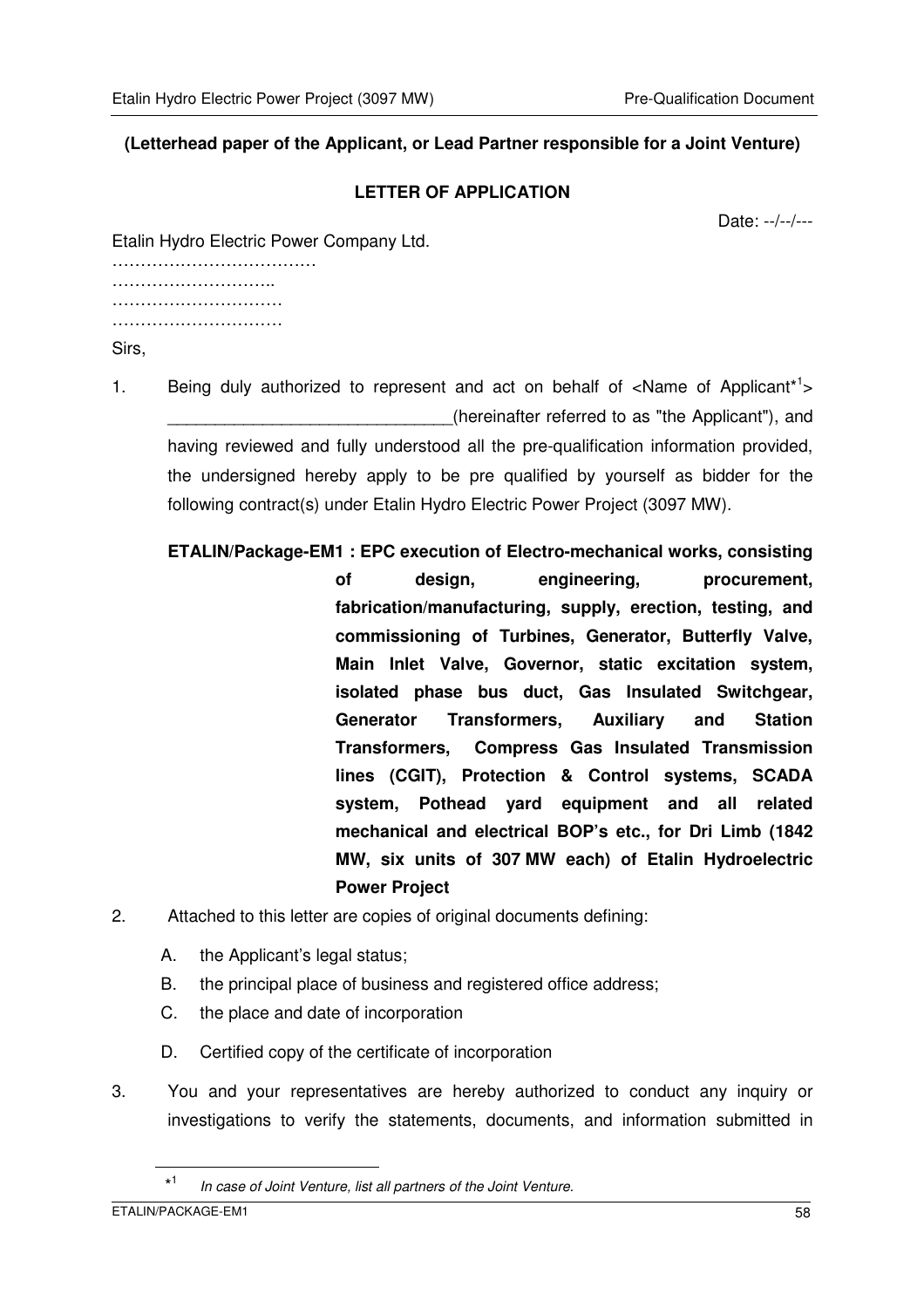connection with this application, and to seek clarification from our bankers and clients regarding any financial and technical aspects. This Letter of Application will also serve as authorization to any individual or authorized representative of any institution referred to in the supporting information, to provide such information deemed necessary and requested by yourselves to verify statements and information provided in this application, or with regard to the resources, experience, and competence of the Applicant.

- 4. You and your representatives may contact the person(s) indicated in the Application Form-1 for further information. The undersigned is (are) fully authorized to act on behalf of the Applicant.
- 5. This application is made in the full understanding that:
	- (a) Any information submitted with this pre-qualification can be verified by you at any time or any stage of the tendering process;
	- (b) You without assigning any reasons thereof reserve the right to :
		- amend the scope of works to be tendered; and
		- reject or accept any Application, and
		- cancel the Pre-qualification process, and/or reject any/all Applications.
	- (c) You and your personnel and agencies shall not be liable for any such actions at Clause 5 (a) and 5 (b) above and shall be under no obligation to inform the Applicant of the grounds for them.
	- (d) Mere filing of this Application for pre-qualification does not create any legal right in our favour for allocation of final work contract to us. We have gone through all the terms & conditions of the Pre-qualification document and undertake to be abiding by the same. This Application shall be construed and interpreted in accordance with Indian Laws only. The Courts in New Delhi (India) shall have sole and exclusive jurisdiction on all the matters/dispute between the parties. Any dispute arising under this Application shall be referred to arbitration in accordance with Arbitration and Conciliation Act, 1996. Venue of arbitration shall be Delhi. The decision of the arbitrator shall be final and binding upon the Parties. The language of arbitration shall be English.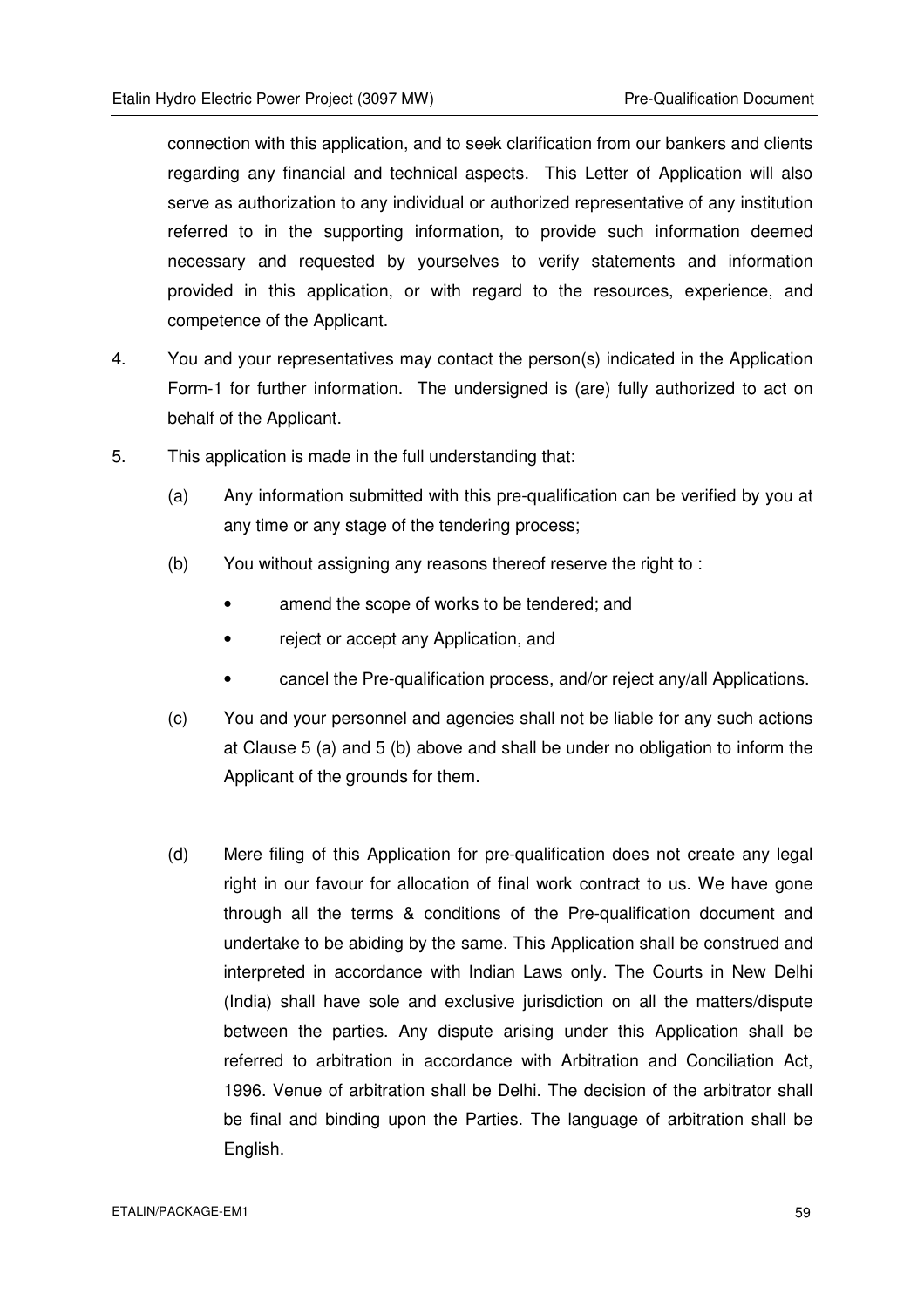#### **APPLICANTS WHO ARE NOT JOINT VENTURES SHOULD DELETE PARAS. 6 AND 7**

- 6. Appended to this application, we give details of the participation of each party, including the responsibilities for execution of the contract.
- 7. We confirm that, in the event of our bidding for the Project, the Bid as well as any resulting contract will be legally binding on all Partners, jointly and severally.
- 8. The undersigned declare that the statements made and the information provided in the duly completed Application are complete, true, and correct in every detail.

| Signature                                                                                    | Signature                                              | Signature                                               |
|----------------------------------------------------------------------------------------------|--------------------------------------------------------|---------------------------------------------------------|
| Name<br>For and on behalf of<br>(Name of Applicant<br>or Lead Partner of a Joint<br>Venture) | Name<br>For and on behalf of<br>(Name of Partner-1 JV) | Name<br>For and on behalf of<br>(Name of Partner -2 JV) |

- Notes: 1) Certified copy(ies) of the Power of Attorney(ies) for signatory(ies) should be attached to this letter.
	- 2) Words indicated in italics in this letter form should be omitted in the Applicant's letter.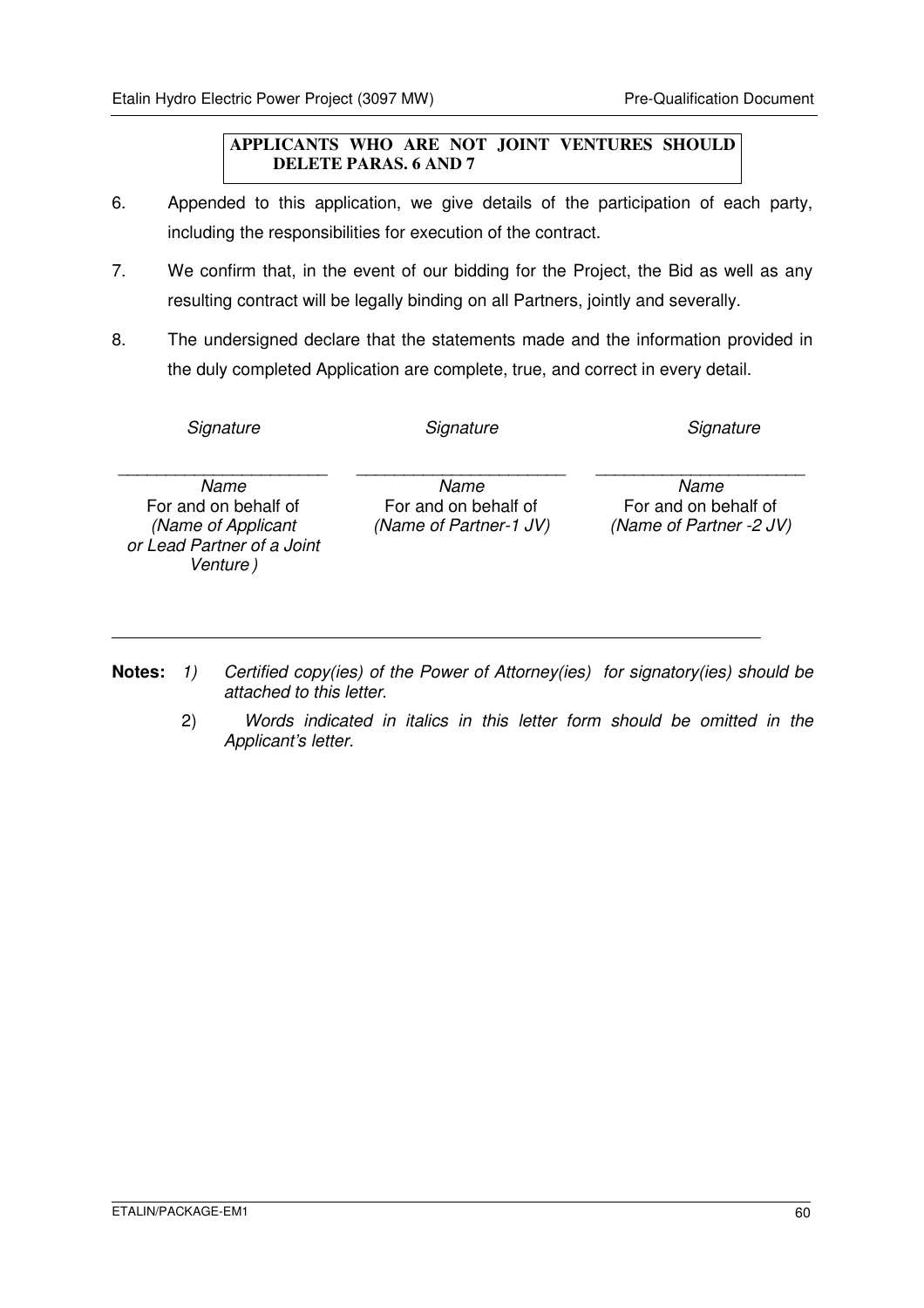**APPLICATION FORM – 1** PAGE \_\_\_ OF \_\_\_ PAGES

#### **GENERAL INFORMATION**

All individual firms (including proposed manufacturers, equipment suppliers, sub-contractors) and each Partner of a Joint Venture applying for prequalification are requested to complete the information in this form.

The Applicant may propose to associate manufacturer(s) as per the "Instructions to Applicants".

| 1.  | Name of firm:                                                                         | In case of joint venture:<br>() Lead Partner<br>$( )$ Partner<br>() Proposed Manufacturer(s) |
|-----|---------------------------------------------------------------------------------------|----------------------------------------------------------------------------------------------|
| 2.  | Head Office address:                                                                  | Country:                                                                                     |
| 3.  | Telephone<br>Fax<br>Email                                                             | Contact Person (s)<br>Name<br><b>Title/Position</b>                                          |
| 4.  | Place of incorporation/registration<br>Date                                           |                                                                                              |
| 5.  | Legal status of firm                                                                  | Field of specialty in business                                                               |
| 6.  | Nationality of majority of owners or share-<br>holders                                | Number of management executives<br>--------- Persons                                         |
| 7.  | Number of present permanent employees:                                                | (Unit:<br>persons)                                                                           |
|     | Name of<br>Country                                                                    | Engineers<br>Non-Engineering<br>Factory<br>Executives<br><b>Workers</b>                      |
|     | Home country<br>Overseas branch 1                                                     |                                                                                              |
|     | Overseas branch 2<br>All other branches                                               |                                                                                              |
| 8.  | Name of place of major factories                                                      |                                                                                              |
| 9.  | Quality<br>assurance<br>major<br>system<br>in<br>factories                            | Certified by:                                                                                |
| 10. | Agent or representative in India<br>Name<br><b>Address</b><br>Telephone /Fax<br>Email |                                                                                              |

Date ……………. Authorised Signatory\_\_\_\_\_\_\_\_\_\_\_\_\_\_\_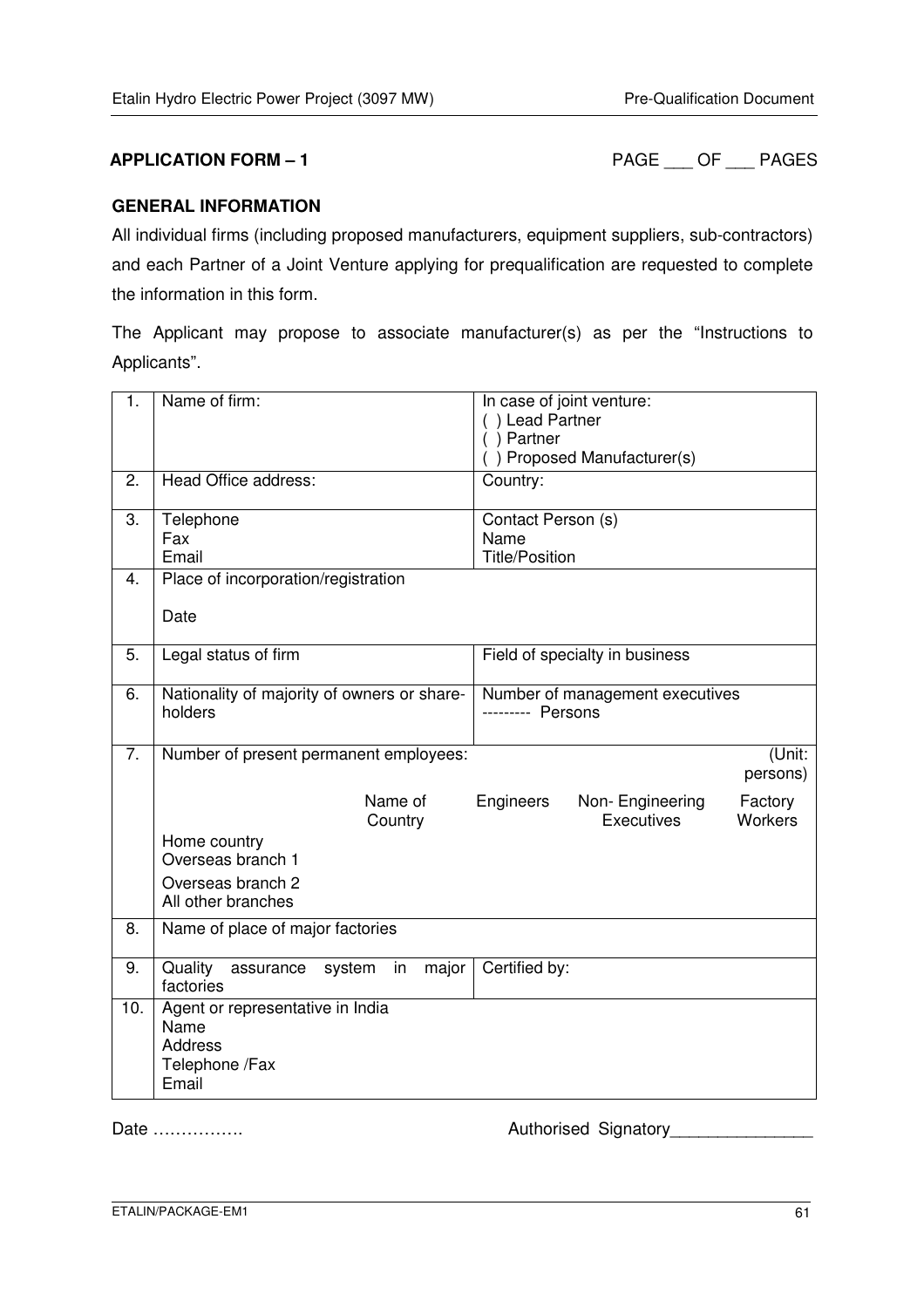**APPLICATION FORM – 2** PAGE \_\_\_ OF \_\_\_ PAGES

#### **SOLE APPLICANT/JOINT VENTURE RECORD**

Name of Company (Sole Applicant) or Partner of a Joint Venture

Use a separate sheet for each Partner of a Joint Venture

#### **Financial Data**

| <b>FISCAL</b><br><b>YEAR</b> | <b>TURNOVER</b><br>(Currency)<br>/Eq. US\$ | <b>PROFITABILITY</b><br>(Currency)/<br>Eq. US\$ | <b>NETWORTH</b><br>(Currency)/<br>Eq. US\$ | Working<br><b>Capital</b><br>(Currency)/<br>Eq.US\$ |
|------------------------------|--------------------------------------------|-------------------------------------------------|--------------------------------------------|-----------------------------------------------------|
| 1.                           |                                            |                                                 |                                            |                                                     |
| 2.                           |                                            |                                                 |                                            |                                                     |
| 3.                           |                                            |                                                 |                                            |                                                     |
| 4.                           |                                            |                                                 |                                            |                                                     |
| 5.                           |                                            |                                                 |                                            |                                                     |

Date \_\_\_\_\_\_\_\_\_ Authorised Signatory\_\_\_\_\_\_\_\_\_\_\_\_\_\_\_\_\_\_

**Note:** For conversion to US\$, the exchange rate at the end of the respective accounting year shall be considered.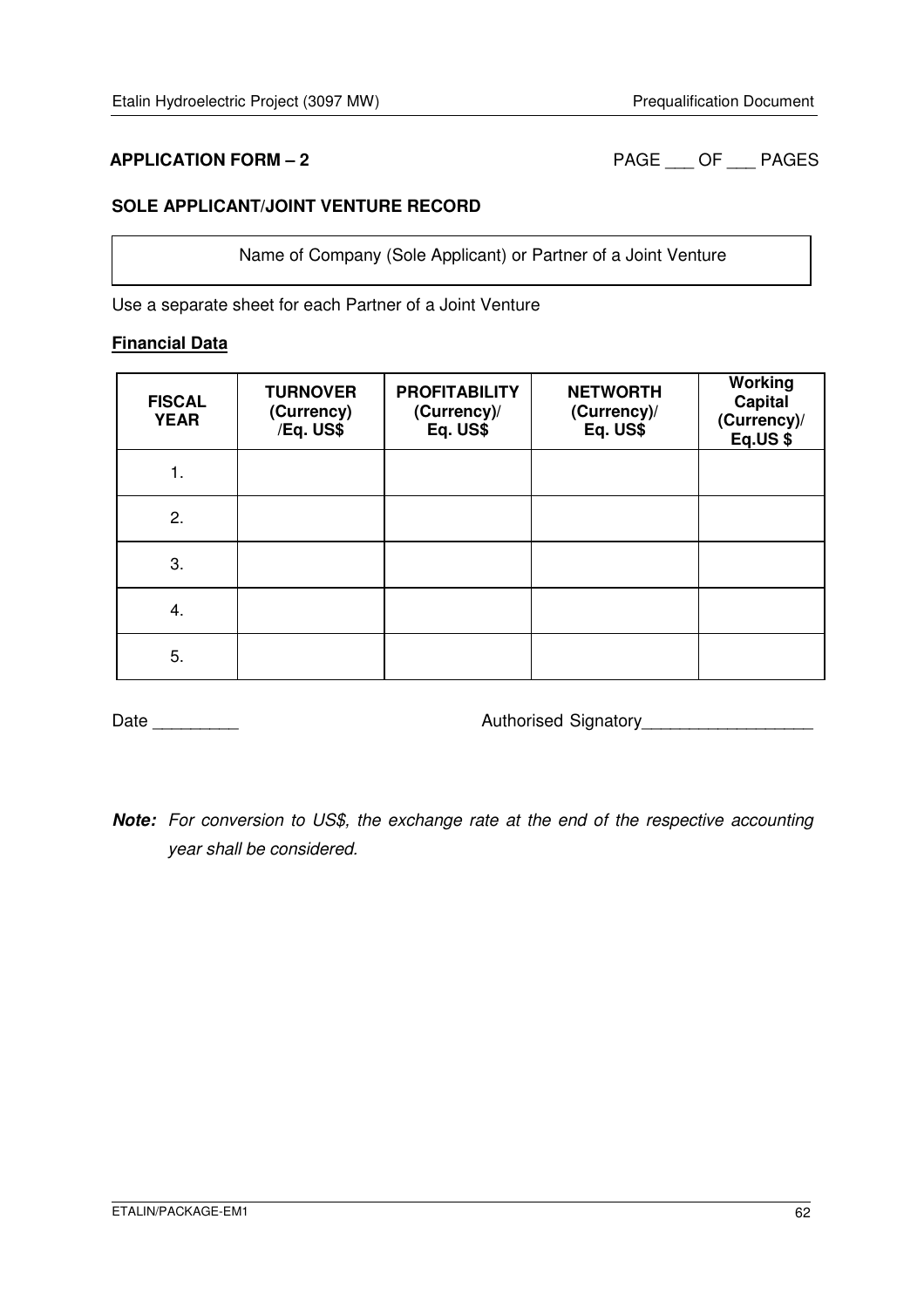# **APPLICATION FORM – 2A** PAGE \_\_\_ OF \_\_\_ PAGES

#### **JOINT VENTURE SUMMARY**

In case of joint venture, this form is requested to be filled and attached to Form 2

#### **1. Members of Joint Venture**

| Names of all Partners of a Joint Venture | Proposed<br>participation Share<br>(%)* | Proposed Scope of<br>Work |  |
|------------------------------------------|-----------------------------------------|---------------------------|--|
| 1. Lead Partner                          |                                         |                           |  |
| 2. Partner-1                             |                                         |                           |  |
| 3. Partner-2                             |                                         |                           |  |
| 4. Partner-3                             |                                         |                           |  |
| 5. Partner-4                             |                                         |                           |  |

\* Indicate participation in terms of responsibility in respect of planning, designing, deployment of key personnel and execution of the works of the lead partner of the Joint Venture and of each of the Joint Venture partners.

### **2. Summary of Financial Data**

Total value of annual turnover, in terms of work billed to clients, in US\$ equivalent converted at the rate of exchange at the end of the period reported:

| Annual Turnover/Networth/Profitability and Working Capital - Summary |                       |                             |                             |                            |                            |                             |
|----------------------------------------------------------------------|-----------------------|-----------------------------|-----------------------------|----------------------------|----------------------------|-----------------------------|
| (US\$ equivalent)                                                    |                       |                             |                             |                            |                            |                             |
| <b>Partner</b>                                                       | Form 2<br>Page<br>no. | DD.MM.YY<br>TO.<br>DD.MM.YY | DD.MM.YY<br>TO.<br>DD.MM.YY | DD.MM.YY<br>ΤO<br>DD.MM.YY | DD.MM.YY<br>TO<br>DD.MM.YY | DD.MM.YY<br>TO.<br>DD.MM.YY |
| 1. Lead Partner                                                      |                       |                             |                             |                            |                            |                             |
| 2. Partner                                                           |                       |                             |                             |                            |                            |                             |
| 3. Partner                                                           |                       |                             |                             |                            |                            |                             |
| 4. Partner                                                           |                       |                             |                             |                            |                            |                             |
| 5. Partner                                                           |                       |                             |                             |                            |                            |                             |
|                                                                      | Total                 |                             |                             |                            |                            |                             |

(Separate tables for summarizing Turnover, Networth, Profitability and Working Capital may be generated)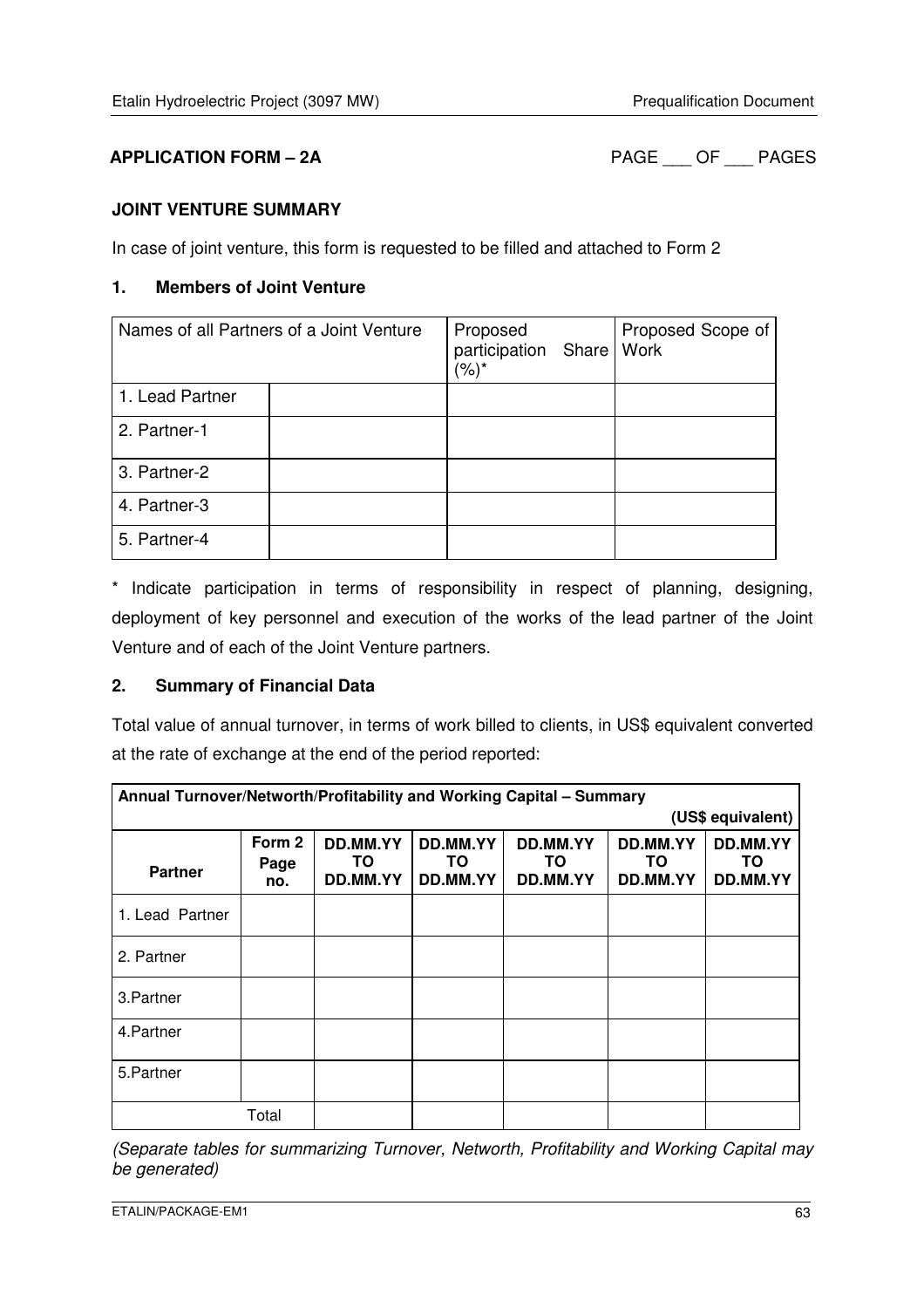#### **3. Responsibilities of Members of Joint Venture**

Indicate responsibility in respect of supply of equipment, shipping, inland transportation, store handling, preservation,erection, erection supervision, training,commissioning and commissioning coordination etc. of Joint Venture partners for execution of works in the following format.

| <b>S. No.</b> | <b>Activity</b>                   | <b>Responsibility of</b><br>(Name of Partner of JV) |
|---------------|-----------------------------------|-----------------------------------------------------|
| a)            | Supply of _______________         |                                                     |
| b)            | Supply of ________________        |                                                     |
| $\mathsf{c})$ | Erection of                       |                                                     |
| $\mathsf{d}$  | Erection of                       |                                                     |
| e)            | Commissioning of _________        |                                                     |
| f)            | <b>Commissioning Coordination</b> |                                                     |
| g)            | Shipping                          |                                                     |
| h)            | <b>Inland Transportation</b>      |                                                     |
| i)            | <b>Store Handling</b>             |                                                     |
| j)            | Training /O&M Support             |                                                     |

Date\_\_\_\_\_\_\_\_\_\_\_\_\_

**Signature** 

**Signature** 

**Signature** 

\_\_\_\_\_\_\_\_\_\_\_\_\_\_\_\_\_\_\_\_\_\_

\_\_\_\_\_\_\_\_\_\_\_\_\_\_\_\_\_\_\_\_\_\_ Name (Lead Partner of a Joint venture )

Name ( Partner -1in JV)

\_\_\_\_\_\_\_\_\_\_\_\_\_\_\_\_\_\_\_\_

Name (Partner-2 in JV)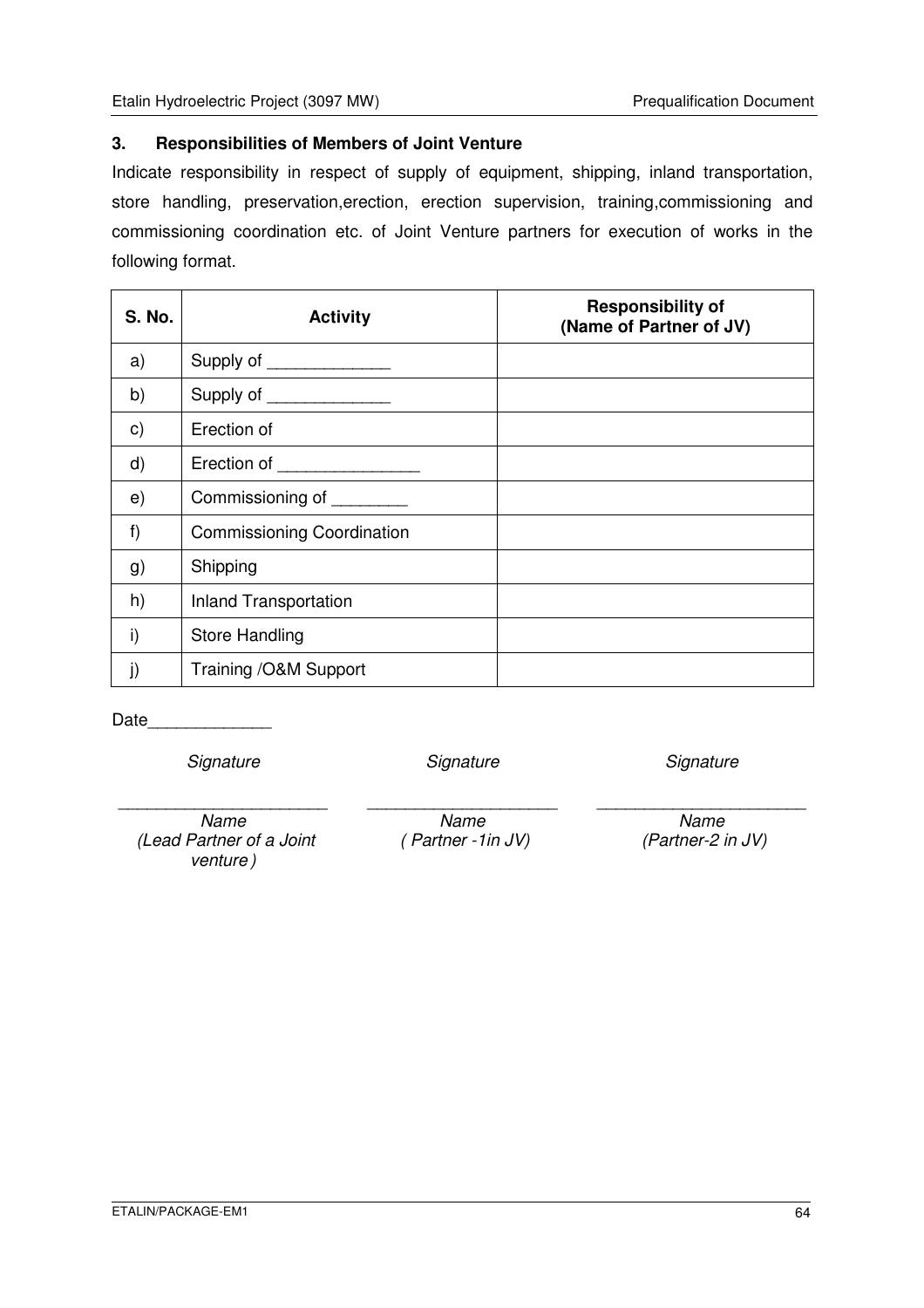#### **Annex-1 to Form 2A**

#### **FORM OF UNDERTAKING BY EACH PARTNER OF JOINT VENTURE**

To,

Etalin Hydro Electric Power Company Ltd. (EHEPCL).

Sir,

Sub: Pre-qualification under International Competitive Bidding vide PQ Notice No...... dated………..issued by Etalin Hydro Electric Power Company Ltd. (EHEPCL).

With reference to the above, \_\_\_\_\_\_\_\_\_\_\_\_\_\_\_\_, a Company incorporated under the laws of .........., on date --------and having its registered office at........... has submitted its application for qualification for the said Pre-qualification. We have expressed our intention to form an unincorporated Joint Venture/ consortium with **Example 2018** as the Lead Partner/Other Partner for execution of EPC Contract ("CONTRACT") for E&M Works ETALIN/Package-EM1 for Etalin Hydro Electric Power Project of 3097 MW capacity located in Dibang Valley District in the State of Arunachal Pradesh, India. Our proposed Scope of Work shall be as mentioned herein below:

\_\_\_\_\_\_\_\_\_\_\_\_\_\_\_\_\_\_\_\_\_\_\_\_\_\_\_\_\_\_\_\_\_\_\_\_\_\_ \_\_\_\_\_\_\_\_\_\_\_\_\_\_\_\_\_\_\_\_\_\_\_\_\_\_\_\_\_\_\_\_\_\_\_\_

\_\_\_\_\_\_\_\_\_\_\_\_\_\_\_\_\_\_\_\_\_\_\_\_\_\_\_\_\_\_\_\_\_\_\_

If we are pre-qualified along with and as the Lead Partner/Other Partner, we hereby undertake to form an unincorporated Joint Venture along with the lead partner and submit our bid for the contract for performing our Scope of Work as defined above. Further if the Contract is awarded to the unincorporated Joint Venture, we undertake to enter in to appropriate Contract along with the lead Partner with EHEPCL and perform the said Contract.

Further, we understand and undertake that our joint venture configuration shall generally meet the requirements stipulated in the format attached herein.

Thanking You, Yours faithfully, For ………………….

Authorized Signatory\_\_\_\_\_\_\_\_\_\_\_\_\_

**Note:** To be submitted by each of the Partner on company letter head with a copy of Power of Attorney.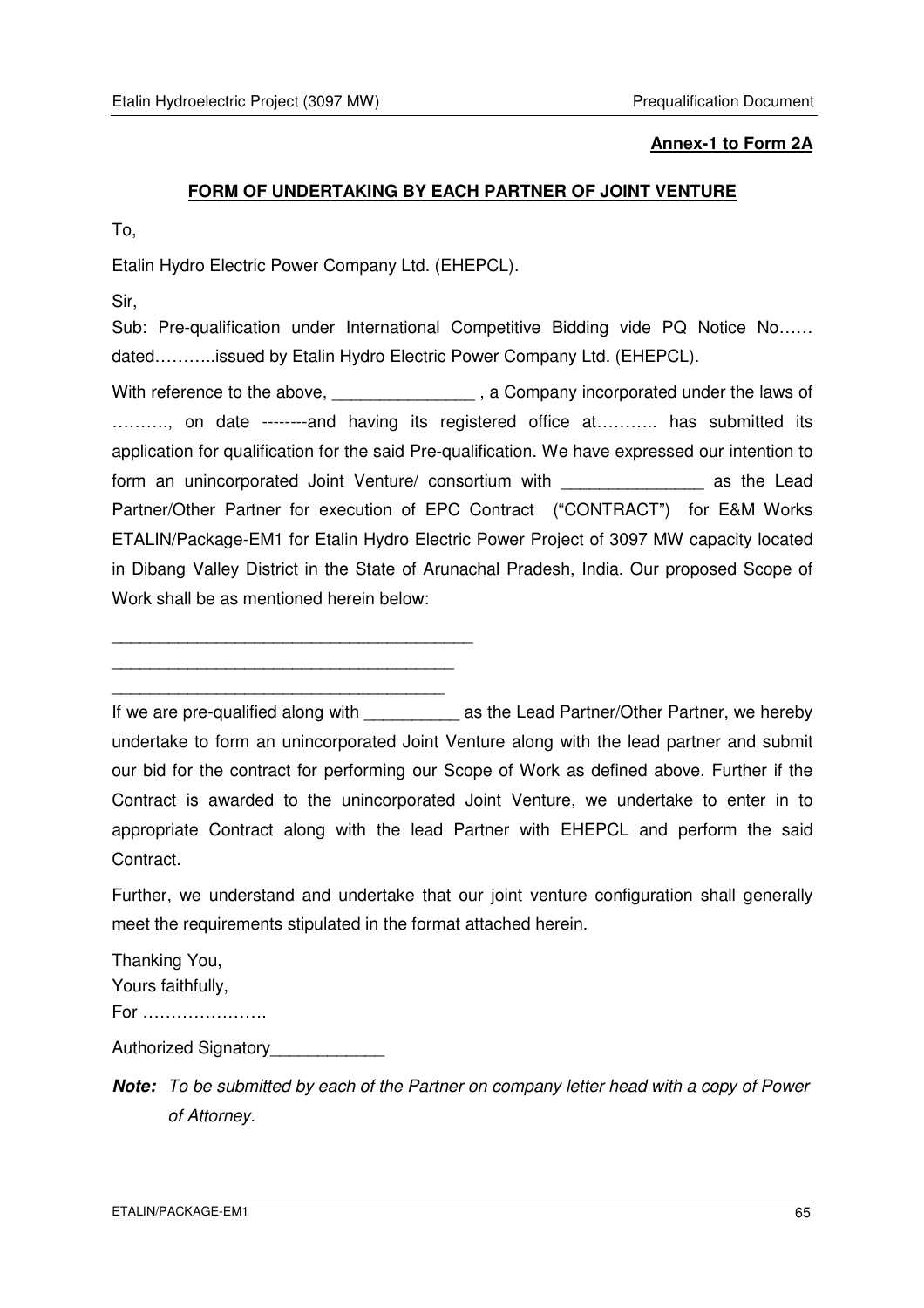#### **Annex-2 to Application Form 2A**

#### **FORM OF JOINT VENTURE AGREEMENT**

### **(This format is for information and to be submitted along with the Bid) (To be executed on Non Judicial stamp paper of appropriate value as applicable in India)**

This Joint Venture Agreement made and entered into on this ----------- day of ---------, 20….

#### **BY AND BETWEEN**

| ---------------------------(Name of the Lead Partner) a Company incorporated under the laws of       |
|------------------------------------------------------------------------------------------------------|
| ------------- (Name of the Country) with its Head/Registered Office at ----------------------------- |
| ---------- (Address of the Head/Registered Office)* and a place of business in -----------------     |
| --------------------------- (Address of place of business) hereinafter referred to as "The           |
| Lead Partner" which expression unless otherwise repugnant hereto includes its                        |
| successors, administrators, and permitted assigns thereof, represented by Mr. ----------             |
| ----------------- (Name of Authorised signatory(ies).                                                |

#### **AND**

| -----------------------------(Name of the other Partner) a Company incorporated under the laws of             |  |  |  |  |
|---------------------------------------------------------------------------------------------------------------|--|--|--|--|
| ------------- (Name of the Country) with its Head/Registered Office at -----------------------------          |  |  |  |  |
| ---------- (Address of the Head/Registered Office) <sup>*</sup> and a place of business in ------------------ |  |  |  |  |
| ---------------------------- (Address of place of business) hereinafter referred to as Partner-1              |  |  |  |  |
| which expression unless otherwise repugnant hereto includes its successors, administrators,                   |  |  |  |  |
| and permitted assigns thereof, represented by Mr. --------------------------- (Name of                        |  |  |  |  |
| Authorised signatory (ies).                                                                                   |  |  |  |  |

#### **AND**

**--------------------------(Name of the other Partner)** a Company incorporated under the laws of **------------- (Name of the Country)** with its Head/Registered Office at ------------------------------- ---------- **(Address of the Head/Registered Office)\*** and a place of business in **----------------- --------------------------- (Address of place of business**) hereinafter referred to as Partner-2 which expression unless otherwise repugnant hereto includes its successors, administrators, and permitted assigns thereof, represented by Mr. ----------------------------- (Name of Authorised signatory (ies).

All and/or each of them hereinafter referred to as "the Parties" or "The Lead Partner or Partner-1 or Partner-2" as the case may be.

#### **WITNESSETH:**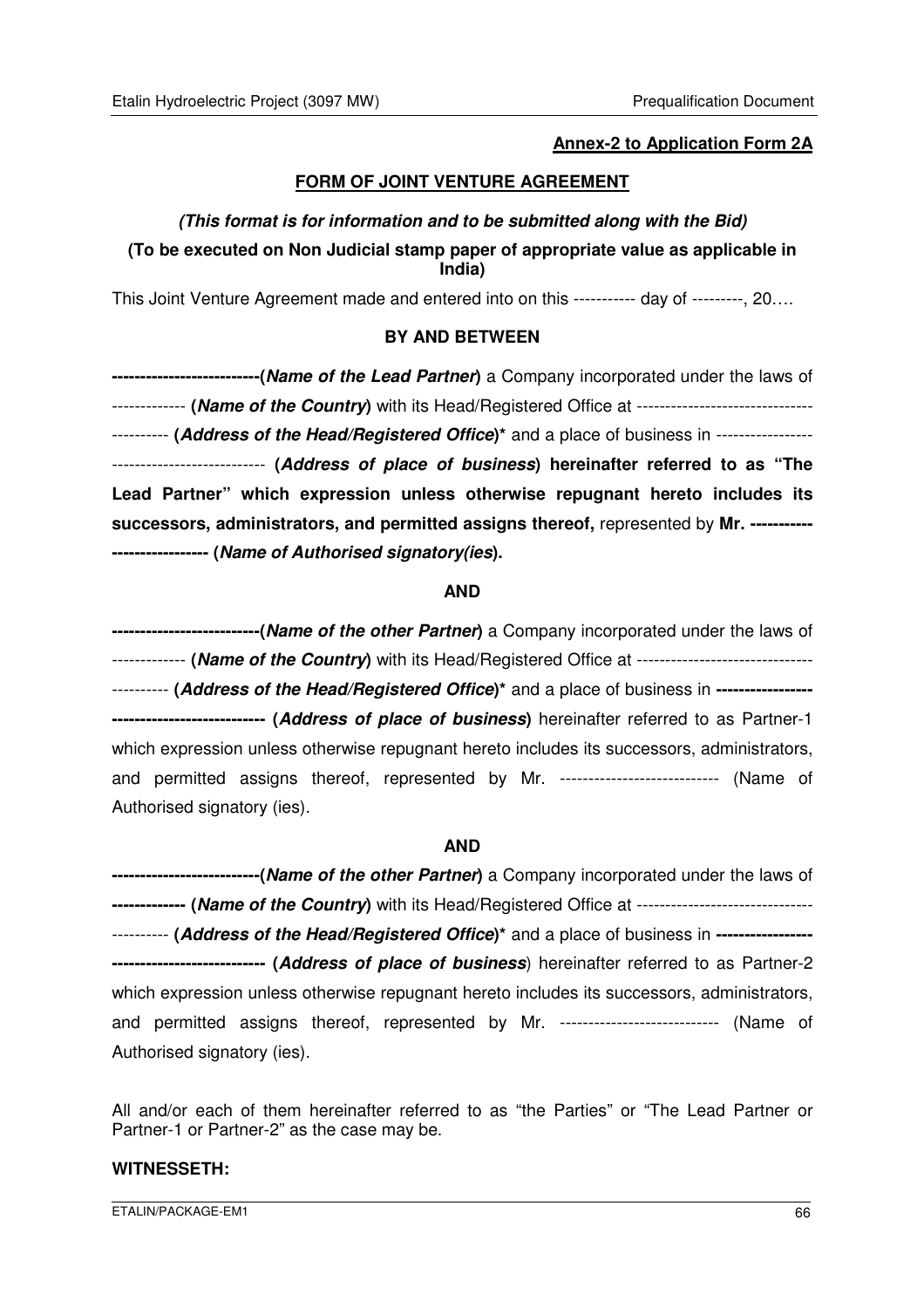WHEREAS Etalin Hydro Electric Power Company Ltd. (EHEPCL)., a Company incorporated under the Companies Act, 1956 having its Registered Office at …………., India (hereinafter called the "Owner" which expression shall include its successors, executors and permitted assigns) has solicited bids from parties pre-qualified on the basis of Global Invitation for Prequalification vide PQ Notice No. ---------------------------------------------------dated ------------------

for the execution of **ETALIN/PACKAGE-EM1: EPC execution of Electro-mechanical works, consisting of design, engineering, procurement, fabrication/manufacturing, supply including Transportation & Transit Insurance, erection, testing, and commissioning of Turbines, Generator, Butterfly Valve, Main Inlet Valve, Governor, static excitation system, isolated phase bus duct, Gas Insulated Switchgear, Generator Transformers, Auxiliary and Station Transformers, Compress Gas Insulated Transmission lines (CGIT), Protection & Control systems, SCADA system, Pothead yard equipment and all related mechanical and electrical BOP's etc., for Dri Limb (1842 MW, six units of 307 MW each) of Etalin Hydroelectric Power Project** and the above Parties are one of the pre-qualified parties.

#### (\* strike out whichever is not applicable)

WHEREAS the Parties are interested in jointly preparing and submitting a Bid for ETALIN /Package-EM1 of the Project as an unincorporated Joint Venture.

#### **Article 1.0 PURPOSE OF THIS AGREEMENT**

- 1.1 The purpose of this Agreement is to define the principles of collaboration among the Parties to:
	- Prepare and submit Bid to the Owner for the **EPC execution of Electromechanical works, consisting of design, engineering, procurement, fabrication/manufacturing, supply including Transportation and Transit Insurance, erection, testing, and commissioning of Turbines, Generator, Butterfly Valve, Main Inlet Valve, Governor, static excitation system, isolated phase bus duct, Gas Insulated Switchgear, Generator Transformers, Auxiliary and Station Transformers, Compress Gas Insulated Transmission lines (CGIT), Protection & Control systems, SCADA system, Pothead yard equipment and all related mechanical and electrical BOP's etc., for Dri Limb (1842 MW, six units of 307 MW each) of Etalin Hydroelectric Power Project** as an unincorporated Joint Venture.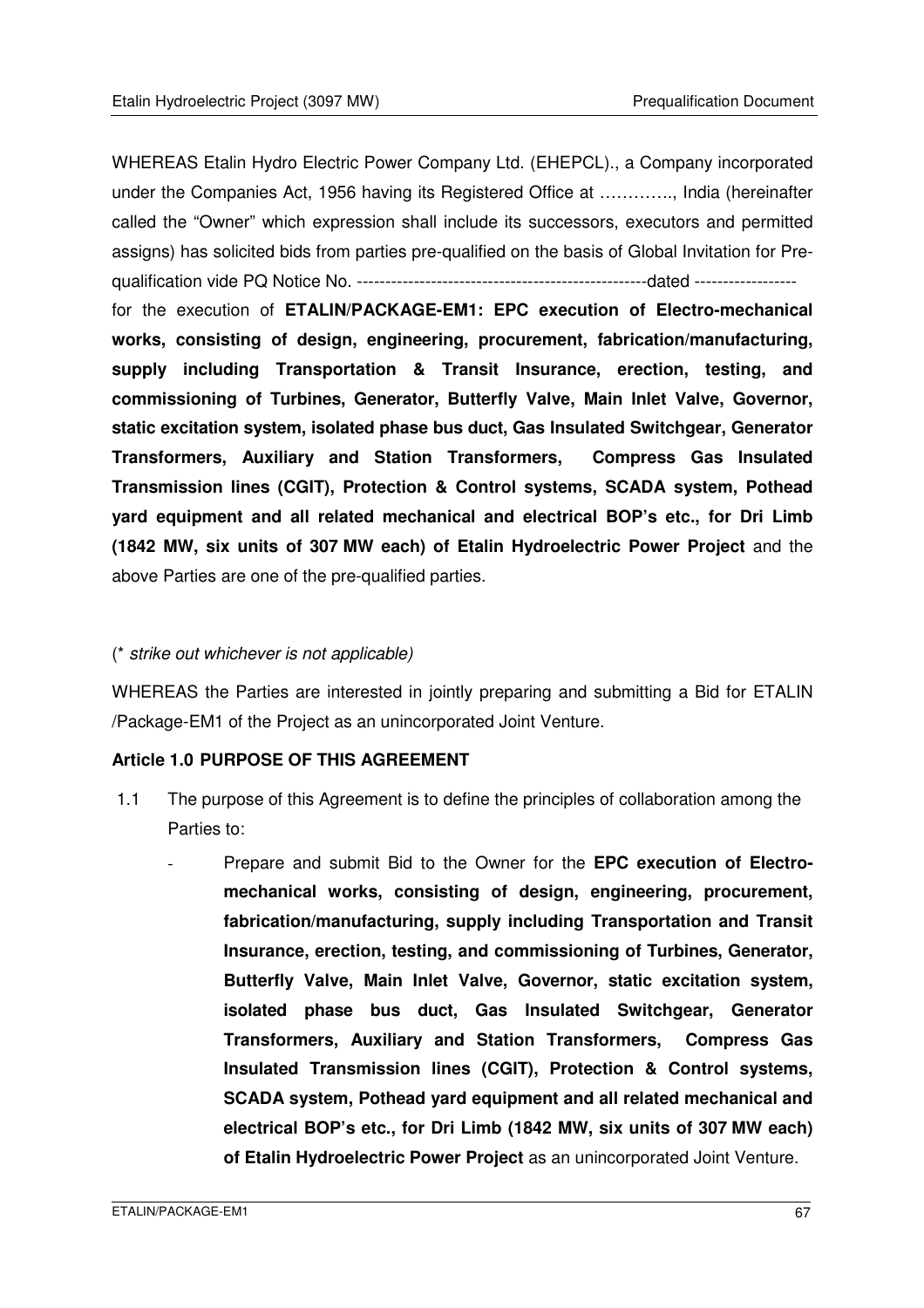- Negotiate and sign Contract in case of award.
- Provide and perform the Facilities in accordance with the Contract.

#### **1.2 NAME**

For the purpose of participating in the Bid, the name of the Joint Venture shall be  $\cdots$  .  $\cdots$  .  $\cdots$  .  $\cdots$  .  $\cdots$ 

#### **Article 2.0 LEGAL RELATIONSHIP OF THE PARTIES**

- 2.1 This Agreement shall not be construed as establishing or giving effect to any legal entity such as, but not limited to, a company, a partnership, etc. It shall relate solely towards the Owner for bid submission for Package-EM1: **EPC execution of Electromechanical works, consisting of design, engineering, procurement, fabrication/manufacturing, supply, erection, testing, and commissioning of Turbines, Generator, Butterfly Valve, Main Inlet Valve, Governor, static excitation system, isolated phase bus duct, Gas Insulated Switchgear, Generator Transformers, Auxiliary and Station Transformers, Compress Gas Insulated Transmission lines (CGIT), Protection & Control systems, SCADA system, Pothead yard equipment and all related mechanical and electrical BOP's etc., for Dri Limb (1842 MW, six units of 307 MW each) of Etalin Hydroelectric Power Project** and related execution of Facilities to be performed pursuant to the Contract and shall not extend to any other activities.
- 2.2 The Parties shall be jointly and severally responsible and bound towards the Owner for the performance of the Facilities in accordance with the terms and conditions of the Bid document and/or Contract.

#### **Article 3.0 LEADERSHIP**

------------------------------------ (Name of the Lead Partner) shall act as Leader of the Joint Venture. As such, it shall act as the coordinator of the combined activities of the Parties and shall carry out the following functions:

- 3.1 To ensure the technical, commercial and administrative co-ordination between the Parties for submission of the Bid to the Owner.
- 3.2 To lead the contract negotiations with the Owner.
- 3.3 The Lead Partner is authorized to receive instructions and incur liabilities for and on behalf of any or all Parties.
- 3.4 In case of an award of Contract, act as channel of communication between the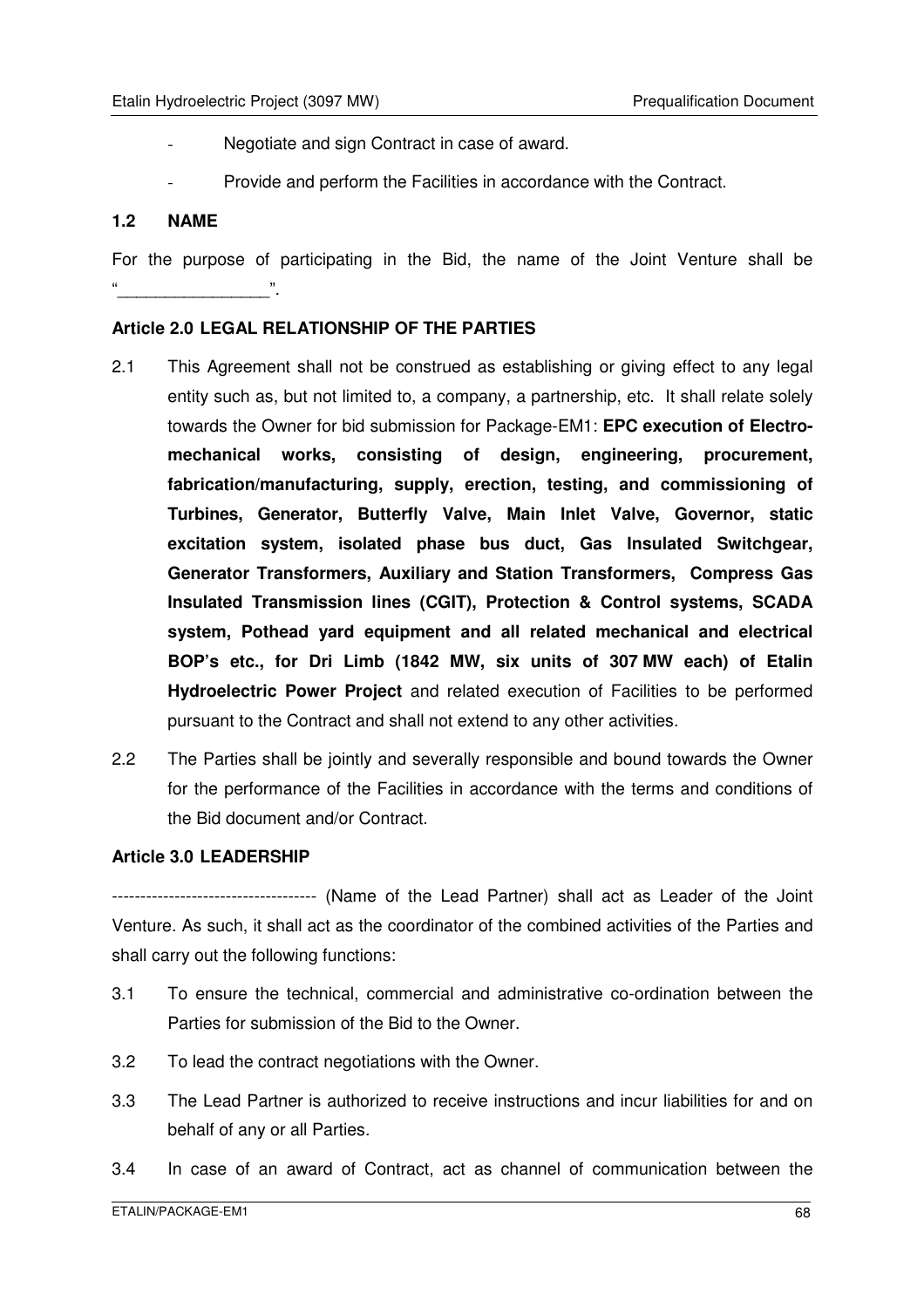Owner and the Parties to execute the Contract

#### **Article 4.0 SCOPE OF FACILITIES AND SERVICES OF EACH PARTY**

The Scope of Facilities to be performed by each Party shall be as herein below:

#### 4.1 **Scope of Facilities and Services :**

The Scope of Facilities and Services for each Party shall be as follows:

- 4.1.1 ……… (**Name of Lead Partner**) shall be responsible for the following (Define the scope of Facilities and Services):-
- 
- $\blacksquare$
- .
- 4.1.2 ………… (**Name of Partner-1**) shall be responsible for the following (Define the scope of Facilities and Services):-
- $\blacksquare$
- .
- 
- .
- 4.1.3 ………… (**Name of Partner-2/3/4**) shall be responsible for the following (Define the scope of Facilities and Services):-
- .
- .
- .

We all the Partners confirm that in the event of failure of any of the partner(s) to complete/fulfill its (their) responsibility, all the partners shall be jointly and severally legally responsible for the same.

### **4.2 Participation Share of each Partner**

| <b>Lead Partner</b> | . %       |
|---------------------|-----------|
| Partner-1           | . %       |
| Partner-2           | $\%$<br>. |
| Etc.                |           |

#### **4.3 Capital Contribution to be made by each Party for the Facilities**

| <b>Lead Partner</b> | %<br>.    |
|---------------------|-----------|
| Partner-1           | . %<br>.  |
| Partner-2           | $\%$<br>. |
| Etc.                |           |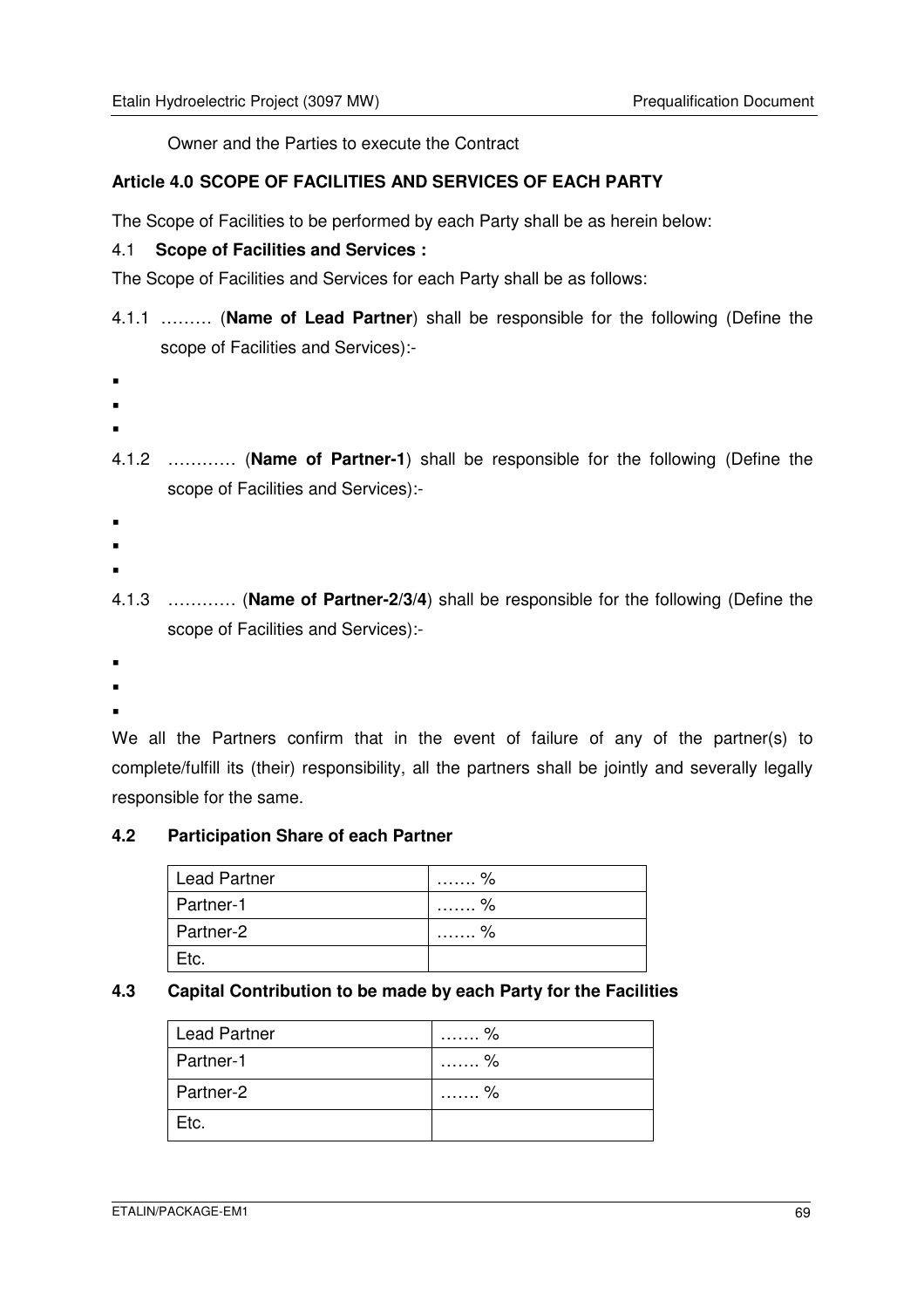#### **4.4 Financial Commitment of each Party in terms of Contract Value**

| <b>Lead Partner</b> | . %<br>.  |
|---------------------|-----------|
| Partner-1           | . %       |
| Partner-2           | $\%$<br>. |
| Etc.                |           |

#### **Article 5.0**

All bills shall be raised in the name of **Example 20** (Name of Joint Venture as appearing in Article 1.2 above) and the Payment shall be made in the name of the Joint Venture.

**OR\*** 

The bills will be raised by the respective Party and the payments shall be made in the name of each Party proportionate to the financial commitment of each Party as defined under Article 4.4 above.

(\* strike out whichever is not applicable)

### **Article 6.0 SECURITIES**

Securities in the form of Bank Guarantees, required under the Bid document and/or Contract shall be provided in the name of the Lead Partner of Joint Venture

#### **Article 7.0 LIABILITY**

### 7.1 **LIABILITY OF THE PARTIES WITH RESPECT TO CLAIMS OF THE OWNER**

Each of the Parties shall be jointly and severally liable to the Owner for the Performance of the Work under the terms of the Contract.

#### **Article 8.0 DURATION OF THE AGREEMENT**

This Agreement is valid until end of Defect Liability Period of the Contract and full and final settlement of all accounts and disputes, if any, between the Parties and the Owner.

**IN WITNESS WHEREOF,** this agreement executed on the day of  $(month)$ 

20….. by the duly authorized representatives of the parties hereto.

| For and on behalf of M/s |  |
|--------------------------|--|
| (Lead Partner)           |  |
| Name:                    |  |

Seal:

**For and on behalf of M/s \_\_\_\_\_\_\_\_\_\_\_\_\_\_\_\_\_**  (Other Partner-1)

ETALIN/PACKAGE-EM1 70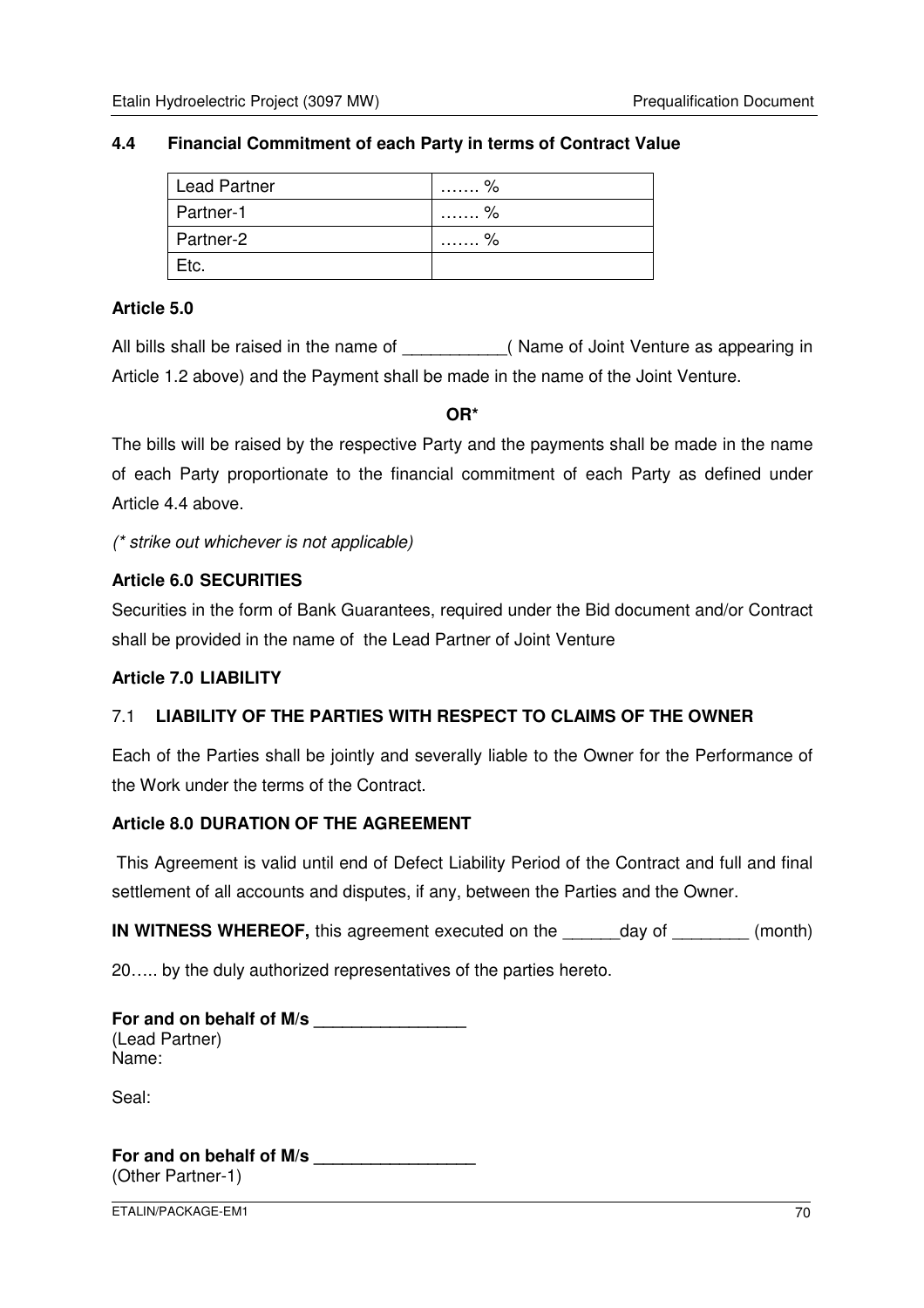Name:

Seal:

### For and on behalf of M/s

(Other Partner-2/3/4 as applicable) Name:

| <b>NOTARY</b> |  |
|---------------|--|
|               |  |

Seal:

**Note:** This form shall be initialed by all the partners (who intend to qualify as a JV) while submitting the Application and the same shall be executed and submitted with the Bid in case the parties are pre qualified to Bid.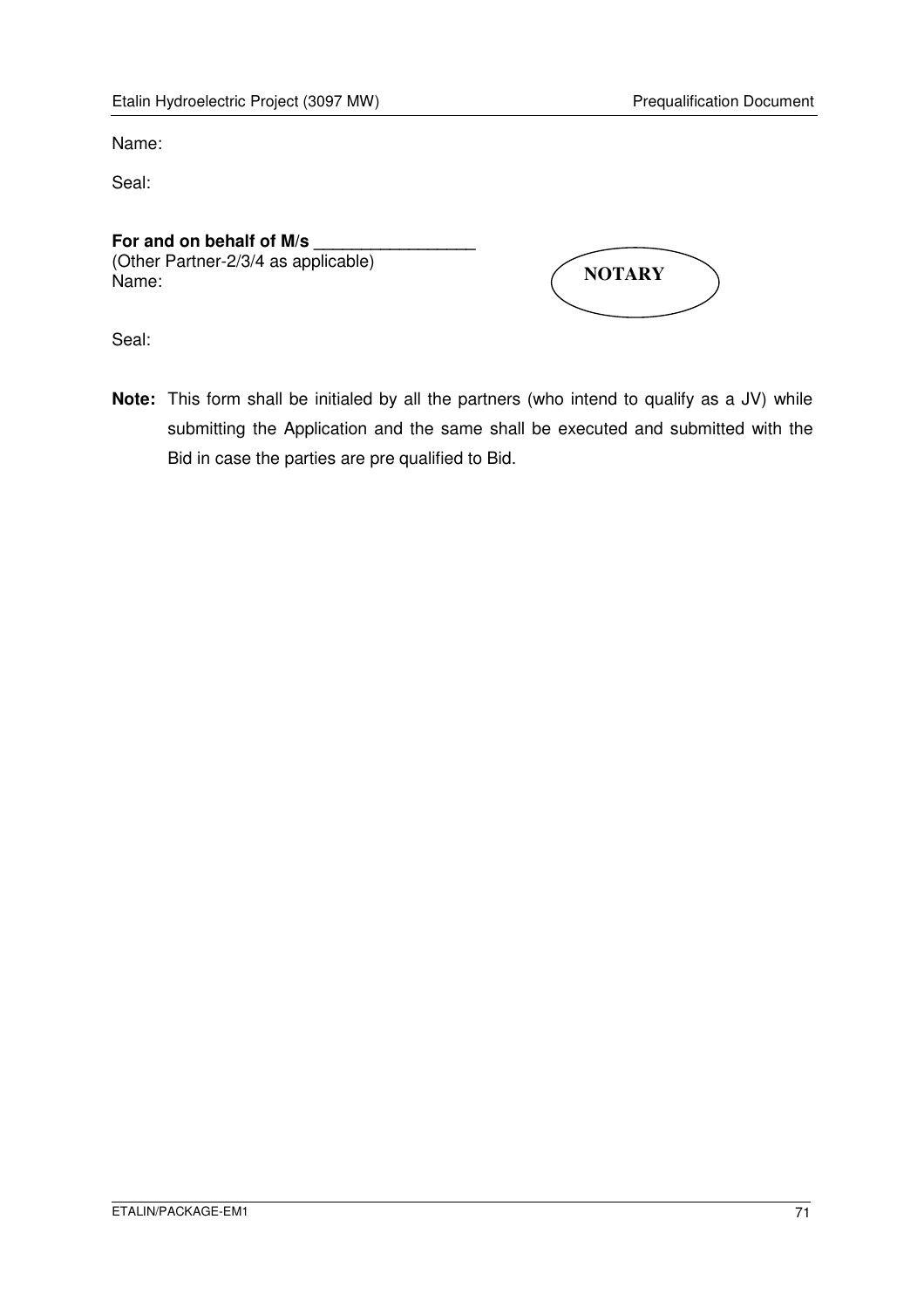**APPLICATION FORM – 3** PAGE OF PAGES

#### **GENERAL EXPERIENCE RECORD**

Name of Sole Applicant or Partner of Joint venture Applicant

Experience of Electro-Mechanical EPC works in the last fifteen (15) years for sole Applicant/ Lead Partner and ten (10) years for other partners to demonstrate the Applicant's business experience should be listed in the following table ( Applicants are to list all the EPC works completed in the last fifteen (15) years :

#### **Experience Record**

| S.  | Name of | Country | <b>Works</b>     | Role of                                                         | <b>Contract</b>            | <b>Contract</b>                                               | Applicant's               | Page                                   |
|-----|---------|---------|------------------|-----------------------------------------------------------------|----------------------------|---------------------------------------------------------------|---------------------------|----------------------------------------|
| No. | Project |         | done by          | <b>Applicant</b>                                                | Period                     | price                                                         | financial                 | Reference                              |
|     |         |         | the<br>Applicant | (Sole<br>contractor /<br>lead partner<br>in JV or<br>otherwise) | month/yr<br>to<br>month/yr | (equiv.<br>US\$<br>Million) <sup>#</sup><br>of the<br>awarded | value in the<br>contract. | Nos. of<br>detailed<br>data<br>sheets. |
|     |         |         |                  |                                                                 |                            | contract.                                                     |                           |                                        |
| 1.  |         |         |                  |                                                                 |                            |                                                               |                           |                                        |
| 2.  |         |         |                  |                                                                 |                            |                                                               |                           |                                        |
| 3.  |         |         |                  |                                                                 |                            |                                                               |                           |                                        |
|     | Total   |         |                  |                                                                 |                            |                                                               |                           |                                        |

\* State percentage participation (stake), if works were carried out in JV

# Use Exchange rate as on date of award of contract.

@ Applicants falling under **the category of Para 4.2 need to meet** the additional criteria mentioned therein i.e. establish that it has successfully executed in the last 15 years, at least two EPC contracts of not less than 750 MW each and nature comparable with the Etalin/Package-EM1.

Date \_\_\_\_\_\_\_\_\_\_\_\_\_\_ Authorised Signatory\_\_\_\_\_\_\_\_\_\_\_\_\_\_\_

- **NB:** (i) To attach detailed data sheet to substantiate experience.
	- (ii) Provide documentary evidence as stipulated in Para 3.3.1(a).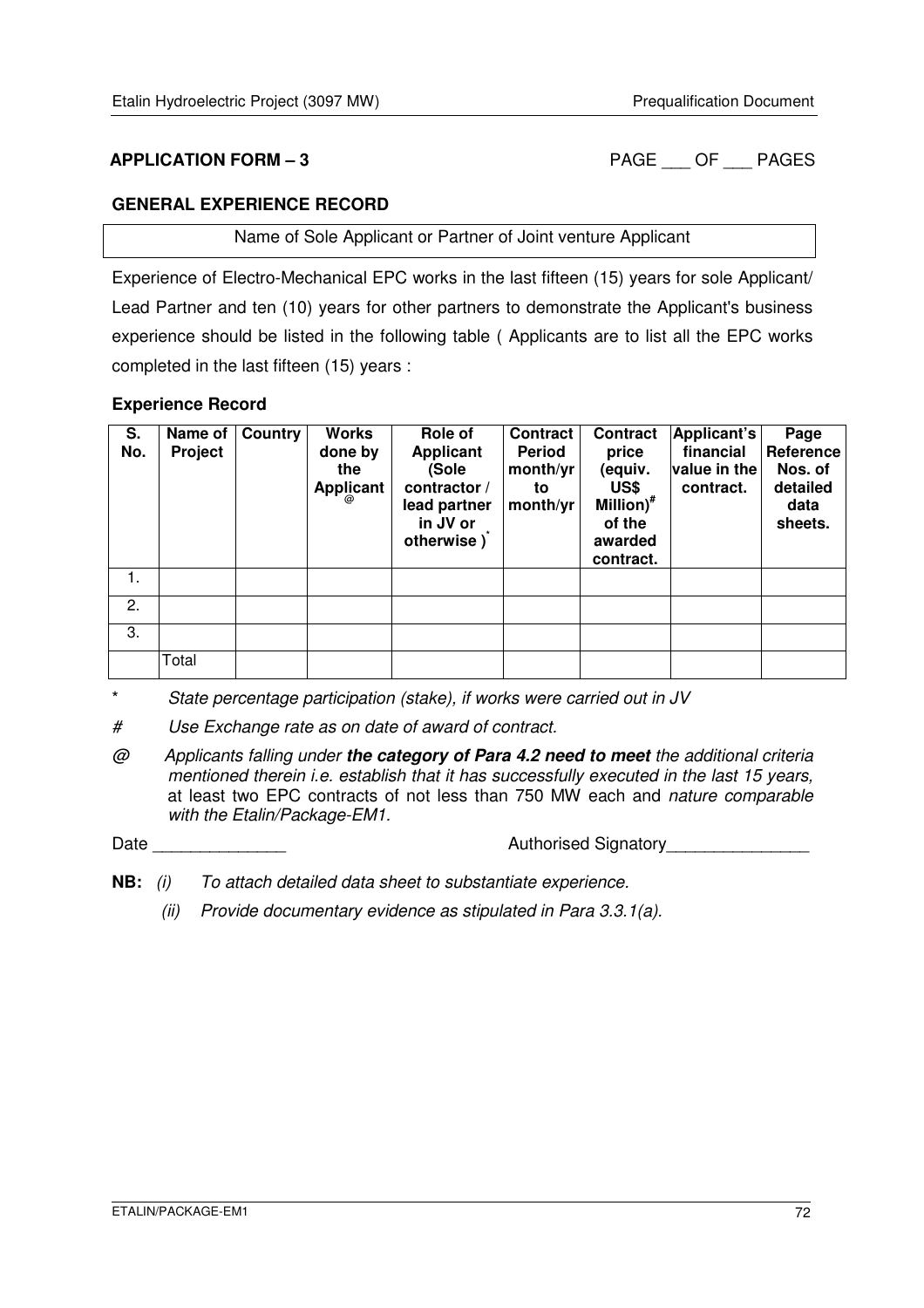**APPLICATION FORM – 4** PAGE OF PAGES

### **SPECIFIC TECHNICAL EXPERIENCE RECORD**

Name of Sole Applicant or Partner of Joint venture Applicant or EPC Company or Manufacturer

On a separate page, using the format of Form 4A & 4B, each Applicant or Partner of a joint venture is requested to list experiences of a similar nature and complexity for which the Applicant wishes to qualify, undertaken and completed in the past/or on-going. The particular experience should include the following:

- $\triangleright$ Turbines
- $\blacktriangleright$ Main Inlet Valve
- $\blacktriangleright$ Butterfly Valve
- $\blacktriangleright$ **Generators**
- $\blacktriangleright$ Gas Insulated Switchgear (GIS)
- $\blacktriangleright$ CGIT/GIL 400kV Class
- $\blacktriangleright$ Generator Step up Transformers/ Aux. transformers/ Reactors
- $\blacktriangleright$ Computer based control, protection and monitoring system
- $\blacktriangleright$ Shunt Reactor

Wherein the Applicant proposes to associate manufacturer(s) for any equipment listed above, the information in these forms should also be supplied for each such manufacturer.

(Cont'd…)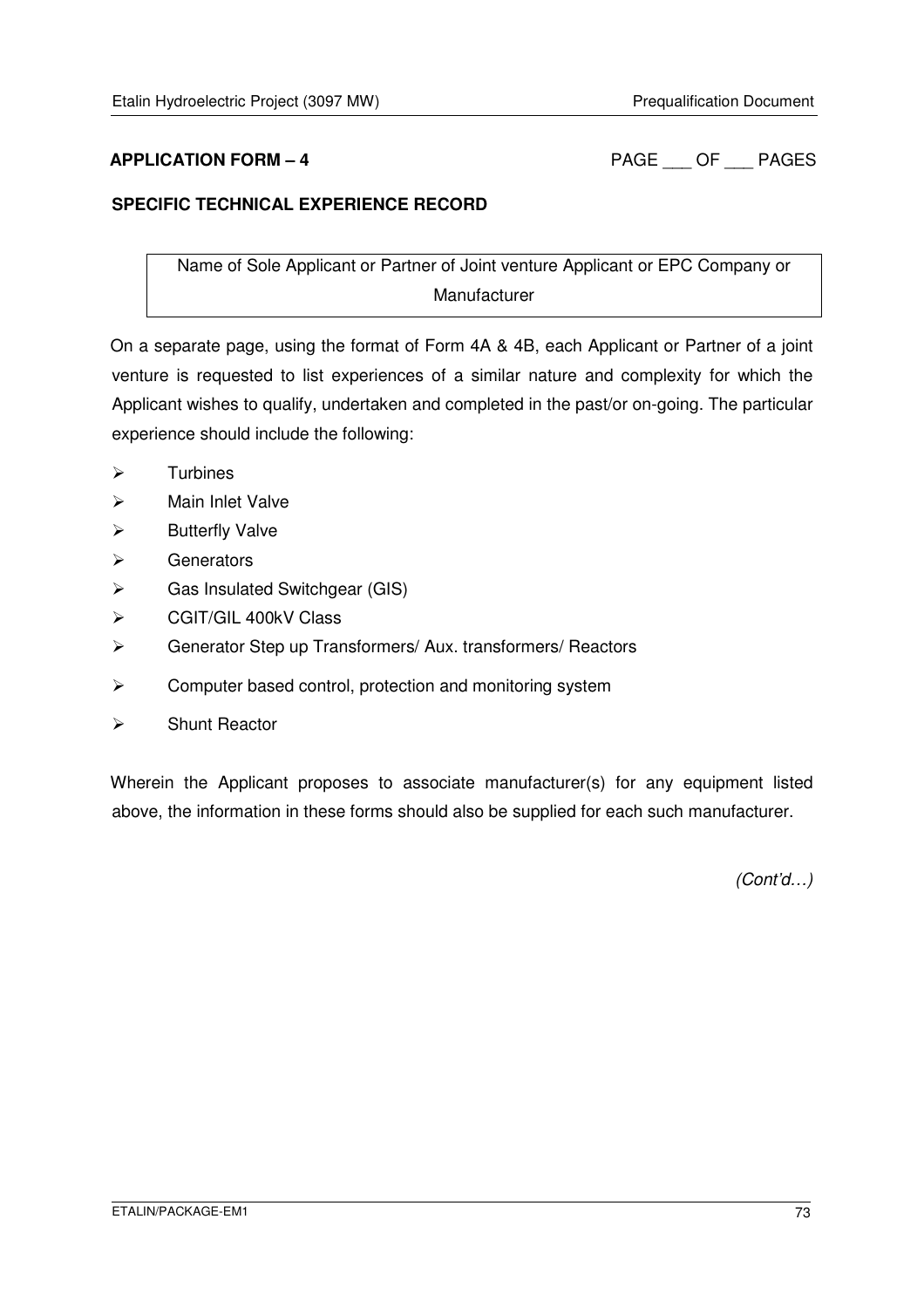### Form 4 (…cont'd)

The information in Form-4A is to be summarized in the table form as shown below.

**Summary - Contracts of Similar Nature and Complexity** 

| Name of<br>Project<br>(reported<br>on<br>Form -<br>4A) | Country | Name of<br>Contract | Contractor's<br>Role (Sole<br>contractor /<br>lead partner<br>in JV/<br>minority<br>partner in JV) | Contract<br>value in p<br>million<br>US\$* | Year of<br>scheduled<br>completion/<br>actual<br>completion |  |                                              |             |           |        | Meets Criteria as stipulated in Para 3.3.1^ |           |  |
|--------------------------------------------------------|---------|---------------------|----------------------------------------------------------------------------------------------------|--------------------------------------------|-------------------------------------------------------------|--|----------------------------------------------|-------------|-----------|--------|---------------------------------------------|-----------|--|
|                                                        |         |                     |                                                                                                    |                                            |                                                             |  | (B) i) $ (B)$ ii) $ (B)$ iii) $ (B)$ iv) $ $ | $(B)$ $V$ ) | $(B)$ vi) | B vii) | viiii)<br>(B)                               | $(B)$ ix) |  |
|                                                        |         |                     |                                                                                                    |                                            |                                                             |  |                                              |             |           |        |                                             |           |  |
| 2.                                                     |         |                     |                                                                                                    |                                            |                                                             |  |                                              |             |           |        |                                             |           |  |
| 3.                                                     |         |                     |                                                                                                    |                                            |                                                             |  |                                              |             |           |        |                                             |           |  |
| 4.                                                     |         |                     |                                                                                                    |                                            |                                                             |  |                                              |             |           |        |                                             |           |  |

\* Use Exchange rate as on date of award of contract, mention the exchange rate adopted.

^ Put "X" if the listed experience meets the criteria specified or else leave blank

**NB:** Please attach detailed data sheets for project & mandate description. If already described elsewhere, make a reference of the relevant page.

Date:\_\_\_\_\_\_\_\_\_\_\_\_ Authorised Signatory: \_\_\_\_\_\_\_\_\_\_\_\_\_\_\_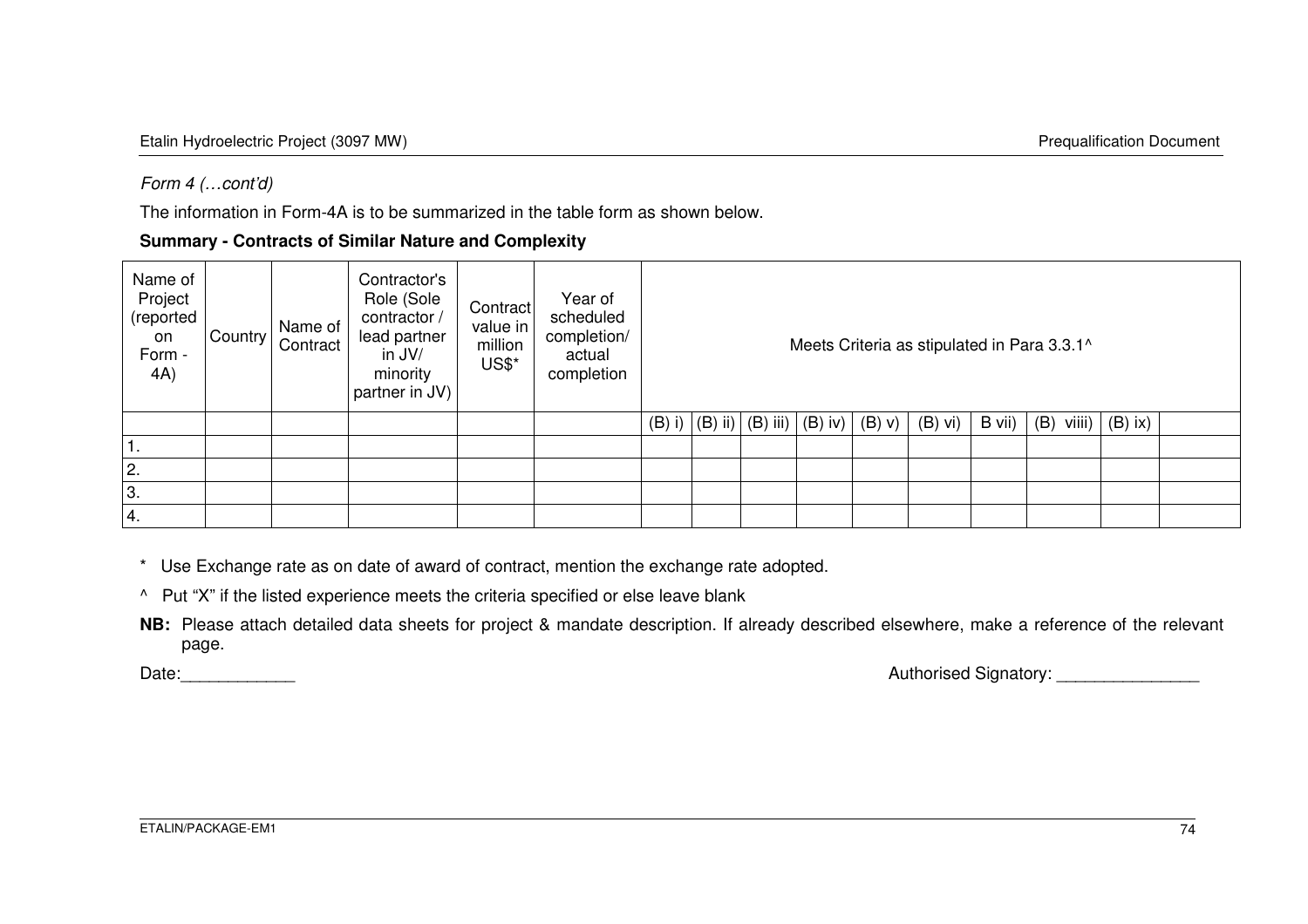**APPLICATION FORM – 4A** PAGE OF PAGES

# **PROJECT SUMMARY OF COMPLETED AND CURRENT CONTRACTS OF SIMILAR NATURE AND COMPLEXITY**

Use a separate sheet for each contract. Copy of the Taking Over Certificate in respect of each completed contract should be attached.

List all relevant works, for which the Applicant wishes to qualify. Dimensions and design heads of the works should be summarized in forms 4Bi) to 4Bix)

| 1. | 4Bv), 4Bvi) 4Bvii) 4Bviii), 4Bix)      | No. --- (in Form 4Bi), 4Bii) 4Biii) 4Biv),                                                                                                                               | <b>Installed Capacity</b> |              | <b>MW</b>   |  |  |  |  |
|----|----------------------------------------|--------------------------------------------------------------------------------------------------------------------------------------------------------------------------|---------------------------|--------------|-------------|--|--|--|--|
|    | Name of Project                        |                                                                                                                                                                          |                           |              |             |  |  |  |  |
|    | Country                                |                                                                                                                                                                          | State/Province            |              |             |  |  |  |  |
|    | Name of River                          |                                                                                                                                                                          | Design Discharge:         |              |             |  |  |  |  |
|    |                                        |                                                                                                                                                                          | Approx.                   | $m^3$ /sec.  |             |  |  |  |  |
| 2. | Name of Employer                       |                                                                                                                                                                          | <b>Address</b>            |              |             |  |  |  |  |
| 3. | Name of contract:                      |                                                                                                                                                                          |                           |              |             |  |  |  |  |
| 4. |                                        | Nature of works (Turbine, Generator etc.) and special features (site conditions,<br>design, etc.) relevant to the contract for which the Applicant wishes to prequalify: |                           |              |             |  |  |  |  |
| 5. | Contractor's role (check one)          |                                                                                                                                                                          |                           |              |             |  |  |  |  |
|    | () Lead Partner in a joint venture     |                                                                                                                                                                          |                           |              |             |  |  |  |  |
|    | () Sole contractor                     |                                                                                                                                                                          |                           |              |             |  |  |  |  |
|    | () Manufacturer                        |                                                                                                                                                                          |                           |              |             |  |  |  |  |
|    | () Minority Partner in a joint venture |                                                                                                                                                                          |                           |              |             |  |  |  |  |
| 6. | Contract value:                        | <b>Equivalent INR</b>                                                                                                                                                    |                           | Of<br>which, | Applicant's |  |  |  |  |
|    | Currency:                              |                                                                                                                                                                          |                           | share was:   | %           |  |  |  |  |
| 7. | Time<br>period<br>as                   | the<br>Contract<br>per                                                                                                                                                   | Date of award:            |              |             |  |  |  |  |
|    | Document (years and months)            |                                                                                                                                                                          | Date of Completion:       |              |             |  |  |  |  |

**NB:** Please attach detailed data sheets for project & mandate description wherever possible.

Date:\_\_\_\_\_\_\_\_\_\_\_\_ Authorised Signatory:\_\_\_\_\_\_\_\_\_\_\_\_\_\_\_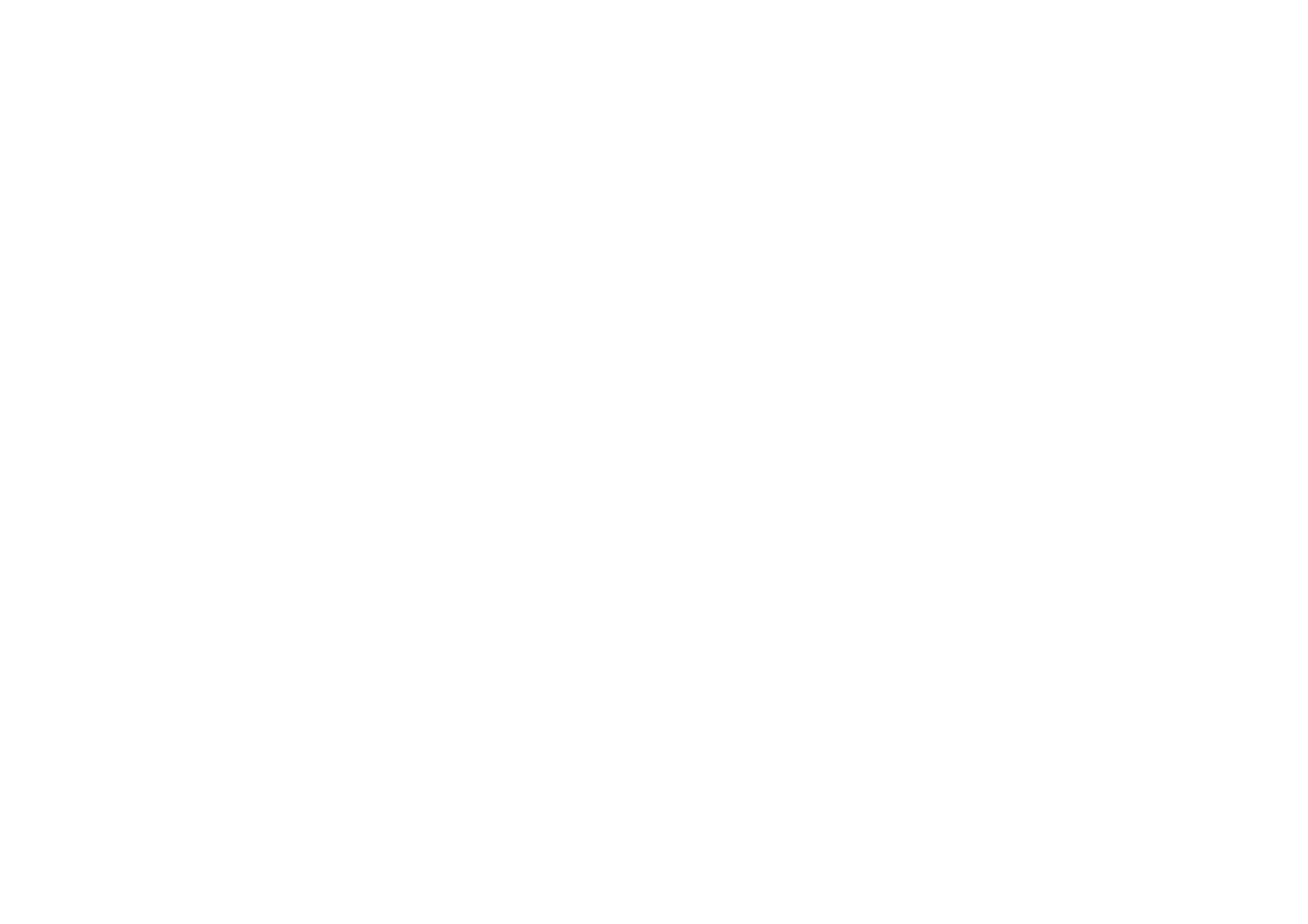#### **APPLICATION FORM – 4B(i)**

#### PAGE OF PAGES

#### **Para 3.3.1 (B) i)**

### **EXPERIENCE RECORD: (1) VERTICAL SHAFT FRANCIS HYDRO TURBINE (2) GOVERNOR SYSTEM**

Name of Sole Bidder or Partner of a Joint venture or EPC Company or Manufacturer

| No. | Name of<br>Project | <b>Country</b> | <b>Installed</b><br>Capacity | Rated<br>Output<br>(MW) | Rated<br>Head H<br>(m) | <b>TDF</b><br>5x6 | <b>Turbine</b><br><b>Type</b> | <b>Design</b><br>Head<br>(m) | Rated<br><b>Speed</b><br>(rpm) | Name of<br><b>Manufact</b><br>urer | Year of<br>commissi<br>oning | Remarks<br>(if any) |
|-----|--------------------|----------------|------------------------------|-------------------------|------------------------|-------------------|-------------------------------|------------------------------|--------------------------------|------------------------------------|------------------------------|---------------------|
|     | 2                  | 3              | $\overline{4}$               | 5                       | 6                      | ⇁                 | 8                             | 9                            | 10                             | 11                                 | 12                           | 13                  |
|     |                    |                |                              |                         |                        |                   |                               |                              |                                |                                    |                              |                     |
|     |                    |                |                              |                         |                        |                   |                               |                              |                                |                                    |                              |                     |
|     |                    |                |                              |                         |                        |                   |                               |                              |                                |                                    |                              |                     |
|     |                    |                |                              |                         |                        |                   |                               |                              |                                |                                    |                              |                     |

Date: Authorised Signatory: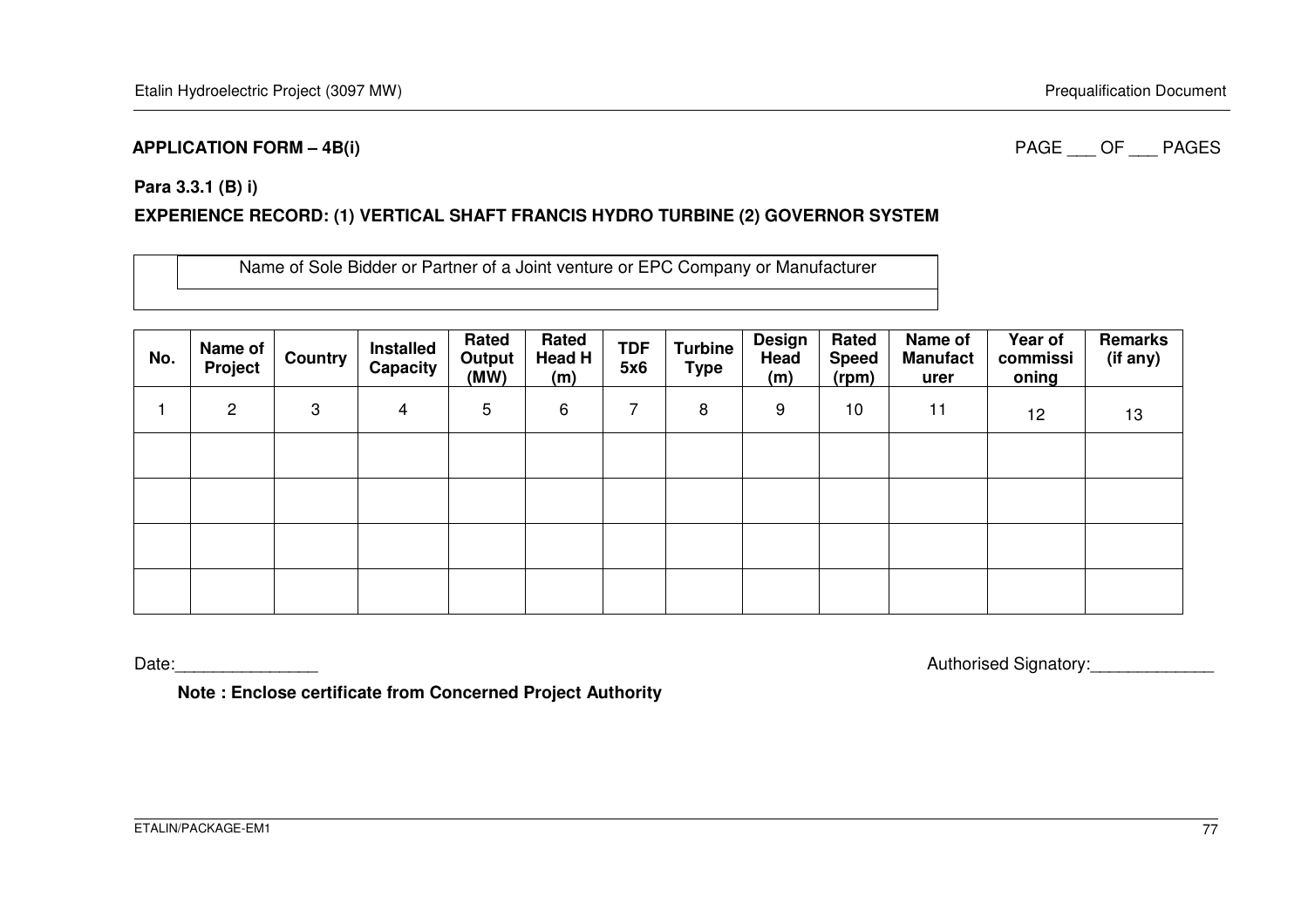#### **APPLICATION FORM – 4B(ii)**

### PAGE OF PAGES

#### **Para 3.3.1 (B) ii)**

#### **EXPERIENCE RECORD: SPHERICAL INLET VALVE**

| Name of Sole Bidder or Partner of a Joint venture or EPC Company or Manufacturer |
|----------------------------------------------------------------------------------|
|                                                                                  |
|                                                                                  |

| No. | Name of<br>Project | <b>Country</b> | <b>Design</b><br>Head | <b>Spherical Main</b><br><b>Inlet Valve</b><br>diameter<br>(m) | <b>TDF for Main</b><br><b>Inlet Spherical</b><br>valve<br>(4x5) | Name of<br><b>Manufacturer</b> | Year of<br>commissioning | Remarks<br>(if any) |
|-----|--------------------|----------------|-----------------------|----------------------------------------------------------------|-----------------------------------------------------------------|--------------------------------|--------------------------|---------------------|
|     | $\overline{2}$     | 3              | 4                     | 5                                                              | 6                                                               |                                | 8                        | 9                   |
|     |                    |                |                       |                                                                |                                                                 |                                |                          |                     |
|     |                    |                |                       |                                                                |                                                                 |                                |                          |                     |
|     |                    |                |                       |                                                                |                                                                 |                                |                          |                     |

Date:\_\_\_\_\_\_\_\_\_\_\_\_\_\_\_ Authorised Signatory:\_\_\_\_\_\_\_\_\_\_\_\_\_\_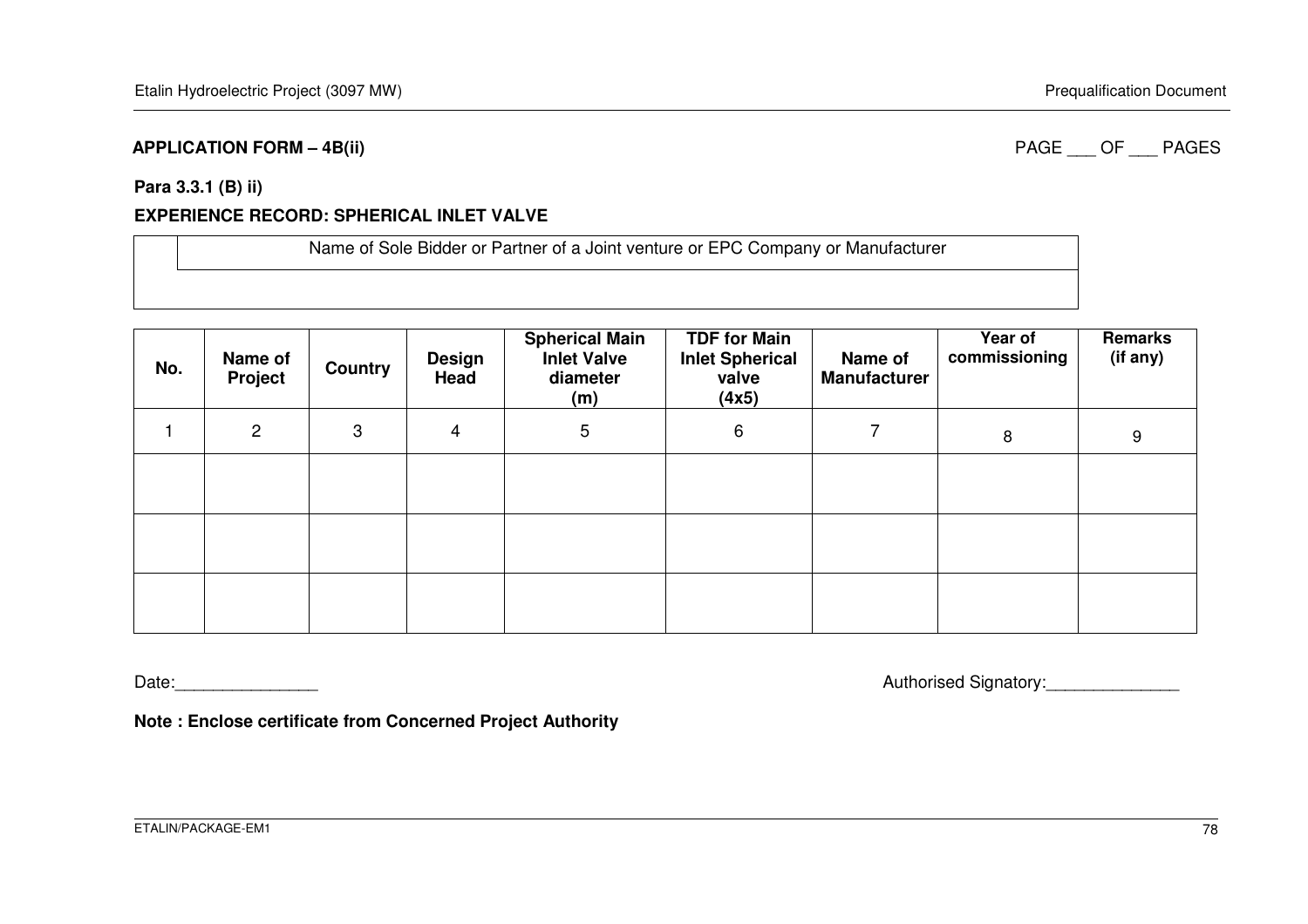#### **APPLICATION FORM – 4B(iii)**

#### PAGE OF PAGES

#### **Para 3.3.1 (B) iii)**

#### **EXPERIENCE RECORD: BUTTERFLY VALVE**

| Name of Sole Bidder or Partner of a Joint venture or EPC Company or Manufacturer |
|----------------------------------------------------------------------------------|
|                                                                                  |

| No. | Name of<br><b>Project</b> | Country | <b>Design</b><br>Head | <b>Butterfly Valve</b><br>diameter<br>(m) | <b>TDF for</b><br><b>Butterfly valve</b><br>(4x5) | Name of<br><b>Manufacturer</b> | Year of<br>commissioning | <b>Remarks (if</b><br>any) |
|-----|---------------------------|---------|-----------------------|-------------------------------------------|---------------------------------------------------|--------------------------------|--------------------------|----------------------------|
|     | $\overline{2}$            | 3       | 4                     | 5                                         | 6                                                 |                                | 8                        | 9                          |
|     |                           |         |                       |                                           |                                                   |                                |                          |                            |
|     |                           |         |                       |                                           |                                                   |                                |                          |                            |
|     |                           |         |                       |                                           |                                                   |                                |                          |                            |

Date:\_\_\_\_\_\_\_\_\_\_\_\_\_\_\_\_ Authorised Signatory:\_\_\_\_\_\_\_\_\_\_\_\_\_\_\_\_\_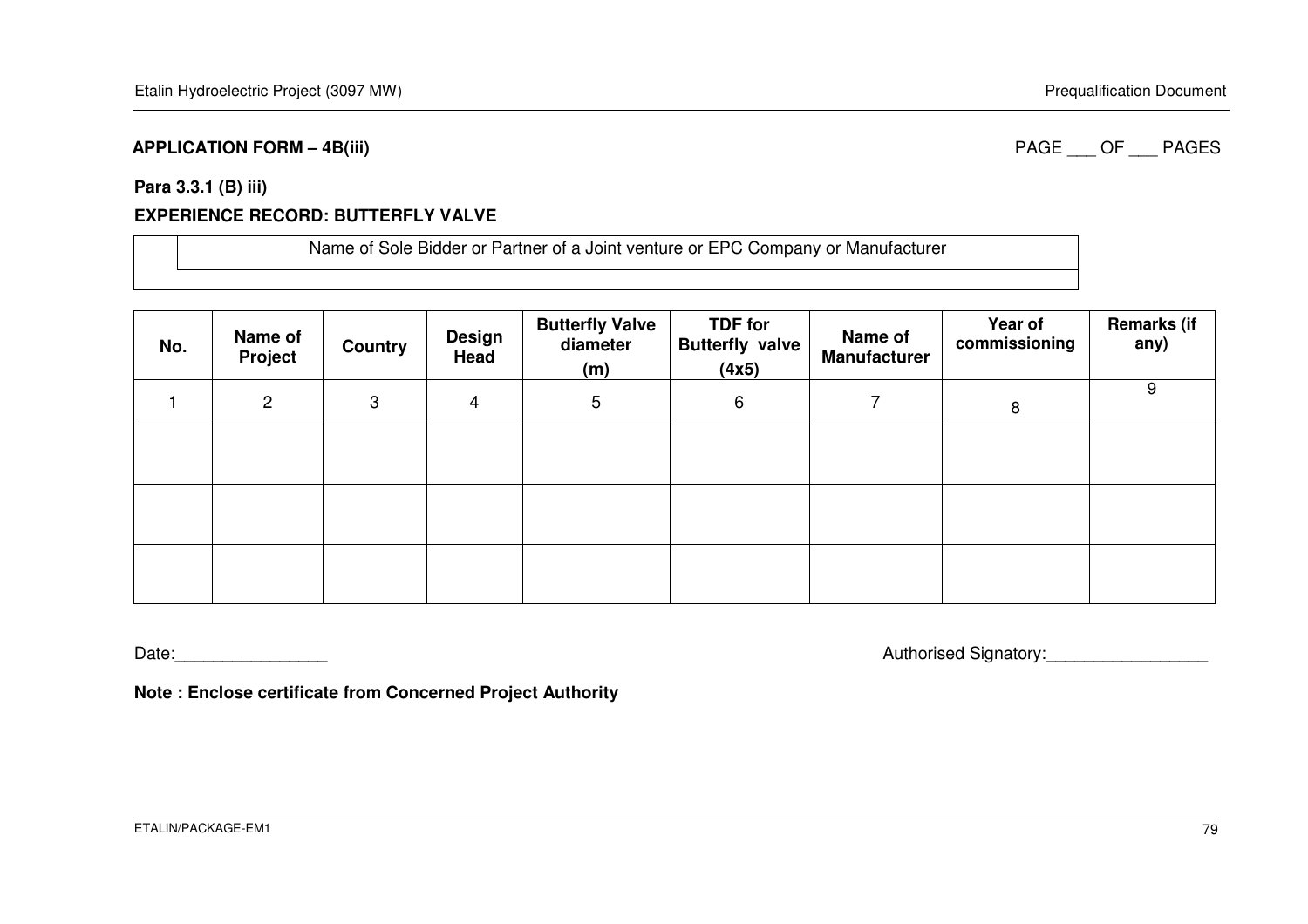#### **APPLICATION FORM – 4B(iv)**

#### PAGE OF PAGES

#### **Para 3.3.1 (B) iv)**

### **EXPERIENCE RECORD: (1) VERTICAL SHAFT GENERATORS, (2) DIGITAL EXCITATION SYSTEM**

Name of Sole Applicant or Partner of a Joint venture or EPC Company or Manufacturer

| No. | Name of<br><b>Project</b> | <b>Country</b> | Rated<br>Output<br>(MVA) | Rated<br>Voltage<br>(kV) | Rated<br><b>Speed</b><br>(rpm) | <b>TDF</b><br>(4x6) | Name of<br><b>Manufacturer</b> | Year of<br>commissioning | Remarks<br>(if any) |
|-----|---------------------------|----------------|--------------------------|--------------------------|--------------------------------|---------------------|--------------------------------|--------------------------|---------------------|
|     | $\overline{2}$            | 3              | 4                        | 5                        | 6                              | 7                   | 8                              | 9                        | 10                  |
|     |                           |                |                          |                          |                                |                     |                                |                          |                     |
|     |                           |                |                          |                          |                                |                     |                                |                          |                     |
|     |                           |                |                          |                          |                                |                     |                                |                          |                     |
|     |                           |                |                          |                          |                                |                     |                                |                          |                     |
|     |                           |                |                          |                          |                                |                     |                                |                          |                     |

Date: example and the contract of the contract of the contract of the contract of the contract of the contract of the contract of the contract of the contract of the contract of the contract of the contract of the contract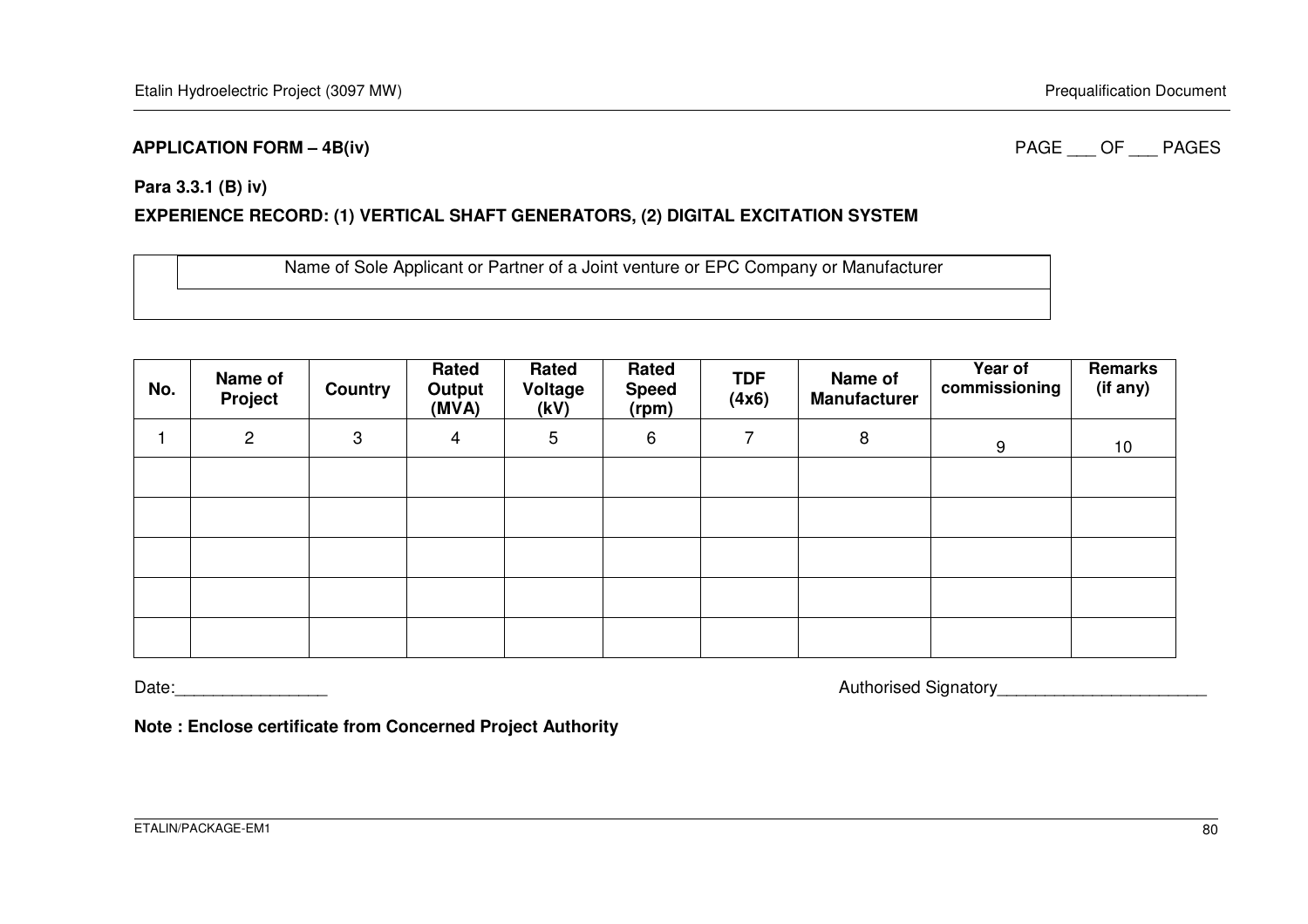#### **APPLICATION FORM – 4B(v)**

PAGE OF PAGES

#### **Para 3.3.5 (B) v)**

### **EXPERIENCE RECORD: GIS 400 kV CLASS**

Name of Sole Applicant or Partner of a Joint venture or EPC Company or Manufacturer

| Name of |         |                |                          | <b>GIS</b>                                              |                          | Name of<br><b>Manufacturer</b> | Year of<br>commissioning | <b>Remarks (if</b><br>any) |
|---------|---------|----------------|--------------------------|---------------------------------------------------------|--------------------------|--------------------------------|--------------------------|----------------------------|
| No.     | Project | <b>Country</b> | Rated<br>voltage<br>(KV) | <b>Fault and Normal</b><br><b>Current Rating</b><br>(A) | Number of<br>bays (Nos.) |                                |                          |                            |
|         | 2       | 3              | 4                        | 5                                                       | 6                        |                                | 8                        | 9                          |
|         |         |                |                          |                                                         |                          |                                |                          |                            |
|         |         |                |                          |                                                         |                          |                                |                          |                            |

**Note:** 

Date: example and the contract of the contract of the contract of the contract of the contract of the contract of the contract of the contract of the contract of the contract of the contract of the contract of the contract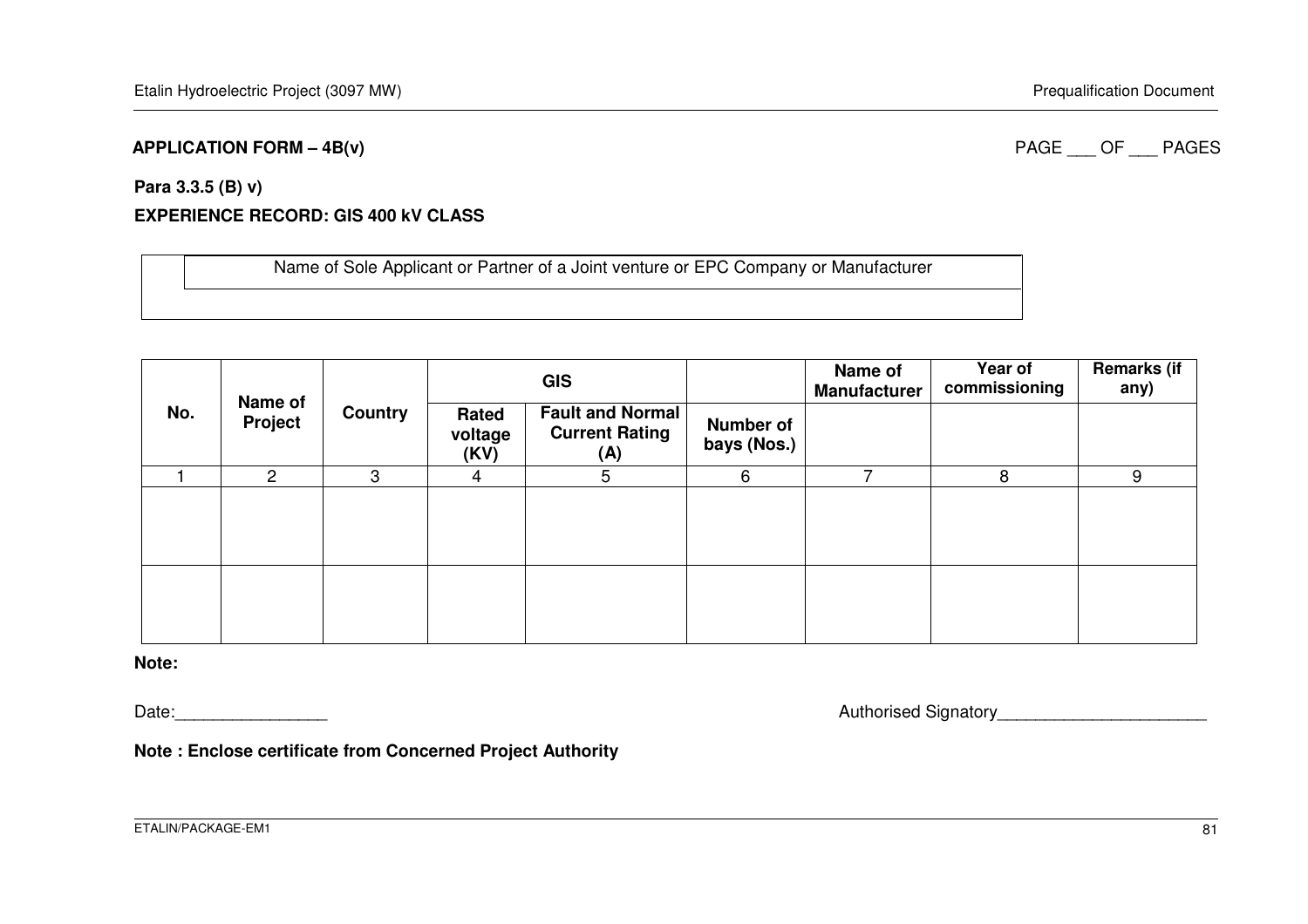#### **APPLICATION FORM – 4B(vi)**

#### PAGE OF PAGES

# **Para 3.3.1 (Bvi) EXPERIENCE RECORD: CGIT/GIL 400kV CLASS**

Name of Sole Applicant or Partner of a Joint venture or EPC Company or Manufacturer

| No. | Name of<br>Project | Country | <b>CGIT/GIL</b>                 |                 | Name of<br><b>Manufacturer</b> | Year of<br>commissioning | <b>Remarks (if</b><br>any) |
|-----|--------------------|---------|---------------------------------|-----------------|--------------------------------|--------------------------|----------------------------|
|     |                    |         | Rated<br>Voltage/<br>(kV/Class) | Length (M)      |                                |                          |                            |
|     | $\overline{2}$     | 3       | 4                               | $5\overline{)}$ | 6                              | -                        | 8                          |
|     |                    |         |                                 |                 |                                |                          |                            |
|     |                    |         |                                 |                 |                                |                          |                            |
|     |                    |         |                                 |                 |                                |                          |                            |

Date:\_\_\_\_\_\_\_\_\_\_\_\_\_\_\_\_ Authorised Signatory\_\_\_\_\_\_\_\_\_\_\_\_\_\_\_\_\_\_\_\_\_\_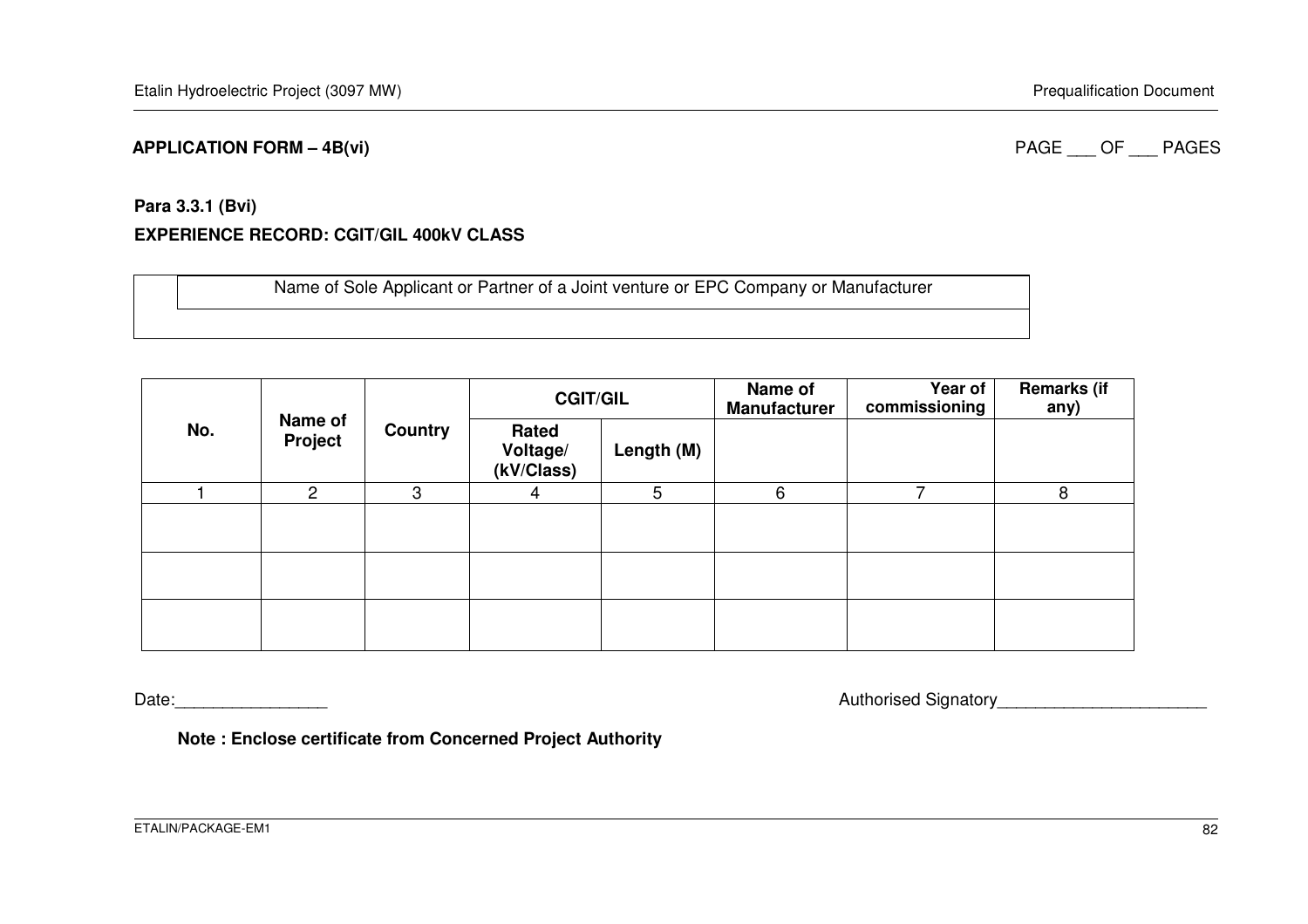### **APPLICATION FORM – 4B(vii)** PAGE \_\_\_ OF \_\_\_ PAGES

#### **Para 3.3.1 (Bvii)**

#### **EXPERIENCE RECORD: GENERATOR STEP UP (GSU) TRANSFORMER**

Name of Sole Applicant or Partner of a Joint venture or EPC Company or Manufacturer

|     | Name of        |                | <b>GSU Transformer</b> |                          |                                                   | Name of<br><b>Manufactu</b><br>rer                        | Year of<br>commissi<br>oning | <b>Remarks</b><br>(if any) |                 |
|-----|----------------|----------------|------------------------|--------------------------|---------------------------------------------------|-----------------------------------------------------------|------------------------------|----------------------------|-----------------|
| No. | Project        | <b>Country</b> | Capacity<br>(MVA)      | Rated<br>Voltage<br>(KV) | <b>Number of</b><br><b>Transform</b><br>er (Nos.) | <b>Single</b><br>Phase or<br><b>Three</b><br><b>Phase</b> |                              |                            |                 |
|     | $\overline{c}$ | 3              | 4                      | 5                        | 6                                                 |                                                           | 8                            | 9                          | 10 <sup>1</sup> |
|     |                |                |                        |                          |                                                   |                                                           |                              |                            |                 |
|     |                |                |                        |                          |                                                   |                                                           |                              |                            |                 |
|     |                |                |                        |                          |                                                   |                                                           |                              |                            |                 |
|     |                |                |                        |                          |                                                   |                                                           |                              |                            |                 |
|     |                |                |                        |                          |                                                   |                                                           |                              |                            |                 |
|     |                |                |                        |                          |                                                   |                                                           |                              |                            |                 |
|     |                |                |                        |                          |                                                   |                                                           |                              |                            |                 |

| Date:     |  |
|-----------|--|
| Signatory |  |

# **(Please show the Experience Records for Auxiliary transformers and Reactors, in the**

Authorised

**same format as above)**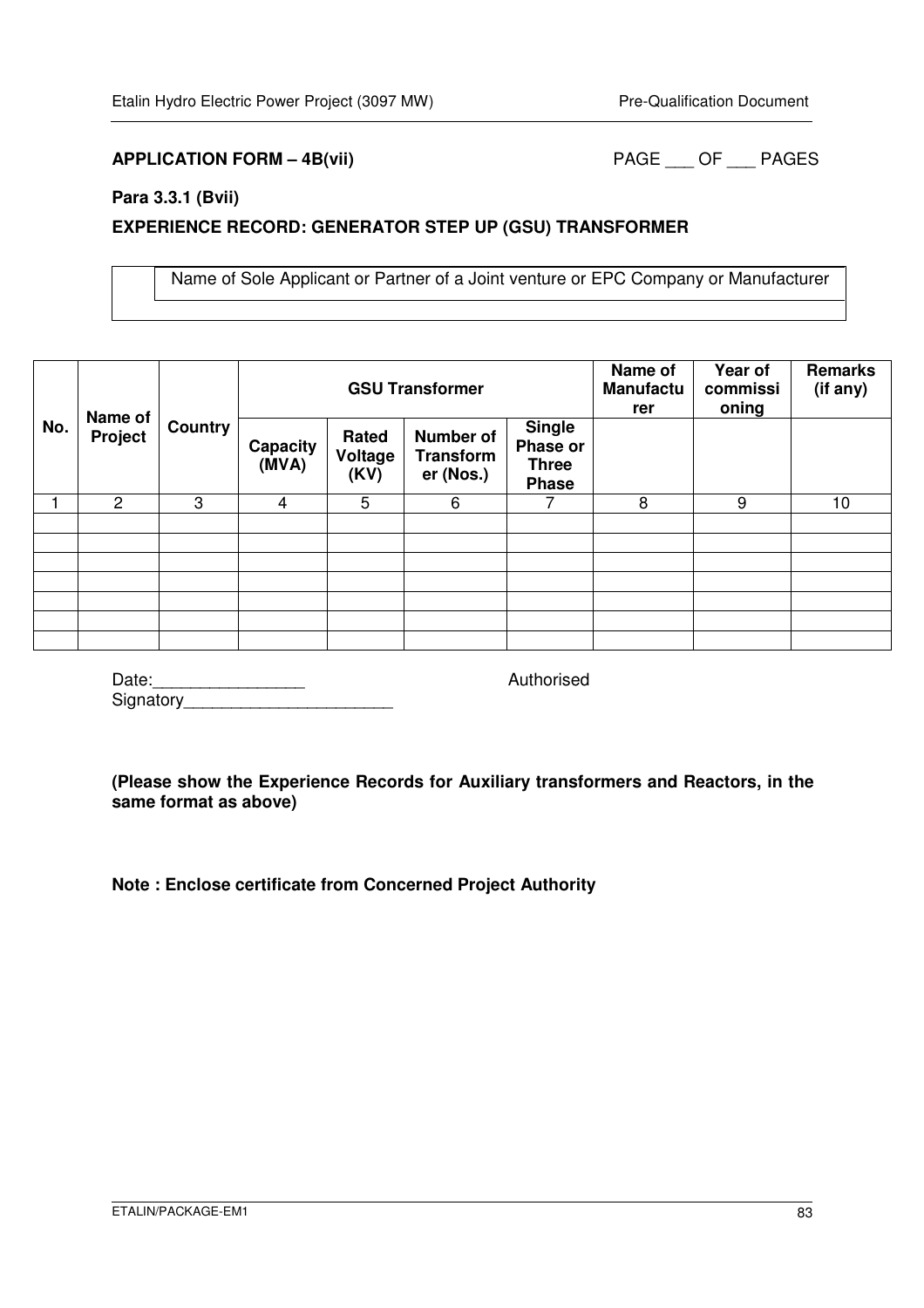### **APPLICATION FORM – 4B(viii)** PAGE \_\_\_ OF \_\_\_ PAGES

#### **Para 3.3.1 (B) viii)**

### **EXPERIENCE RECORD: (1) CONTROL, PROTECTION & MONITORING SYSTEM (2) GENERATOR AND LINE PROTECTION SYSTEM**

Name of Sole Applicant or Partner of a Joint venture or EPC Company or Manufacturer

| No. | <b>Name</b><br>of<br>Project | <b>Country</b> | Control, Metering,<br><b>Protection &amp;</b><br><b>Monitoring</b><br><b>System</b><br><b>Power Station</b><br><b>Unit Capacity</b><br>(MW) | Name of<br><b>Manufac</b><br>turer | Year<br>οf<br>commissio<br>ning | <b>Remarks</b><br>(if any) |
|-----|------------------------------|----------------|---------------------------------------------------------------------------------------------------------------------------------------------|------------------------------------|---------------------------------|----------------------------|
|     | $\overline{2}$               | 3              | 4                                                                                                                                           | 5                                  | 6                               | 7                          |
|     |                              |                |                                                                                                                                             |                                    |                                 |                            |
|     |                              |                |                                                                                                                                             |                                    |                                 |                            |

Date: example and the Authorised Signatory and the Contract of Authorised Signatory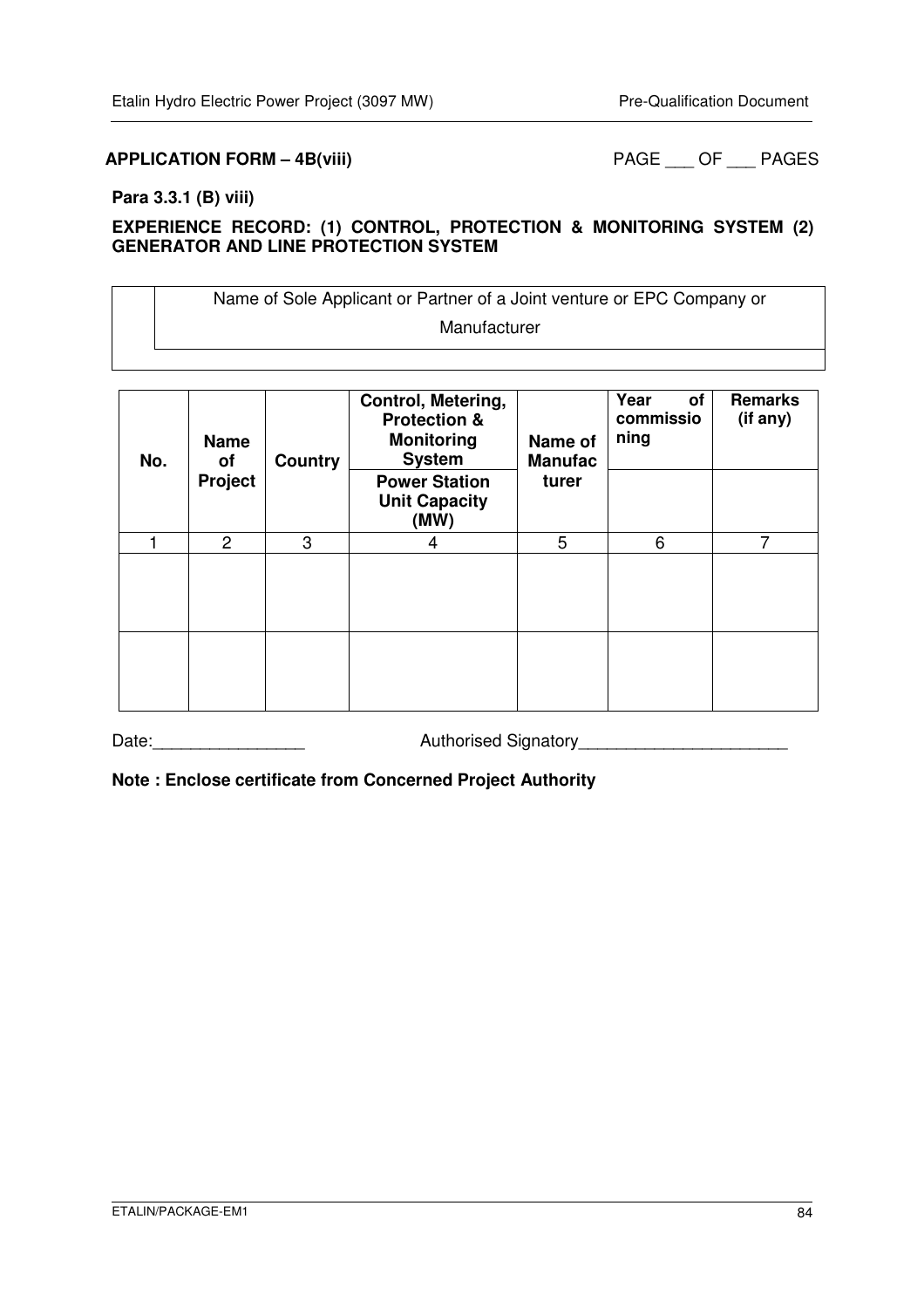### **APPLICATION FORM – 4B(ix)** PAGE \_\_\_ OF \_\_\_ PAGES

### **Para 3.3.5 (B) ix)**

#### **EXPERIENCE RECORD: 400 kV CLASS SHUNT REACTOR EQUIPMENT**

Name of Sole Applicant or Partner of a Joint venture or EPC Company or Manufacturer

| No. | <b>Name</b><br>οf | <b>Country</b> | <b>SHUNT</b><br><b>REACTOR</b> | Name of<br><b>Manufactu</b><br>rer | Year of<br>commissi<br>oning | <b>Remarks (if</b><br>any) |
|-----|-------------------|----------------|--------------------------------|------------------------------------|------------------------------|----------------------------|
|     | Project           |                | <b>MVAR/ Class</b><br>(kV)     |                                    |                              |                            |
|     | $\overline{2}$    | 3              | 4                              | 5                                  | 6                            | ⇁                          |
|     |                   |                |                                |                                    |                              |                            |
|     |                   |                |                                |                                    |                              |                            |
|     |                   |                |                                |                                    |                              |                            |

Date:\_\_\_\_\_\_\_\_\_\_\_\_\_\_\_\_ Authorised Signatory\_\_\_\_\_\_\_\_\_\_\_\_\_\_\_\_\_\_\_\_\_\_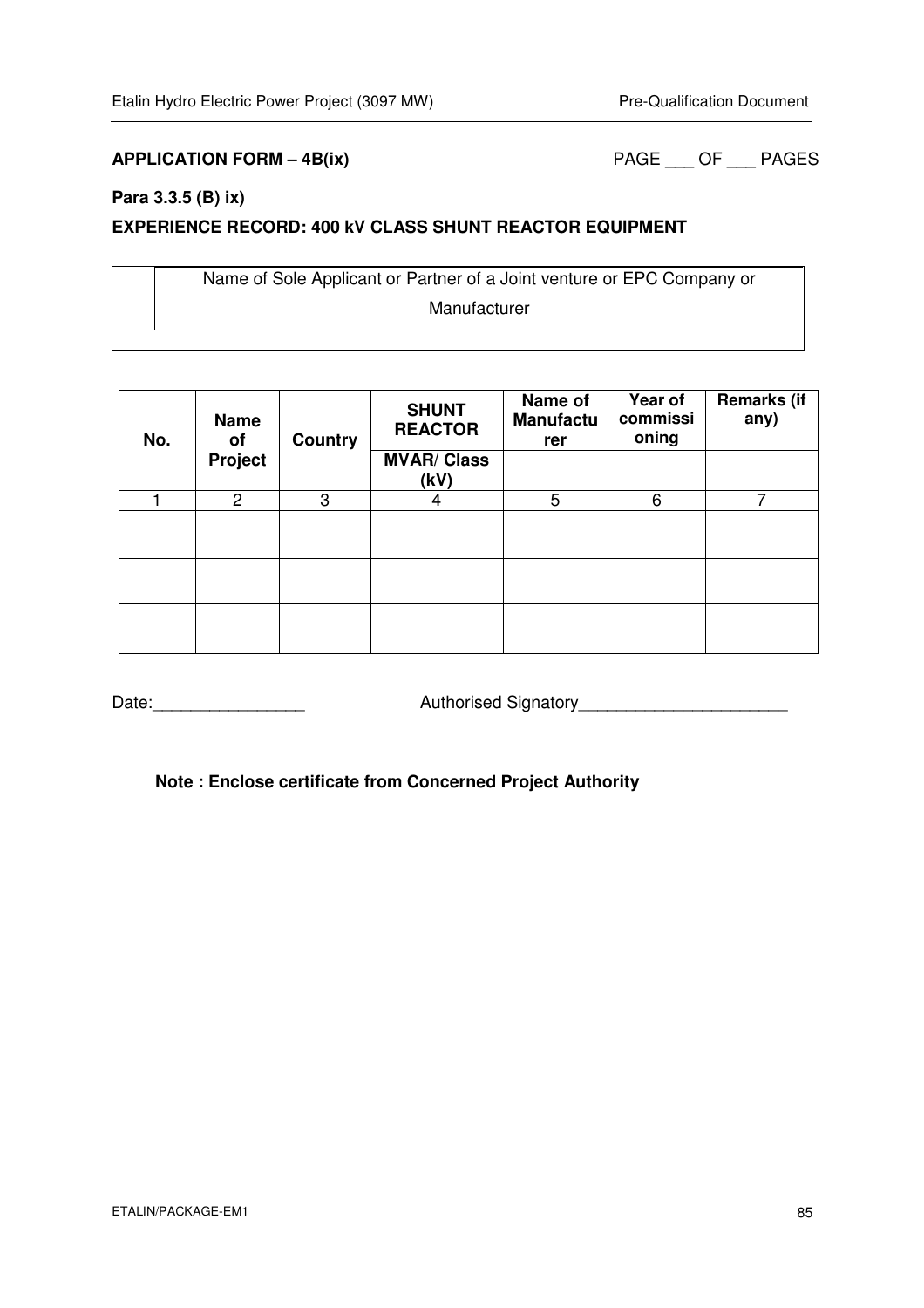#### **APPLICATION FORM – 4C**

| <b>PAGE</b> | OF | <b>PAGES</b> |
|-------------|----|--------------|
|             |    |              |

### **LETTER OF AUTHORISATION**

To,

No. \_\_\_\_\_\_\_\_\_\_\_\_\_\_\_ Dated : \_\_\_\_\_\_\_\_\_\_

### **Etalin Hydro Electric Power Company Ltd.**

.……..

**Subject:** Invitation of Applications for ETALIN/Package-EM1 of Etalin Hydro Electric Power Project,

Dear Sirs,

We, M/s\_\_\_\_\_\_\_\_\_\_\_\_\_, who are established manufacturers of \_\_\_\_\_\_\_\_\_\_\_\_\_, having factories at \_\_\_\_\_\_\_\_\_\_\_ (address of factory) do hereby authorise M/s \_\_\_\_\_\_\_\_\_\_\_\_\_\_ (Name and address of sole Applicant or Partner of JV or EPC Contracting Company ) to submit an Application and to bid for {item (s) of equipment} manufactured by us and sign the resultant contract with you for the subject works.

We further undertake that we shall be directly responsible to the quarantees & warrantees for the item (s) of equipment manufactured by us and shall be jointly and severally responsible with M/s (Name of the Sole Applicant or Partner of JV or EPC Contracting Company) for the performance of the Contract(s), for the items of equipment mentioned, if awarded.

Yours faithfully,

For & on behalf of M/s

(Office Seal) Name: Date:

Station: Station: Station: Station: Station: Station: Station: Station: Station: Station: Station: Station: Station: Station: Station: Station: Station: Station: Station: Station: Station: Station: Station: Station: Statio

#### **Note:**

**This Letter of Authorisation should be on the letterhead of the manufacturer and should be signed by a person having the Power of attorney, copy of which shall be enclosed.**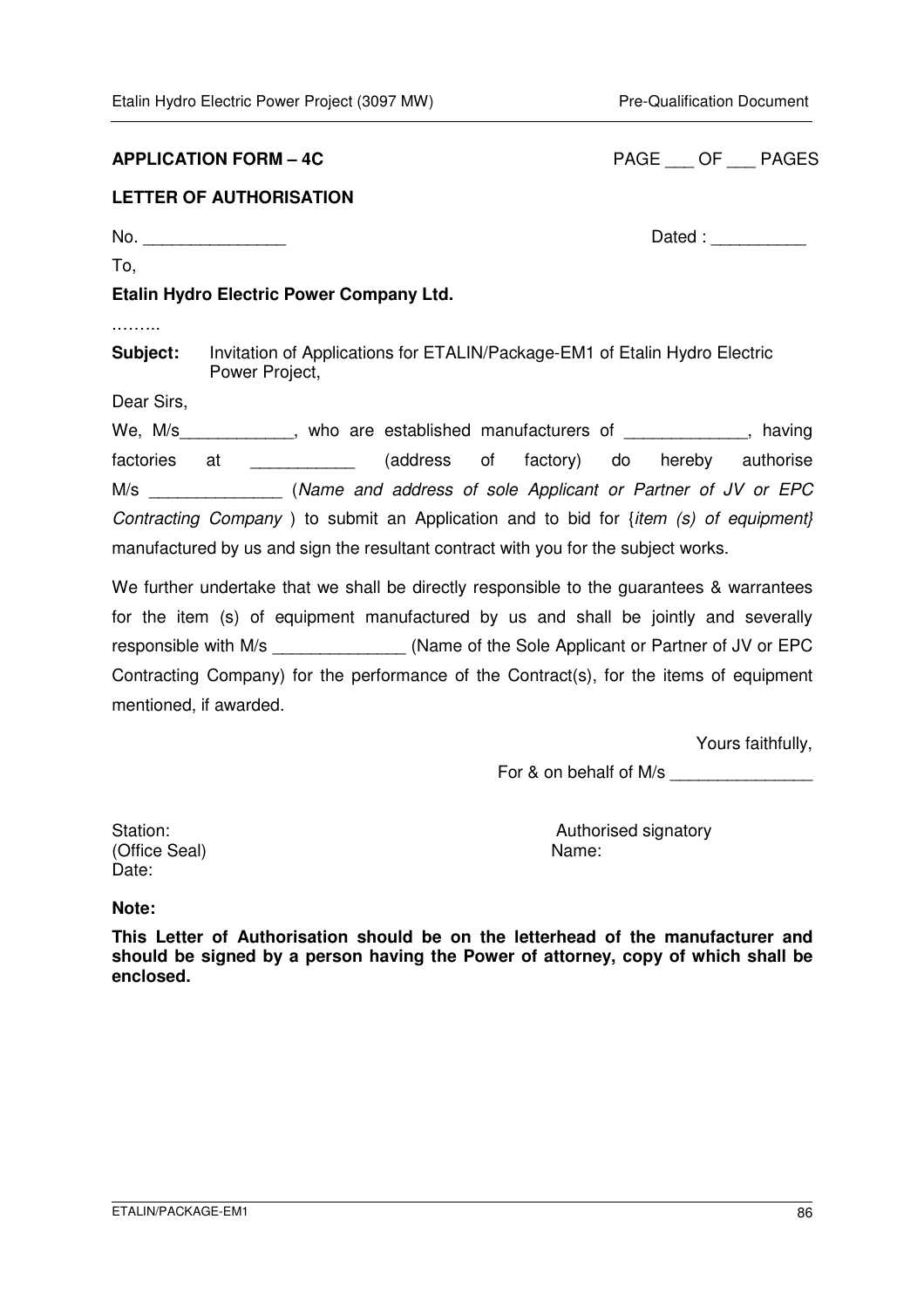**APPLICATION FORM – 5** PAGE \_\_\_ OF \_\_\_ PAGES

### **CURRENT CONTRACT COMMITMENTS / WORKS IN PROGRES**

Name of Sole Applicant or Partner of a joint venture

Applicants should provide information on their current commitments on all contracts that have been awarded, or for which a letter of intent or acceptance has been received, or for contracts approaching completion.

| Name of Supply &<br><b>Installation contract</b><br>and country | <b>Description</b><br>of contracted<br>work | <b>Stipulated</b><br>date of<br>completio<br>n | <b>Contract</b><br>value (US\$<br>equivalent)* | Value of<br>balance<br>work<br>(US\$<br>equivalent) | <b>Estimated</b><br>completion<br>date |
|-----------------------------------------------------------------|---------------------------------------------|------------------------------------------------|------------------------------------------------|-----------------------------------------------------|----------------------------------------|
| 1.                                                              |                                             |                                                |                                                |                                                     |                                        |
| 2.                                                              |                                             |                                                |                                                |                                                     |                                        |
| 3.                                                              |                                             |                                                |                                                |                                                     |                                        |
| $\overline{4}$                                                  |                                             |                                                |                                                |                                                     |                                        |
| 5                                                               |                                             |                                                |                                                |                                                     |                                        |
| 6.                                                              |                                             |                                                |                                                |                                                     |                                        |
| 7.                                                              |                                             |                                                |                                                |                                                     |                                        |
| 8.                                                              |                                             |                                                |                                                |                                                     |                                        |
|                                                                 |                                             |                                                |                                                |                                                     |                                        |

\* i) Use Exchange rate as on date of award of contract

ii) Mention the exchange rate.

Note: The Applicant should also indicate separately the Annual Manufacturing Capacity in MW terms and the current MW in hand

Date \_\_\_\_\_\_\_\_\_\_\_\_\_\_\_\_ Authorised signatory\_\_\_\_\_\_\_\_\_\_\_\_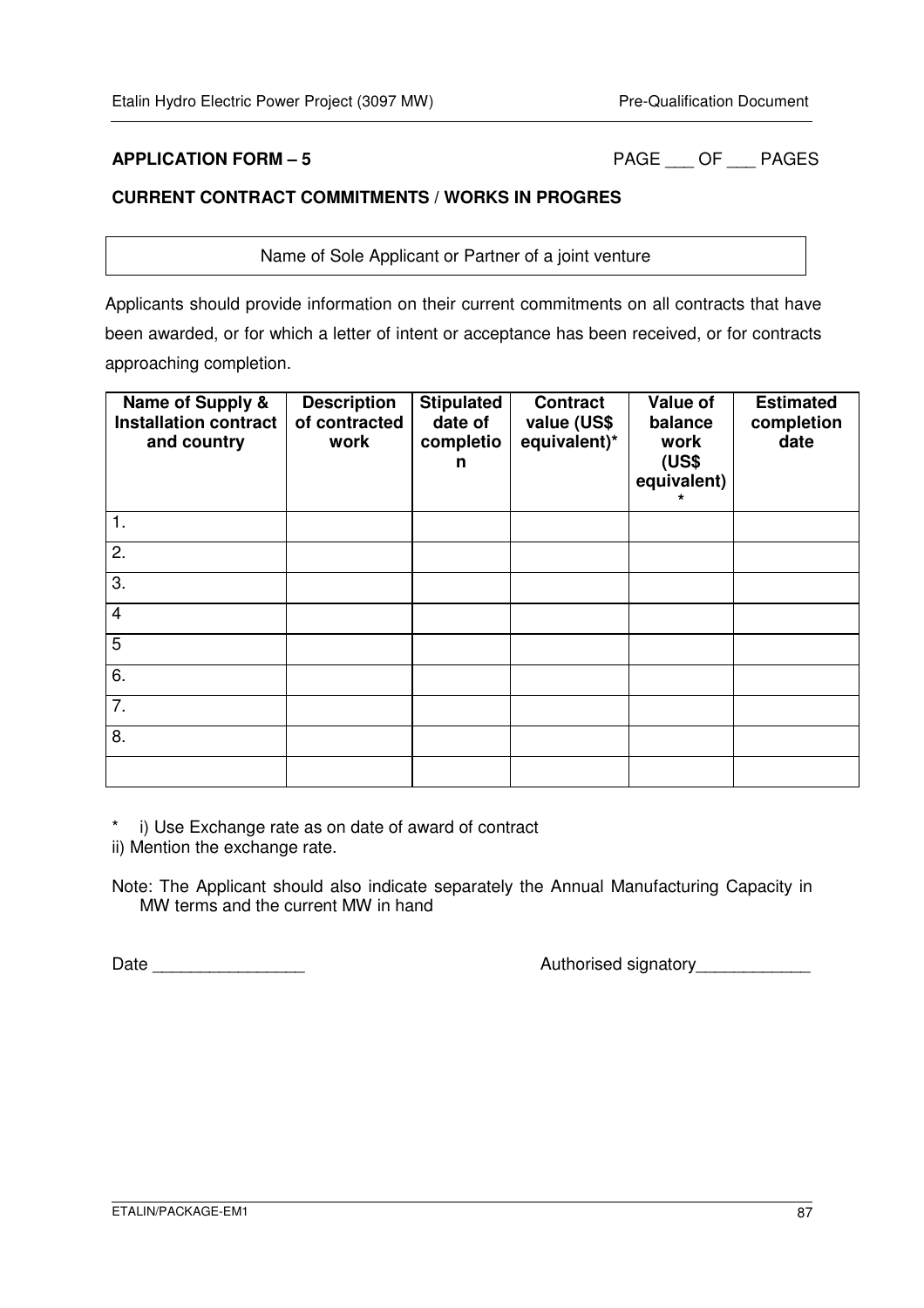**APPLICATION FORM – 6** PAGE \_\_\_ OF \_\_\_ PAGES

#### **FINANCIAL DATA**

Name of the Company (Sole Applicant) and Partner of a Joint Venture.

Applicants, including each Partner of a joint venture, should provide financial information to demonstrate that they meet the requirements stated in the Instructions to Applicants. Each Applicant or Partner of a joint venture must fill in this form. If necessary, use separate sheets to provide complete banker information. A copy of the audited balance sheets should be attached.

| <b>Banker</b> | Name of banker    |                        |
|---------------|-------------------|------------------------|
|               | Address of banker |                        |
|               | Telephone         | Contact name and title |
|               | Fax               |                        |

Summarise actual assets and liabilities in US\$ equivalent (at the rates of exchange current at the end of each year) for the previous five (5) years. Based upon the known commitments, summarise projected assets and liabilities in US\$ equivalent for the next two years.

| Financial information in<br>US\$ equivalent | Actual:<br>Previous five years |   |   |   | Projected :<br>Next two years |   |  |
|---------------------------------------------|--------------------------------|---|---|---|-------------------------------|---|--|
|                                             |                                | 2 | 3 | 4 | 5                             | 6 |  |
| Exchange rate                               |                                |   |   |   |                               |   |  |
| 1. Total assets                             |                                |   |   |   |                               |   |  |
| 2. Current assets                           |                                |   |   |   |                               |   |  |
| 3. Total liabilities                        |                                |   |   |   |                               |   |  |
| 4. Current liabilities                      |                                |   |   |   |                               |   |  |
| 5. Profits before taxes                     |                                |   |   |   |                               |   |  |
| 6. Profits after taxes                      |                                |   |   |   |                               |   |  |

(Attach audited financial statements for the last five years (for the individual applicant or each partner of a Joint Venture). The figures quoted must be appropriately flagged in the financial statements to identify them. Adopted exchange rates to be specified alongwith their source).

Firms may submit their balance sheets certified by a CEO / CFO/ Head of Finance, and supported by copies of tax returns, if audits are not required by the laws of their countries of origin.

Date \_\_\_\_\_\_\_\_\_\_\_\_\_\_\_\_ Authorised signatory\_\_\_\_\_\_\_\_\_\_\_\_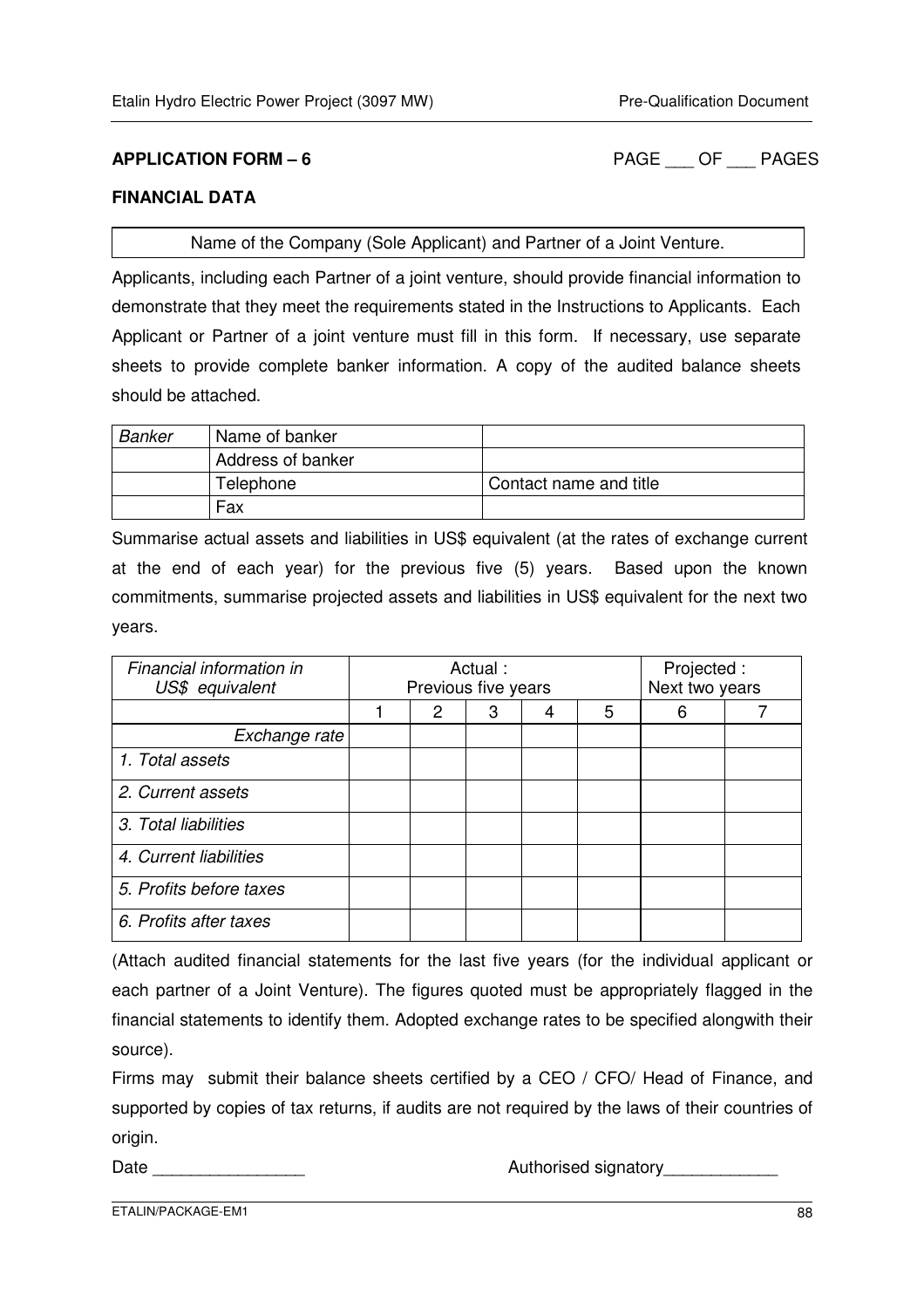**APPLICATION FORM – 7** PAGE OF PAGES

#### **QUALITY ASSURANCE**

Name of the Company (Sole Applicant); Partner of a Joint Venture and/or equipment supplier/ sub-contractor(s):

#### Quality Assurance

Applicant should provide the information on quality assurance system and a typical set up of his organisation.

- A. Description on Applicant's Quality Assurance System
- B. Organisation Chart (indicate positions of key personnel proposed)
	- Base Office (Design Office/Procurement office/Manufacturing/fabrication unit as the case may be)
	- Site
- C. Narrative Description of Organisation Chart
- D. Description of Relationship between Base Office and Site Management

Date \_\_\_\_\_\_\_\_\_\_\_\_\_\_\_\_ Authorised signatory\_\_\_\_\_\_\_\_\_\_\_\_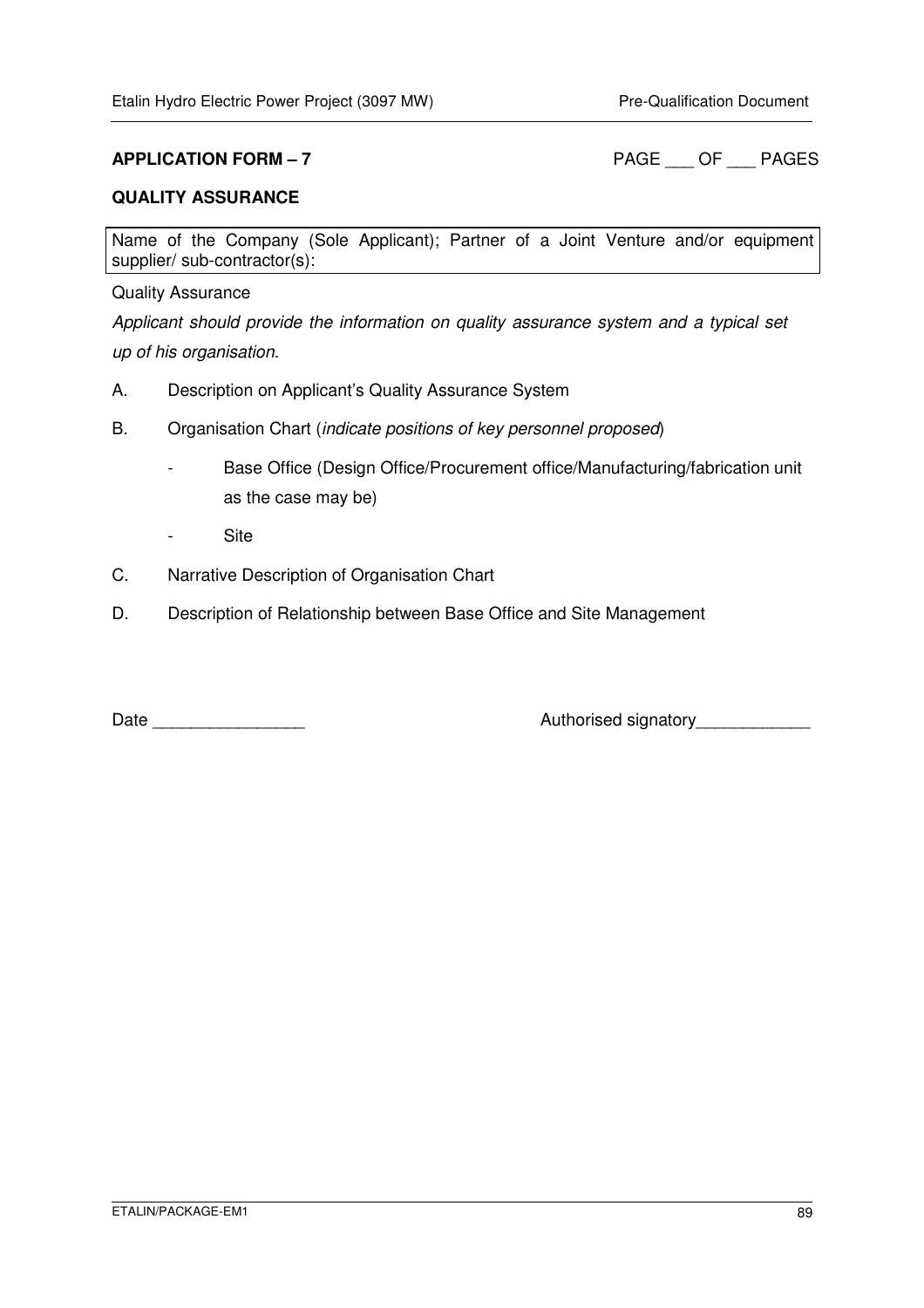**APPLICATION FORM – 8** PAGE \_\_\_ OF \_\_\_ PAGES

# **UNDERTAKING FROM PARENT/HOLDING COMPANY FOR SUBSIDIARIES PARTICIPATING IN PRE-QUALIFICATION**

#### **(On the letter head of Parent/Holding Company)**

No: ……… Date:………..

To,

Etalin Hydro Electric Power Company Ltd;

**Sub:** Pre-qualification under International Competitive Bid vide PQ Notice No…… dated………..issued by Etalin Hydro Electric Power Company Ltd. ("EHEPCL").

We, M/s…………………….. (Name of the Parent/Holding Company) having registered office at ……………(Address of the Parent/Holding Company) do hereby undertake that in the event contract for work ………………………..(Name of work) is awarded to M/s …………………………….. (Name of the Subsidiary company) who is participating in your Pre-qualification process as a …………(Sole Contractor /Joint Venture Partner), along with ……(mention the name of Sole Contractor/Lead Partner/Other Partner/Manufacturer) we shall provide the full support for technical and financial requirements for the ……….. (the scope of work of subsidiary company) and we shall be responsible for the successful completion of the scope of Supply and Services of M/s…………………… (Name of the Subsidiary company).

In case the Applicant, M/s ………………….(Name of Subsidiary company) is pre-qualified and awarded the Contract for execution of the Work, we hereby undertake to submit a Parent/Holding Company Guarantee for an amount equivalent to the contract value (proportionate to his share/ scope) mentioned in the Contract with EHEPCL. The text of the proposed Parent/Holding Company Guarantee is attached herewith.

We do hereby also confirm that we are not participating directly against the above Invitation for Prequalification.

Yours faithfully,

For & on behalf of M/s. …………..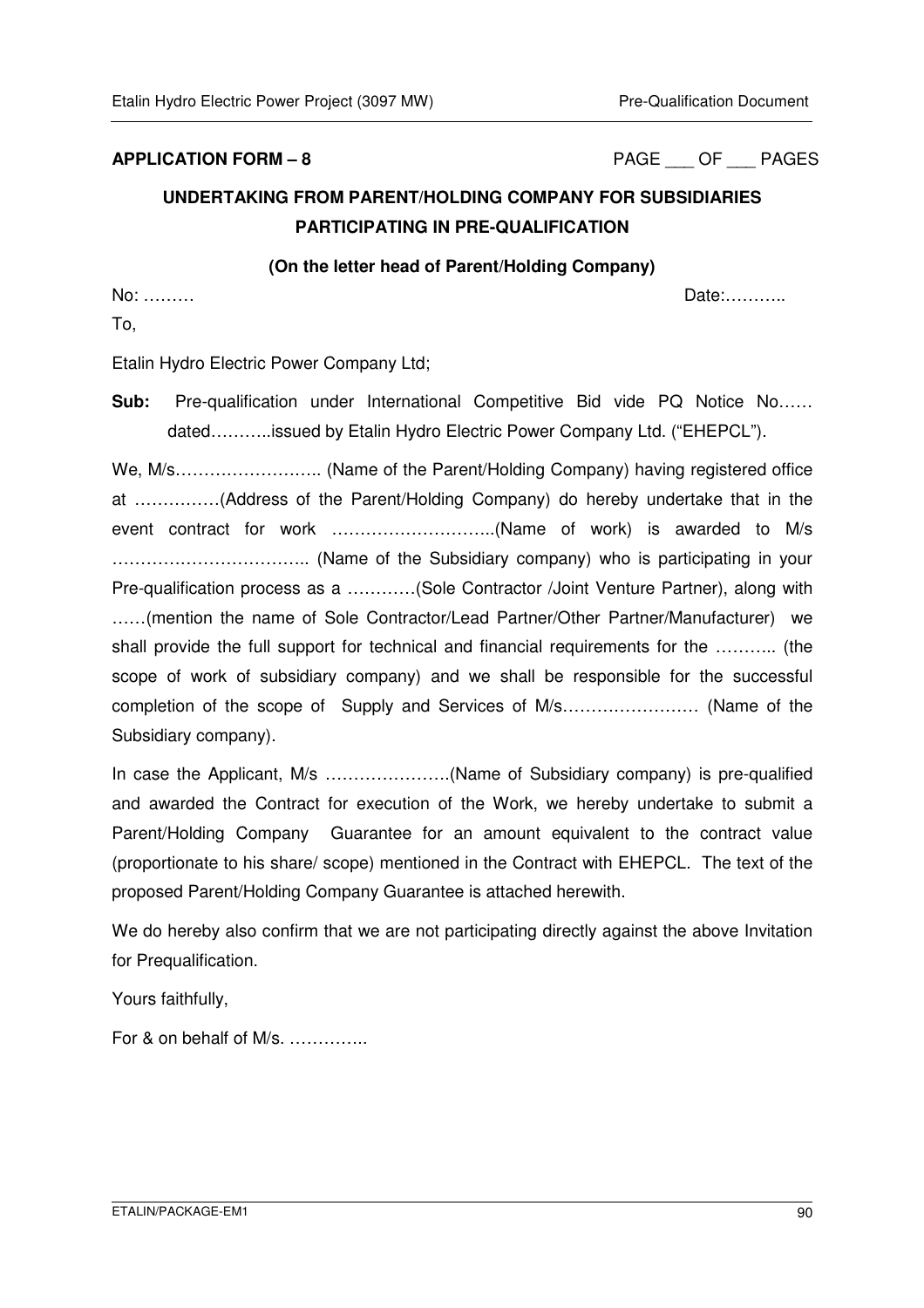(Name & Address of the Parent/Holding Company)

(Office Seal)

Station:

Date:

Enclosed: Format of proposed Corporate Guarantee

**Note:** This Letter of undertaking should be submitted along with PQ Application and should be on the letterhead of the Parent/Holding Company. It should be signed by a person competent and having the Power of Attorney to bind the Parent/Holding Company. Power of Attorney in favour of this person to do so together with the authority of its executant be enclosed with this Letter of Undertaking.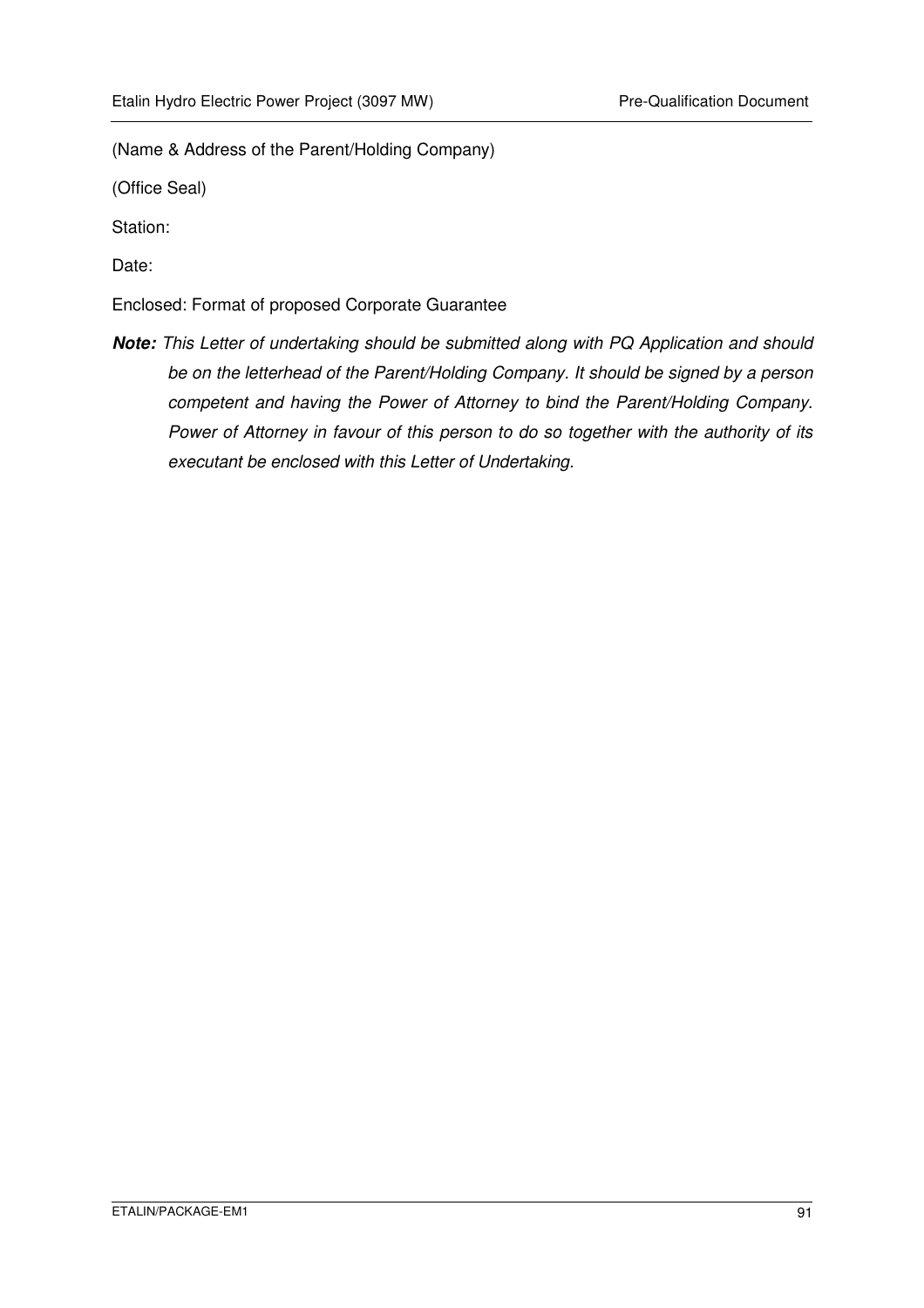#### **APPLICATION FORM – 8A** PAGE \_\_\_ OF \_\_\_ PAGES

#### **FORM OF PARENT/HOLDING COMPANY GUARANTEE**

**THIS GUARANTEE** is made the day of……….. 20…**BY:**,

a company organized and existing under the laws of\_\_\_\_\_\_\_\_\_\_ and having its Principal Office at\_\_\_\_\_\_\_\_\_\_ (hereinafter referred to as the **"Guarantor",** which expression shall unless repugnant to the subject or context or meaning thereof include its successors, administrators, executors and permitted assigns)

#### **in favour of:**

Etalin Hydro Electric Power Company Ltd. ("EHEPCL"**)** having its Registered Office at …………, India (hereinafter referred to as the **"Owner"**, which expression shall unless repugnant to the subject or context or meaning thereof include its successors, administrators, executors and permitted assigns**)** 

#### **Whereas:**

- (A) The Owner and M/s.…………..[ having its Registered Office at \_\_\_\_\_\_\_] (hereinafter referred to as the "Contractor" which expression shall unless repugnant to the subject or context or meaning thereof include its successors, administrators, executors and assigns) have entered into a contract dated \_\_\_\_\_\_\_for the execution of \_\_\_\_(name of the work package) for Etalin Hydro Electric Power Company Ltd. (EHEPCL)in the State of Arunachal Pradesh, India (hereinafter referred to as the "Contract") upon the terms and conditions contained in the Contract.
- (B) The Contractor is a [wholly owned]\* subsidiary company of the Guarantor.
- (C) The terms of the Contract oblige the Contractor to provide a guarantee to the Owner.
- (D) The Guarantor has agreed to guarantee the due performance of the Contract by the Contractor in the manner set out below.

\*(if not wholly owned, indicate the percentage holding of the Guarantor in the subsidiary)

#### **NOW THIS GUARANTEE WITNESSETH** as follows :

1. In consideration of the Owner accepting the Guarantor's obligations set out in this Guarantee in discharge of the Contractor's obligations to provide such guarantee under the Contract, the Guarantor hereby irrevocably and unconditionally guarantees to the Owner as a primary obligation and not as a surety, the full, faithful, proper and punctual performance, observance and compliance respectively by the Contractor of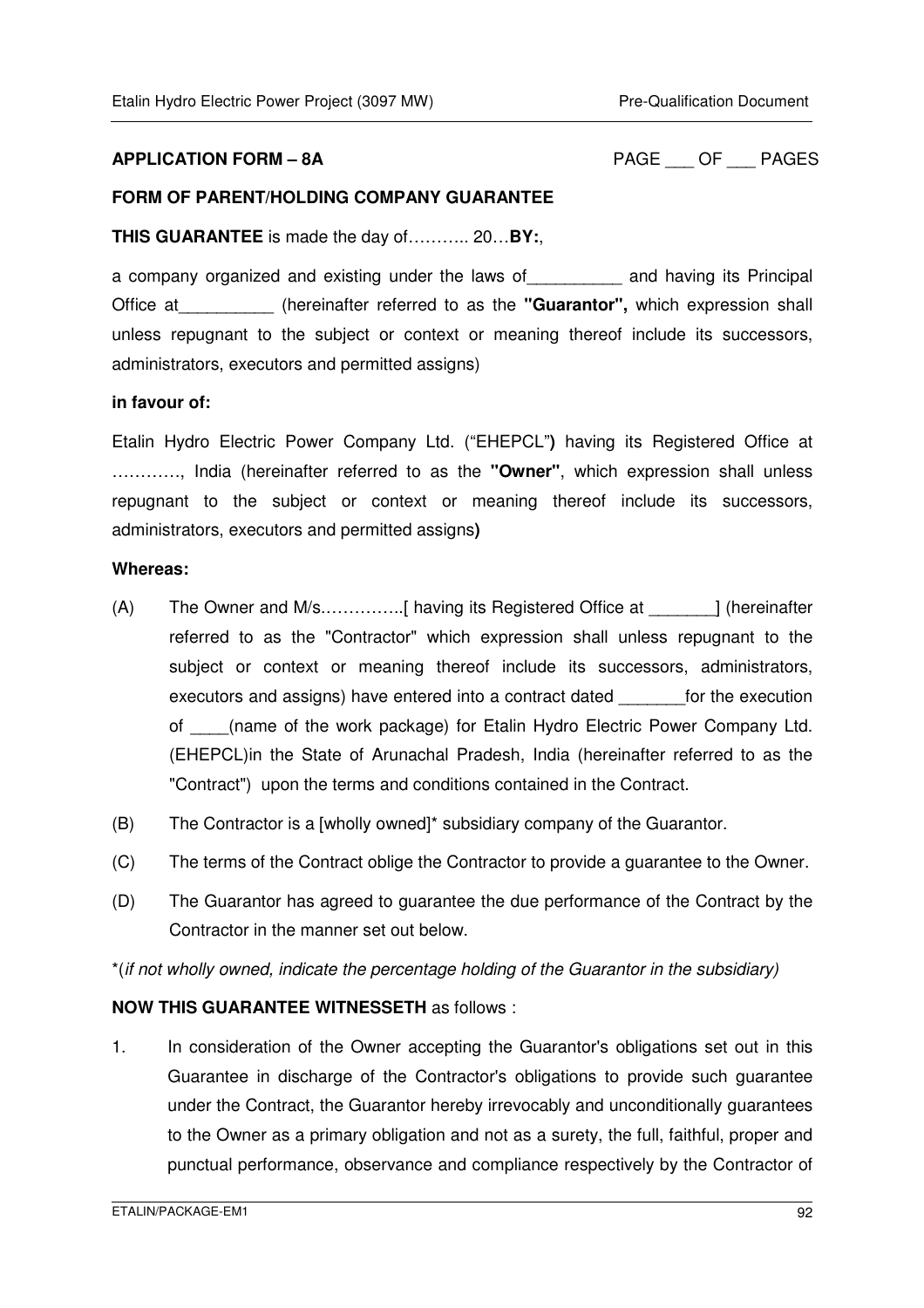each and every one of the terms, provisions, conditions, obligations, covenants, warranties, undertakings and agreements on the part of the Contractor to be performed, observed and/or carried out by the Contractor as contained or referred to in or to be inferred from the Contract as such Contract may, from time to time, be amended (hereinafter referred to as "the Obligations"). This Guarantee is a continuing security and shall secure the Obligations notwithstanding the liquidation, administration, judicial management, receivership and/or other incapacity or any change in the constitution of the Contractor or the Guarantor or in the name or style thereto or any settlement of account or other matter whatsoever.

- 2. The Guarantor hereby irrevocably and unconditionally undertakes to indemnify the Owner against all losses, damages, costs and expenses suffered or incurred by the Owner by reason of any act, omission, default or breach on the part of the Contractor in performing and observing the Obligations. Notwithstanding anything contained herein, the liability of the Guarantor under this Guarantee shall be limited to the contract value mentioned in the Contract.
- 3. If at any time any default is made by the Contractor in the performance of any of the Obligations, the Owner shall notify the Guarantor accordingly in writing. The Guarantor shall not be entitled or obliged to make any enquiry either of the Owner or of the Contractor or any other party, and shall accept the said notification as final, binding and conclusive evidence of the Contractor's default. The Owner shall also certify in writing to the Guarantor the sum or sums that may be payable in consequence of any default by the Contractor in the performance of any of the Obligations pursuant to the terms of the Contract, and the Guarantor shall pay any sum or sums so certified. Payment of the sum or sums so certified shall be made immediately without set off or deduction, notwithstanding any objection by the Contractor and without any further proof and/or evidence. For the avoidance of doubt, if the Guarantor fails to pay such sums as may be demanded by the Owner in accordance with this Clause, the Owner shall be entitled to recover the same summarily as a debt due and immediately payable without set off or deduction. In addition, the Owner shall be entitled to recover in full any cost, fees, expenses and/or charges incurred by the Owner in connection therewith.
- 4. The obligations of the Guarantor hereunder shall not be discharged, released or affected by any act, omission, matter or thing which but for this provision might operate to release or otherwise exonerate the Guarantor from its obligations hereunder in whole or in part, or by any arrangement made between the Owner and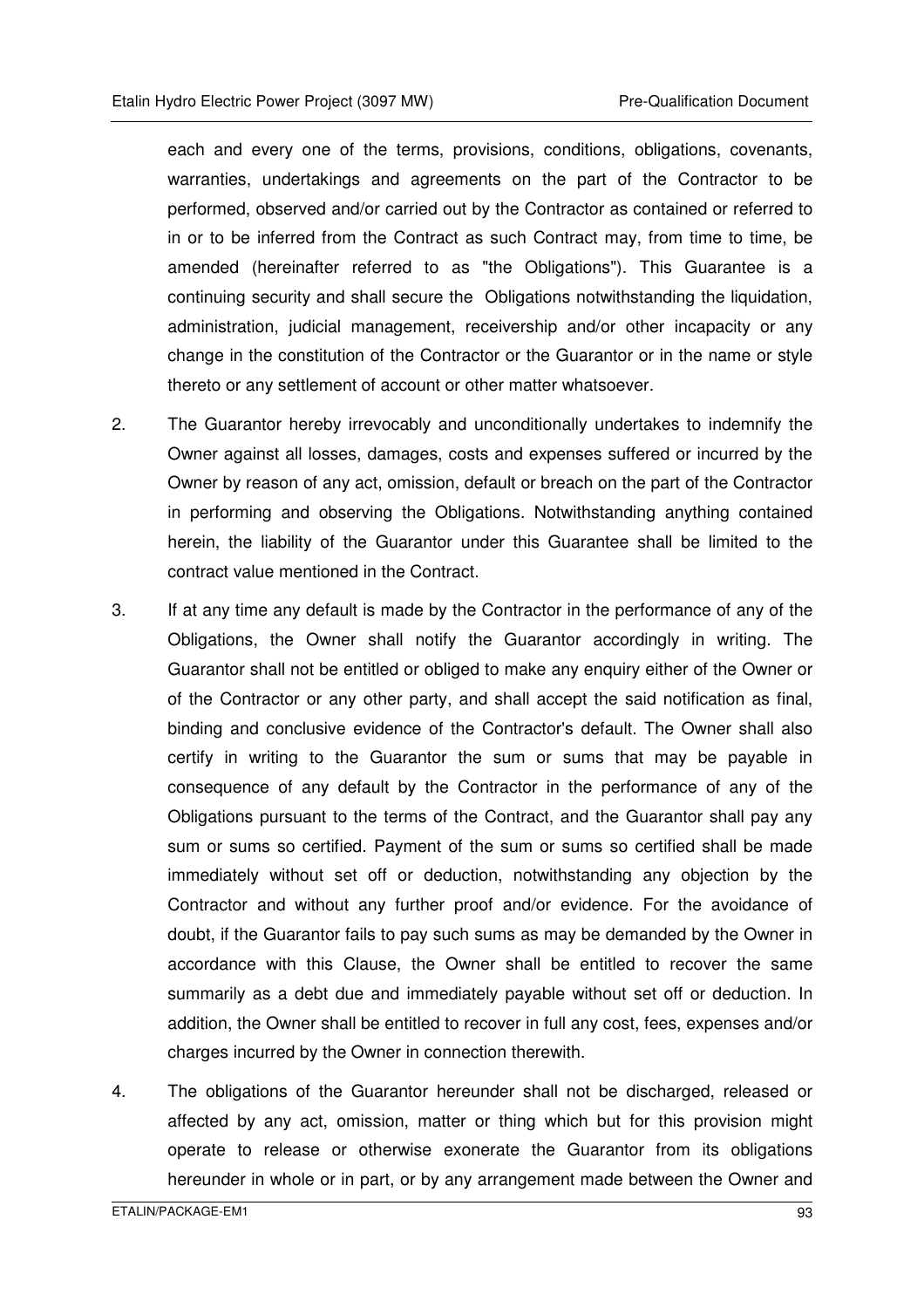the Contractor with or without the Guarantors consent or knowledge, or by the Contractor, or by any forbearance whether as to amount, time, performance or in any other way.

- 5. Where any discharge (whether in respect of the Obligations of the Contractor or any security there for or otherwise) is made in whole or in part or any arrangement is made on the faith of any payment, security or other disposition which is avoided or must be repaid on bankruptcy, liquidation or otherwise without limitation, the liability of the Guarantor under this Guarantee shall continue as if there had been no such discharge or arrangement. The Owner shall be entitled to concede or compromise any claim that any such payment, security or other disposition is liable to avoidance or repayment.
- 6. The Owner shall not be obliged to exercise any other right and/or remedy it may have, including but not limited to taking legal action and/or commencing any proceedings against the Contractor, before making any demand under this Guarantee. This Guarantee is addition to and shall not merge with or otherwise prejudice or affect any other right, remedy, guarantee, indemnity or security that the Owner may have and may be enforced notwithstanding the same or any other pledge, lien or other security interest now or hereafter held by or available to the Owner.

Until all the Obligations have been discharged in full, the Guarantor shall not, after default by the Contractor and a claim has been made pursuant to this Guarantee, be subrogated to any rights, security or monies held, received or receivable by the Owner or be entitled to any right of contribution in respect of any payment made or monies received on account of the Guarantor's liability hereunder

- 7. This Guarantee shall be in addition to and shall not in any way be prejudiced by:
	- (i) any other security now or hereafter held by the Owner as security in connection with the obligations of the Contractor under the Contract:
	- (ii) any other right against any third party which the Owner may have, for performance of all or any of the Obligations
- 8. Payment of the sum or sums certified under this Guarantee shall be made immediately, notwithstanding any objection by the Contractor and without any further proof and/or evidence and shall be paid immediately forthwith on demand by the Owner without any protest or demur. Any such payment shall be made without set-off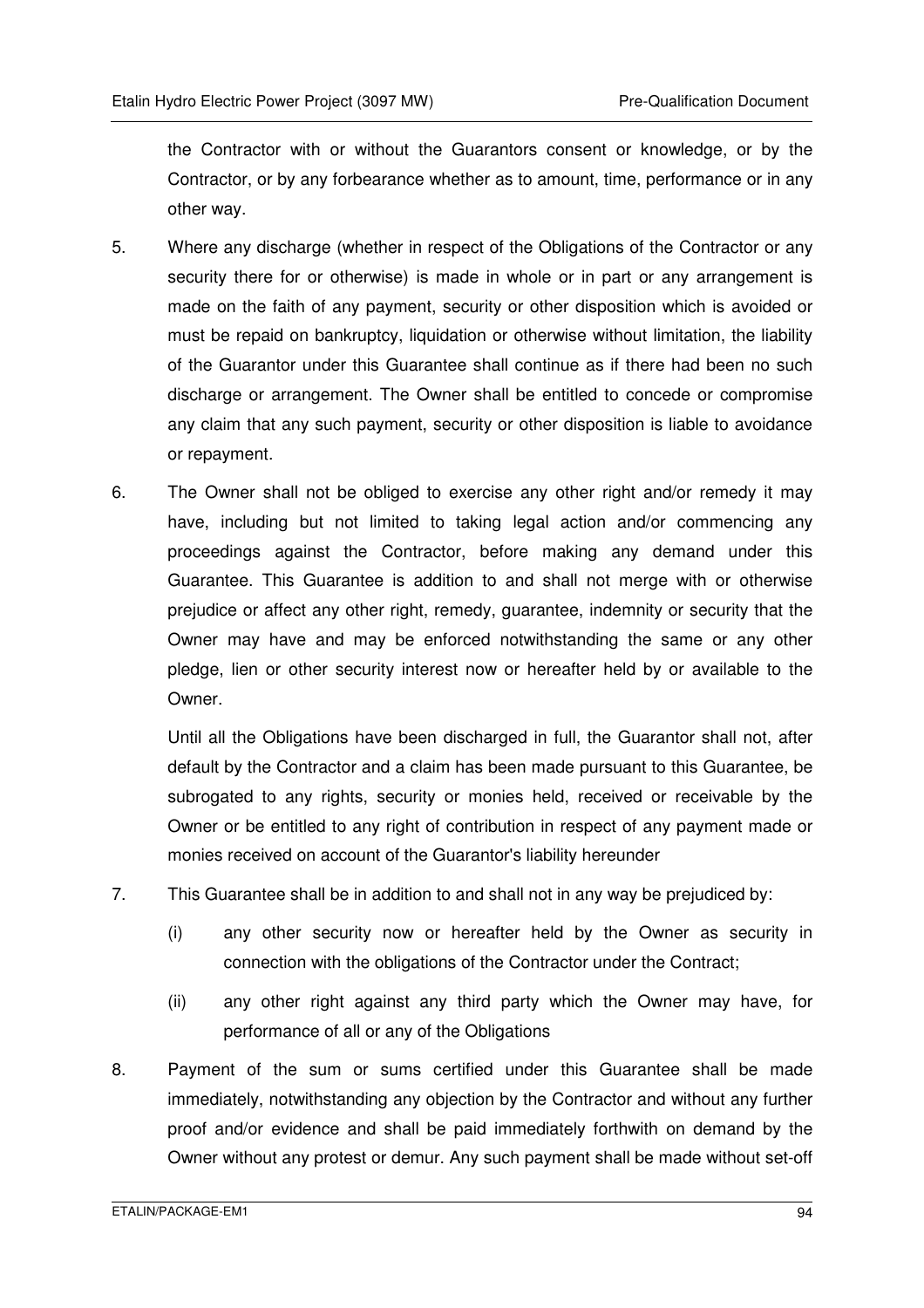or counterclaim and shall be made free and clear of, and without deduction for or an account of, any present or future taxes, duties, charges, fees, deductions or withholdings of any nature whatsoever and by whomsoever imposed.

9. The benefit of this Guarantee and all rights and powers hereunder may be assigned by the Owner. The Guarantor may not assign or transfer any of the Guarantor's rights or obligations hereunder without the prior written consent of the Owner.

The Guarantor hereby warrants, represents and undertakes to the Owner and such warranties, representations and undertakings to continue so long as the Guarantee remains subsisting that:

- (i) The Guarantor has full power to enter into and perform and will perform its obligations under this Guarantee, and all necessary corporate, shareholder and other action to enable it to execute, deliver and perform the same has been taken and it has obtained and will maintain in full force all necessary consents, licences and authorities and no limitation on its powers to borrow or give guarantees will be exceeded as a result of this Guarantee;
- (ii) This Guarantee has been validly created and constitutes a valid and legally binding obligation on the Guarantor enforceable in accordance with its terms and conditions;
- (iii) The creation of this Guarantee and the performance and observance here, does not and will not (i) contravene any existing applicable law, statute, rule or regulation or any judgement, decree or permit to which it is subject; (ii) conflict with or result in any breach of any of the terms of or constitute a default under any agreement or other instrument to which it is a party or to which it is subject or by which it or any of its property is bound, (iii) contravene or conflict with any provision of its memorandum and Articles of Association, Articles of Incorporation or other constitutive documents (howsoever called) or (iv) result in creation or imposition of or oblige it to create any charge or encumbrance on any of its assets, rights or revenues;
- (iv) It is not necessary to ensure the legality, validity, enforceability or admissibility in evidence of this Guarantee that this Guarantee or any other document be stamped, registered, filed notarised, recorded or enrolled in India and this Guarantee is in proper form for its enforcement in India;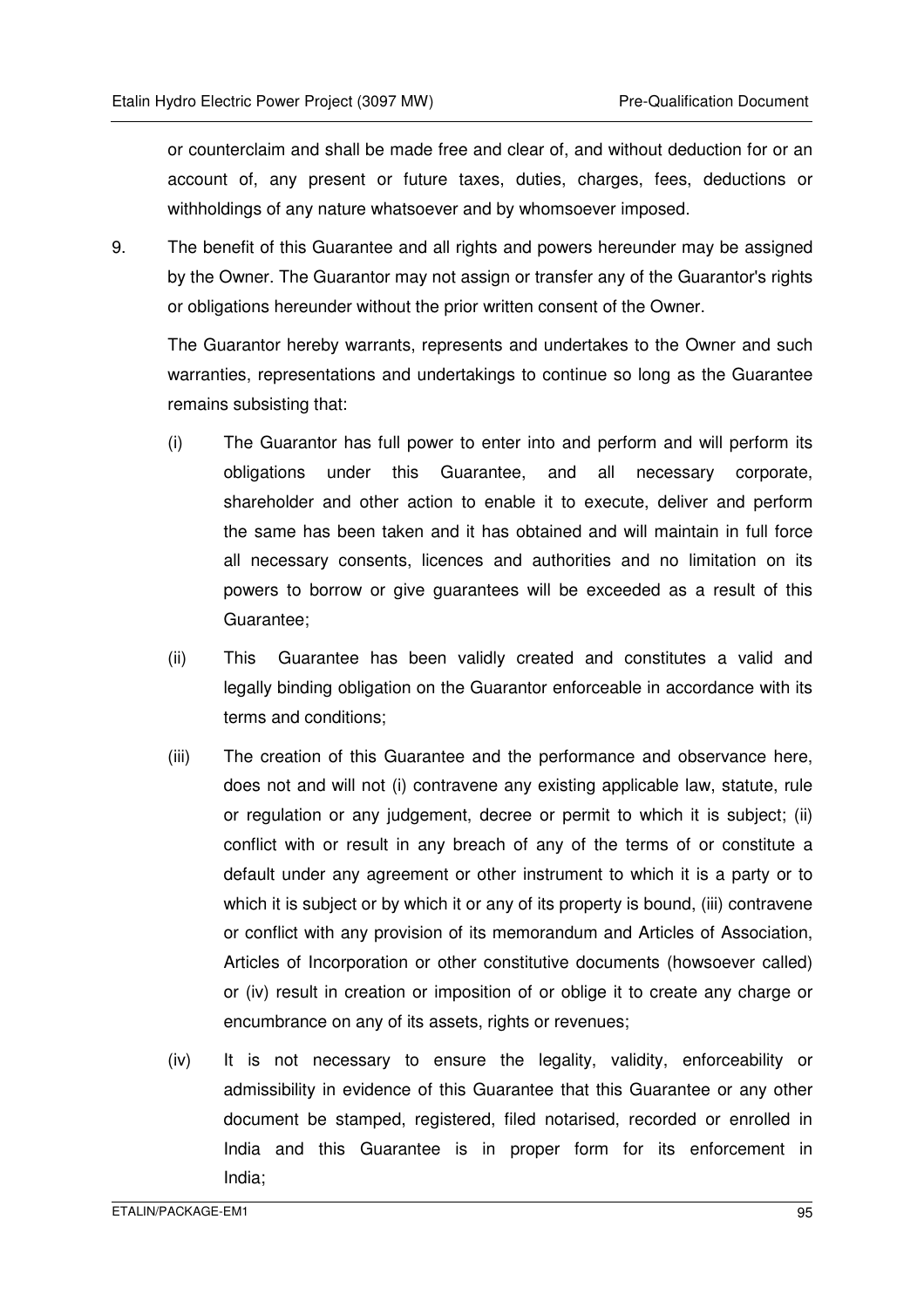- (v) No taxes, levies, imposts, duties of whatever nature are imposed by withholding or otherwise on any payment to be made by it under this Guarantee or are imposed on or by virtue of the execution or delivery by it of this Guarantee;
- (vi) The execution by the Guarantor of this Guarantee constitutes the performance and observance by the Guarantor of the obligations expressed to be assumed by it hereunder and constitutes all private and commercial acts done and performed for private and commercial purposes.
- 10. This Guarantee shall be irrevocable and shall be valid till all the obligations of the Contractor has been fulfilled or discharged under the Contract.
- 11. The construction, validity and performance of this Guarantee is subject to Indian law and the courts at New Delhi, India shall have exclusive jurisdiction over this Guarantee, without any reference to rule of conflict.
- 12. The Guarantor hereby acknowledges that he has full knowledge of all the terms and conditions of the Contract.

**IN WITNESS WHEREOF** this Guarantee has been executed on the ..................... day of  $20$ .

The Common Seal of the  $( )$  **\_\_\_\_\_\_\_\_\_\_\_\_\_\_\_\_\_\_\_\_\_\_\_\_\_\_\_\_\_\_\_\_ )**  was hereunto (a) affixed in the presence of:  $\qquad \qquad$ )

**Note:** 

- **(1) This guarantee format shall be initialed and enclosed with the Undertaking as a token of acceptance of its terms & conditions by the Parent/Holding Company. The guarantee shall be executed and submitted alongwith Performance Guarantee to be submitted under the Contract.**
- **(2) The Certified Copy of the authorization based on which this Guarantee is being executed needs to be furnished to the Owner.**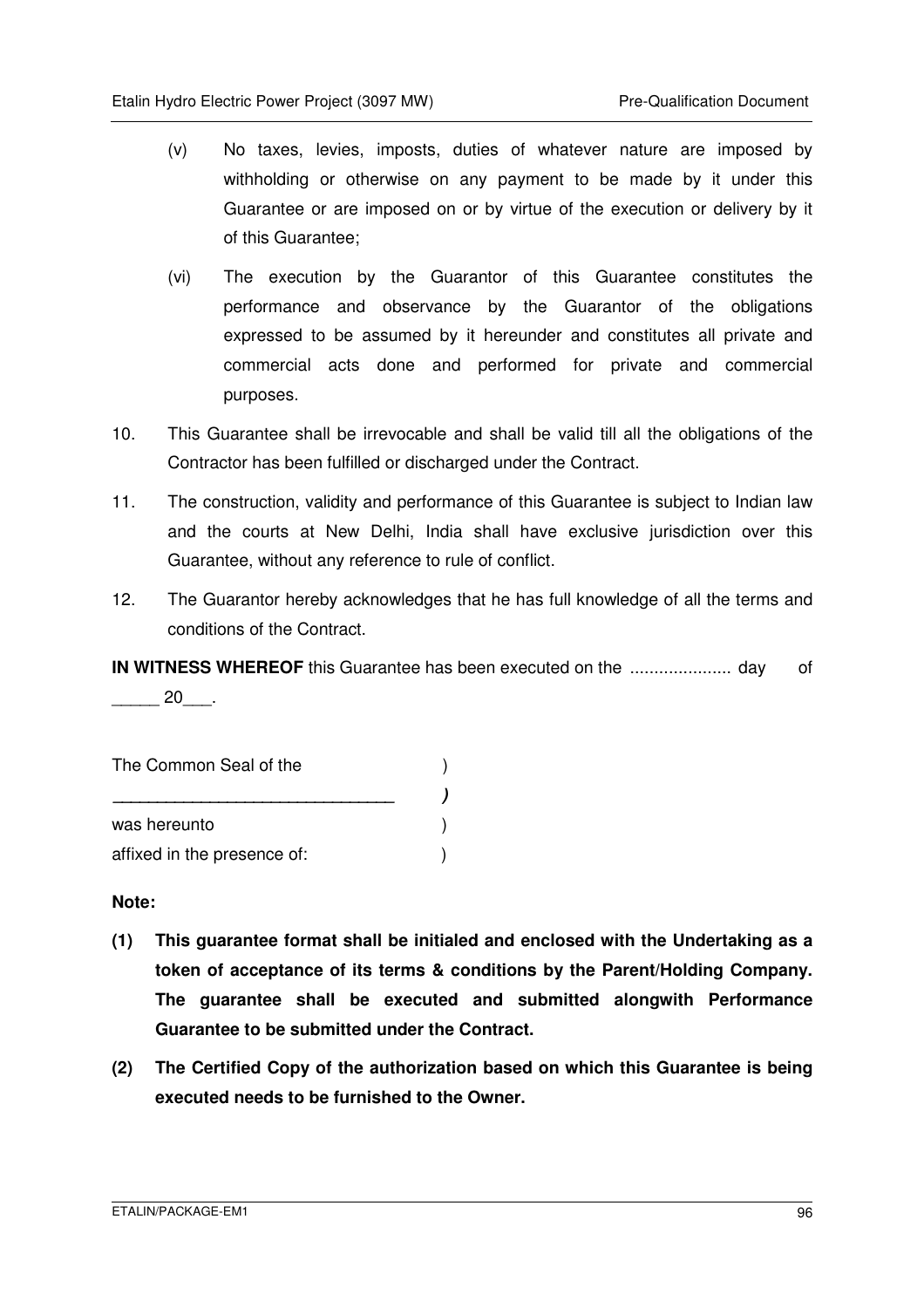**APPLICATION FORM – 9** PAGE OF PAGES

#### **LITIGATION HISTORY**

### NAME OF THE COMPANY (SOLE APPLICANT); PARTNER OF A JOINT VENTURE AND/OR MANUFACTURER(S):

Applicant, including each of the partners of a Joint Venture, shall provide information on any history of litigation or arbitration resulting from contracts executed in the last ten years or currently under execution. A separate sheet should be used for each partner of a Joint Venture.

| Year | <b>Contract</b><br><b>Identification</b> | <b>Contract</b><br>Value<br>(in Eq. US \$) | Value of<br>disputed<br>amount<br>(in Eq. US \$) | <b>Arbitration</b><br><b>Award Value if</b><br>settled in<br>contractor's<br>favour<br>(in Eq. US \$) | <b>Reasons for</b><br>disputes |
|------|------------------------------------------|--------------------------------------------|--------------------------------------------------|-------------------------------------------------------------------------------------------------------|--------------------------------|
|      |                                          |                                            |                                                  |                                                                                                       |                                |
|      |                                          |                                            |                                                  |                                                                                                       |                                |
|      |                                          |                                            |                                                  |                                                                                                       |                                |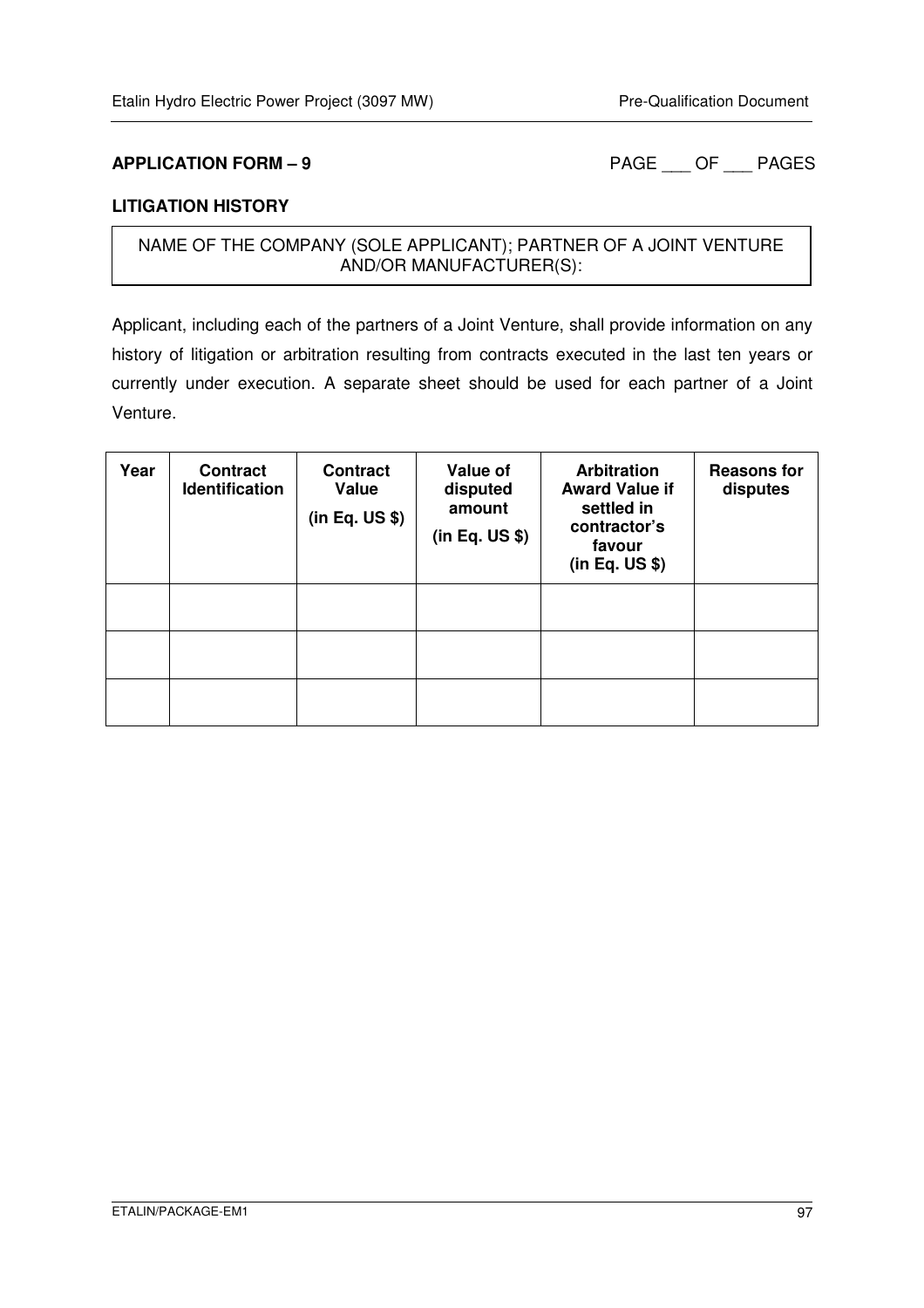**APPLICATION FORM – 10 PAGE \_\_\_ OF \_\_\_ PAGES** 

#### **ADDITIONAL INFORMATION**

Name of the Company (Sole Applicant); Partner of a Joint Venture and/or equipment supplier(s)/ sub-contractor(s):

Add any further information that the Applicant considers to be relevant to the evaluation of application for prequalification. If the Applicant wishes to attach other documents, list them below.